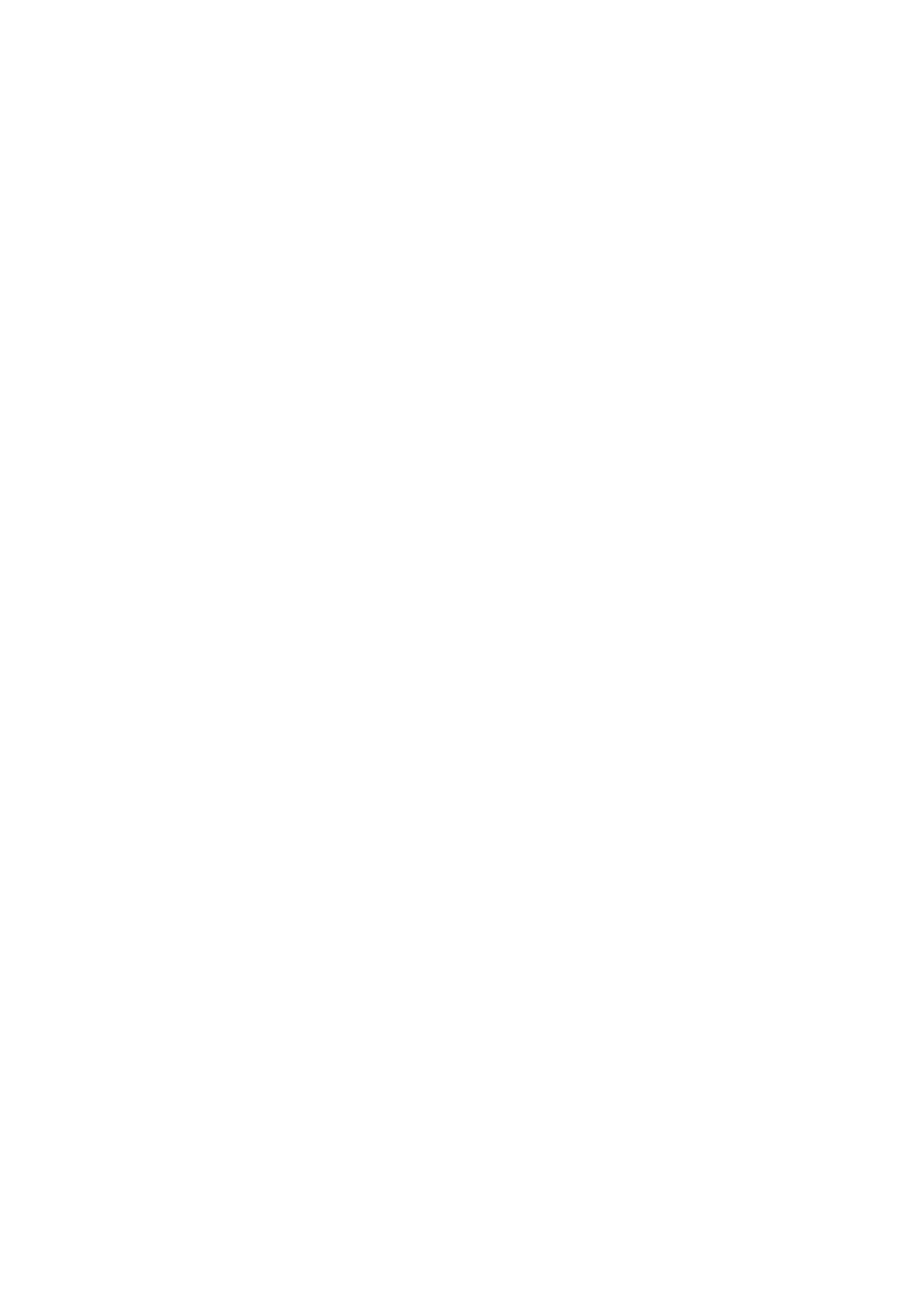# **Contents**

| $\mathbf{1}$   |         |       |                                                                                                                        |  |  |  |  |  |  |  |  |
|----------------|---------|-------|------------------------------------------------------------------------------------------------------------------------|--|--|--|--|--|--|--|--|
|                | 1.1     |       |                                                                                                                        |  |  |  |  |  |  |  |  |
|                |         | 1.1.1 |                                                                                                                        |  |  |  |  |  |  |  |  |
|                |         | 1.1.2 |                                                                                                                        |  |  |  |  |  |  |  |  |
|                |         | 1.1.3 |                                                                                                                        |  |  |  |  |  |  |  |  |
|                |         | 1.1.4 |                                                                                                                        |  |  |  |  |  |  |  |  |
|                |         | 1.1.5 |                                                                                                                        |  |  |  |  |  |  |  |  |
|                |         |       |                                                                                                                        |  |  |  |  |  |  |  |  |
|                |         | 1.1.6 |                                                                                                                        |  |  |  |  |  |  |  |  |
|                |         |       |                                                                                                                        |  |  |  |  |  |  |  |  |
|                |         | 1.1.7 |                                                                                                                        |  |  |  |  |  |  |  |  |
|                |         |       |                                                                                                                        |  |  |  |  |  |  |  |  |
| $\overline{2}$ |         |       |                                                                                                                        |  |  |  |  |  |  |  |  |
|                | 2.1     |       |                                                                                                                        |  |  |  |  |  |  |  |  |
|                |         | 2.1.1 |                                                                                                                        |  |  |  |  |  |  |  |  |
|                |         | 2.1.2 |                                                                                                                        |  |  |  |  |  |  |  |  |
|                |         | 2.1.3 |                                                                                                                        |  |  |  |  |  |  |  |  |
|                |         | 2.1.4 |                                                                                                                        |  |  |  |  |  |  |  |  |
|                |         |       |                                                                                                                        |  |  |  |  |  |  |  |  |
| 3              |         |       | Renormalization Group Analysis extended a series and a series and a series of 27                                       |  |  |  |  |  |  |  |  |
|                | $3.1\,$ |       | Renormalization Group Analysis for Hard Fermions 27                                                                    |  |  |  |  |  |  |  |  |
|                |         | 3.1.1 | Momenta slicing. $\ldots$ $\ldots$ $\ldots$ $\ldots$ $\ldots$ $\ldots$ $\ldots$ $\ldots$ $\ldots$ $\ldots$ $\ldots$ 27 |  |  |  |  |  |  |  |  |
|                |         | 3.1.2 |                                                                                                                        |  |  |  |  |  |  |  |  |
|                |         | 3.1.3 |                                                                                                                        |  |  |  |  |  |  |  |  |
|                |         |       | Lemma 3.1                                                                                                              |  |  |  |  |  |  |  |  |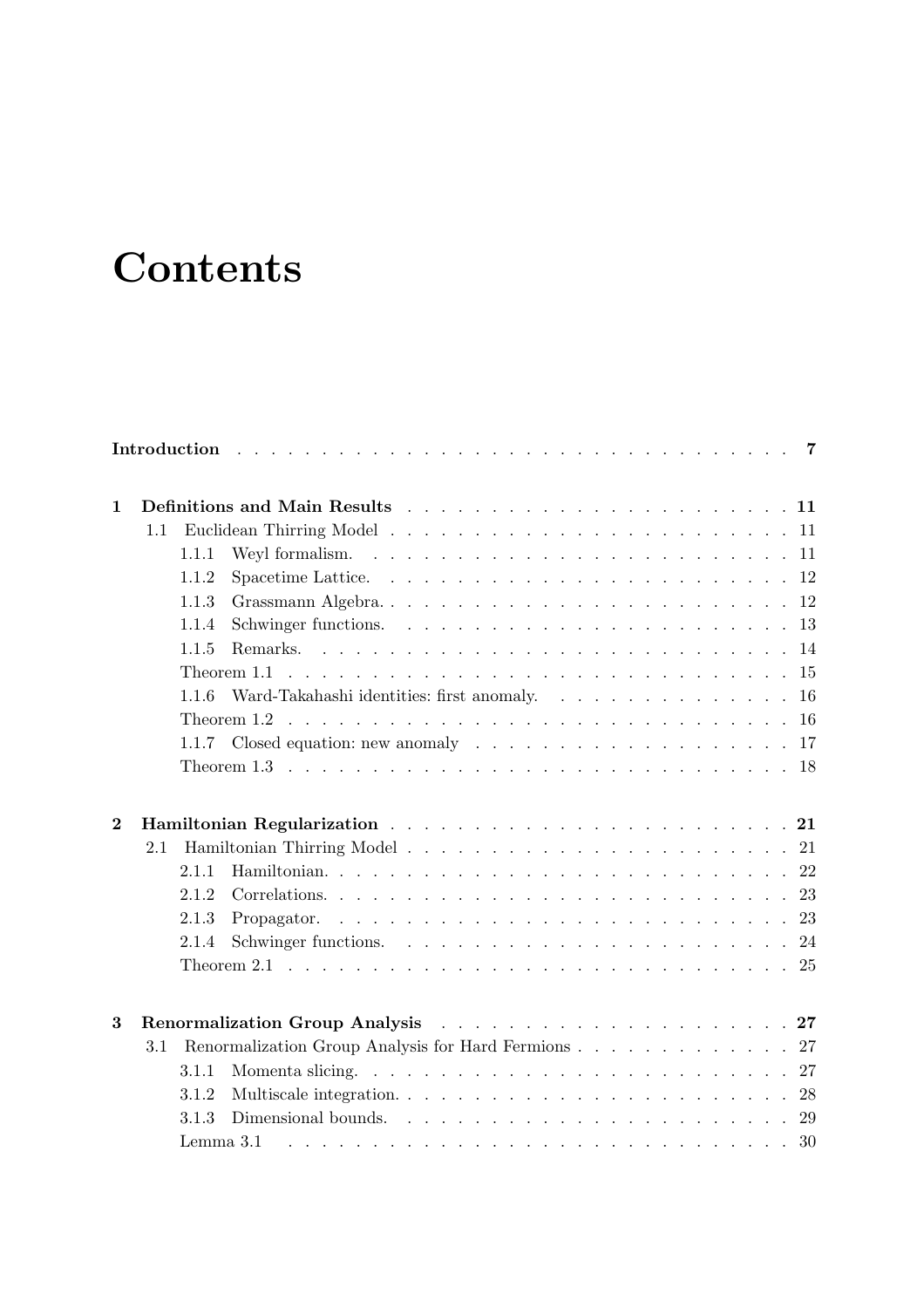| $\mathbf{A.2}$          |       | OS axioms research resources in the contract of the state of the ST                                 |  |
|-------------------------|-------|-----------------------------------------------------------------------------------------------------|--|
|                         | A1.3  |                                                                                                     |  |
|                         | A1.2  |                                                                                                     |  |
|                         | A1.1  |                                                                                                     |  |
| A.1                     |       |                                                                                                     |  |
| 4.3                     |       | Solution of the closed equation $\ldots \ldots \ldots \ldots \ldots \ldots \ldots \ldots \ldots 62$ |  |
|                         |       |                                                                                                     |  |
|                         |       |                                                                                                     |  |
|                         |       |                                                                                                     |  |
|                         |       |                                                                                                     |  |
|                         | 4.2.4 |                                                                                                     |  |
|                         | 4.2.3 |                                                                                                     |  |
|                         | 4.2.2 |                                                                                                     |  |
|                         | 4.2.1 |                                                                                                     |  |
| 4.2                     |       |                                                                                                     |  |
|                         |       | 4.1.4 Remark: anomaly and anomalous exponents. 49                                                   |  |
|                         |       |                                                                                                     |  |
|                         |       |                                                                                                     |  |
|                         |       |                                                                                                     |  |
|                         | 4.1.3 |                                                                                                     |  |
|                         |       |                                                                                                     |  |
|                         | 4.1.2 |                                                                                                     |  |
|                         |       |                                                                                                     |  |
| 4.1                     |       |                                                                                                     |  |
| $\overline{\mathbf{4}}$ |       |                                                                                                     |  |
|                         |       |                                                                                                     |  |
| 3.5                     |       | Equivalence of the Euclidean and Hamiltonian Regularization $\ldots \ldots \ldots$ 39               |  |
|                         |       |                                                                                                     |  |
| 3.4                     |       | Flows of the Running Coupling Constants 38                                                          |  |
|                         | 3.3.4 |                                                                                                     |  |
|                         | 3.3.3 |                                                                                                     |  |
|                         | 3.3.2 |                                                                                                     |  |
|                         | 3.3.1 |                                                                                                     |  |
| 3.3                     |       | Renormalization Group Analysis for Soft Fermions 31                                                 |  |
|                         | 3.2.2 |                                                                                                     |  |
|                         | 3.2.1 |                                                                                                     |  |
| 3.2                     |       | Renormalization Group Analysis for Double Fermions 30                                               |  |
|                         | 3     |                                                                                                     |  |
|                         |       |                                                                                                     |  |

4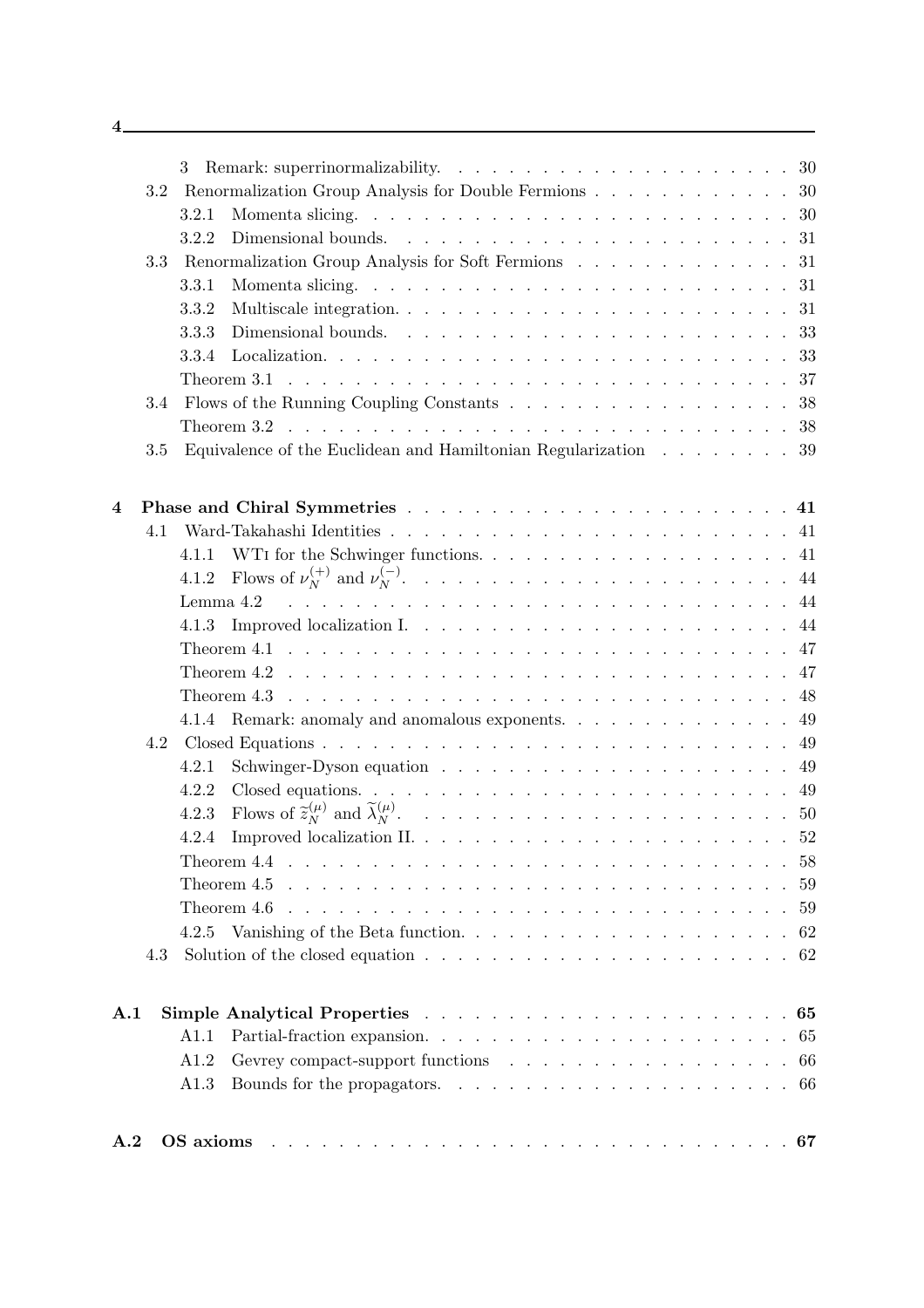|                | A2.1                                                                                   |  |
|----------------|----------------------------------------------------------------------------------------|--|
|                | Lemma A.2.1                                                                            |  |
|                | Reflection Positivity for the Hamiltonian Regularization 69<br>A2.2                    |  |
|                |                                                                                        |  |
| A.3            | Tree Expansion and Convergence of the Schwinger functions 71                           |  |
|                | A3.1                                                                                   |  |
|                | A3.2                                                                                   |  |
|                | A3.3                                                                                   |  |
|                |                                                                                        |  |
|                | Lemma $A.3.2$                                                                          |  |
|                |                                                                                        |  |
|                | Lemma $A.3.3$                                                                          |  |
|                | A3.5                                                                                   |  |
|                | Lemma $A.3.4$                                                                          |  |
|                | Completion of the proof of Theorem 1.1 $\ldots$ 85<br>A3.6                             |  |
|                | Completion of the proof of Theorem $1.2 \ldots \ldots \ldots \ldots \ldots 85$<br>A3.7 |  |
|                |                                                                                        |  |
| $\mathbf{A.4}$ |                                                                                        |  |
|                | A4.1                                                                                   |  |
|                | A4.2                                                                                   |  |
|                | A4.3                                                                                   |  |
|                |                                                                                        |  |
| A.5            | Proof of Theorem 3.2                                                                   |  |
|                | A5.1                                                                                   |  |
|                |                                                                                        |  |
|                |                                                                                        |  |
|                | Lemma $A.5.2$                                                                          |  |
|                | Lemma A.5.3                                                                            |  |
|                | Further properties of the Gamma functions. 95<br>A5.3                                  |  |
|                |                                                                                        |  |
| A.6            |                                                                                        |  |
|                |                                                                                        |  |
| A.7            | 101                                                                                    |  |
| A.8            | 105                                                                                    |  |
|                | 105                                                                                    |  |
|                |                                                                                        |  |
| A.9            | 107                                                                                    |  |
|                | 107                                                                                    |  |
|                |                                                                                        |  |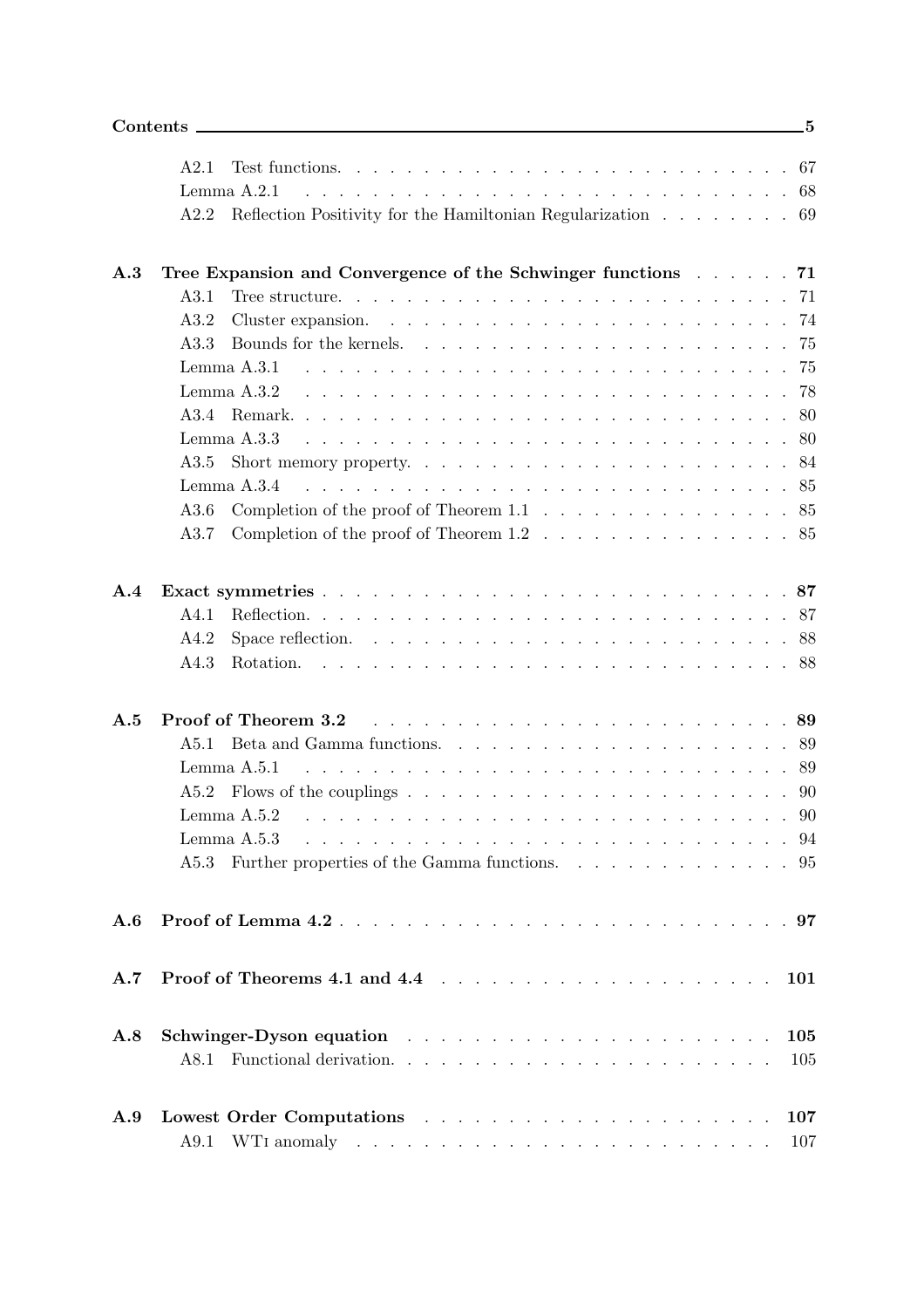$6$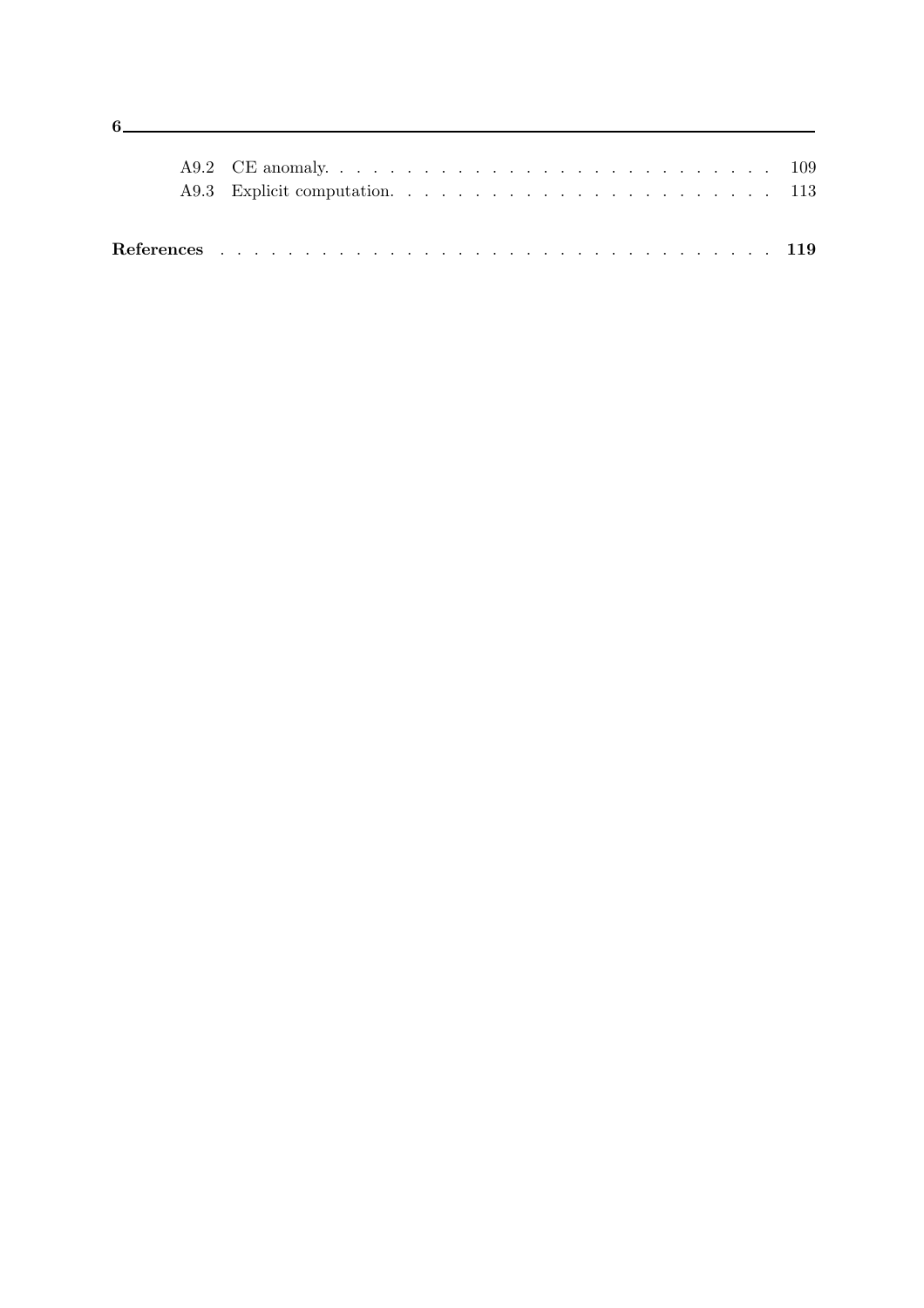# Introduction

Historical outlook. The Thirring model was proposed in [T58]. It describes Dirac fermions in  $d = 1 + 1$  spacetime dimensions with local current-current interaction. With summation over repeated indices, the classical Action for mass  $\mu$  and coupling  $\lambda$  reads:

$$
\int d^2x \,\overline{\psi}_x \left(i \not \! \partial + \mu\right) \psi_x - \frac{\lambda}{2} \int d^2x \,\rho_\nu(x) \rho^\nu(x) , \qquad (0.0.1)
$$

where  $\psi$  and  $\overline{\psi}^{\text{def}} \psi^{\dagger} \gamma^0$  are 2-spinors;  $x^{\text{def}}(x_0, x_1)$ ;  $\rho^{\mu}(x) \stackrel{\text{def}}{=} \overline{\psi}_x \gamma^{\mu} \psi_x$  is the current; and the  $\gamma$ 's matrices are a realization of the Clifford algebra

$$
\gamma^{0} \stackrel{def}{=} \begin{pmatrix} 0 & 1 \\ 1 & 0 \end{pmatrix} , \qquad \gamma^{1} \stackrel{def}{=} \begin{pmatrix} 0 & -1 \\ 1 & 0 \end{pmatrix} , \qquad \gamma^{5} \stackrel{def}{=} i\gamma^{0}\gamma^{1} = \begin{pmatrix} i & 0 \\ 0 & -i \end{pmatrix} , \qquad (0.0.2)
$$

which, for  $\eta^{\mu,\nu} \stackrel{def}{=} \delta_{\mu,\nu} (1 - 2\delta_{\mu,1})$ , do satisfy the properties

$$
\{\gamma^{\mu}, \gamma^{\nu}\} = 2\eta^{\mu, \nu} , \qquad (\gamma^{\mu})^{\dagger} = -\gamma^0_M \gamma^{\mu}_M \gamma^0_M ,
$$
  

$$
\{\gamma^5, \gamma^{\mu}\} = 0 , \qquad (\gamma^5)^2 = -1 , \qquad (\gamma^5)^{\dagger} = -\gamma^0 \gamma^5 \gamma^0 = -\gamma^5 .
$$

This model is enough simple to be analysed in full details; and yet it contains many of the typical features of the quantization of relativistic quantum field theories (QFT), such as the anomalous scaling – as conjectured in QED,  $[JZ]$ ; and the anomalous phase and chiral symmetries – like the anomalous chiral symmetry of QED or Standard Model.

As peculiarity of the  $1 + 1$  spacetime dimension, since there are only two independent component of the current, the invariance of the classical massless Lagrangian under phase transformation  $\psi_x \to e^{i\alpha}\psi_x$  and under chiral transformation  $\psi_x \to e^{i\gamma^5\alpha_x}\psi_x$  led to the hope to find an exact solution also for the quantum massless model.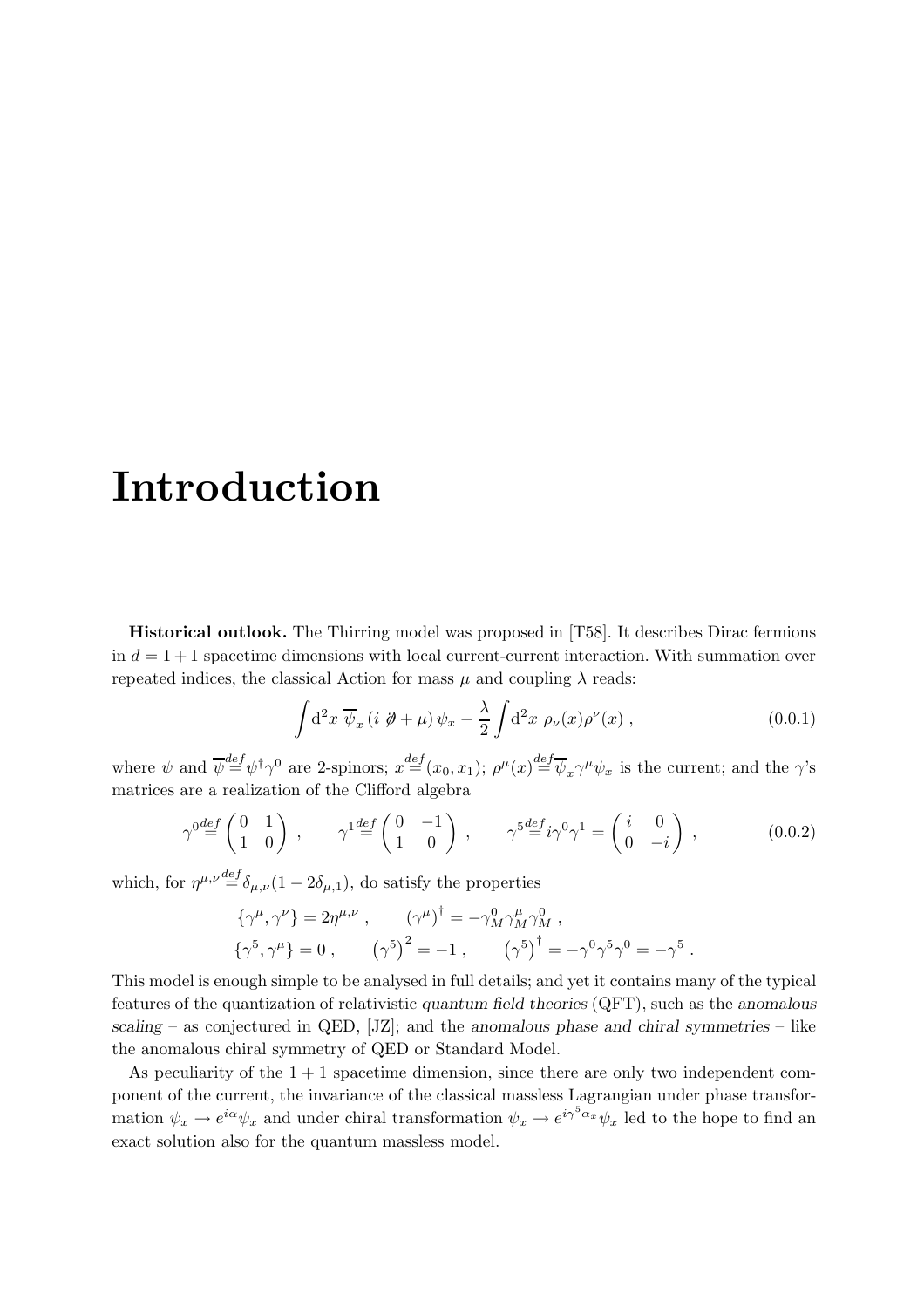First, Thirring, [T58], derived many matrix elements of the interacting field; then, Glaser, [G58], gave an explicit formula for such a field operator, arising the criticism of Pradhan and Scarf. The breakthrough had place with Johnson, [J61], who first found the expression for the two point Schwinger functions which, until nowadays, has been accepted as the exact solution. In the end, Klaiber, [K64], with a slightly different technique, wrote out the general formula for all the Schwinger functions. All this story is commented upon in [W64]; here it is worthwhile to stress that all above papers were plagued by the typical infinities of relativistic QFT: the virtue of Johnson's development merely was a greater solidity of the final result.

A remarkable feature in [J61] is the presence of anomalies in the Ward-Takahashi identities (WTI): they occur – some years before the discovery of Adler,  $[A70]$  – as a modification of the field-current commutation relations, simply guessed in order to avoid triviality of the identities.

Remarkable as well is the procedure of joining of the Schwinger-Dyson equation (SDe) together to the phase and chiral WTi, in order to obtain a Closed Equation (CE) for the two point Schwinger function which can be solved straightforwardly.

In order to clear the result of all the surreptitious calculations with infinities, Wightman, [W64], stressed that the set of Schwinger function of Johnson and Klaiber, no matter how they were derived, only represent good candidates: if they verified the requirements of an axiomatic program, they would define a QFT to be called "Thirring model" essentially by definition. But no kind of positive definiteness of inner product of physical Hilbert space has ever been possible to prove; up to recent years, when in [M93] the reflection positivity was obtained as consequence of the Hamiltonian formulation of a many particle model, the Luttinger model, exactly soluble as showed in [ML65] and in a sense close to the massless Thirring model.

The massive theory is much less analysed, [GL72]. In such a case no "exact solution" was ever found; as well as no physical positive metric.

Now, a different point of view can be considered, the Renormalization Group (RG) approach `a la Wilson. Such a technique has been revealed very profitable for certain QFT, like the Yukawa<sub>2</sub> model, [S75] and [MS76], or the ultraviolet part of Gross-Neveu model, [GK85] and [FMRS85]; the subtle point being that all such models are superrinormalizable, or were studied in asymptotically free regimes.

The Thirring model, instead, is renormalizable, but not superrinormalizable; and no regime is asymptotically free, since the effective coupling remains essentially constant over every regime. This property, called vanishing of Beta function, was already used in [BoM97] to point out the critical behavior of the infrared regime of Yukawa<sub>2</sub> model; and it is a consequence of the phase and chiral WTi – in agreement with the general belief that, without the aid of symmetries, RG can be effective only in constructing trivial theories.

As matter of fact, there is a basic conflict between the regularization of the theory and the phase and chiral symmetries. The situation is very similar to the scaling transformation: the classical theory is scale invariant; the theory regularized with a cutoff is no longer; removing the cutoff, scale invariance is recovered, but with a different exponent, called anomalous. In the same way, removing the cutoff, the WTi are recovered, but a change in the factor in front of the currents makes such identities anomalous.

In recent times, Benfatto and Mastropietro, [BM01],[BM02],[BM04],[BM05], have developed a technique to complete construction of Luttinger liquids without any reference to the exact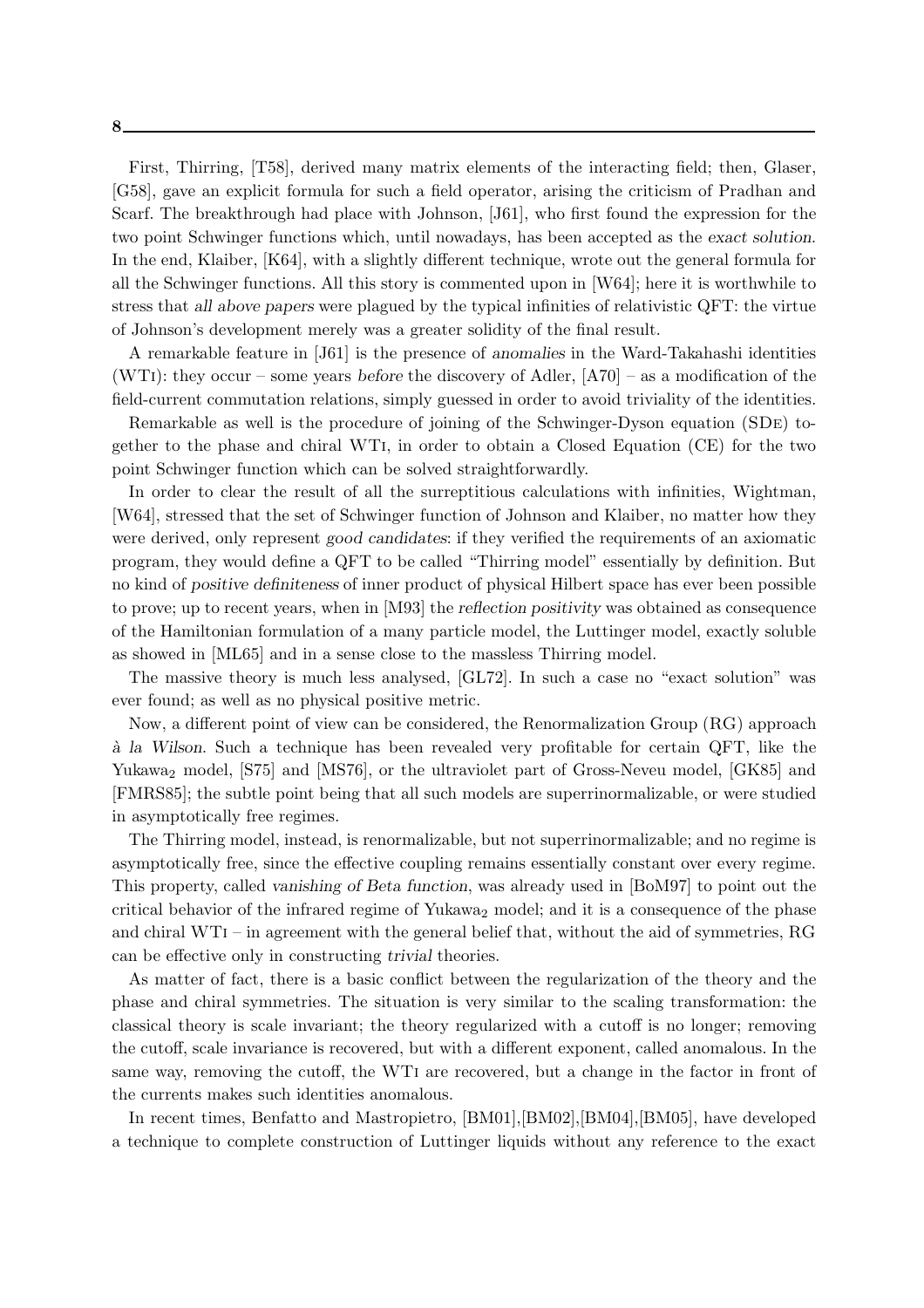#### Introduction 2008 and 2008 and 2008 and 2008 and 2008 and 2008 and 2008 and 2008 and 2008 and 2008 and 2008 and 2008 and 2008 and 2008 and 2008 and 2008 and 2008 and 2008 and 2008 and 2008 and 2008 and 2008 and 2008 and 20

solution of the Luttinger model. As byproduct of their developments, the anomaly of the WTi arose.

The aim of this thesis is to use such a technique to construct, by a self-consistent RG approach, uniform in the mass, the Thirring model at imaginary time. And then to make a continuation to Minkowskian spacetime by verifying the Osterwalder and Schrader axioms, (OSa). The occurrence of the phenomenon of fermion doubling – peculiar of the discretization on a lattice – has been solved introducing a momentum dependent mass term, as suggested in [W76], but also a mass counterterm which avoids the generation of mass in the massless theory.

As main applications, the anomalous WTi stated by Johnson are derived and, as consequence, the current operator is proved not to need any renormalization. Anyway, the explicit value of the anomaly obtained by Johnson are wrong by lowest order calculation, and this is in violation of the Adler-Bardeen's theorem, [A69]. Also the rigorous implementation of the Johnson's closure of the SDe is proved: it will be showed, anyway, the arising of a new anomaly, missed in the formal developments, which have driven Johnson to a wrong anomalous exponent.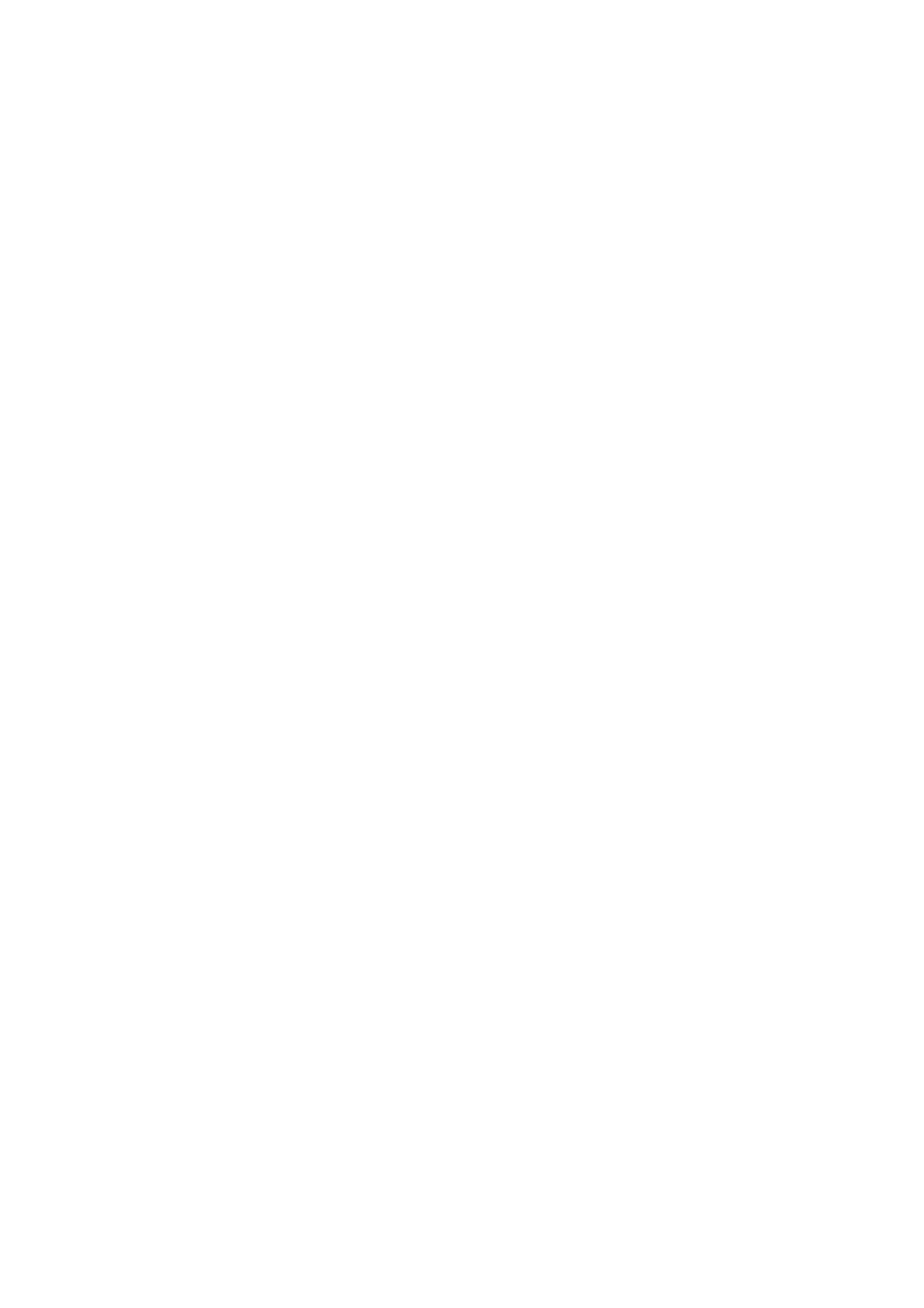## Chapter 1:

# Definitions and Main Results

### 1.1 Euclidean Thirring Model

Many properties of a quantum field theory can be obtained from the Schwinger functions, the "cumulants", or the "truncated expectations" of a statistical measure which correspond to the imaginary-time version of the model. Such a measure can be conveniently formulated in terms of a "path integral" on a lattice spacetime. Since the fields dealt with are fermions – namely only the case of anticommuting fields is considered – they are represented in the path integral formulation by Grassmannian variables.

1.1.1 Weyl formalism. While in Dirac notation of (0.0.1) the independent fields are the 2-spinor  $\overline{\psi}$  and  $\psi$ , in Weyl notation they are  $\hat{\psi}_k \stackrel{def}{=} (\hat{\psi}_{k,+}^-, \hat{\psi}_{k,-}^+)^T$ ,  $\hat{\psi}_k^{\dagger} \stackrel{def}{=} (\hat{\psi}_{k,+}^+, \hat{\psi}_{k,-}^+)$ . The Euclidean Clifford Algebra is defined to be:

$$
\{\gamma^{\mu}, \gamma^{\nu}\} = 2\delta^{\mu, \nu} , \qquad (\gamma^{\mu})^{\dagger} = \gamma^{\mu} , \{\gamma^5, \gamma^{\mu}\} = 0 , \qquad (\gamma^5)^2 = 1 , \qquad (\gamma^5)^{\dagger} = \gamma^5 .
$$

Such requirements are fulfilled by the same  $\gamma'$ s matrices in (0.0.2), by multiplying  $\gamma^1$  and  $\gamma^5$  by the imaginary unity; namely, from now on the definitions in  $(0.0.2)$  are turned into:

$$
\gamma^{0} \stackrel{def}{=} \begin{pmatrix} 0 & 1 \\ 1 & 0 \end{pmatrix} , \qquad \gamma^{1} \stackrel{def}{=} \begin{pmatrix} 0 & -i \\ i & 0 \end{pmatrix} , \qquad \gamma^{5} \stackrel{def}{=} -i\gamma^{0}\gamma^{1} = \begin{pmatrix} 1 & 0 \\ 0 & -1 \end{pmatrix} .
$$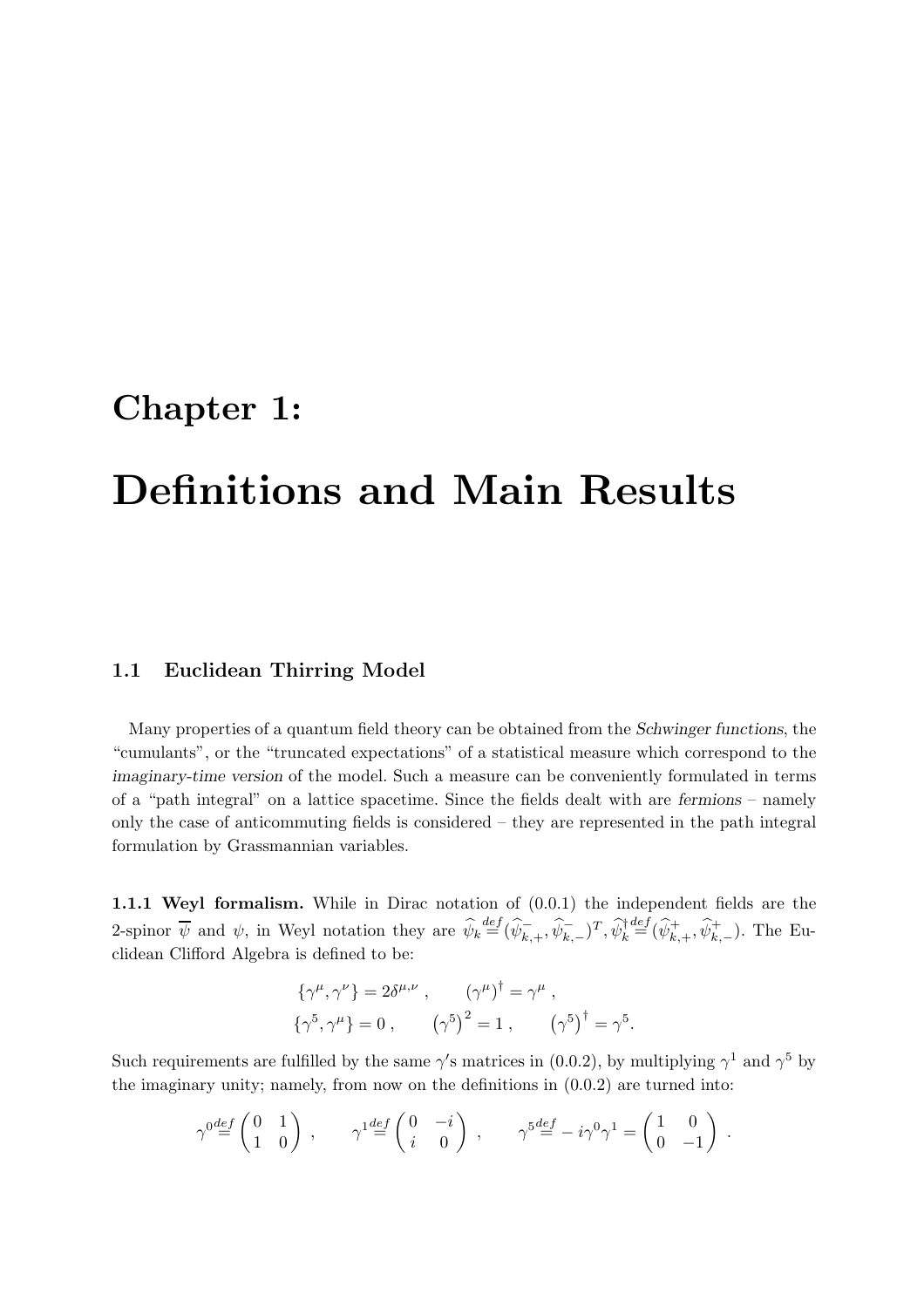Accordingly, the Euclidean Action, for mass  $\mu$  and coupling  $\lambda$ , is defined to be:

$$
\sum_{\omega,\sigma=\pm} \int \frac{\mathrm{d}^2 k}{(2\pi)} \widehat{\psi}_{k,\omega}^+ T_{\omega,\sigma}(k) \widehat{\psi}_{k,\sigma}^-
$$
\n
$$
- \frac{\lambda}{2} \sum_{\omega=\pm} \int \frac{\mathrm{d}^2 p}{(2\pi)^2} \frac{\mathrm{d}^2 q}{(2\pi)^2} \frac{\mathrm{d}^2 k}{(2\pi)^2} \widehat{\psi}_{p,\omega}^+ \widehat{\psi}_{q,\omega}^- \widehat{\psi}_{k,-\omega}^+ \widehat{\psi}_{p+k-q,-\omega}^- \,,
$$
\n(1.1.1)

where the coefficients of the quadratic part are

$$
T_{\omega,\sigma}(k) \stackrel{def}{=} \begin{pmatrix} D_+(k) & -\mu \\ -\mu & D_-(k) \end{pmatrix}_{\omega,\sigma} , \quad \text{with} \quad D_{\omega}(k) \stackrel{def}{=} -ik_0 + \omega k_1 .
$$

1.1.2 Spacetime Lattice. Let  $a$  and  $L$  be respectively the spacing and the side length of the lattice to be constructed, such that  $L/a$  is an integer. Then, in correspondence of such parameters, let the quotient set Q be defined as

$$
Q \stackrel{def}{=} \left\{ (n_0, n_1) \in \mathbb{Z}^2 \middle| n \sim n' \text{ if } n - n' \in \frac{L}{a} \mathbb{Z}^2 \right\} ;
$$

the spacetime lattice,  $\Lambda$ , and its reciprocal one,  $D$ , are defined as

$$
\Lambda^{\text{def}} \{a n_0, a n_1 \mid n \in Q \}, \qquad D^{\text{def}} = \left\{ \frac{2\pi}{L} \left( m_0 + \frac{1}{2} \right), \frac{2\pi}{L} \left( m_1 + \frac{1}{2} \right) \middle| m \in Q \right\}.
$$

To shorten the notation, the Riemann sums on the lattices are denoted with integrals

$$
\int_{\Lambda} d^2x f(x) \stackrel{def}{=} a^2 \sum_{x \in \Lambda} f(x) , \qquad \int_{D} d^2k \ \hat{f}(k) \stackrel{def}{=} \left(\frac{2\pi}{L}\right)^2 \sum_{k \in D} \hat{f}(k) . \tag{1.1.2}
$$

1.1.3 Grassmann Algebra. In correspondence of the fields in (1.1.1), there are four sets of Grassmann variables that, with abuse of notation, are called  $\{\widehat{\psi}_{k,\omega}^{\sigma}\}_{\sigma,\omega=\pm}^{k\in D}$  as well. The integration in such a finite algebra is defined so that the integral of a constant is zero, while

$$
\int\!\!{\rm d}\widehat\psi^{\sigma'}_{k',\omega'}\,\,\widehat\psi^{\sigma}_{k,\omega}=\delta_{\sigma',\sigma}\delta_{k',k}\delta_{\omega',\omega}\;;
$$

then the operation is extended by linearity to any polynomial of fields, considering  $\{d\hat{\psi}_{k,\omega}^{\sigma}\}_{\omega,\sigma}^{k\in D}$ anticommuting with themselves and with all the fields. As consequence, the integration of the monomial  $\mathcal{Q}(\psi)$ ,  $\int \prod_{k \in D} \prod_{\omega=\pm} d\hat{\psi}_{k,\omega}^{\dagger} d\hat{\psi}_{k,\omega}^{-} \mathcal{Q}(\psi)$ , assigns 1 to  $\mathcal{Q}(\psi) = \prod_{k \in D} \prod_{\omega=\pm} \hat{\psi}_{k,\omega}^{\dagger} \hat{\psi}_{k,\omega}^{\dagger}$ , and 0 to all the other  $\mathcal{Q}'(\psi)$  which cannot be obtained as permutation of fields in  $\mathcal{Q}(\psi)$ .

The derivative in the Grassmann algebra is defined to be equivalent to the integration:

$$
\frac{\partial \mathcal{Q}(\psi)}{\partial \widehat{\psi}_{k,\omega}^+} \stackrel{\text{def}}{=} \int \!\! \mathrm{d}\widehat{\psi}_{k,\omega}^+ \ \mathcal{Q}(\psi) \ , \qquad \frac{\partial \mathcal{Q}(\psi)}{\partial \widehat{\psi}_{k,\omega}^-} \stackrel{\text{def}}{=} -\int \!\! \mathcal{Q}(\psi) \ \mathrm{d}\widehat{\psi}_{k,\omega}^-
$$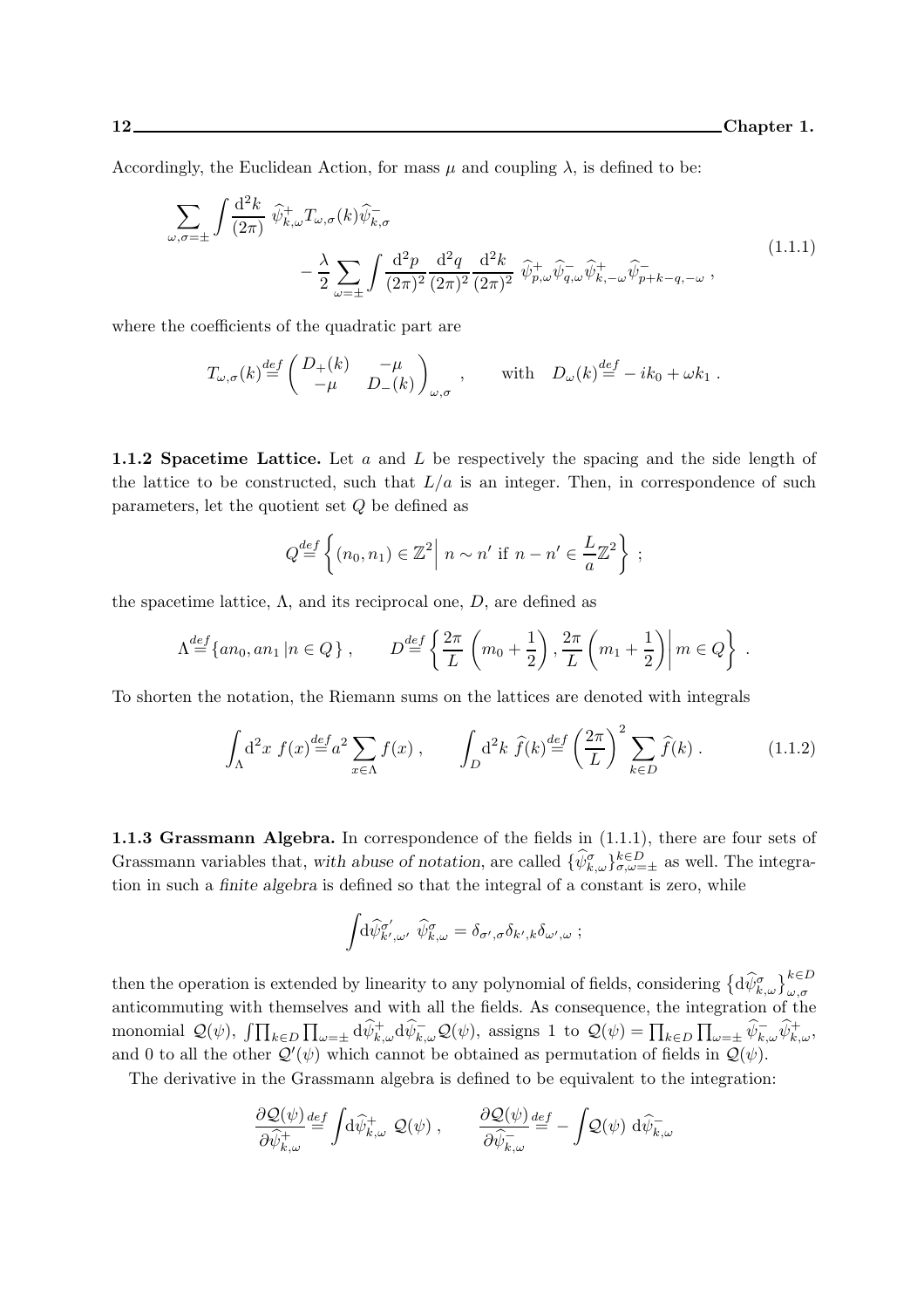– hence the derivative in  $\psi_{k,\omega}^-$  acts from the right.

1.1.4 Schwinger functions. In order to give a meaning to the path integral formulation of the Schwinger function, it is necessary to introduce a "cutoff function",  $\chi_N(k)$ , made as follows. Let a momentum unity,  $\kappa$ , be fixed. Chosen any  $\gamma > 1$ , let N be any integer such that  $\kappa \gamma^{N+1} \leq 3\pi/4a$ . Then, let  $\widehat{\chi}_N(t)$  be a  $C_0^{\infty}(\mathbb{R})$  function with compact support  $\{t \in \mathbb{R} : |t| \leq \kappa \gamma^{N+1}\}\$  and  $\widehat{\chi}_N(t) \equiv 1$  in  $\{t \in \mathbb{R} : |t| \leq \kappa \gamma^N\}$ . Besides, because of technical reason, it is convenient to take  $\widehat{\chi}_N$  in the Gevrey class  $\alpha$ : for a positive constant C,

$$
\sup_{t \in \mathbb{R}} \left| \frac{d^n \widehat{\chi}_N}{dt^n}(t) \right| \leq C^n (n!)^{\alpha} ;
$$

in particular,  $\alpha = 2$  will be good enough. The possibility of constructing such a compact support function is discussed in A1.2. Finally,  $\chi_N(k) \stackrel{def}{=} \hat{\chi}_N(k_0) \hat{\chi}_N(k_1)$ . Calling  $D_N \subset D$  the support of  $\chi_N(k)$ , the Generating Functional of the Schwinger functions of the Thirring model is defined to be  $\mathcal{W}(j,\varphi)$ : in correspondence of certain parameters  $\lambda_N$ ,  $\mu_N$ ,  $Z_N$  and  $\zeta_N^{(2)}$ , it is such that

$$
e^{\mathcal{W}(\jmath,\varphi)\frac{def}{=}} \int dP^{(\leq N)}(\psi) \exp\left\{-\lambda_N \mathcal{V}\left(\sqrt{Z_N}\psi\right) + \zeta_N^{(2)}\mathcal{J}(\jmath,\sqrt{Z_N}\psi) + \mathcal{F}(\varphi,\psi)\right\}.
$$
 (1.1.3)

The explanation of the above formula is the following. The integration is done w.r.t. the normalized Gaussian measure given by

$$
dP^{(\leq N)}(\psi) \stackrel{def}{=} \exp\left\{ L^2 O_N - Z_N \sum_{\alpha,\beta=\pm} \int_{D_N} \frac{d^2 k}{(2\pi)^2} \frac{T_{\omega,\sigma}(k)}{\chi_N(k)} \widehat{\psi}_{k,\omega}^+ \widehat{\psi}_{k,\sigma}^- \right\}
$$
  

$$
\prod_{k \in D_N} \prod_{\omega=\pm} d\widehat{\psi}_{k,\omega}^+ d\widehat{\psi}_{k,\omega}^- ,
$$
 (1.1.4)

where the covariance  $\hat{g}_{\omega,\sigma}(k)$  is such that:

$$
\widehat{g}^{-1}(k) \stackrel{def}{=} \frac{T(k)}{\chi_N(k)} , \qquad \text{with} \quad T_{\omega,\sigma}(k) \stackrel{def}{=} \begin{pmatrix} D_+(k) & -\mu_N \\ -\mu_N & D_-(k) \end{pmatrix}_{\omega,\sigma} ;
$$

hence  $\hat{q}(k)$  is periodic by the compact support of  $\chi_N$  and well defined for any  $k \in D$ , also for  $\mu_N = 0$ , since the point  $(0,0)$  does not belong to D. As well as  $\hat{g}^{-1}(k)$  is well defined in  $D_N$ , since the points in which the cutoff is zero do not belong to  $D_N$ . The factor  $e^{O_N}$  is the normalization of the Gaussian measure:

$$
O_N \stackrel{def}{=} \int_{D_N} \frac{\mathrm{d}^2 k}{(2\pi)^2} \ \ln\left(\frac{L^4 |k|^2}{\chi_N^2(k)}\right) \ .
$$

The self-interaction is given by the potential

$$
\mathcal{V}(\psi) \stackrel{def}{=} \frac{1}{2} \sum_{\omega} \int_{D} \frac{\mathrm{d}^2 p}{(2\pi)^2} \frac{\mathrm{d}^2 q}{(2\pi)^2} \frac{\mathrm{d}^2 k}{(2\pi)^2} \widehat{\psi}_{p,\omega}^+ \widehat{\psi}_{q,\omega}^- \widehat{\psi}_{k,-\omega}^+ \widehat{\psi}_{p+k-q,-\omega}^- ;
$$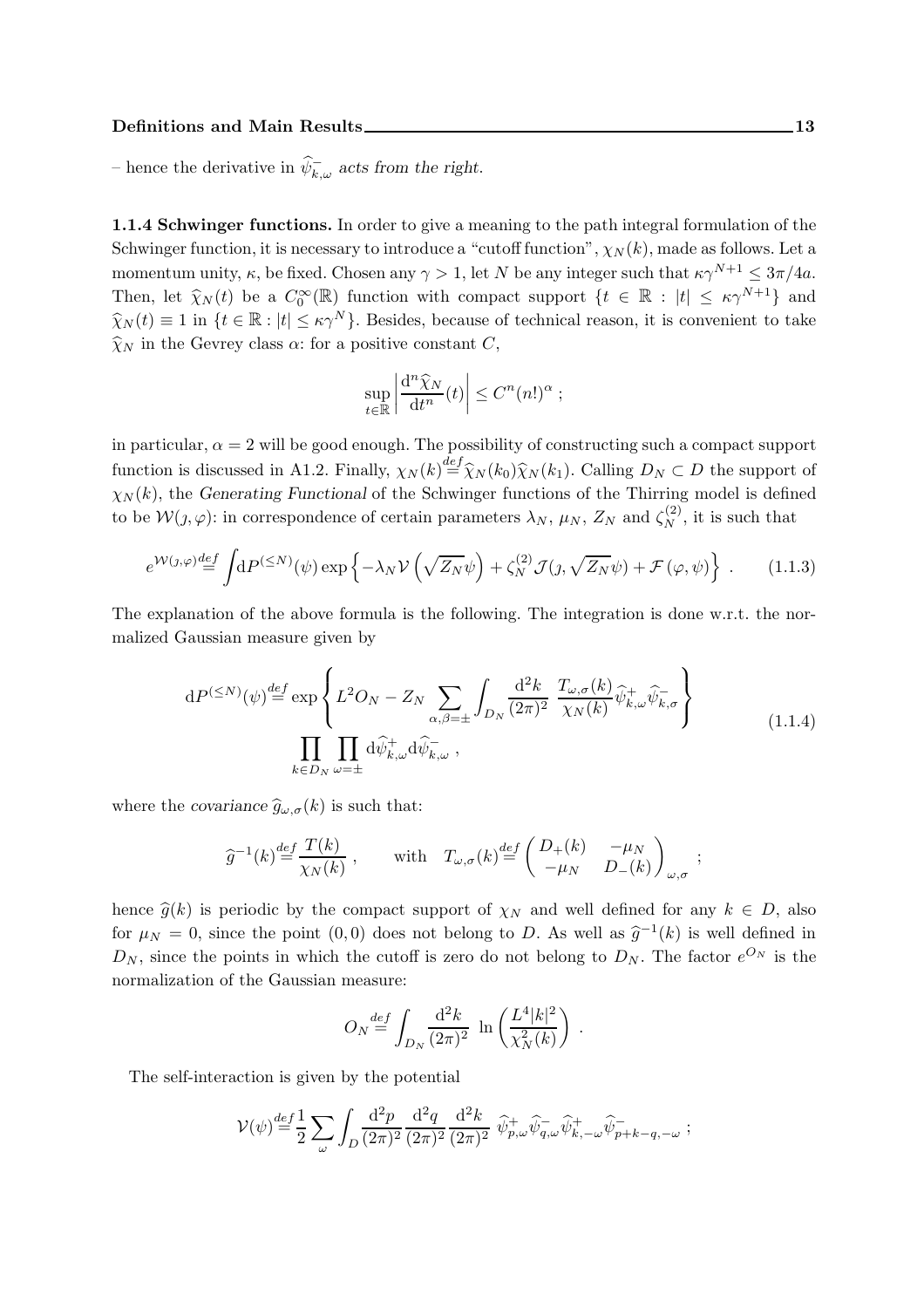while the interaction with the external sources are

$$
\mathcal{J}_{\sigma}(j,\psi) \stackrel{def}{=} \sum_{\omega} \int_{D} \frac{d^2 k}{(2\pi)^2} \frac{d^2 p}{(2\pi)^2} \, \widehat{j}_{p-k,\omega} \widehat{\psi}_{k,\sigma\omega}^+ \widehat{\psi}_{p,\sigma\omega}^-,
$$
  

$$
\mathcal{F}(\varphi,\psi) \stackrel{def}{=} \sum_{\omega} \int_{D} \frac{d^2 k}{(2\pi)^2} \, \left[ \widehat{\varphi}_{k,\omega}^+ \widehat{\psi}_{k,\omega}^- + \widehat{\psi}_{k,\omega}^+ \widehat{\varphi}_{k,\omega}^- \right] ;
$$

and  $\{\widehat{j}_{k,\omega}\}_{k,\omega}$  are a commuting variable, while  $\{\widehat{\varphi}_{k,\omega}^{\sigma}\}_{k,\omega,\sigma}$  are anticommuting.

Finally, w.r.t. the classical Action (0.0.1),  $\lambda$  has been replaced with  $\lambda_N Z_N^2$ , the "bare coupling";  $\mu$  with  $\mu_N$ , the "bare mass"; the free action was multiplied times  $Z_N$ , the "field strength"; and the interaction with the external source *j* brings a coupling  $Z_N^{(2)}$ N  $\frac{def}{=} \zeta_N^{(2)} Z_N$ , the "density" strength": such parameters are essential in order to have a finite interactive quantum theory, see Theorem 1.1. Besides, in has to be remarked that the introduction of the cutoff has required a reference momentum,  $\kappa$ , absent in the classical action of the massless theory, which will allow the arising of the anomalous dimension without violating the scaling symmetry.

The Fourier transform of the fields defines a Grassmann algebra also in the lattice Λ. The conventions are:

$$
\psi_{x,\omega}^{\sigma} \stackrel{def}{=} \int_{D} \frac{d^2 k}{(2\pi)^2} e^{i\sigma k x} \widehat{\psi}_{k,\omega}^{\sigma} ; \qquad \varphi_{x,\omega}^{\sigma} \stackrel{def}{=} \int_{D} \frac{d^2 k}{(2\pi)^2} e^{i\sigma k x} \widehat{\varphi}_{k,\omega}^{\sigma} ;
$$

$$
j_{x,\omega} \stackrel{def}{=} \int_{D} \frac{d^2 k}{(2\pi)^2} e^{ikx} \widehat{j}_{k,\omega} .
$$

The definition of derivative extends also to the fields  $\{\psi_{x,\omega}^{\sigma}\}_{\omega,\sigma=\pm}^{x \in \Lambda}$ ,  $\{\widehat{\varphi}_{k,\omega}^{\sigma}\}_{\omega,\sigma=\pm}^{k \in D}$  and  $\{\varphi_{x,\omega}^{\sigma}\}_{\omega,\sigma=\pm}^{x \in \Lambda}$ ; while the derivative w.r.t. the fields  $\left\{\widehat{j}_{k,\omega}\right\}_{\omega=\pm}^{k\in D}$  and  $\left\{j_{x,\omega}\right\}_{\omega=\pm}^{x\in \Lambda}$  is the conventional one.

Well then, setting  $\underline{x}^{\text{def}} = x^1, \ldots, x^n$ , and  $\underline{z}^{\text{def}} = z^1, \ldots, z^m$ , collections of points in  $\Lambda$ , for any given choice of the labels  $\underline{\sigma}^{\text{def}}(\sigma_1,\ldots,\sigma_m)$ ,  $\underline{\omega}^{\text{def}}(\omega_1,\ldots,\omega_n)$  and  $\underline{\varepsilon}^{\text{def}}(\varepsilon_1,\ldots,\varepsilon_n)$ , the Schwinger functions are defined as

$$
S_{\underline{\sigma};\underline{\omega}}^{(m;n)(\underline{\varepsilon})}(\underline{z};\underline{x}) \stackrel{\text{def}}{=} \frac{\partial^{n+m} \mathcal{W}}{\partial_{j_{z^1},\sigma_1} \cdots \partial_{j_{z^m},\sigma_m} \partial \varphi_{x^1,\omega_1}^{\varepsilon_1} \cdots \partial \varphi_{x^n,\omega_n}^{\varepsilon_n}}(0,0) .
$$
 (1.1.5)

In order to shortening the notations of the Schwinger functions which will be most used in the following, let

$$
S^{(2)}_\omega(x-y)\!\stackrel{def}= \!\!S^{(0;2)(-,+)}_{\omega,\omega}(x,y)\;,\qquad S^{(1;2)}_{\sigma;\omega}(z;x-y)\!\stackrel{def}= \!\!S^{(1;2)(-,+)}_{\sigma;\omega,\omega}(z;x,y)\;.
$$

1.1.5 Remarks. The role of the lattice discretization is only to have a finite Grassmann algebra: the continuous limit,  $\kappa L, (\kappa a)^{-1} \to \infty$  is taken as soon as the Schwinger function are derived; it is trivial, since, on the other hand, the use of the functional integral suggest, but it is not strictly necessary to, the developments.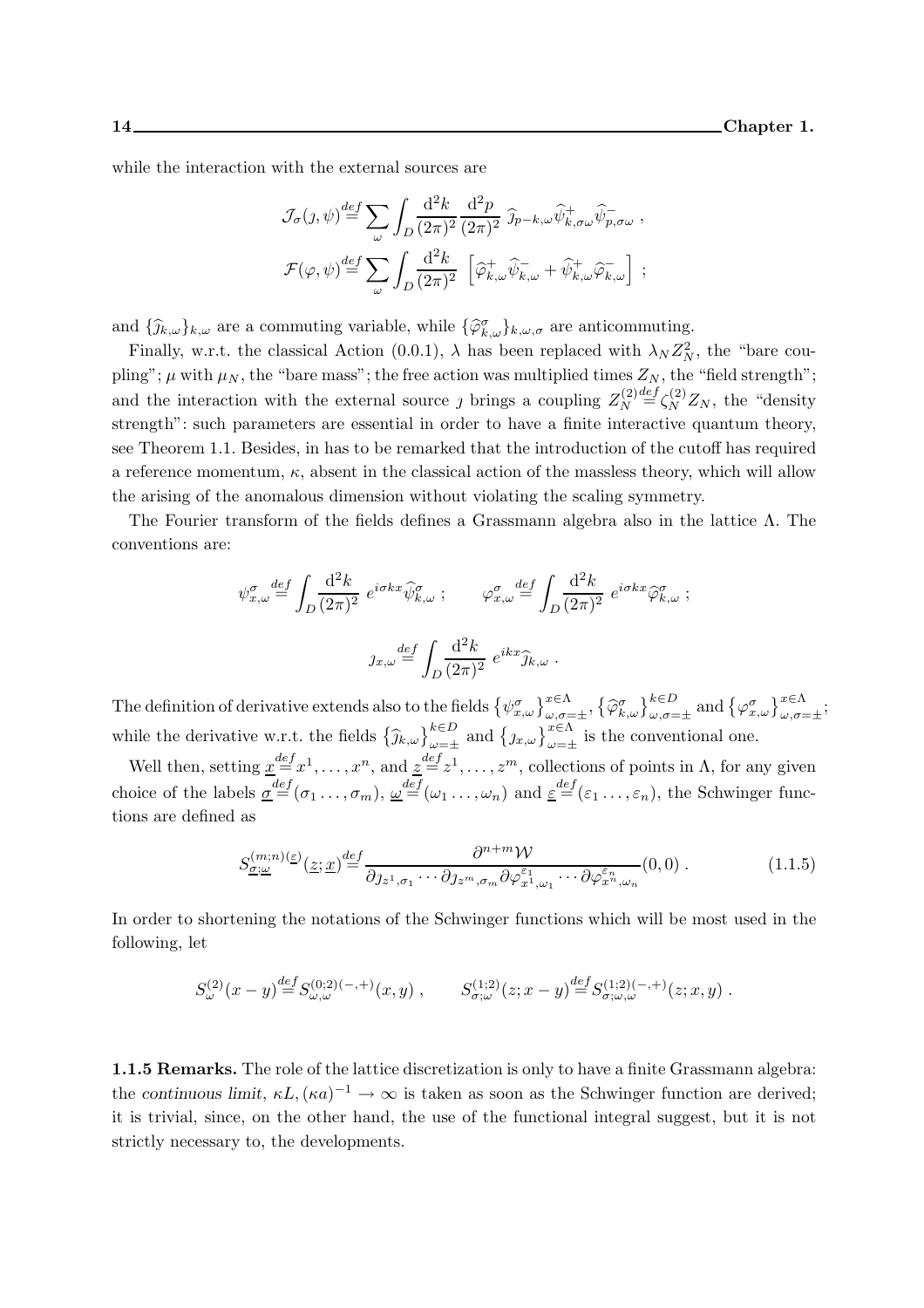#### Definitions and Main Results 15 and 200 millions 15 and 15 and 15 and 15 and 15 and 15 and 15 and 15 and 15 and 15 and 15 and 15 and 15 and 15 and 15 and 15 and 15 and 15 and 15 and 16 and 16 and 16 and 16 and 16 and 16 an

On the contrary, the function  $\chi_N$  is an essential cutoff on the large momenta: the parameters  $\lambda_N$ ,  $\mu_N$ ,  $Z_N$  and  $\zeta_N^{(2)}$  will be chosen in a way to compensate the divergences of the limit of removed cutoff,  $N \rightarrow +\infty$ , of the Schwinger functions.

**Theorem 1.1.** There exists  $\varepsilon > 0$  and two positive constant, c and C, such that, for any  $\lambda : |\lambda| \leq \varepsilon$  and  $\mu : 0 \leq \mu \leq \kappa \gamma^{-1}$ , and for suitable  $\lambda_N$ ,  $\mu_N$ ,  $Z_N$  and  $Z_N^{(2)}$ , analytic function of  $\lambda$ , the following properties of the Schwinger functions hold.

**1.** There exist three critical indices,  $\eta_{\lambda}, \eta_{\lambda}^{(2)}$  $\lambda^{(2)}$ , and  $\overline{\eta}_{\lambda}$ , independent from the cutoff scale N and from the mass  $\mu$ , analytic functions of  $\lambda$  and such that

$$
\eta_{\lambda} = \eta_2 \lambda^2 + O(\lambda^3) , \qquad \eta_{\lambda}^{(2)} = \eta_2^{(2)} \lambda^2 + O(\lambda^3) ,
$$

$$
\overline{\eta}_{\lambda} = -\overline{\eta}_1 \lambda + O(\lambda^2) ,
$$

with  $\eta_2, \, \eta_2^{(2)}$  $\frac{1}{2}^{\sqrt{2}}$  and  $\overline{\eta}_1$  strictly positive; and, for any N,

$$
Z_N = \gamma^{-N\eta_\lambda} \left(1 + \mathcal{O}(\lambda^2)\right) , \qquad Z_N^{(2)} = \gamma^{-N\eta_\lambda^{(2)}} \left(1 + \mathcal{O}(\lambda^2)\right) ,
$$

$$
\mu_N = \mu \gamma^{-N\overline{\eta}_\lambda} \left(1 + \mathcal{O}(\lambda)\right) ,
$$

where  $O(\lambda)$  are finite in N.

- 2. In the limit of removed cutoff, the Schwinger function are well defined distribution, fulfilling the OSa.
- 3. In the limit of removed cutoff, the two point Schwinger function verifies the bound

$$
\left|S_{\omega}^{(2)}(x-y)\right| \leq \frac{\kappa C}{\big(\kappa|x-y|\big)^{1+\eta_{\lambda}}}e^{-c\sqrt{\big(\frac{\mu}{\kappa}\big)^{1+\tau}\kappa|x-y|}}\;,
$$

for  $\overline{\tau}^{\text{def}} = -\overline{\eta}_{\lambda}/(1+\overline{\eta}_{\lambda})$ . The same bound holds also for  $S_{\omega,-\omega}^{(0;2)(-,+)}(x,y)$ . 4. In the limit of removed cutoff and of vanishing mass, i.e.  $\mu = 0$ ,

$$
S_{\omega}^{(2)}(x-y) = (1 + \lambda B_{\lambda}) \int \frac{\mathrm{d}^2 k}{(2\pi)^2} e^{-ik(x-y)} \frac{1}{D_{\omega}(k)} \left(\frac{\kappa}{|k|}\right)^{\eta_{\lambda}}, \quad (1.1.6)
$$

with  $B_\lambda$  analytic and  $O(1)$  in  $\lambda$ . While  $S_{\omega, -\omega}^{(0;2)(-,+)}(x, y) \equiv 0$ .

The proof of the first three statements is obtained by the analysis in Chapter 3, the study of the flows of the effective couplings in 3.4, the convergence of the Schwinger functions, A.3.3 and A3.6, and by the equivalence of the Euclidean and Hamiltonian regularization, 3.5. The fourth statement is consequence of symmetries: see 4.3.

The OSa are reported in Appendix A2. When they hold, the Osterwalder-Schrader reconstruction theorem guarantees the possibility of analytically continuing the set of Schwinger functions to a set of functions obeying the Wightman axioms: this means the construction of a consistent relativistic and quantum field theory.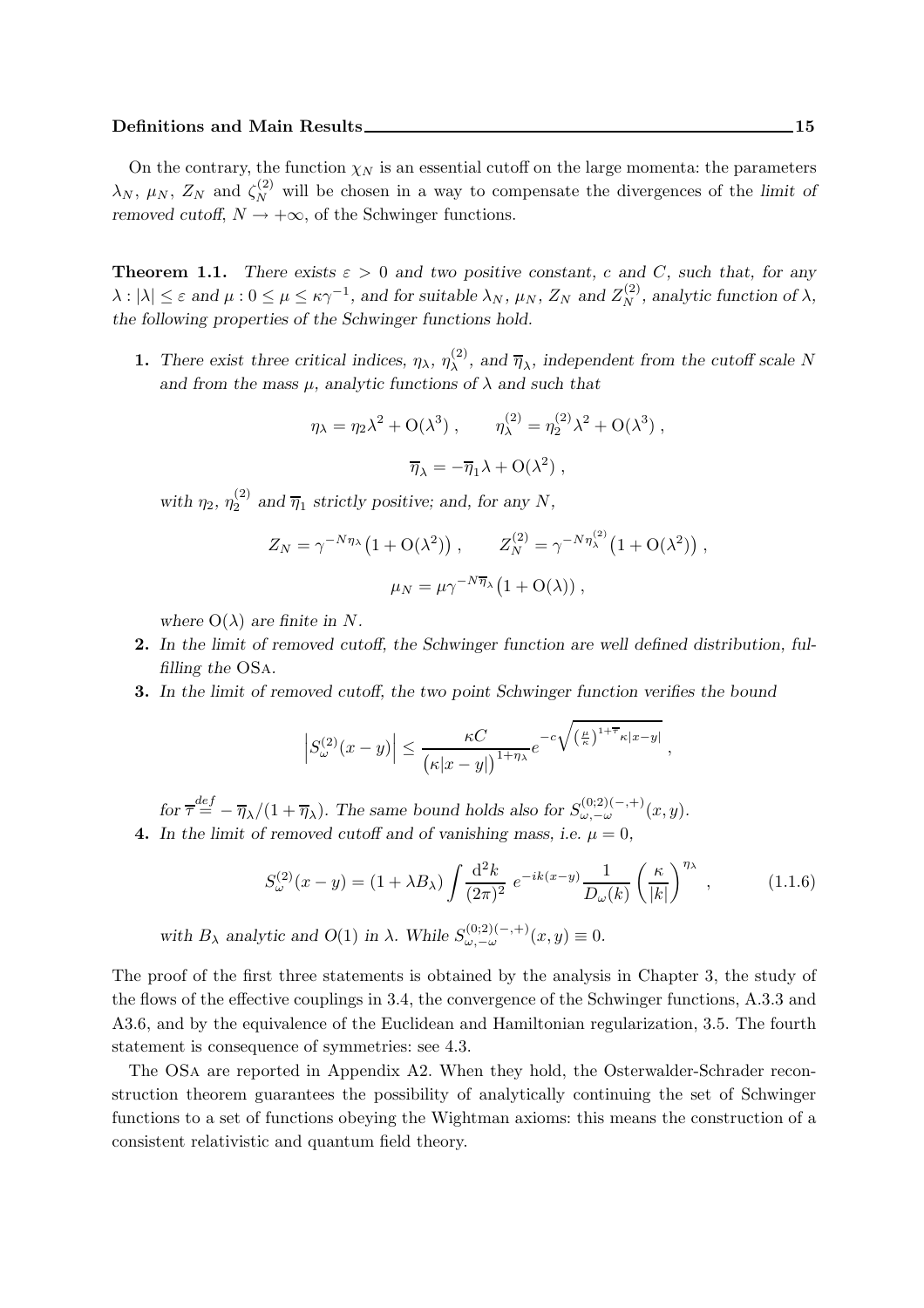By item 2., the parameters  $Z_N$  and  $Z_N^{(2)}$  are vanishing in the limit of removed cutoff; whereas  $\mu_N$  is vanishing or diverging according to the sign of  $\lambda$ .

1.1.6 Ward-Takahashi identities: first anomaly. In the massless case, the phase and chiral symmetry makes current expectations and field expectations strictly related. By neglecting formally the presence of the cutoffs, and performing a combination of the phase and chiral transformation of the fields, it holds the following identity for the Fourier transform of such Schwinger functions:

$$
\frac{D_{\sigma}(p)}{\zeta_N^{(2)}} \widehat{S}_{\sigma;\omega}^{(1;2)}(p;k) = \delta_{\sigma,\omega} \left[ \widehat{S}_{\omega}^2(k) - \widehat{S}_{\omega}^2(k+p) \right] . \tag{1.1.7}
$$



Fig 1: Graphical representation of (1.1.7)

This relation is actually wrong. Indeed, the presence of the cutoff – essential ingredient of meaningful QFT's – breaks the symmetries and generates a correction term  $\widehat{H}^{(1;2)}_{\sigma;\omega}$ :

$$
\frac{D_{\sigma}(p)}{\zeta_N^{(2)}}\widehat{S}_{\sigma;\omega}^{(1;2)}(p;k) = \delta_{\sigma,\omega}\left[\widehat{S}_{\omega}^{(2)}(k) - \widehat{S}_{\omega}^{(2)}(k+p)\right] + \widehat{H}_{\sigma;\omega}^{(1;2)}(p;k) \ . \tag{1.1.8}
$$

What is at first sight surprising is that in the limit of removed cutoff the corrections are not vanishing; and yet anomalous WTi, strictly different from (1.1.7), are valid.

**Theorem 1.2.** There exists  $\varepsilon > 0$  and two positive constants, c and C, such that, for any  $\lambda : |\lambda| \leq \varepsilon$  and  $\mu : 0 \leq \mu \leq \kappa \gamma^{-1}$ , the following properties hold.

- **1.** For  $\mu = 0$ , there exists two "bare parameters",  $\lambda_b$  and  $\zeta_b^{(2)}$  $b^{(2)}$ , analytic in  $\lambda$ , such that the coupling  $\lambda_N$  and the field strength  $\zeta_N^{(2)}$ , as chosen in Theorem 1.1, are independent form the scale of the cutoff, N; and are  $\lambda_N = \lambda_b$ ,  $\zeta_N^{(2)} = \zeta_b^{(2)}$  $b^{(2)}$ .
- **2.** For  $\mu = 0$ , there exist two coefficients, a and  $\overline{a}$ , analytically dependent on  $\lambda$ , such that

$$
\frac{1}{\zeta_b^{(2)}}\widehat{S}_{\sigma,\omega}^{(1;2)}(p,k) = \frac{a + \overline{a}\sigma\omega}{2}\frac{\widehat{S}_{\omega}^{(2)}(k) - \widehat{S}_{\omega}^{(2)}(k+p)}{D_{\sigma}(p)},
$$
\n(1.1.9)

with  $(a + \overline{a}\sigma\omega)/2 \neq \delta_{\omega,\sigma}$  whenever  $\lambda \neq 0$ .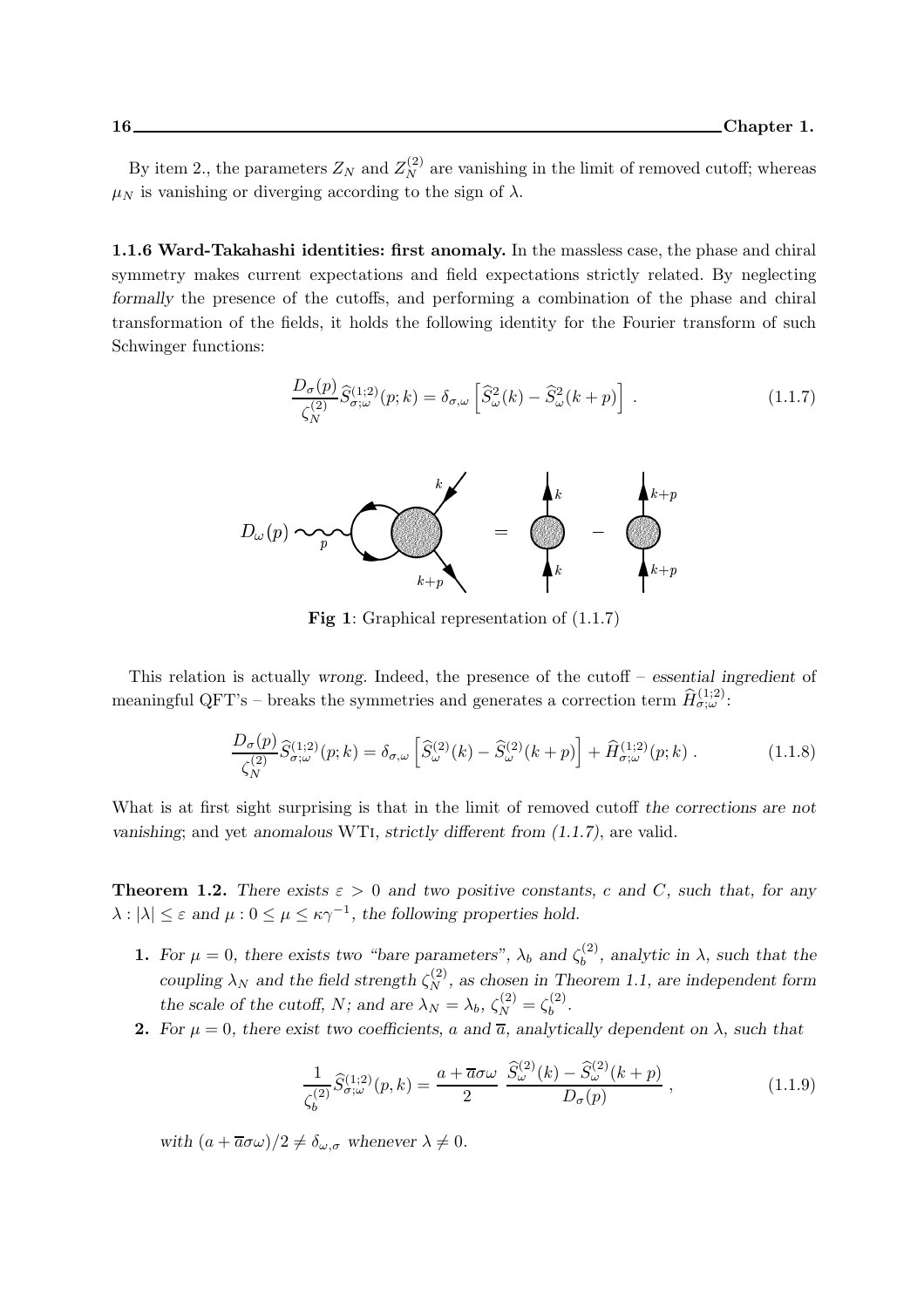3. The current-current correlation satisfies the bound

$$
\left| S_{\sigma,\omega}^{(2;0)}(x,y) \right| \le \frac{C}{(\kappa |x-y|)^2} e^{-c\sqrt{\kappa \left(\frac{\mu}{\kappa}\right)^{1+\overline{\tau}_{\lambda}} |x-y|}} \,, \tag{1.1.10}
$$

for any allowed value of the mass  $\mu$ .

The coupling  $\lambda_N$  and the density strength  $\zeta_N^{(2)}$  do not depend on the cutoff scale since, the mass being zero, the theory is scaling invariant. The second statement is a sub-case of Theorem 4.2; while the third is proved in A3.7.

By item 3, the short distance behavior is the same as in the free theory: no critical index occurs and changes the exponent 2 of  $1/(\kappa |x-y|)$ .

It is interesting to see how the anomalous WTi arises. It is possible to find two finite counterterms,  $\nu^{(+)}$  and  $\nu^{(-)}$ , analytically dependent on  $\lambda$  and independent on N, such that the correction can be decomposed as

$$
\hat{H}_{\sigma,\omega}^{(1;2)}(p;k) = \nu^{(+)} D_{\sigma}(p) \hat{S}_{\sigma,\omega}^{(1;2)}(p;k) + \nu^{(-)} D_{-\sigma}(p) \hat{S}_{-\sigma,\omega}^{(1;2)}(p;k) \n+ \Delta \hat{H}_{\sigma,\omega}^{(1;2)}(p;k) ;
$$
\n(1.1.11)

and, for p and k fixed independently from N, the rest  $\Delta \hat{H}^{(1;2)}_{\sigma;\omega}(p;k)$  is now really vanishing. To adhere to the Johnson's notation, let

$$
a \!\stackrel{def}{=} \!\frac{1}{1 - \left(\nu^{(-)} + \nu^{(+)}\right)}\;,\qquad \overline{a} \!\stackrel{def}{=} \!\frac{1}{1 - \left(\nu^{(-)} - \nu^{(+)}\right)}\;;
$$

then, replacing (1.1.11) in (1.1.8), and taking the limit of removed cutoff, gives (1.1.9). Johnson's WTI is precisely given by (1.1.9); and his explicit values for a and  $\bar{a}$  are in agreement with the Adler-Bardeen theorem on absence of radiative correction to the anomaly. Anyway, these values are wrong: while Johnson states  $\nu^{(+)} = 0$ , by lowest order computation, for  $\lambda$  small enough,  $\nu^{(+)}$  < 0 (see A9).

Despite the anomaly, and despite the phase and chiral symmetry hold only in the massless case, it is possible to prove the finiteness of the limit value of  $\zeta_N^{(2)}$ , even in the massive model; and accordingly the finiteness of the current-current Schwinger function, with no arising of an anomalous exponent.

1.1.7 Closed equation: new anomaly. The fields equation can be turned into an equation for the Schwinger function, the Dyson-Schwinger equation. In the massless case, the one for the two point Schwinger function reads

$$
\frac{\widehat{S}_{\omega}^{(2)}(k)}{g_{\omega}(k)} = \frac{1}{Z_N} - \frac{\lambda_b}{\zeta_b^{(2)}} \int_D \frac{\mathrm{d}^2 p}{(2\pi)^2} \ \widehat{S}_{-\omega;\omega}^{(1;2)}(p;k-p) \ . \tag{1.1.12}
$$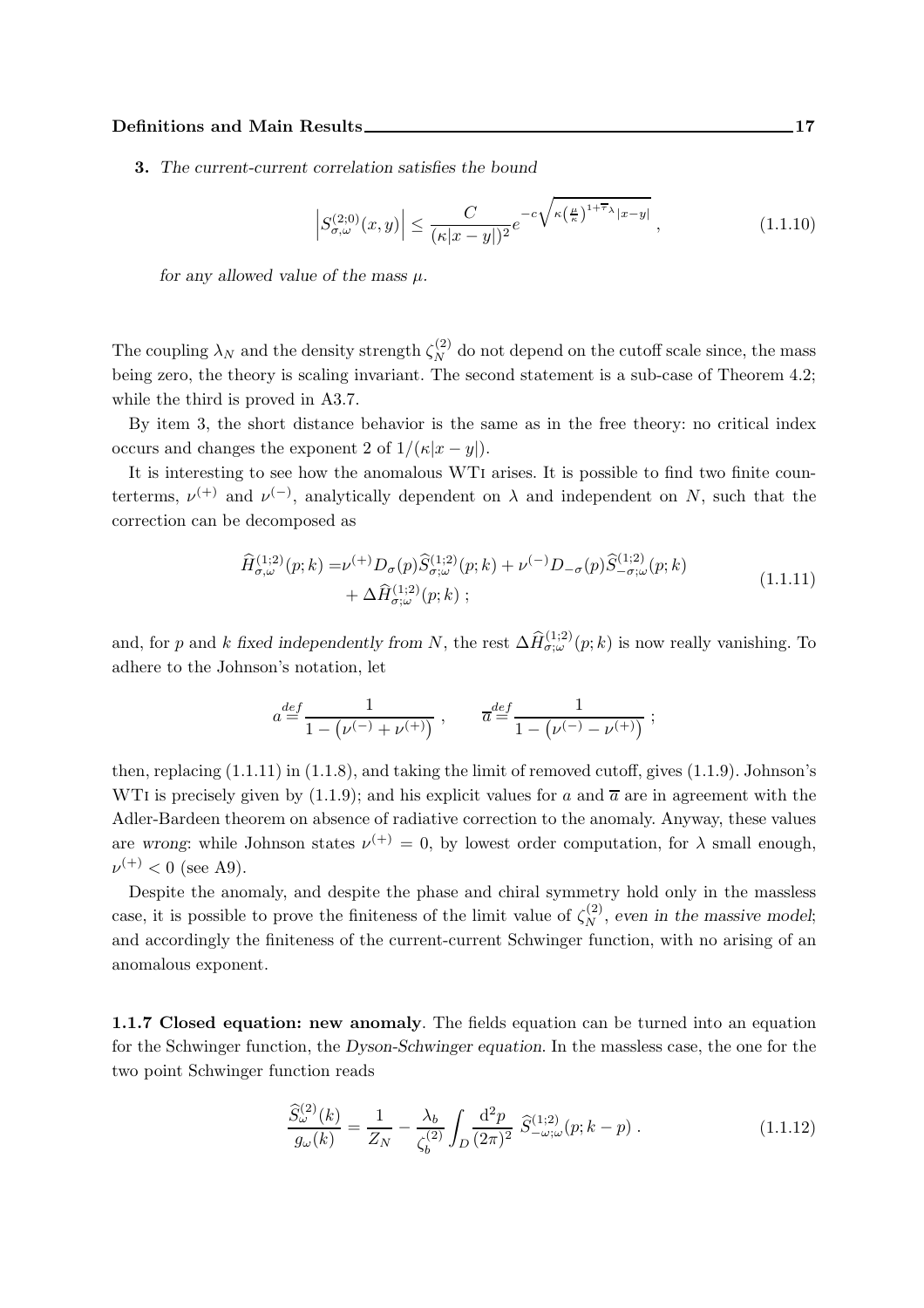

Fig 2: Graphical representation of  $(1.1.12)$ 

Inserting the WTI (1.1.8) and the identity (1.1.11) in (1.1.12), since  $\int_D d^2p D^{-1}_{-\omega}(p) = 0$  by oddness,

$$
\frac{\lambda_b}{\zeta_b^{(2)}} \int_D \frac{\mathrm{d}^2 p}{(2\pi)^2} \, \widehat{S}_{-\omega;\omega}^{(1;2)}(p;k-p) = \frac{a-\overline{a}}{2} \lambda_b \int_D \frac{\mathrm{d}^2 p}{(2\pi)^2} \, \frac{\widehat{S}_{\omega}^{(2)}(k-p)}{D_{-\omega}(p)} + \sum_{\mu} \frac{a-\mu\omega\overline{a}}{2} \lambda_b \int_D \frac{\mathrm{d}^2 p}{(2\pi)^2} \, \Delta \widehat{H}_{\mu;\omega}^{(1;2)}(p;k-p) \, . \tag{1.1.13}
$$

In the limit of removed cutoff, if the integral of  $\Delta \hat{H}^{(1;2)}_{\mu;\omega}$  had been vanishing, (1.1.13) would have been turned into

$$
\frac{\lambda_b}{\zeta_b^{(2)}} \int_D \frac{\mathrm{d}^2 p}{(2\pi)^2} \ \hat{S}_{-\omega;\omega}^{(1;2)}(p;k-p) = \frac{a-\overline{a}}{2} \lambda_b \int_D \frac{\mathrm{d}^2 p}{(2\pi)^2} \ \frac{\hat{S}_{\omega}^{(2)}(k-p)}{D_{-\omega}(p)} \ . \tag{1.1.14}
$$

Replacing it into (1.1.12), it would have held the equation

$$
\frac{\widehat{S}_{\omega}^{(2)}(k)}{g_{\omega}(k)} = \frac{1}{Z_N} - \frac{a - \overline{a}}{2} \lambda_b \int_D \frac{\mathrm{d}^2 p}{(2\pi)^2} \frac{\widehat{S}_{\omega}^{(2)}(k - p)}{D_{-\omega}(p)},\tag{1.1.15}
$$

where  $1/Z_N$  is divergent and should compensate the divergence of the integral. The above equation, in a sense stated by Johnson – actually his operations were even more formal; but his final finite solution is exactly the solution of  $(1.1.15)$  – is wrong. Indeed,  $\Delta \hat{H}^{(1;2)}_{\mu;\omega}$  was said to be vanishing only for fixed arguments, while here it is integrated over all the scales allowed by the cutoff. This seems to waste the possibility of the closure of the SDe; and yet, again, an anomalous CE still holds.

Theorem 1.3. Under the same assumptions of Theorem 1.1:

1. The following equation holds, asymptotically in the limit of removed cutoff

$$
\frac{\widehat{S}_{\omega}^{(2)}(k)}{g_{\omega}(k)} = \frac{B_N}{Z_N} - A\lambda_b \frac{a - \overline{a}}{2} \int_D \frac{\mathrm{d}^2 p}{(2\pi)^2} \frac{\widehat{S}_{\omega}^{(2)}(k - p)}{D_{-\omega}(p)} ,\qquad (1.1.16)
$$

where A, the "new anomaly", is analytic and  $O(1)$  in  $\lambda$ ; while B is  $1 + O(\lambda)$  and analytic in  $\lambda$  as well.

2. It holds the following relations between the anomalous exponent and the coefficients in the first and second anomaly:

$$
\eta_{\lambda} = A \frac{\lambda_b}{2\pi} \frac{a - \overline{a}}{2} . \tag{1.1.17}
$$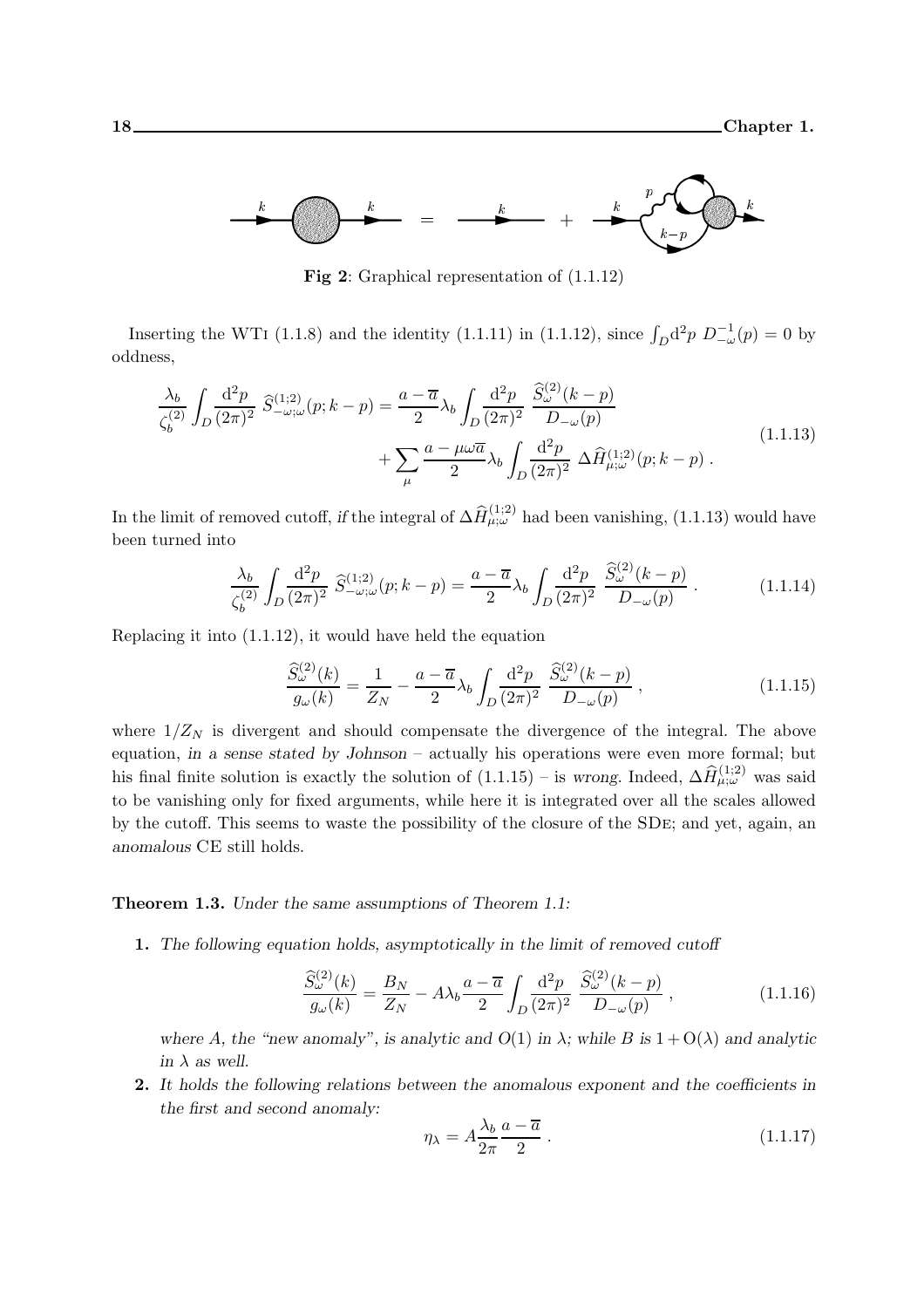#### Definitions and Main Results 19 and the United States 19 and Main Results 19 and 19 and 19 and 19 and 19 and 19 and 19 and 19 and 19 and 19 and 19 and 19 and 19 and 19 and 19 and 19 and 19 and 19 and 19 and 19 and 19 and 1

This result is a sub-case of Theorem 4.5, with the explicit expression of  $\eta_{\lambda}$  is discussed in 4.3.

The name "new anomaly" is justified since such is an effect of using a symmetry, exact only at removed cutoff, inside an integral which in the same limit is divergent; it has been overlooked not only in rigorous works, but even in the physical literature. In particular,  $A \neq 1$  would imply a striking and net difference w.r.t. the Johnson critical index.

Such a difference could have been checked directly by lowest order computation of  $\eta_{\lambda}$  itself; but, since the fourth is the first non-trivial order, the actual computation is almost prohibitive. Therefore (1.1.17) is a shortcut, since it gives  $\eta_{\lambda}$  in terms of the easier calculations of  $a - \overline{a}$  and A.

Now, by symmetry reasons, the first order of A is equal to 1, while  $a - \overline{a} = O(\lambda)$ : this is in agreement with the the fact that  $\eta_{\lambda}$  is an even function of  $\lambda$  – as can be easily proved by transformation  $\hat{\psi}^{\sigma}_{k,\omega} \to \hat{\psi}^{\sigma}_{\sigma k,\sigma \omega}$  in the functional-integral measure. But there is no general reason for which this result should survive also at the second order, at least for a generic choice of the cutoff function: in A9 there is a Montecarlo simulation which does not prove, but enforces the clue that  $A \neq 1$ .

It is appropriate to disclose here the developments leading to (1.1.16), leaving to the next chapters the proofs and the generalizations to the multi-point Schwinger functions. For a suitable choice of four counterterms,  $\{\alpha^{(\mu)}\}_{\mu=\pm}$  and  $\{\sigma^{(\mu)}\}_{\mu=\pm}$ , analytically dependent on  $\lambda$ ,

$$
\lambda_b \sum_{\mu} \frac{a - \overline{a}\mu\omega}{2} \int_D \frac{d^2p}{(2\pi)^2} \Delta \hat{H}^{(1;2)}_{\mu;\omega}(p;k-p) = \left(\sum_{\mu} \frac{a - \overline{a}\mu\omega}{2} \sigma^{(\mu\omega)}\lambda_b\right) \frac{\hat{S}^{(2)}_{\omega}(k)}{\hat{g}_{\omega}(k)} + \left(\sum_{\mu} \frac{a - \overline{a}\mu\omega}{2} \alpha^{(\mu\omega)}\lambda_b\right) \frac{\lambda_b}{\zeta_b^{(2)}} \int_D \frac{d^2p}{(2\pi)^2} \hat{S}^{(1;2)}_{-\omega;\omega}(p;k-p) + \Delta \hat{K}_{\omega}(k)
$$

where, for k fixed independently from N, the rest  $\Delta \hat{K}_{\omega}(k)$  is vanishing. Putting together the above identity with  $(1.1.13)$  and  $(1.1.12)$ ,  $(1.1.16)$  holds for

$$
A \stackrel{def}{=} \frac{1}{1 - (\lambda_b/2) \sum_{\mu} (a - \overline{a}\mu) (\alpha^{(\mu)} - \sigma^{(\mu)})},
$$
  
\n
$$
B \stackrel{def}{=} \frac{1 - (\lambda_b/2) \sum_{\mu} (a - \overline{a}\mu) \alpha^{(\mu)}}{1 - (\lambda_b/2) \sum_{\mu} (a - \overline{a}\mu) (\alpha^{(\mu)} - \sigma^{(\mu)})}.
$$
\n(1.1.18)

,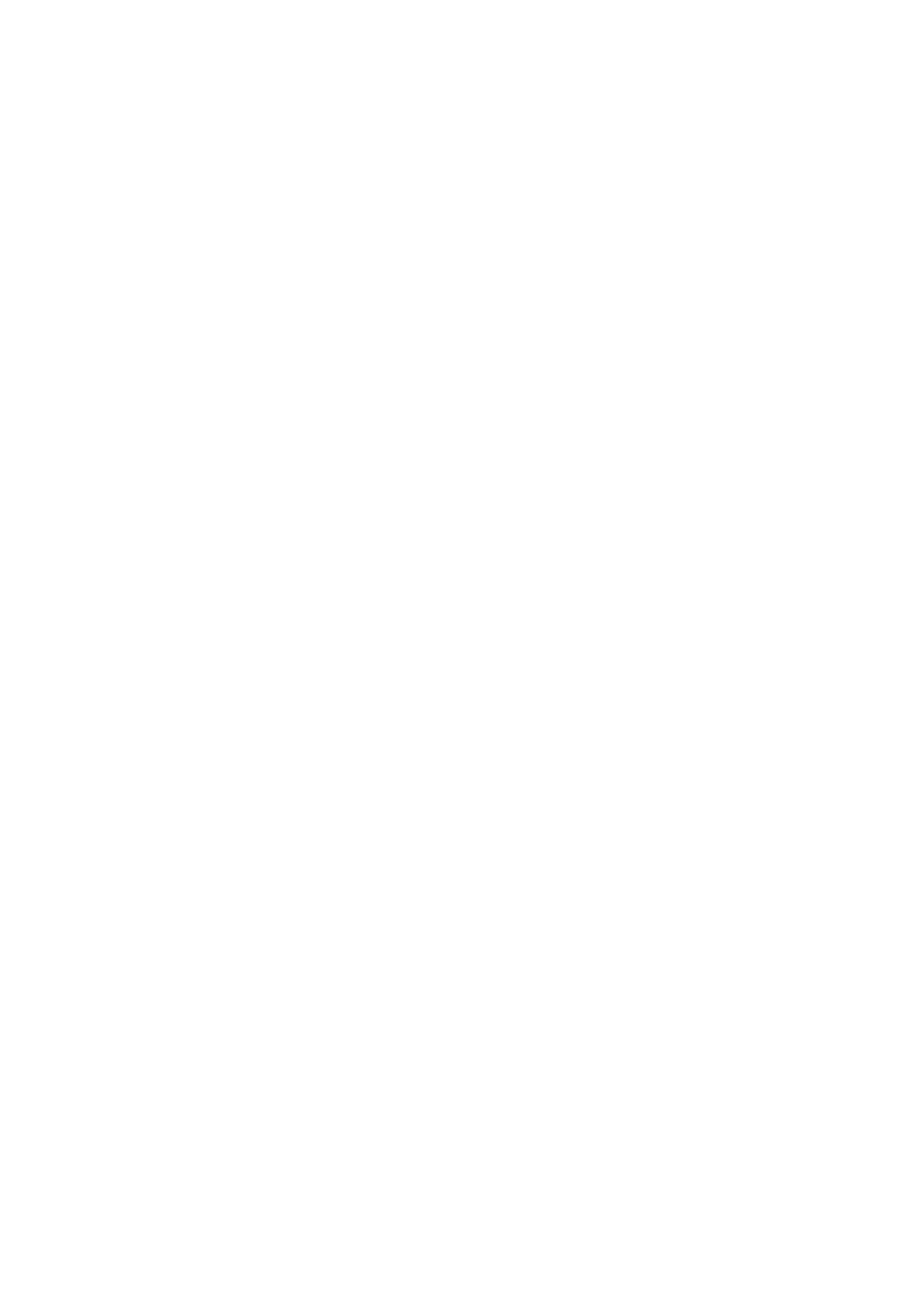## Chapter 2:

# Hamiltonian Regularization

Two different regularizations of the Thirring model can be considered: the Euclidean one, depicted in the previous Chapter, and the Hamiltonian one, introduced in the present Chapter. As well as, two are the main requirements of the OSa: the Euclidean invariance and the the reflection positivity.

Well then, the former property is evident only in the former regularization – and even false in the latter, if the limit of removed cutoff is not taken; while the latter property is built-in in the latter, and not so clear in the former.

But it is possible to prove that, for two (in general) different choices of the parameters of the Lagrangian, the two regularization, in the limit of removed cutoff, are equivalent, in the sense that the Schwinger function derived in the one or in the other scheme are exactly the same. And therefore they fulfill both the crucial properties.

This theorem is a first example of the effectiveness of the RG approach, which is introduced in the next Chapter.

### 2.1 Hamiltonian Thirring Model

This time only the space is discretized. Then, a finite dimensional Fock space, together to a many-body Hamiltonian, is built, guaranteeing a priori the validity of the reflection positivity (see A2.2) also after taking the continuum space limit.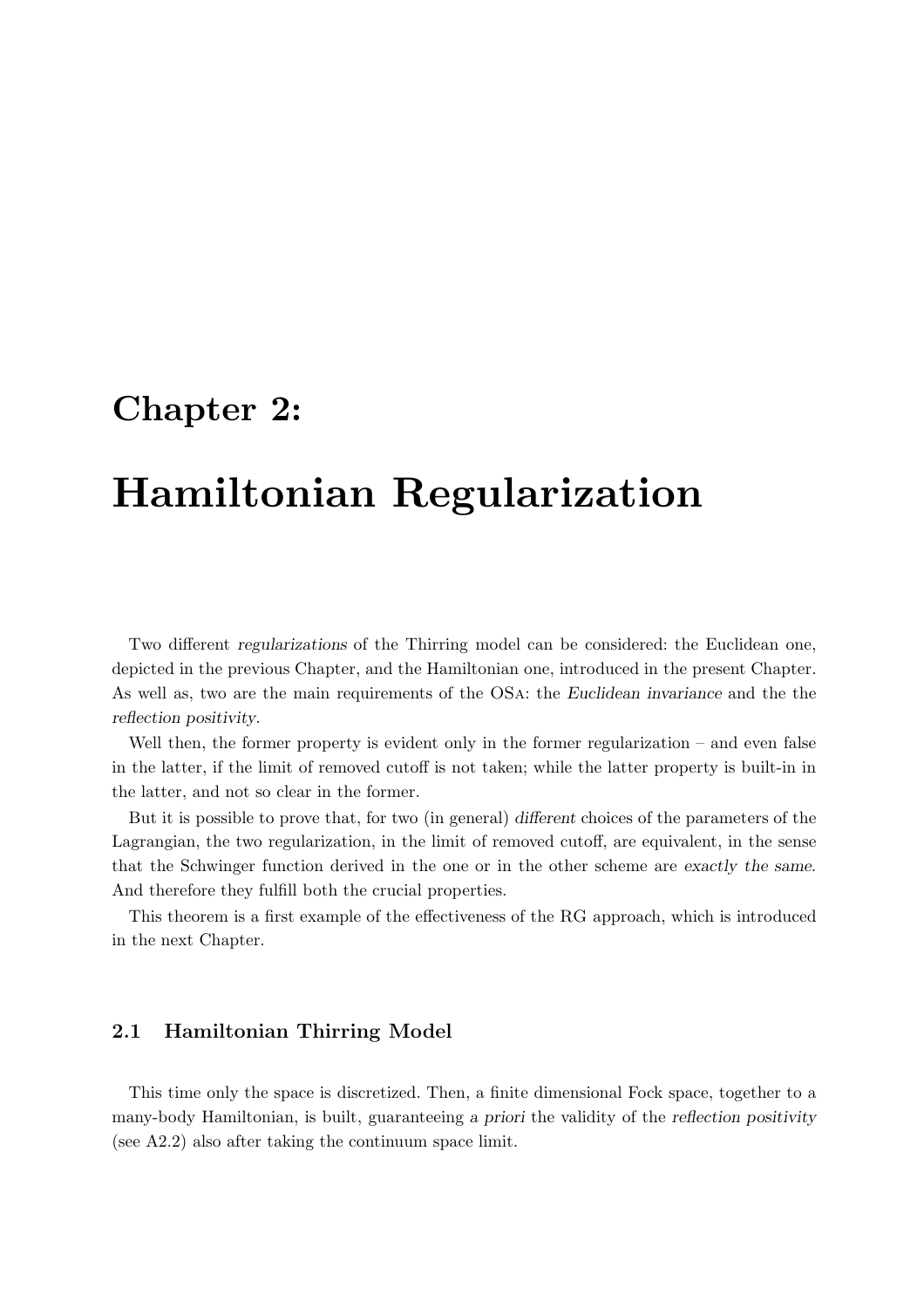Other constructions, different from the Hamiltonian formalism and verifying such positivity property, would have been possible: e.g. a certain lattice discretization of both space and time (different from the one in Chapter 1) would have turned the quantum field model into a statistical mechanical lattice model, nearest neighbours interactive, which is reflection positive by standard proof, [OS77]. Anyway, despite of the popularity of the latter route, here the former is preferred, since the consequent integration of the hard fermions (see later) was called upon, but never explicitly proved in [BM01] and in the following papers – where the setting can only be Hamiltonian, since they deal with many-body quantum models. As consequence, space and time are not managed on the same ground, and the phenomenon of light velocity modification occurs (as first noticed in [M93]): it is necessary to introduce a counterterm to fix the light velocity to 1.

In any case, lattice discretization of fermionic QFT – no matter if it affects only the space or both space and time – encounters the well known problem of the doubling of fermions. In order to make the effect of the double fermions to vanish, a possibility is to use a momentum dependent mass term, [W76]; but it destroys the symmetries of the propagators and generates a mass term even in the massless theory: a counterterm also for the mass is necessary, so that the mass on physical scale can be fixed to chosen value  $\mu \geq 0$ .

2.1.1 Hamiltonian. A finite dimensional Fock space is constructed in terms of the periodic spatial lattice,  $\Lambda_1$ , as follows. Let  $\kappa$  be fixed. Choosing  $\gamma > 1$  and integer, let a and L be respectively the lattice spacing and the lattice side length, s.t.  $4\kappa a \stackrel{def}{=} \gamma^{-N}$  and  $4\kappa L \stackrel{def}{=} \gamma^{-h}$ , for  $N, -h$  large positive integers; then, the periodicity of the lattice is given by the quotient set

$$
Q_1 \stackrel{def}{=} \left\{ n \in \mathbb{Z} \mid n \sim n' \text{ if } n - n' \in \frac{L}{a} \mathbb{Z} \right\},\
$$

so that the lattice  $\Lambda_1$  and its reciprocal  $D_1$  are

$$
\Lambda_1 \stackrel{def}{=} \{ an_1 \mid n_1 \in Q_1 \}, \qquad D_1 \stackrel{def}{=} \left\{ \frac{2\pi}{L} \left( m_1 + \frac{1}{2} \right) \mid m_1 \in Q_1 \right\}.
$$

Now, let two couples of fermionic creation and destruction operators  $\{a_{k_1,\omega}^{\sigma}\}_{k_1\in\Lambda_1}^{\sigma,\omega=\pm}$  $\begin{array}{c}\n a, \omega = \pm \\
k_1 \in \Lambda_1\n\end{array}$  be defined with empty state  $|0\rangle$ ; setting  $c(k_1)^{\text{def}}[1-\cos(k_1a)]/2a$ ,  $e(k_1)^{\text{def}}\sin(k_1a)/a$  – the Fourier transform of the discrete derivative in  $x_1$  – and, for any choice of the mass  $\mu \geq 0$ , letting  $\mu(k_1) \stackrel{def}{=} \mu + c(k_1)$  be the "momentum dependent mass term", the free Hamiltonian is

$$
H_0 \stackrel{def}{=} \frac{1}{L} \sum_{\omega} \sum_{k_1 \in \Delta_1} \omega e(k_1) a^+_{k_1,\omega} a^-_{k_1,\omega} + \frac{1}{L} \sum_{\omega} \sum_{k_1 \in \Delta_1} \mu(k_1) a^+_{k_1,\omega} a^-_{k_1,-\omega}.
$$

In the limit  $a \to 0$ , the energy dispersion  $e(k_1)$  is asymptotic to two linear dispersion: one containing  $k_1 = 0$ , which is the Euclidean Thirring dispersion; another one containing  $k_1 = \pi/a$ , and representing the double fermions: the role of  $\mu(k_1)$  is to assign to the doubles a mass which is diverging with N.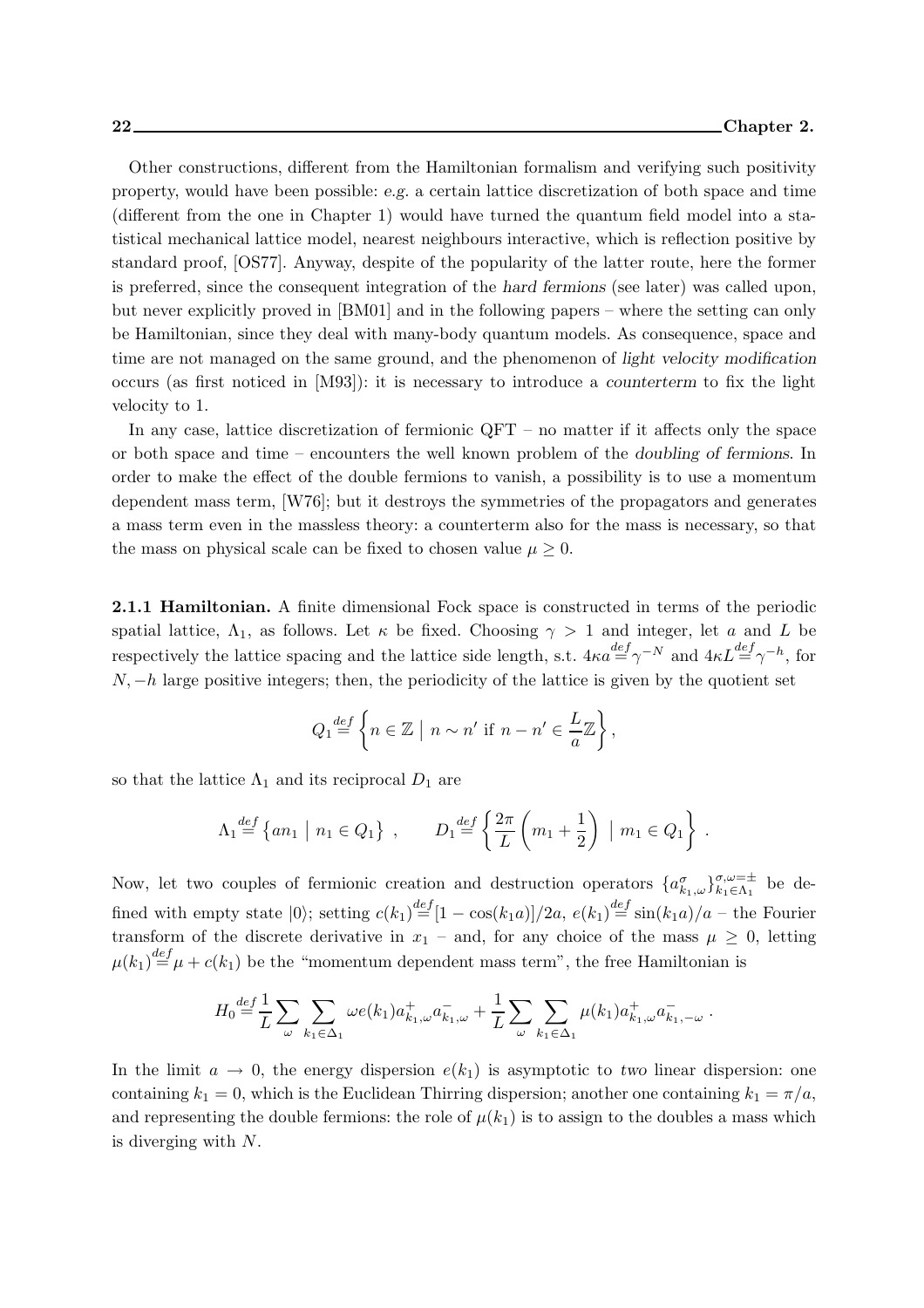The Hamiltonian is made interactive by the term

$$
\frac{\lambda}{2} \frac{1}{L^3} \sum_{\omega} \sum_{k_1, p_1, q_1 \in D_1} a^+_{k_1, \omega} a^-_{p_1, \omega} a^+_{q_1, -\omega} a^-_{k_1 + q_1 - p_1, -\omega} \,. \tag{2.1.1}
$$

As in the Euclidean regularization, the parameter of the Lagrangian have to be tuned so to have a finite theory. Then,  $\lambda$  and  $\mu$  are replaced with  $\lambda_N$  and  $\mu_N$ ; and  $H_0$  is multiplied times the field strength  $Z_N$ .

Furthermore, to fix the mass to the chosen value and to have Schwinger functions with light velocity equal to 1 (as in the Euclidean regularization), it is necessary to introduce two further counterterms  $d_N$  and  $\gamma^N n_N$ , such that, setting  $\nu_N \stackrel{def}{=} n_N/Z_N$  and  $\delta_N \stackrel{def}{=} d_N/Z_N$ , the interactive Hamiltonian finally reads

$$
H \stackrel{def}{=} \frac{1}{L} \sum_{\omega} \sum_{k_1 \in D_1} \omega e(k_1) Z_N(1 + \delta_N) a^+_{k_1, \omega} a^-_{k_1, \omega}
$$
  
+ 
$$
\frac{1}{L} \sum_{\omega} \sum_{k_1 \in D_1} \left( \mu(k_1) + \gamma^N \nu_N \right) Z_N a^+_{k_1, \omega} a^-_{k_1, -\omega}
$$
  
+ 
$$
\frac{\lambda_N Z_N^2}{2} \frac{1}{L^3} \sum_{\omega} \sum_{k_1, p_1, q_1 \in D_1} a^+_{k_1, \omega} a^-_{p_1, \omega} a^+_{q_1, -\omega} a^-_{k_1 + q_1 - p_1, -\omega}.
$$
 (2.1.2)

2.1.2 Correlations. Let the fields and the density be defined

$$
\psi_{x,\omega}^{\sigma} \stackrel{def}{=} e^{-x_0 H} \left( \frac{1}{L} \sum_{k_1 \in D_1} e^{i \sigma k_1 x_1} a_{k_1,\omega}^{\sigma} \right) e^{x_0 H} , \qquad \rho_{x,\omega}^R \stackrel{def}{=} Z_N^{(2,+)} \psi_{x,\omega}^+ \psi_{x,\omega}^- + Z_N^{(2,-)} \psi_{x,-\omega}^+ \psi_{x,-\omega}^- \ ,
$$

where  $Z_N^{(2,+)}$  and  $Z_N^{(2,-)}$  are the density strengths: they are two, rather than one as in the Euclidean regularization, since in this setting space and time are on different ground and the symmetry which make  $Z_N^{(2,+)} = Z_N^{(2,-)}$  is missing.

For any  $\underline{z} \stackrel{def}{=} z^{(1)}, \ldots, z^{(m)}$  and  $\underline{x} \stackrel{def}{=} x^{(1)}, \ldots, x^{(n)}$ , fixed set on spacetime points such that  $0 < z_0^{(1)} < z_0^{(2)} < \cdots < z_0^{(1)} < \cdots < z_0^{(n)}$ , the correlations are defined to be,

$$
G_{\underline{\sigma};\underline{\omega}}^{(m;n)(\underline{\varepsilon})}(\underline{z};\underline{x}) \stackrel{def}{=} \frac{\text{Tr}\left[e^{-L H} \rho_{z^{(1)},\sigma_1}^R \cdots \rho_{z^{(m)},\sigma_m}^R \psi_{x^{(1)},\omega_1}^{\varepsilon_1} \cdots \psi_{x^{(n)},\omega_n}^{\varepsilon_n}\right]}{\text{Tr}\left[e^{-L H}\right]} \,,\tag{2.1.3}
$$

where Tr is the trace over a complete set of states of the quantum lattice model.

2.1.3 Propagator. Also in this case the Schwinger function can be obtained in terms of a path integral formula, and a Grassmannian integration. The free Hamiltonian can be diagonalized in terms of a set of new creation and destruction operators,  ${b^{\sigma}_{k_1,\omega}}_{k_1 \in \Lambda_1}^{\sigma,\omega=\pm}$  $\sum_{k_1 \in \Lambda_1}^{\sigma, \omega = \pm}$ , and energy dispersion  $E(k_1) \stackrel{def}{=} \sqrt{e^2(k_1) + \mu^2(k_1)}$ :

$$
H_0 = \frac{1}{L} \sum_{\omega} \sum_{k_1 \in \Lambda_1} \omega E(k_1) b^+_{k_1,\omega} b^-_{k_1,\omega} ,
$$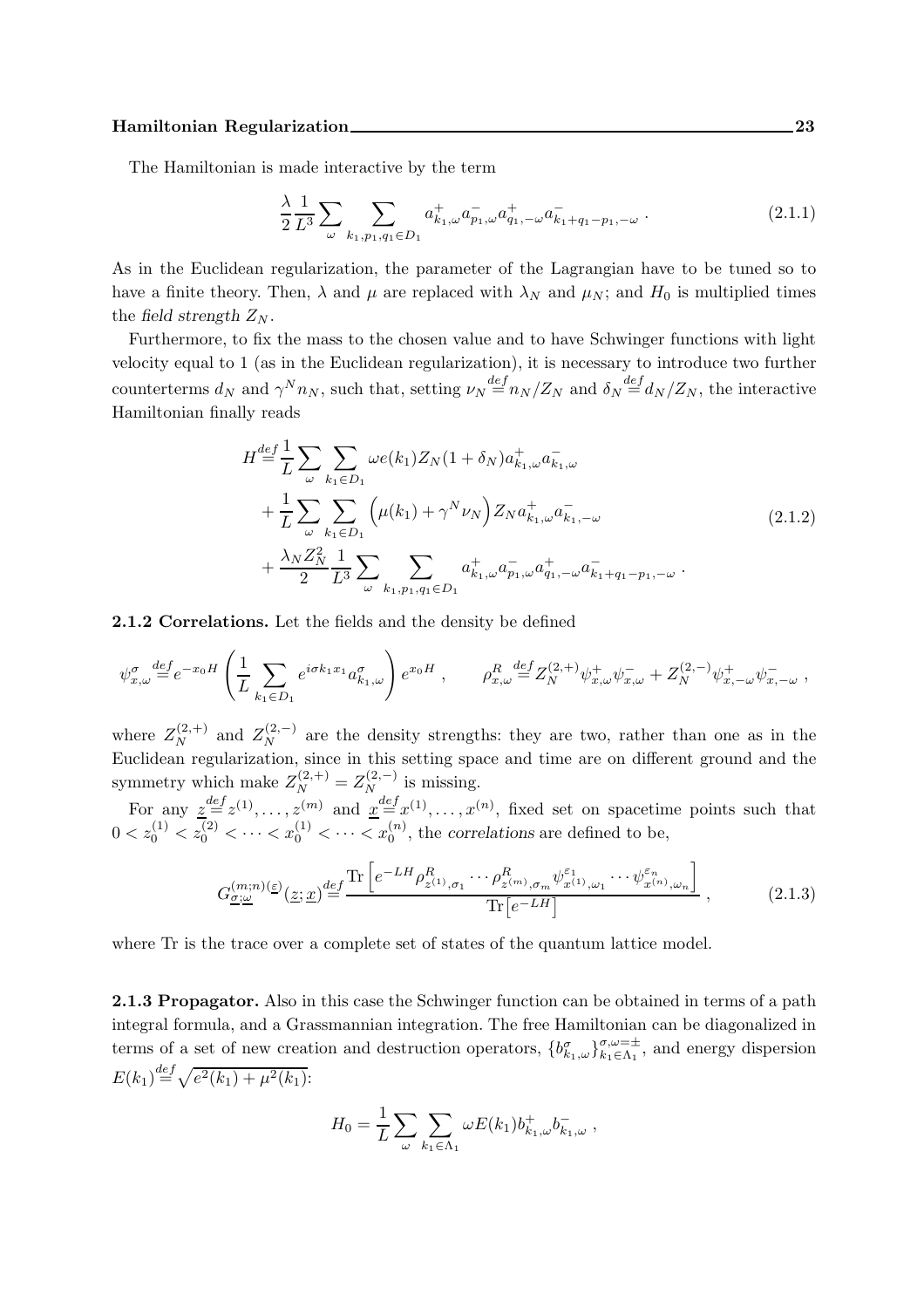.

where  $b^{\sigma}_{k_1,\mu}$  $\stackrel{def}{=} \sum_{\nu} a^{\sigma}_{k_1,\nu} \left( C^{-1}(k_1) \right)$ for

$$
C(k_1) \stackrel{def}{=} \begin{pmatrix} \mu(k_1) & E(k_1) - e(k_1) \\ e(k_1) - E(k_1) & \mu(k_1) \end{pmatrix} \frac{1}{\sqrt{\mu^2(k_1) + [E(k_1) - e(k_1)]^2}}
$$

Calling  $T$  the time ordering, it is useful to define the propagator as

$$
g_{\alpha,\beta}(x) \stackrel{def}{=} \frac{\text{Tr}\left[e^{-L H_0} T(a_{k_1,\alpha}^+ a_{k_1,\beta}^-)\right]}{\text{Tr}\left[e^{-L H_0}\right]} = \sum_{\omega} \frac{\text{Tr}\left[e^{-L H_0} T(b_{k_1,\omega}^+ b_{k_1,\omega}^-)\right]}{\text{Tr}\left[e^{-L H_0}\right]} C(k_1)_{\omega,\alpha} C(k_1)_{\omega,\beta}
$$

$$
= \frac{1}{L} \sum_{k_1 \in D_1} e^{-ix_1 k_1 - x_0 \omega E(k_1)} \cdot \sum_{\omega} \left\{ \frac{\chi(x_0 > 0)}{1 + e^{-\omega E(k_1)L}} - \frac{\chi(x_0 \le 0)e^{-\omega E(k_1)L}}{1 + e^{-\omega E(k_1)L}} \right\} C(k_1)_{\omega,\alpha} C(k_1)_{\omega,\beta}.
$$

By partial-fraction expansion of the meromorphic functions in the curl brackets (see A1.1), the propagator is turned into:

$$
g_{\alpha,\beta}(x) = \lim_{M \to \infty} \frac{1}{L\beta} \sum_{k \in D} e^{-ik \cdot x} \frac{\widehat{\chi}_M(k_0)}{\mu_N^2(k_1) + k_0^2 + e^2(k_1)} \left( \begin{array}{cc} ik_0 + e(k_1) & \mu_N(k_1) \\ \mu_N(k_1) & ik_0 - e(k_1) \end{array} \right)_{\alpha,\beta}, \quad (2.1.4)
$$

with  $D \stackrel{def}{=} D_0 \times D_1$  and  $D_0 \stackrel{def}{=} \left\{ \frac{2\pi}{\beta} \right\}$  $\frac{2\pi}{\beta}(m+\frac{1}{2}% )^{2\beta}$  $\frac{1}{2}$ ) }  $m \in \mathbb{Z}$  (namely D is the product of a periodic lattice in the space direction times an unbounded one in the time direction);  $\hat{\chi}_M(k_0)$  a non-negative, smooth cutoff, introduced to give a meaning to the above expression – which is a generalized summation of a series which does not converge in absolute sense. Specifically, with reference to the function  $\hat{\chi}_N(t)$  defined in 1.1.4, the cutoff is defined to be  $\hat{\chi}_M \stackrel{def}{=} \hat{\chi}_N (\gamma^{-M+N} t)$ .

2.1.4 Schwinger functions. As well know consequence of the Trotter formula for the expansion of the evolution operator,  $e^{x_0H}$ , and the Wick theorem (see for instance [FW]), the correlations in (2.1.3) can be generated from the functional  $\mathcal{Z}(j,\varphi) \stackrel{def}{=} e^{\mathcal{W}(j,\varphi)}$ , where, in its turn,  $W(j, \varphi)$  is defined to be the generating functional of the Schwinger function in the Hamiltonian regularization:

$$
e^{\mathcal{W}(\jmath,\varphi)} \stackrel{def}{=} \int dP^{(\leq M)}(\psi) \exp\left\{-\lambda_N \mathcal{V}\left(\sqrt{Z_N}\psi\right) + \gamma^N \nu_N \mathcal{N}\left(\sqrt{Z_N}\psi\right) + \delta_N \mathcal{D}\left(\sqrt{Z_N}\psi\right) + \sum_{\sigma} \zeta_N^{(2,\sigma)} \mathcal{J}_{\sigma}(\jmath, \sqrt{Z_N}\psi) + \mathcal{F}(\varphi, \psi)\right\}.
$$
\n(2.1.5)

The settings are the following. The Gaussian free measure is given by

$$
dP^{(\leq M)}(\psi) \stackrel{def}{=} \exp\left\{ L^2 O_N - Z_N \sum_{\alpha,\beta=\pm} \int_{D_M} \frac{d^2 k}{(2\pi)^2} \frac{T_{\alpha,\beta}(k)}{\hat{\chi}_M(k_0)} \widehat{\psi}_{k,\omega}^+ \widehat{\psi}_{k,\omega}^- \right\}
$$
  

$$
\prod_{k \in D_M} \prod_{\omega=\pm} d\widehat{\psi}_{k,\omega}^+ d\widehat{\psi}_{k,\omega}^- ,
$$
 (2.1.6)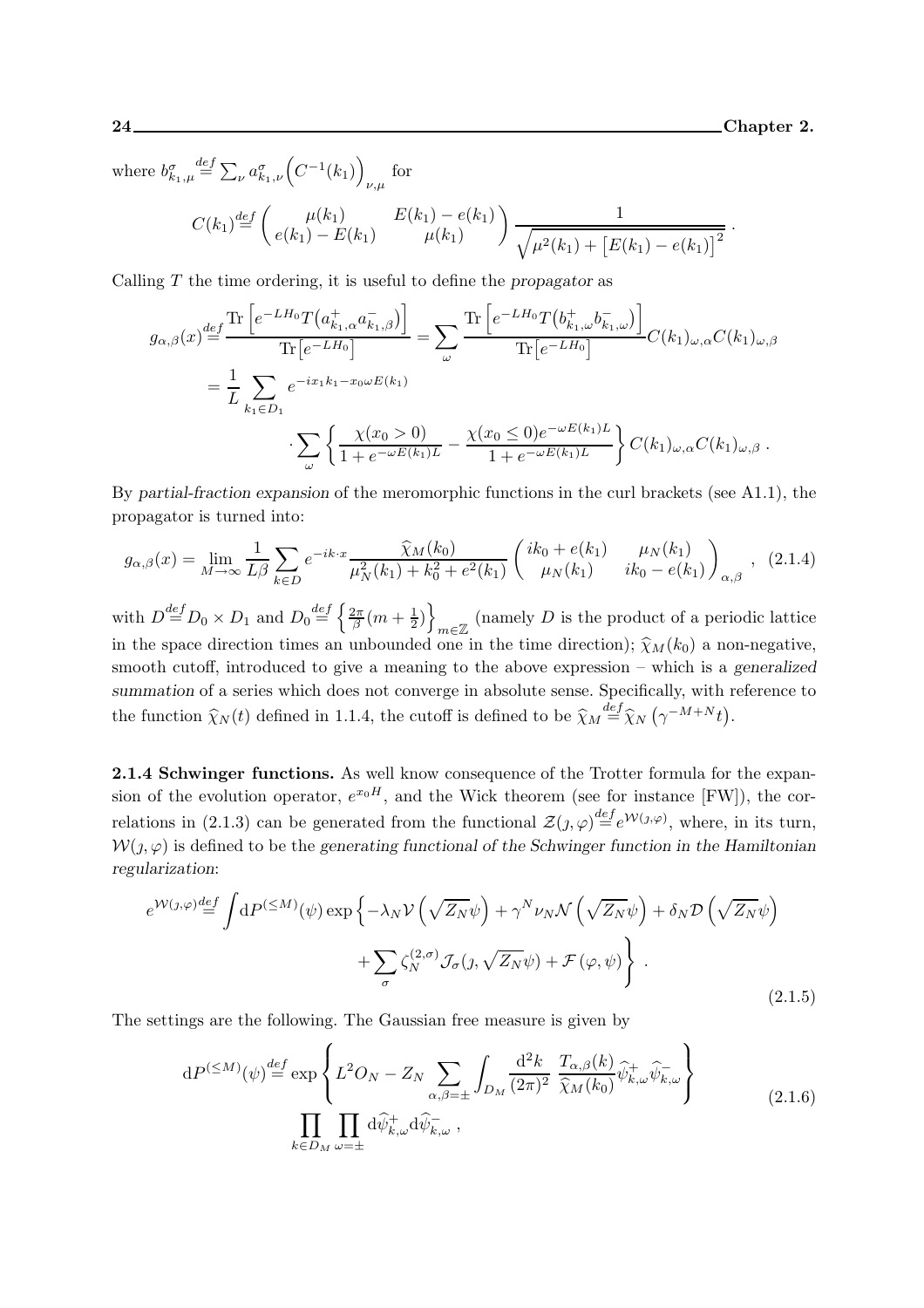#### Hamiltonian Regularization 25

where  $O_M$  is the normalization,  $\zeta_N^{(2,\sigma)}$ N  $\frac{def}{=} Z_N^{(2,\sigma)}/Z_N$  and the covariance  $\widehat{g}_{\mu,\nu}(k)$  is:

$$
\widehat{g}^{-1}(k) \stackrel{def}{=} \frac{T(k)}{\widehat{\chi}_M(k_0)}, \qquad T(k) \stackrel{def}{=} \begin{pmatrix} -ik_0 + e(k_1) & \mu_N(k_1) \\ \mu_N(k_1) & -ik_0 - e(k_1) \end{pmatrix},
$$

with

$$
e(k_1) \stackrel{def}{=} \frac{\sin(k_1 a)}{a} , \qquad \mu_N(k_1) \stackrel{def}{=} \frac{1 - \cos(k_1 a)}{a} + \mu_N ; \qquad (2.1.7)
$$

the lattice  $D_M \stackrel{def}{=} \{k \in D : \hat{\chi}_M(k_0) \neq 0\}$ ; the self-interaction is given by the potentials

$$
\mathcal{V}(\psi) \stackrel{def}{=} \frac{1}{2} \sum_{\omega} \int_{D} \frac{\mathrm{d}^2 p}{(2\pi)^2} \frac{\mathrm{d}^2 q}{(2\pi)^2} \frac{\mathrm{d}^2 k}{(2\pi)^2} \widehat{\psi}_{p,\omega}^+ \widehat{\psi}_{q,\omega}^- \widehat{\psi}_{k,-\omega}^+ \widehat{\psi}_{p+k-q,-\omega}^- ,
$$

and

$$
\mathcal{D}(\psi) \stackrel{def}{=} \sum_{\omega} \int_D \frac{\mathrm{d}^2 k}{(2\pi)^2} \ \omega \varepsilon(p_1) \widehat{\psi}^+_{p,\omega} \widehat{\psi}^-_{p,\omega} \ , \qquad \mathcal{N}(\psi) \stackrel{def}{=} \sum_{\omega} \int_D \frac{\mathrm{d}^2 k}{(2\pi)^2} \ \widehat{\psi}^+_{p,\omega} \widehat{\psi}^-_{p,-\omega} \ .
$$

In order to generate the Schwinger functions, there are also interactions with external sources:

$$
\mathcal{J}_{\sigma}(j,\psi) \stackrel{def}{=} \sum_{\omega} \int_{D} \frac{\mathrm{d}^2 k}{(2\pi)^2} \frac{\mathrm{d}^2 p}{(2\pi)^2} \, \widehat{j}_{p-k,\omega} \widehat{\psi}_{k,\sigma\omega}^+ \widehat{\psi}_{p,\sigma\omega}^-.
$$

**Theorem 2.1.** There exists  $\varepsilon > 0$ , a suitable choice of the parameters of the Hamiltonian model,  $\lambda_N$ ,  $\mu_N$ ,  $Z_N$ ,  $Z_N^{(2,+)}$ ,  $Z_N^{(2,-)}$ ,  $\nu_N$ ,  $\delta_N$ , and a suitable choice of the parameters of the Euclidean model,  $\lambda_N$ ,  $\mu_N$   $Z_N$ ,  $Z_N^{(2)}$  – the analogous parameters of the two model being, in general, different – such that, in the limit of removed cutoff, each Schwinger function in the former regularization coincides with the analogous Schwinger function in the latter one.

The proof is deferred to the next Chapter: see 3.5.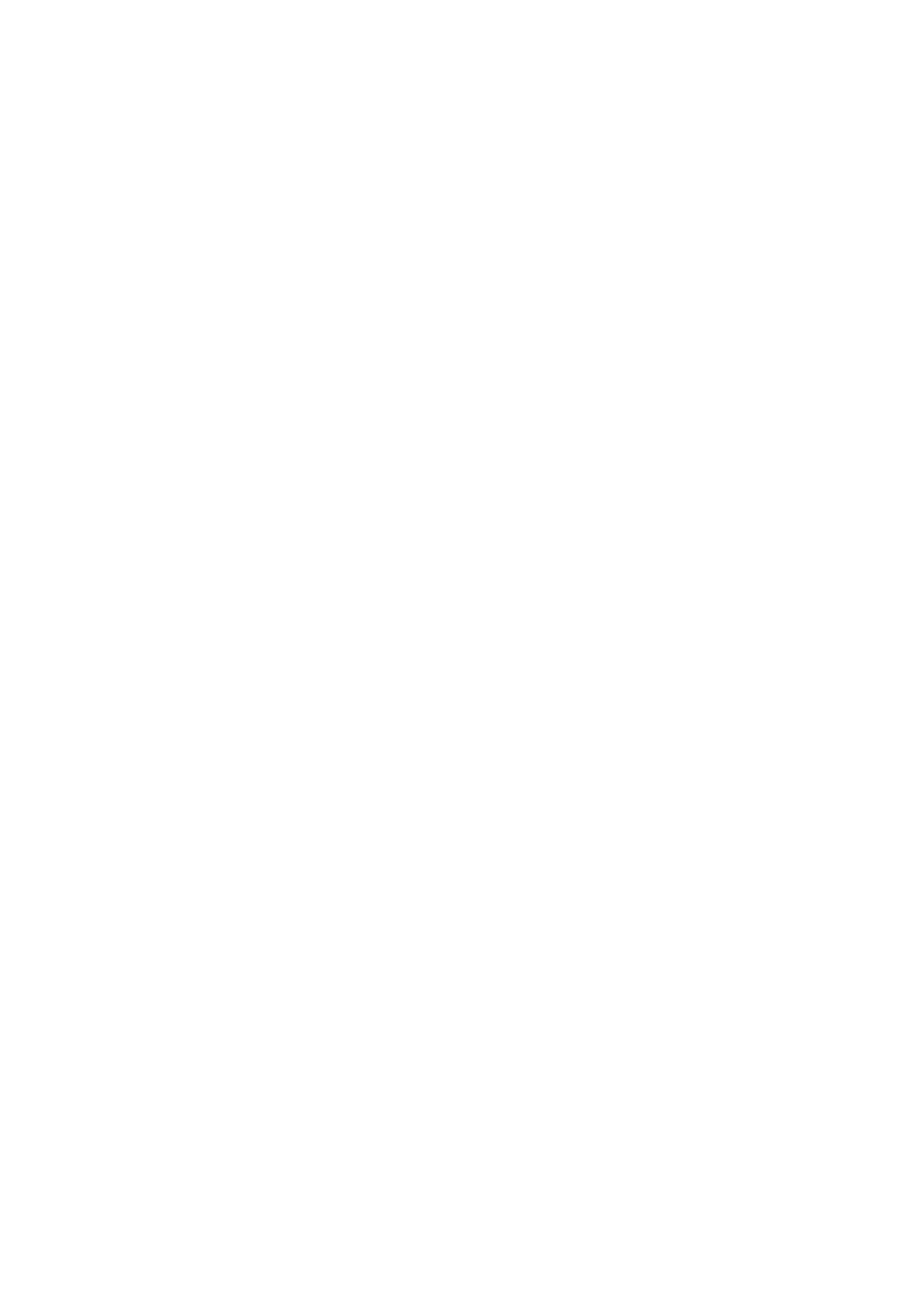## Chapter 3:

# Renormalization Group Analysis

After slicing the momenta in scales, the parameters of the generating functional are turned into effective parameters for each given momentum scale; in this way obtaining a sequence, the flow of the running coupling constants, which is controlled by the vanishing of the Beta function.

### 3.1 Renormalization Group Analysis for Hard Fermions

**3.1.1 Momenta slicing.** From now on, to be definite, the scaling parameter  $\gamma$  is fixed to be equal to 3 – but any other value would be fine, suitable changing the following definition of the cutoff. Then,  $\kappa \gamma^{N+1} = 3\pi/4a$ , and the *cutoff function*  $\hat{\chi}_0(k_0)$  is defined, for  $t \in \mathbb{R}$ ,

$$
\widehat{\chi}_0(t) \stackrel{def}{=} \begin{cases} 1 & \text{for } |t| \leq \kappa \\ 0 & \text{for } 3\kappa \leq \kappa |t| \leq 4\kappa \\ \in (0,1) & \text{otherwise} \end{cases}
$$

the actual shape in the third domain is here inessential: it will be chosen in 3.3.1. Accordingly, for  $h = N, \ldots, M$ , it is set  $\hat{\chi}_h(t) \stackrel{def}{=} \hat{\chi}_0(\gamma^{-h}t)$ . With  $\hat{\chi}_0$  it is possible to make a partition of the momenta scales: for any  $h = N, \ldots, M$ ,

$$
\widehat{\chi}_M(t) = \widehat{\chi}_h(t) + \sum_{k=h+1}^M \widehat{f}_k(t) , \quad \text{with } \widehat{f}_k(t) \stackrel{def}{=} \widehat{\chi}_k(t) - \widehat{\chi}_{k-1}(t). \tag{3.1.1}
$$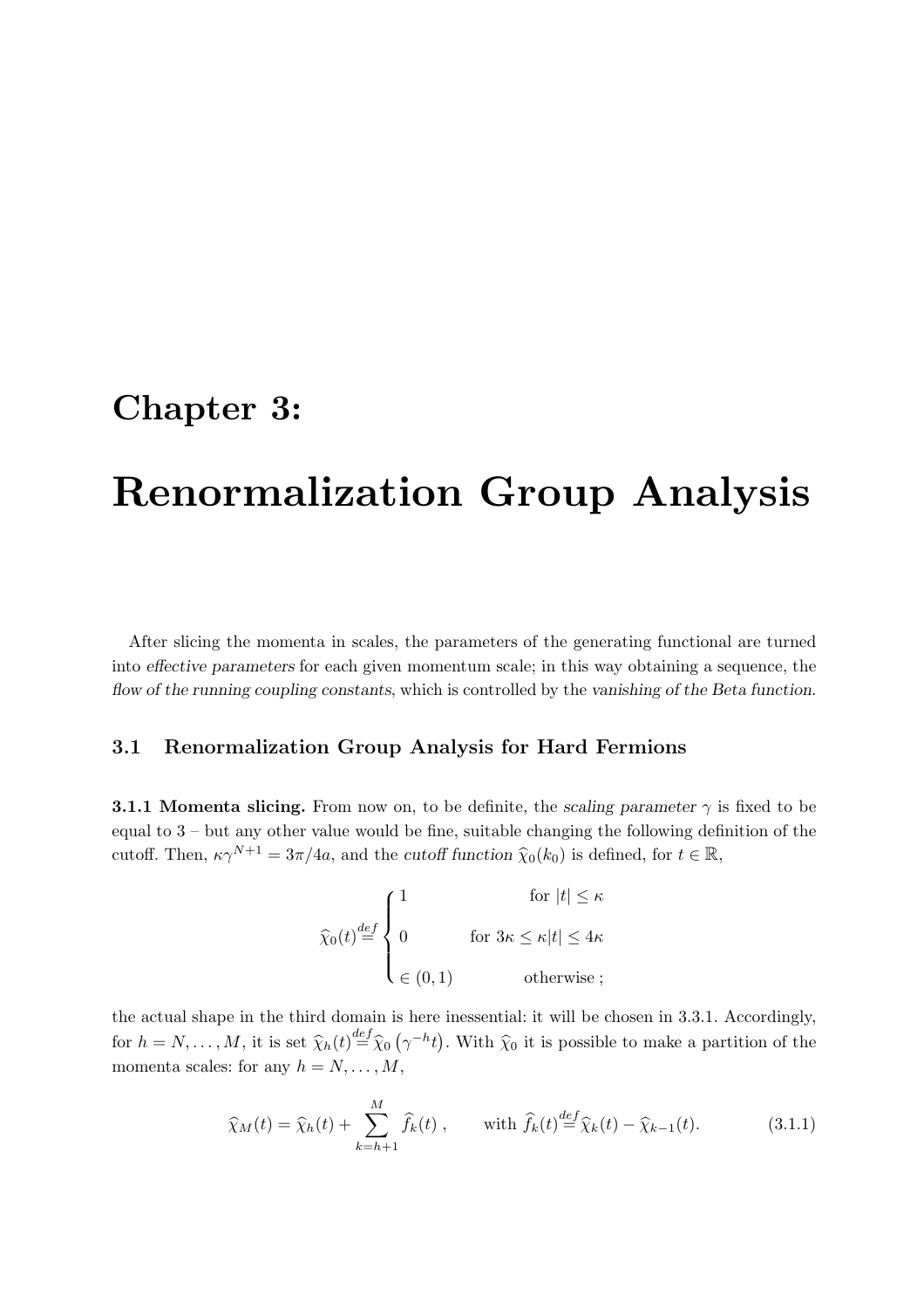It is worthwhile to remark  $\hat{f}_k$  has compact support  $\{t : \kappa \gamma^{k-1} \leq |t| \leq \kappa \gamma^{k+1}\}.$ 

3.1.2 Multiscale integration. The decomposition (3.1.1) has the purpose to obtain the following scale integration of  $W(\varphi, j)$ : for any integer  $h : N, \ldots, M$ ,

$$
e^{\mathcal{W}(\jmath,\varphi)} = e^{E_h} \int d\widehat{P}^{(\leq h)}(\psi) e^{\mathcal{W}^{(h)}(\varphi,\jmath,\sqrt{Z_N}\psi)}, \qquad (3.1.2)
$$

where the vacuum energy on scale h,  $E_h$ , do not depend on the fields; the measure  $d\tilde{P}^{(\leq h)}$  is the same as (1.1.4), with  $\widehat{\chi}_M(k_0)$  replaced by  $\widehat{\chi}_h(k_0)$ ; the effective potential on scale h,  $\mathcal{W}^{(h)}$ , is a functional of the fields:

$$
\mathcal{W}^{(h)}\left(\varphi, \jmath, \sqrt{Z_N}\psi\right) \stackrel{def}{=} -\lambda_N \mathcal{V}\left(\sqrt{Z_N}\psi\right) + \gamma^N \nu_N \mathcal{N}\left(\sqrt{Z_N}\psi\right) + \delta_N \mathcal{D}\left(\sqrt{Z_N}\psi\right) + \sum_{\sigma=\pm} \zeta_N^{(2,\sigma)} \mathcal{J}_{\sigma}\left(\jmath, \sqrt{Z_N}\psi\right) + \mathcal{F}\left(\varphi, \jmath\right) + \mathcal{W}_{irr}^{(h)}\left(\varphi, \jmath, \sqrt{Z_N}\psi\right) ;
$$
 (3.1.3)

namely it has the same expression of the argument of the exponential in the r.h.s. member of (1.1.3), apart from the irrelevant contribution  $\mathcal{W}_{irr}^{(h)}$ .

Scale integration (3.1.2) can be verified by induction. Indeed, it is true for  $h = M$ , with  $E_M = 0$  and  $\mathcal{W}_{irr}^{(M)} \equiv 0$ ; while the procedure to obtain  $E_{h-1}$ ,  $\mathcal{W}_{h}^{(h-1)}$  and  $\mathcal{W}_{irr}^{(h-1)}$  is the following.

The field  $\psi$  is decomposed into the sum of fields  $\psi \to \psi + (Z_N)^{-1/2} \xi$ , both with Gaussian distribution. The propagator on scale h of  $\xi$ , the hard fermion field on scale h, is given by

$$
g_{\alpha,\beta}^{(h)}(x) \stackrel{def}{=} \int_{D} \frac{\mathrm{d}^2 k}{(2\pi)^2} \ e^{-ik \cdot x} \frac{\widehat{f}_h(k_0)}{\mu_N^2(k_1) + k_0^2 + e^2(k_1)} \left( \begin{array}{cc} ik_0 + e(k_1) & -\mu_N(k_1) \\ -\mu_N(k_1) & ik_0 - e(k_1) \end{array} \right)_{\alpha,\beta} ; \qquad (3.1.4)
$$

hence, by decomposition  $(3.1.1)$ ,  $\psi$  is left with propagator

$$
g_{\alpha,\beta}^{(\leq h-1)}(x) \stackrel{def}{=} \int_{D} \frac{\mathrm{d}^2 k}{(2\pi)^2} \ e^{-ik \cdot x} \frac{\widehat{\chi}_{h-1}(k_0)}{\mu_N^2(k_1) + k_0^2 + e^2(k_1)} \left( \begin{array}{cc} ik_0 + e(k_1) & -\mu_N(k_1) \\ -\mu_N(k_1) & ik_0 - e(k_1) \end{array} \right)_{\alpha,\beta} . \tag{3.1.5}
$$

Then, calling  $d\widehat{P}^{(\leq h-1)}(\psi)$  and  $d\widehat{P}^{(h)}(\xi)$  the measure (1.1.4), with propagators (3.1.4) and (3.1.5) respectively, the hard fermion is integrated out:

$$
\int d\widehat{P}^{(\leq h)}(\psi) e^{W^{(h)}(\varphi, \jmath, \sqrt{Z_N}\psi)} = \int d\widehat{P}^{(\leq h-1)}(\psi) \int d\widehat{P}^{(h)}(\xi) e^{W^{(h)}(\varphi, \jmath, \sqrt{Z_N}\psi + \xi)}
$$
\n
$$
\stackrel{def}{=} e^{\Delta E_{h-1}} \int d\widehat{P}^{(\leq h-1)}(\psi) e^{W^{(h-1)}(\varphi, \jmath, \sqrt{Z_N}\psi)},
$$
\n(3.1.6)

where  $\Delta E_{h-1}$  is the part of the integration constant the fields. Therefore, the vacuum energy on scale  $h - 1$  is defined to be:  $\overline{d}$ 

$$
E_{h-1} \stackrel{def}{=} E_h + \Delta E_{h-1} ;
$$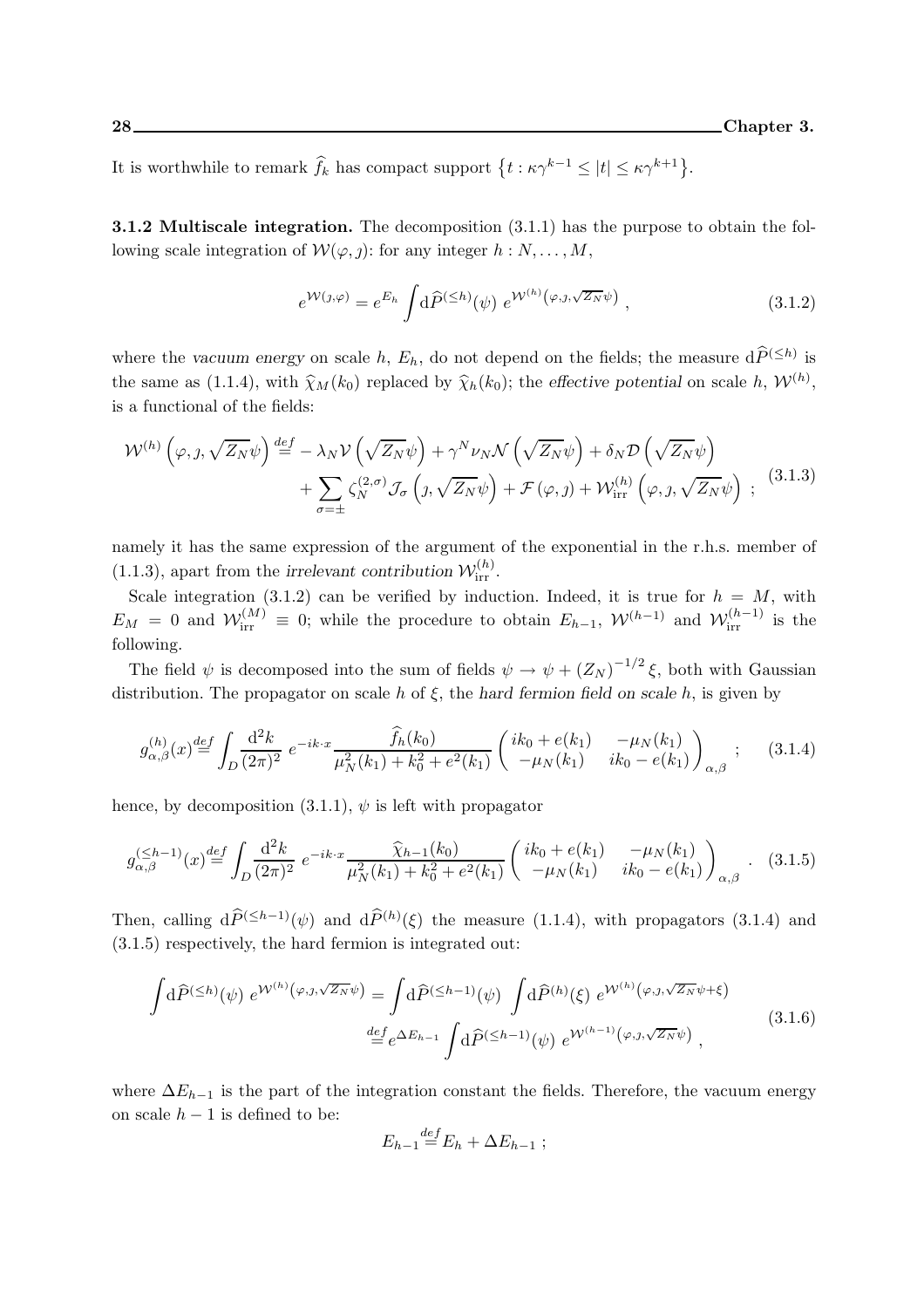while,

$$
\mathcal{W}_{irr}^{(h-1)}\left(\varphi,\jmath,\sqrt{Z_N}\psi\right)
$$
\n
$$
\stackrel{def}{=} \ln \int d\widehat{P}^{(h)}(\xi) e^{\mathcal{W}^{(h)}(\varphi,\jmath,\sqrt{Z_N}\psi+\xi)} - \Delta E_{h-1}
$$
\n
$$
= \sum_{n^{\psi},n^{\varphi},n^{\varphi},n^{\varphi}\geq 1}^{n^{\psi}+n^{\varphi}+n^{\varphi}\neq 0} \sum_{\omega,\sigma} \int_{\Lambda} d^2 \underline{x} d^2 \underline{y} d^2 \underline{z}
$$
\n
$$
\left(\prod_{i=1}^{n^{\psi}} \sqrt{Z_N} \psi_{x^{(i)},\omega_i}^{\sigma_i}\right) \left(\prod_{i=1}^{n^{\varphi}} \frac{\varphi_{y^{(i)},\omega_i}^{\sigma_i}}{\sqrt{Z_N}}\right) \left(\prod_{j=1}^{n^{\varphi}} \jmath_{z^{(i)},\omega_i}^{\sigma_j}\right) W_{n^{\psi};n^{\varphi};n^{\varphi},\underline{\omega},\underline{\sigma}}(\underline{x},\underline{y},\underline{z}) ,
$$
\n(3.1.7)

where <u>x</u>, y and <u>z</u> are short notations for  $x^{(1)}, \ldots, x^{(n^{\psi})}$ ,  $y^{(1)}, \ldots, y^{(n^{\varphi})}$  and  $z^{(1)}, \ldots, z^{(n^j)}$  respectively. By the well known formula for the truncated expectation w.r.t. a Gaussian measure, the function  $W^{(h-1)}_{n^{\psi};n^{\varphi};n^{\vartheta},\underline{\omega},\underline{\sigma}}(\underline{x},\underline{y},\underline{z})$  is a power series in the couplings  $\lambda_N,\nu_N,\delta_N$ , and coefficient given by all the Feynman graphs with  $n^{\psi} + n^{\varphi} + n^{\jmath}$  external legs of kind  $n^{\psi}, n^{\varphi}, n^{\jmath}$  attached respectively to the points  $\underline{x}, y, \underline{z}$ , with eventually a constraint that some among the point in  $\underline{x}$ may coincide: this is explained in more details in Appendix A3. The remarkable fact is that the number of the Feynman graphs at *n*-the order expansion is about *n*!; and yet, by cluster expansion and anticommutativity of the fermion fields, it is possible to prove a  $C<sup>n</sup>$ -bound, making the power series defining  $W^{(h-1)}_{n^{\psi};n^{\varphi};n^{\varphi},\underline{\omega},\underline{\sigma}}(\underline{x},\underline{y},\underline{z})$  absolutely convergent for  $\lambda_N,\nu_N,\delta_N$  small enough (see A3.2).

Finally,  $\mathcal{W}_{irr}^{(h-1)}$  is defined by (3.1.3): in power series expansion, it corresponds to the terms in (3.1.7) which are at least  $O(\lambda_N)$ , except the terms for  $n^{\psi} = 4$ ,  $n^{\varphi} = n^{\jmath} = 0$  and linear in  $\lambda_N$ .

**3.1.3 Dimensional bounds.** In order to have a bound for  $W_{n\psi}^{(h)}$ .  $n^{\psi};n^{\varphi};n^{\varphi};\underline{\omega},\underline{\sigma}$ , it is possible to prove the following decay property of the diagonal and antidiagonal propagators: there exist two positive constants c and C such that

$$
\left| g_{\omega,\omega}^{(h)}(x) \right| \le C\gamma^N e^{-c\sqrt{\gamma^N \kappa |x|}} e^{-c\sqrt{\gamma^h \kappa |x_0|}},
$$
  

$$
\left| g_{\omega,-\omega}^{(h)}(x) \right| \le \gamma^{-(h-N)} C\gamma^N e^{-c\sqrt{\gamma^N \kappa |x|}} e^{-c\sqrt{\gamma^h \kappa |x_0|}}.
$$
 (3.1.8)

Since  $h > N$ , the more factor  $\gamma^{-(h-N)}$  in the bound of the antidiagonal propagator represents a "gain factors" w.r.t. the bound of the diagonal one.

In the end of the integration of all hard fermions scales, (3.1.2) reads

$$
e^{\mathcal{W}(\jmath,\varphi)} = e^{E_N} \int d\widehat{P}^{(\leq N)}(\widehat{\psi}) \; e^{\mathcal{W}^{(N)}\left(\varphi,\jmath,\sqrt{Z_N}\widehat{\psi}\right)} \;, \tag{3.1.9}
$$

which is the starting point of the analysis of the double and light fermions in the next sections. Let  $d(x)$  be the tree distance of the points x, namely the length of the shortest tree path connecting every point in  $\underline{x}$ .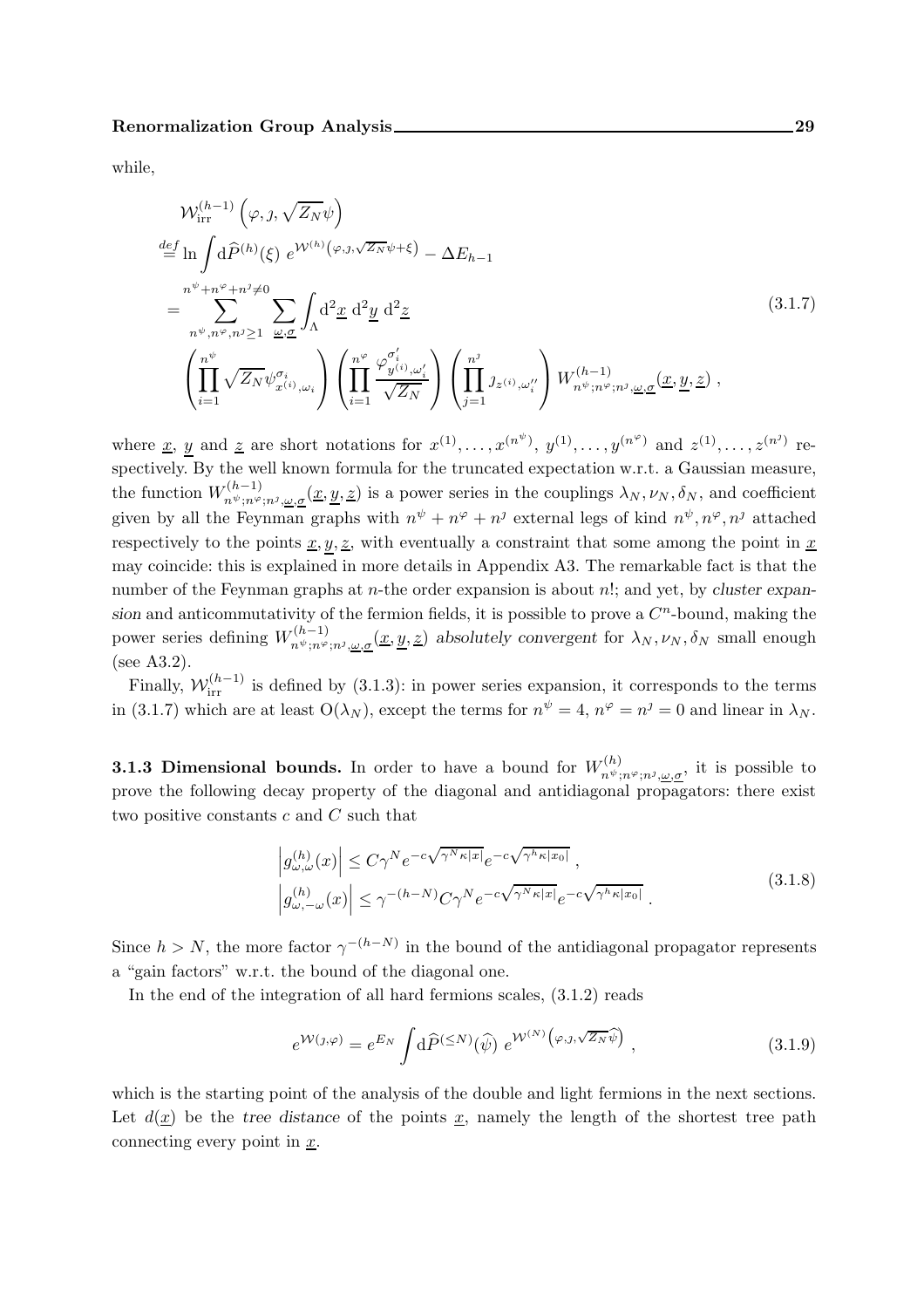.

,

**Lemma 3.1.** There exist  $\varepsilon > 0$  and the positive constants c and C s.t., for any choice of the couplings  $|\lambda_N|, |\delta_N|, |\nu_N| < 2\varepsilon$ , the following bounds hold.

1. If  $n^{\varphi} + n^{\jmath} \neq 0$ ,

$$
\int_{\Lambda}\!{\rm d}^2\underline{x}\, \left|W^{(N)}_{n^\psi;n^\varphi;n^{\jmath},\underline{\omega},\underline{\sigma}}(\underline{x},\underline{y},\underline{z})\right|\leq C\frac{\gamma^N\big(\textstyle{2-(1/2)n^\psi-(3/2)n^\varphi-n^\jmath}\big)}{e^{\frac{c}{2(n^\varphi+n\jmath)}\sqrt{\gamma^N\kappa d(\underline{y},\underline{z})}}}.
$$

**2.** If  $n^{\varphi} + n^{\jmath} = 0$ ,

$$
\int_{\Lambda} \mathrm{d}_{*}^2 \underline{x} \left| W_{n\psi;0;0,\underline{\omega},\underline{\sigma}}^{(N)}(\underline{x}) \right| \le C\gamma^{N\big(2-(1/2)n^{\psi}\big)}
$$

where  $d_{*x}^2$  means that the integration is performed w.r.t. all but any one variable among  $x^{(1)}, \ldots, x^{(n)}$ .

The proof is the same of Lemma A.3.1.

**3.1.4 Remark: superrinormalizability.** The key feature, here, is the scaling  $(Z_N)^{-1/2}$  of hard fermion in the decomposition  $\hat{\psi} \to \psi + (Z_N)^{-1/2} \xi$ : this factor is the same for all the scales  $h > N$ , so that there is no generation of anomalous dimension in the hard fermion regime.

#### 3.2 Renormalization Group Analysis for Double Fermions

**3.2.1 Momenta slicing.** At this point it is convenient to choose the image in  $(0, 1)$  of the cutoff function so that the constant function  $I \equiv 1$  on the periodic lattice  $D_1$  is equal to the sum of two  $\hat{\chi}_N$  functions, the former centred in  $k_1 = 0$ , and the latter centred in  $k_1 = \pi/a$ .

$$
\widehat{\chi}_N(t) + \widehat{\chi}_N\left(t - \frac{\pi}{a}\right) \equiv 1\tag{3.2.1}
$$

(and such that  $\hat{\chi}_0$  is a Gevrey function: see A1.2). After the integration of the hard fermions, it was left the measure  $d\widehat{P}^{(\leq N)}(\psi)$ , with propagator given by  $(3.1.5)$  for  $h = N$ : it is possible now to decompose the fields  $\psi$  into the sum  $\psi \to \psi + (Z_N)^{-1/2} \xi$ , where the double fermion field,  $\xi$ , has propagator

$$
g_{\alpha,\beta}^{(\mathcal{D})}(x) \stackrel{def}{=} \int_{D} \frac{\mathrm{d}^2 k}{(2\pi)^2} \ e^{-ik \cdot x} \frac{\widehat{\chi}_N(k_0) \widehat{\chi}_N(k_1 - (\pi/a))}{\mu_N^2(k_1) + k_0^2 + e^2(k_1)} \begin{pmatrix} ik_0 + e(k_1) & -\mu_N(k_1) \\ -\mu_N(k_1) & ik_0 - e(k_1) \end{pmatrix}_{\alpha,\beta} ; \quad (3.2.2)
$$

therefore, because of (3.2.1) and setting  $\chi_N(k) \stackrel{def}{=} \hat{\chi}_N(k_0) \hat{\chi}_N(k_1)$ ,  $\psi$  is left with propagator

$$
g_{\alpha,\beta}^{(\leq N,D)}(x) \stackrel{def}{=} \int_{D} \frac{\mathrm{d}^2 k}{(2\pi)^2} \ e^{-ik \cdot x} \frac{\chi_N(k)}{\mu_N^2(k_1) + k_0^2 + e^2(k_1)} \begin{pmatrix} ik_0 + e(k_1) & -\mu_N(k_1) \\ -\mu_N(k_1) & ik_0 - e(k_1) \end{pmatrix}_{\alpha,\beta} . \tag{3.2.3}
$$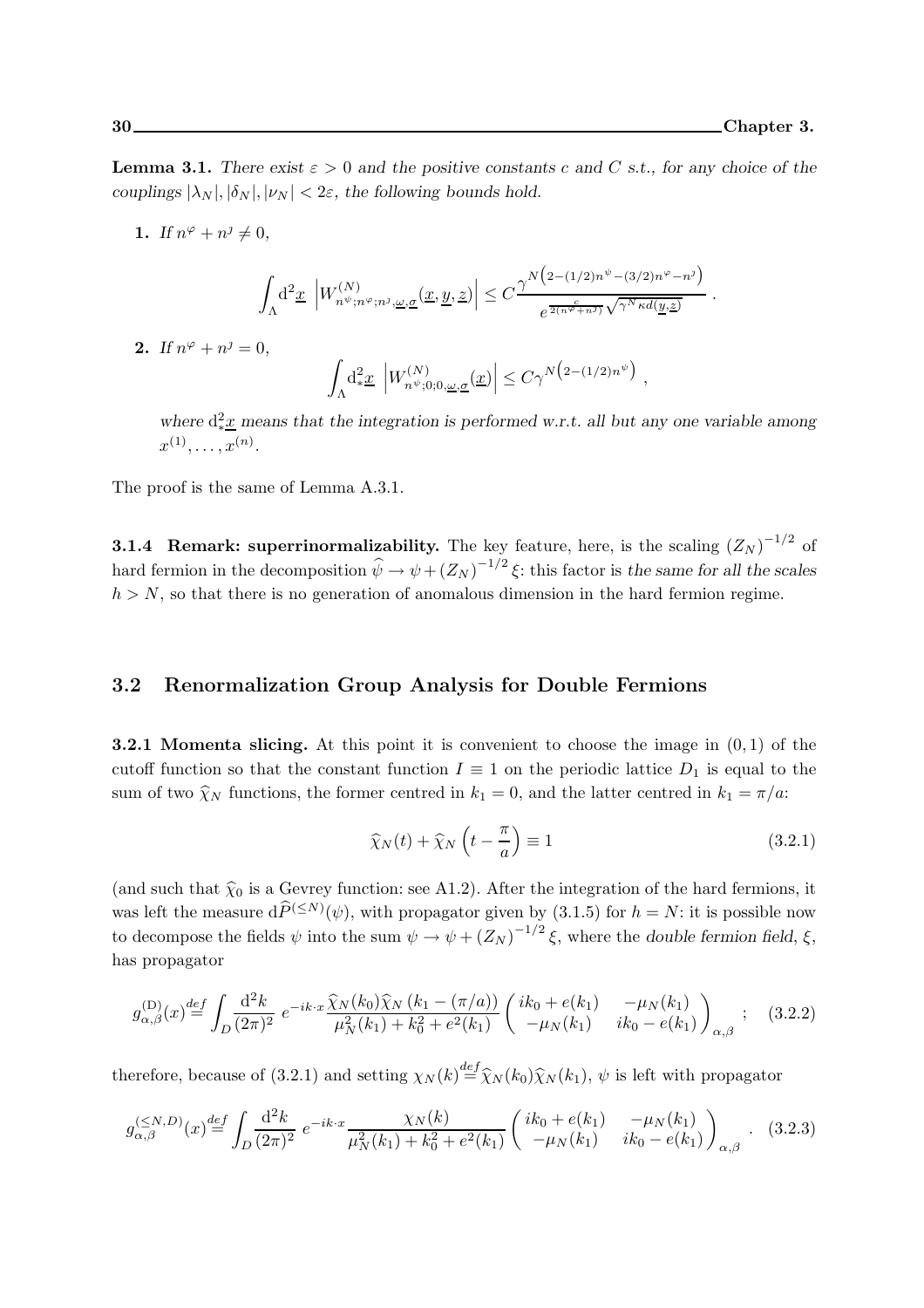**3.2.2 Dimensional bounds.** Because of the definition of  $\mu_N(k_1)$ , the propagator  $g_{\mu,\nu}^D(x)$  is massive, and hence, without decomposition of  $\hat{\chi}_N (k_0) \hat{\chi}_N (k_1 - (\pi/a))$  into scales, it enjoys the bound, for  $c$  and  $C$  two positive constants,

$$
\left| g_{\alpha,\beta}^{(\mathcal{D})}(x) \right| \le C\gamma^N e^{-c\sqrt{\gamma^N \kappa |x|}}.
$$
\n(3.2.4)

Indeed in the support of  $\widehat{\chi}_{N}(k_0)\widehat{\chi}_{N}(k_1 - (\pi/a))$ , it holds  $\pi/4a \leq |k_1| \leq \pi/4$ , while  $|k_0|$  can be very small: since the mass  $\mu_N$  is supposed non-negative, the denominator is not lower than  $\mu_N^2(k_1) \ge c^2(k_1) \ge (\kappa \gamma^N (2 - \sqrt{2})/2\pi)^2$ . And the bound follows by dimensionality argument. In this way the effects of the second pole are confined on the scale of the cutoff, N: since it will be proved that the Schwinger functions do not depend on contribution on such scales, the addition of  $c(k_1)$  to the mass has had the effect to suppress the effects of the double fermions.

Integrating out the double field now requires a localization, which will be explained in the next section.

### 3.3 Renormalization Group Analysis for Soft Fermions

3.3.1 Momenta slicing. The last, more involved regime to be studied is the set of momentum scales below N. Let  $\chi_N(k)$  be decomposed over the scales

$$
\chi_N(t_0, t_1) = \chi_h(t_0, t_1) + \sum_{k=h+1}^N f_k(t_0, t_1) , \qquad (3.3.1)
$$

where the function  $f_k(t_0,t_1)$  is defined to be  $\chi_k(t_0,t_1) - \chi_{k-1}(t_0,t_1)$  and has squared support  $\{(t_0, t_1) : \kappa \gamma^{k-1} \leq \max\{|t_0|, |t_1|\} \leq \kappa \gamma^{k+1}\}.$ 

3.3.2 Multiscale integration. As for the hard fermions, the functional integration of the soft fermions is performed scale by scale. By induction, for any integer  $h : h \leq N$ , it holds:

$$
e^{\mathcal{W}(\jmath,\varphi)} = e^{E_h} \int d\widetilde{P}^{(\leq h)}(\psi) e^{\mathcal{W}^{(h)}(\varphi,\jmath,\sqrt{Z_h}\psi)}, \qquad (3.3.2)
$$

where the effective potential on scale  $h$  is

$$
\mathcal{W}^{(h)}\left(\varphi, \jmath, \sqrt{Z_h}\psi\right) \stackrel{def}{=} -\lambda_h \mathcal{V}\left(\sqrt{Z_h}\psi\right) + \gamma^h \nu_h \mathcal{N}\left(\sqrt{Z_h}\psi\right) + \delta_h \mathcal{D}\left(\sqrt{Z_h}\psi\right) + \sum_{\sigma=\pm} \zeta_h^{(2,\sigma)} \mathcal{J}_{\sigma}\left(\jmath, \sqrt{Z_h}\psi\right) + \mathcal{F}\left(\varphi, \jmath\right) + \mathcal{W}_{irr}^{(h)}\left(\varphi, \jmath, \sqrt{Z_h}\psi\right) ;
$$
 (3.3.3)

the measure  $d\widetilde{P}^{(\leq h)}$ , the couplings  $\lambda_h, \nu_h, \delta_h, \zeta_h^{(2,\sigma)}$  $\mathcal{W}_h^{(2,\sigma)}$  and the irrelevant potential  $\mathcal{W}_{irr}^{(h)}$  are inductively specified by the procedure to construct  $\mathcal{W}^{(h-1)}$ .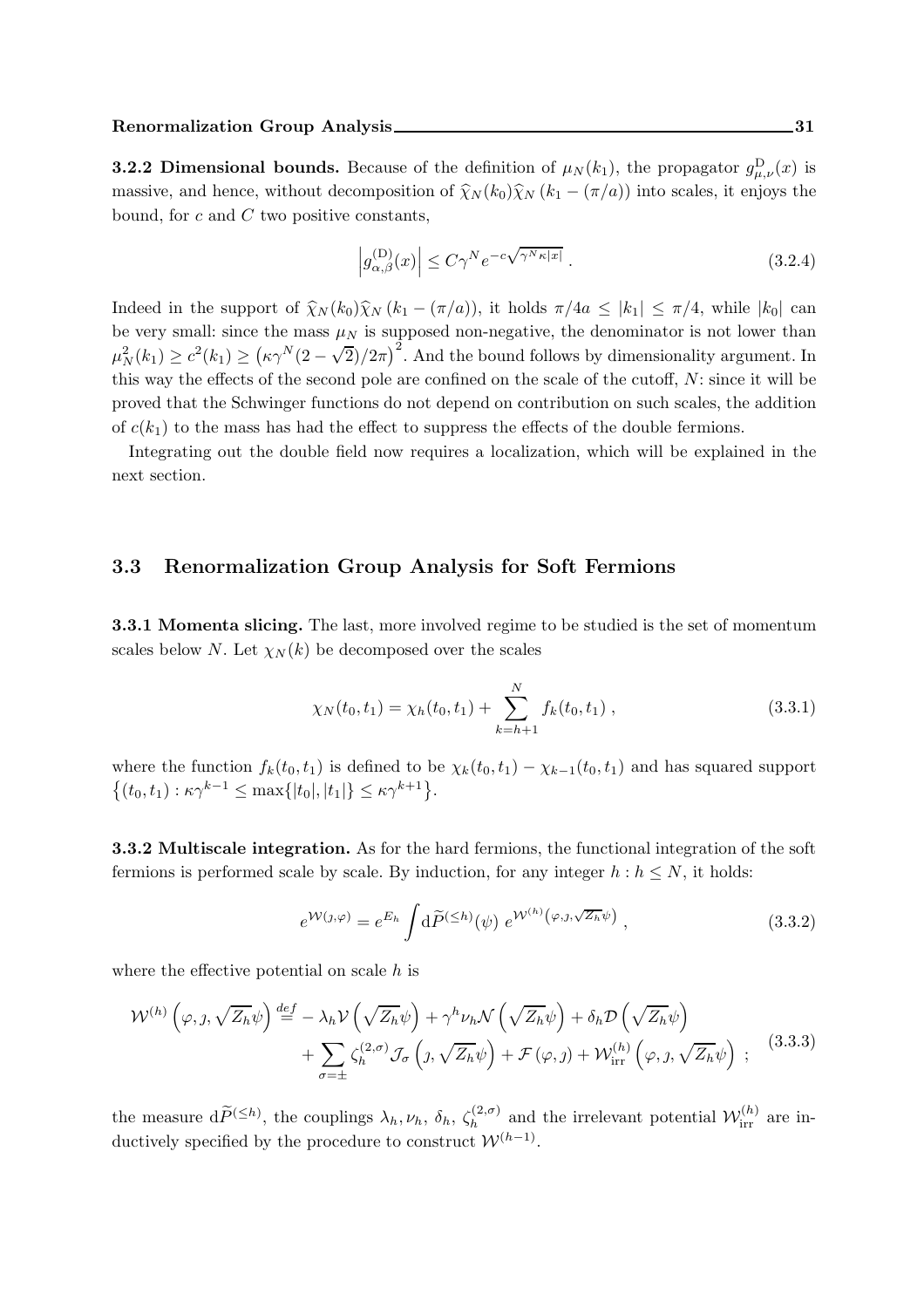The field  $\psi$  is decomposed into the sum of two fields,  $\psi \to \psi + (Z_h)^{-1/2} \xi$ , both with Gaussian distribution. The propagator of the soft fermion field,  $\xi$  is, for  $h \neq N$ :

$$
g_{\alpha,\beta}^{(h)}(x) = \int_D \frac{\mathrm{d}^2 k}{(2\pi)^2} \ e^{-ik \cdot x} \frac{\tilde{f}^{(h)}(k)}{\tilde{\mu}_h^2(k) + k_0^2 + e^2(k_1)} \begin{pmatrix} ik_0 + e(k_1) & -\tilde{\mu}_h(k) \\ -\tilde{\mu}_h(k) & ik_0 - e(k_1) \end{pmatrix}_{\alpha,\beta} , \qquad (3.3.4)
$$

with

$$
\widetilde{f}^{(h)}(k) \stackrel{def}{=} f_h(k) \widetilde{C}_h^{(1)}(k) , \qquad \widetilde{c}_h(k) \stackrel{def}{=} \frac{Z_N}{Z_h} c(k_1) \widetilde{C}_h^{(1)}(k) ,
$$

$$
\widetilde{\mu}_h(k) \stackrel{def}{=} \mu_h \widetilde{C}_h^{(2)}(k) + \widetilde{c}_h(k_1) ,
$$

and the quantities  $Z_h$ ,  $\mu_h$ ,  $\widetilde{C}_h^{(1)}(k)$  and  $\widetilde{C}_h^{(1)}(k)$  will be constructed in the following localization. For  $h = N$ , to the above expression for the propagator it has to be added the propagator deriving from the the double fermions,  $g_{\alpha,\beta}^{(\mathbf{D})}(k)$ .

Since in presence of  $\chi_{h-1}(k)$ , by simply support compatibility,  $\widetilde{C}_{h}^{(1)}(k) \equiv \widetilde{C}_{h}^{(2)}(k) \equiv 1$ , by  $(3.3.1), \psi$  is left with propagator:

$$
g_{\alpha,\beta}^{(\leq h-1)}(x) \stackrel{def}{=} \int_D \frac{\mathrm{d}^2 k}{(2\pi)^2} \ e^{-ik \cdot x} \frac{\chi_{h-1}(k)}{\mu_{h-1}^2(k_1) + k_0^2 + e^2(k_1)} \left( \begin{array}{cc} ik_0 + e(k_1) & -\mu_{h-1}(k_1) \\ -\mu_{h-1}(k_1) & ik_0 - e(k_1) \end{array} \right)_{\alpha,\beta} , \tag{3.3.5}
$$

with

$$
\mu_h(k_1) \stackrel{def}{=} \mu_h + \frac{Z_N}{Z_h} c(k_1) ,
$$

without any residue of  $\widetilde{C}_h^{(1)}(k)$  or  $\widetilde{C}_h^{(2)}(k)$ .

The soft fermions can be integrated out, scale by scale; this time this operation does not give directly  $\mathcal{W}^{(h-1)}$ , but rather  $\mathcal{W}^{(h-1)}$ . Calling  $dP^{(\leq h-1)}(\psi)$  and  $dP^{(h)}(\xi)$  the measure (1.1.4), with  $Z_N$  replaced by  $Z_h$  and propagators respectively given by (3.3.5) and (3.3.4)

$$
\int d\widetilde{P}^{(\leq h)}(\psi) e^{\mathcal{W}^{(h)}(\varphi,\jmath,\sqrt{Z_h}\psi)} = \int dP^{(\leq h-1)}(\psi) \int dP^{(h)}(\xi) e^{\mathcal{W}^{(h)}(\varphi,\jmath,\sqrt{Z_h}\psi+\xi)}
$$
\n
$$
\stackrel{def}{=} \int dP^{(\leq h-1)}(\psi) e^{\widetilde{\mathcal{W}}^{(h-1)}(\varphi,\jmath,\sqrt{Z_h}\psi) + \Delta E_{h-1}},
$$
\n(3.3.6)

where  $\Delta E_{h-1}$  is the part of the integration constant in the fields. Again, by the well known formulas of the truncated expectations:

$$
\widetilde{\mathcal{W}}^{(h-1)}\left(\varphi, \jmath, \sqrt{Z_h}\psi\right)
$$
\n
$$
= \sum_{n^{\psi}, n^{\varphi}, n^{\vartheta} \geq 1}^{n+n^{\varphi}+n^{\vartheta} \neq 0} \sum_{\omega, \underline{\sigma}} \int_{\Lambda} d^2 \underline{x} d^2 \underline{y} d^2 \underline{z}
$$
\n
$$
\left(\prod_{i=1}^n \sqrt{Z_h} \psi_{x^{(i)}, \omega_i}^{\sigma_i}\right) \left(\prod_{i=1}^{n^{\varphi}} \frac{\varphi_{y^{(i)}, \omega_i'}^{\sigma_i'}}{\sqrt{Z_h}}\right) \left(\prod_{j=1}^{n^{\vartheta}} \jmath_{z^{(i)}, \omega_i''}\right) \widetilde{W}_{n^{\psi}; n^{\varphi}; n^{\vartheta}, \underline{\omega}, \underline{\sigma}}^{(h-1)}(\underline{x}, \underline{y}, \underline{z}) .
$$
\n(3.3.7)

For the light fermions a further step is necessary to extract parts of  $\widetilde{\mathcal{W}}^{(h-1)}$  that can be absorbed either into the free measure  $dP^{(\leq h-1)}$ , or in the couplings; this is the Localization. In the end of this operation they are left a potential  $W^{(h-1)}$  and a measure  $d\widetilde{P}^{(\leq h-1)}$ , which fulfil (3.3.3).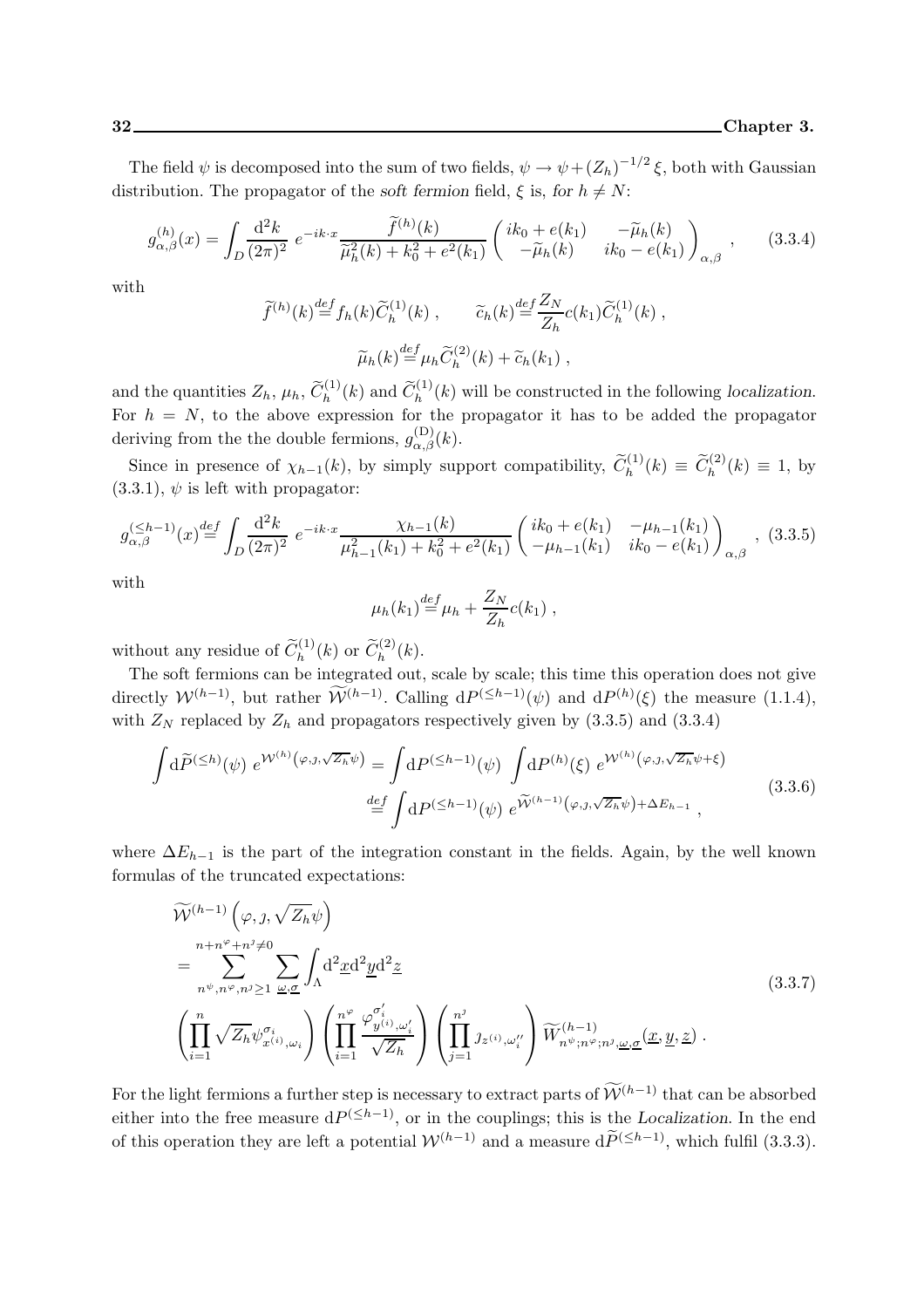**3.3.3 Dimensional bounds.** It is convenient to decompose the propagator  $g_{\omega,\sigma}^{(h)}$  into the one of the Euclidean Model,  $g_{\omega,\sigma}^{(E,h)}$ , plus the rest,  $g_{\omega,\sigma}^{(R,h)}$ , plus the eventual contribution of the double fermion,  $g_{\omega,\sigma}^{(D)}$ ; in their turn, let  $g_{\omega,\sigma}^{(E1,h)}$ ,  $g_{\omega,\sigma}^{(R1,h)}$  and  $g_{\omega,\sigma}^{(D1)}$  be respectively the part of  $g_{\omega,\sigma}^{(E,h)}$ ,  $g_{\omega,\sigma}^{(R,h)}$ and  $g_{\omega,\sigma}^{(D)}$  which is constant or linear in the mass. Finally:

$$
g_{\omega,\sigma}^{(h)}(x) \stackrel{def}{=} g_{\omega,\sigma}^{(\text{E1},h)}(x) + g_{\omega,\sigma}^{(\text{R1},h)}(x) + \delta_{h,N} g_{\omega,\sigma}^{(\text{D1})}(x) + r_{\omega,\sigma}^{(1,h)}(x) + r_{\omega,\sigma}^{(2,h)}(x) , \qquad (3.3.8)
$$

with the following definitions

$$
g_{\omega,\omega}^{(\text{E1},h)}(x) \stackrel{def}{=} \int_{D} \frac{d^2k}{(2\pi)^2} e^{-ik \cdot x} \frac{\tilde{f}^{(h)}(k)}{D_{\omega}(k)}, \qquad g_{\omega,-\omega}^{(\text{E1},h)}(x) \stackrel{def}{=} \int_{D} \frac{d^2k}{(2\pi)^2} e^{-ik \cdot x} \frac{-\tilde{\mu}_h(k)}{k_0^2 + k_1^2} \tilde{f}^{(h)}(k) ,
$$
  
\n
$$
g_{\omega}^{(\text{R1},h)}(x) \stackrel{def}{=} \int_{D} \frac{d^2k}{(2\pi)^2} e^{-ik \cdot x} \left[ \frac{ik_0 + \omega e(k_1)}{\tilde{c}_h^2(k) + k_0^2 + e^2(k_1)} - \frac{-D_{-\omega}(k)}{k_0^2 + k_1^2} \right] \tilde{f}^{(h)}(k) ,
$$
  
\n
$$
g_{\omega,-\omega}^{(\text{R1},h)}(x) \stackrel{def}{=} \int_{D} \frac{d^2k}{(2\pi)^2} e^{-ik \cdot x} \left[ \frac{-\tilde{\mu}_h(k)}{\tilde{c}_h^2(k) + k_0^2 + e^2(k_1)} - \frac{-\tilde{\mu}_h(k)}{k_0^2 + k_1^2} \right] \tilde{f}^{(h)}(k) ,
$$
  
\n
$$
r_{\omega,\omega}^{(1,h)}(x) \stackrel{def}{=} \int_{D} \frac{d^2k}{(2\pi)^2} e^{-ik \cdot x} \left[ \frac{-D_{-\omega}(k)}{\tilde{\mu}_h^2(k) + k_0^2 + k_1^2} - \frac{-D_{-\omega}(k)}{k_0^2 + k_1^2} \right] \tilde{f}^{(h)}(k) ,
$$
  
\n
$$
r_{\omega,-\omega}^{(1,h)}(x) \stackrel{def}{=} \int_{D} \frac{d^2k}{(2\pi)^2} e^{-ik \cdot x} \left[ \frac{-\tilde{\mu}_h(k)}{\tilde{\mu}_h^2 + k_0^2 + k_1^2} - \frac{-\tilde{\mu}_h(k)}{k_0^2 + k_1^2} \right] \tilde{f}^{(h)}(k) ;
$$

then  $g_{\omega,\sigma}^{(D1)}$  is given by the sum of  $g_{\omega,\sigma}^{(E1,N)}$  and  $g_{\omega,\sigma}^{(R1,N)}$ , with the cutoff  $\widehat{f}_N(k)$  replaced by  $\widehat{\chi}_N(k_0)\widehat{\chi}_N(k_1-(\pi/a))$ ; and  $r_{\omega,\sigma}^{(2,h)}(x)$  is defined in consequence of (3.3.8).

For  $\varepsilon$  small enough, (so that, by the inductive hypothesis (3.3.14)  $1 - c_0 \varepsilon \geq 3/4$ ), there exists two positive constants,  $c$  and  $C$  s.t.:

$$
\left|g_{\omega,\omega}^{(\text{E1},h)}(x)\right| \leq \frac{C\gamma^h}{e^{c\sqrt{\gamma^h\kappa|x|}}}, \qquad \left|g_{\omega,\omega}^{(\text{R1},h)}(x)\right| \leq \gamma^{-(3/4)(N-h)}\frac{C\gamma^h}{e^{c\sqrt{\gamma^h\kappa|x|}}},
$$
\n
$$
\left|g_{\omega,-\omega}^{(\text{E1},h)}(x)\right| \leq \left|\frac{\mu_h}{\gamma^h\kappa}\right| \frac{C\gamma^h}{e^{c\sqrt{\gamma^h\kappa|x|}}}, \qquad \left|g_{\omega,-\omega}^{(\text{R1},h)}(x)\right| \leq \left|\frac{\mu_h}{\gamma^h\kappa}\right| \gamma^{-(3/4)(N-h)}\frac{C\gamma^h}{e^{c\sqrt{\gamma^h\kappa|x|}}},
$$
\n
$$
\left|g_{\omega,\omega}^{(\text{D1})}(x)\right| \leq \frac{C\gamma^N}{e^{c\sqrt{\gamma^N\kappa|x|}}}, \qquad \left|g_{\omega,-\omega}^{(\text{D1})}(x)\right| \leq \left|\frac{\mu_N}{\gamma^N\kappa}\right| \frac{C\gamma^N}{e^{c\sqrt{\gamma^N\kappa|x|}}},
$$
\n
$$
\left|r_{\omega,\sigma}^{(1,h)}(x)\right| \leq \left|\frac{\mu_h}{\gamma^h\kappa}\right|^2 \frac{C\gamma^h}{e^{c\sqrt{\gamma^h\kappa|x|}}}, \qquad \left|r_{\omega,\sigma}^{(2,h)}(x)\right| \leq \left|\frac{\mu_h}{\gamma^h\kappa}\right|^3 \gamma^{-(3/4)(N-h)}\frac{C\gamma^h}{e^{c\sqrt{\gamma^h\kappa|x|}}}. \qquad (3.3.9)
$$

It is remarkable the propagators  $g_{\omega}^{(R1,h)}$  and  $r_{\omega,\sigma}^{(2,h)}$  have a gain factor  $\gamma^{-(3/4)(N-h)}$  more than the standard bounds. Clearly, the above bounds are useful whenever  $\mu_h \leq \kappa \gamma^h$ : when this condition is not satisfied, then the mass in the propagator is so large that it is possible to integrate the remaining scales all at once, as it was done for the double fermion propagator (see later the definition of the scale  $h^*$ ).

**3.3.4 Localization.** The contribution to  $\widetilde{\mathcal{W}}^{(h-1)}$  of certain kinds of Feynman graphs is extracted from the rest by localization: it extracts the 0-th or the 1-th order Taylor expansion in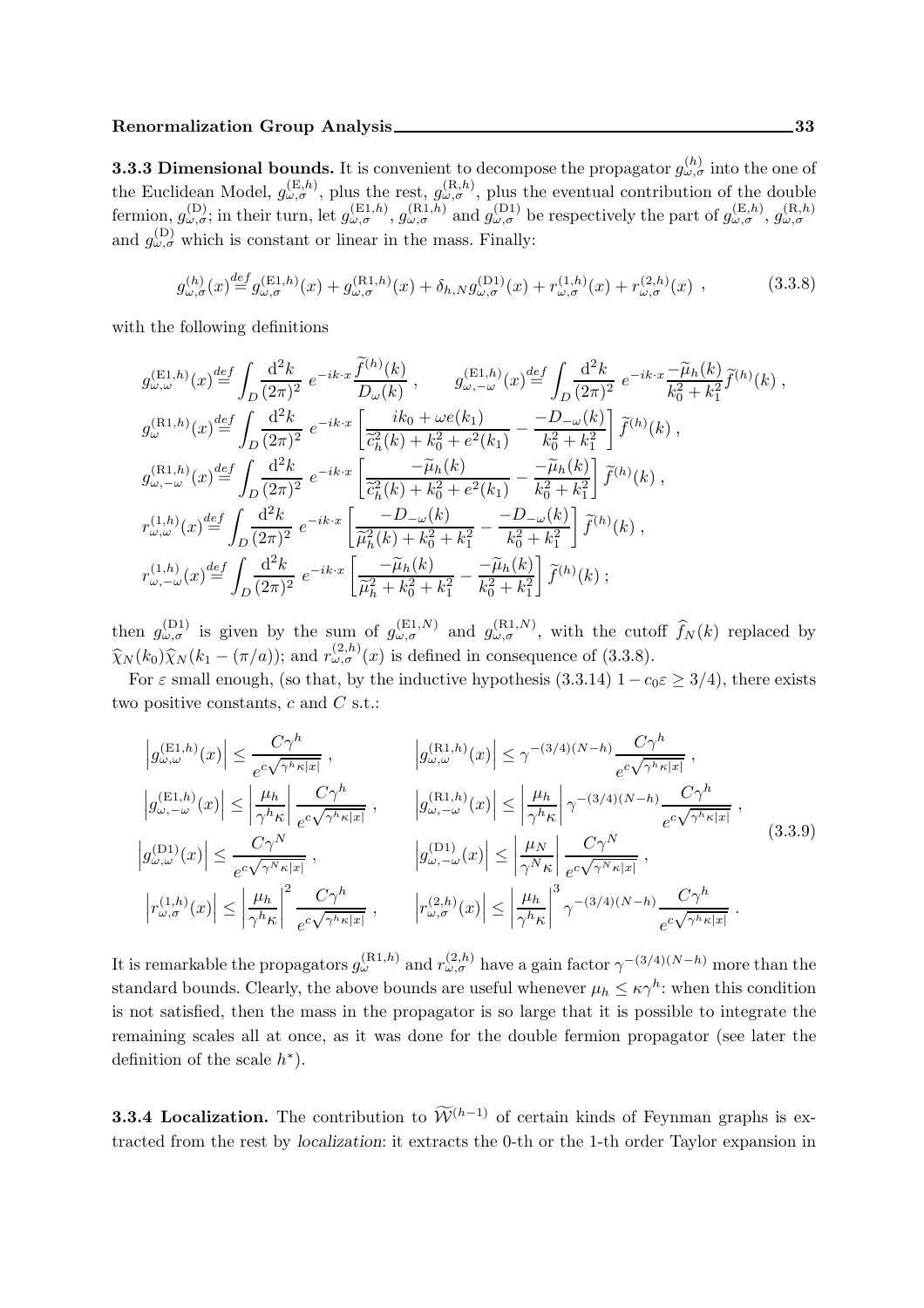the momenta and the 0-th or the 1-th order expansion in the mass parameters  $\{\mu_k\}_k$ . Since the space of the momenta,  $D$ , does not contain  $(0, 0)$ , and is not continuous, the Taylor expansion should be done taking discrete derivatives in the four nearest neighbour lattice site surrounding 0. This subtlety cannot be very important, since the continuous limit (for the lattice  $D$  only),  $L \to \infty$ , was not taken since the beginning, not to be involved with an infinite Grassmannian algebra. (The analogous argument is not valid also for the lattice  $\Lambda$ , since it is essential to make the limit  $N \to +\infty$  after the renormalization has taken place.) Therefore, for shake of simplicity, the following developments, are as if the lattice  $D$  were continuous rather than discrete, leaving the correct technicality to [BM01].

Well then, it is convenient to introduce the directional derivatives

$$
\partial_\omega^k \smash{\stackrel{def}{=}} \smash{\frac{1}{2}} \left[ i \frac{\partial}{\partial_{k_0}} + \omega \frac{\partial}{\partial_{k_1}} \right] \;,
$$

which are orthogonal is the sense that the two relations are true:  $(\partial_{\omega}D_{\sigma})(k) = \delta_{\omega,\sigma}$  and  $\sum_{\omega=\pm} D_{\omega}(k)\partial_{\omega} \equiv k_0 \partial_{k_0} + k_1 \partial_{k_1}.$ 

**1.** Let  $\widehat{W}_{2,\alpha,\beta}^{(h-1)}(k)$  be considered. If  $\alpha = \beta$ ,  $\widehat{W}_{2,\alpha,\alpha}^{(h-1)}(0) = 0$  by  $(A4.3)$ ; if  $\beta = -\alpha$ , independently on  $\alpha$  by  $(A4.4)$ , it is possible to define

$$
\widehat{W}_{2,\alpha,-\alpha}^{(h-1)}(0) = s_{h-1} + \gamma^{h-1} \Delta n_{h-1} + \Delta s_{h-1}^{(\mu)},
$$

where,  $\Delta s_{h-}^{(\mu)}$  $\binom{\mu}{h-1}$  is the sum of the graphs in the expansion of  $\widehat{W}^{(h-1)}_{2,\alpha,-\alpha}(0)$  which are at least quadratic in the masses  $\{\mu_k\}_k$ ; while  $s_{h-1}$  is the sum of all the graphs linear in the masses, and therefore made with only antidiagonal propagator  $g_{\omega,-\omega}^{(\text{E1},k)}$ ,  $g_{\omega,-\omega}^{(\text{R1},k)}$  or  $g_{\omega,-\omega}^{(\text{D1})}$ ; finally, the sum of the graphs which are independent on the masses is in  $\gamma^{h-1}\Delta n_{h-1}$ . Then, let  $\left(\partial_{\sigma}\widehat{W}_{2,\alpha,\beta}^{(h-1)}\right)(k)$  be considered. By (A4.3), for  $\beta=-\alpha$ ,  $\left(\partial_{\sigma}\widehat{W}_{2,\alpha,-\alpha}^{(h-1)}\right)$  $(0) = 0$ ; while, for  $\alpha = \beta$ , it is possible to define, independently on  $\alpha$  by (A4.4),

$$
\left(\partial_\sigma \widehat{W}^{(h-1)}_{2,\alpha,\alpha}\right)(0) \left\{ \begin{array}{ll} \stackrel{def}{=} d_{h-1}^{(+)} + \Delta d^{(1,+)}_{h-1} & \text{for} \;\; \sigma = \alpha \\ \stackrel{def}{=} d_{h-1}^{(-)} + \Delta d^{(1,-)}_{h-1} & \text{for} \;\; \sigma = -\alpha \; , \end{array} \right.
$$

where  $\Delta d_{h-1}^{(1,\sigma)}$  $\lambda_{h-1}^{(1,\sigma)}$  is the sum of the graphs which are at least linear in the masses; while  $d_{h-}^{(\sigma)}$  $\binom{(\sigma)}{h-1}$  is the sum of the masses independent graphs. Defining  $z_{h-1} \stackrel{def}{=} d_{h-1}^{(+)} + d_{h-1}^{(-)}$  $_{h-1}^{(-)}$ , and  $\Delta d_{h-1} \stackrel{def}{=} -2d^{(-)}_{h-1}$  $_{h-1}^{(-)}$  and, accordingly,

$$
\Delta t_{h-1}(k) \stackrel{def}{=} \begin{pmatrix} z_{h-1}(-ik_0 + e(k_1)) & s_{h-1} \ s_{h-1} & z_{h-1}(-ik_0 - e(k_1)) \end{pmatrix} ,
$$

the localization is:

$$
\mathcal{L}\left[\sum_{\alpha,\beta}\int_{D_{h-1}}\frac{\mathrm{d}^2k}{(2\pi)^2}\,\widehat{\psi}_{k,\alpha}^+\widehat{\psi}_{k,\beta}^-\widehat{W}_{2,\alpha,\beta}^{(h-1)}(k)\right] = \gamma^{h-1}\Delta n_{h-1}\sum_{\omega}\int_{D_{h-1}}\frac{\mathrm{d}^2k}{(2\pi)^2}\,\widehat{\psi}_{k,\omega}^+\widehat{\psi}_{k,-\omega}^-
$$

$$
+\Delta d_{h-1}\sum_{\omega}\int_{D_{h-1}}\frac{\mathrm{d}^2k}{(2\pi)^2}\,\widehat{\psi}_{k,\omega}^+\widehat{\psi}_{k,\omega}^-\omega e(k) + \sum_{\alpha,\beta}\int_{D_{h-1}}\frac{\mathrm{d}^2k}{(2\pi)^2}\,\widehat{\psi}_{k,\alpha}^+\widehat{\psi}_{k,\beta}^-\big(\Delta t_{h-1}\big)_{\alpha,\beta}(k)\,.
$$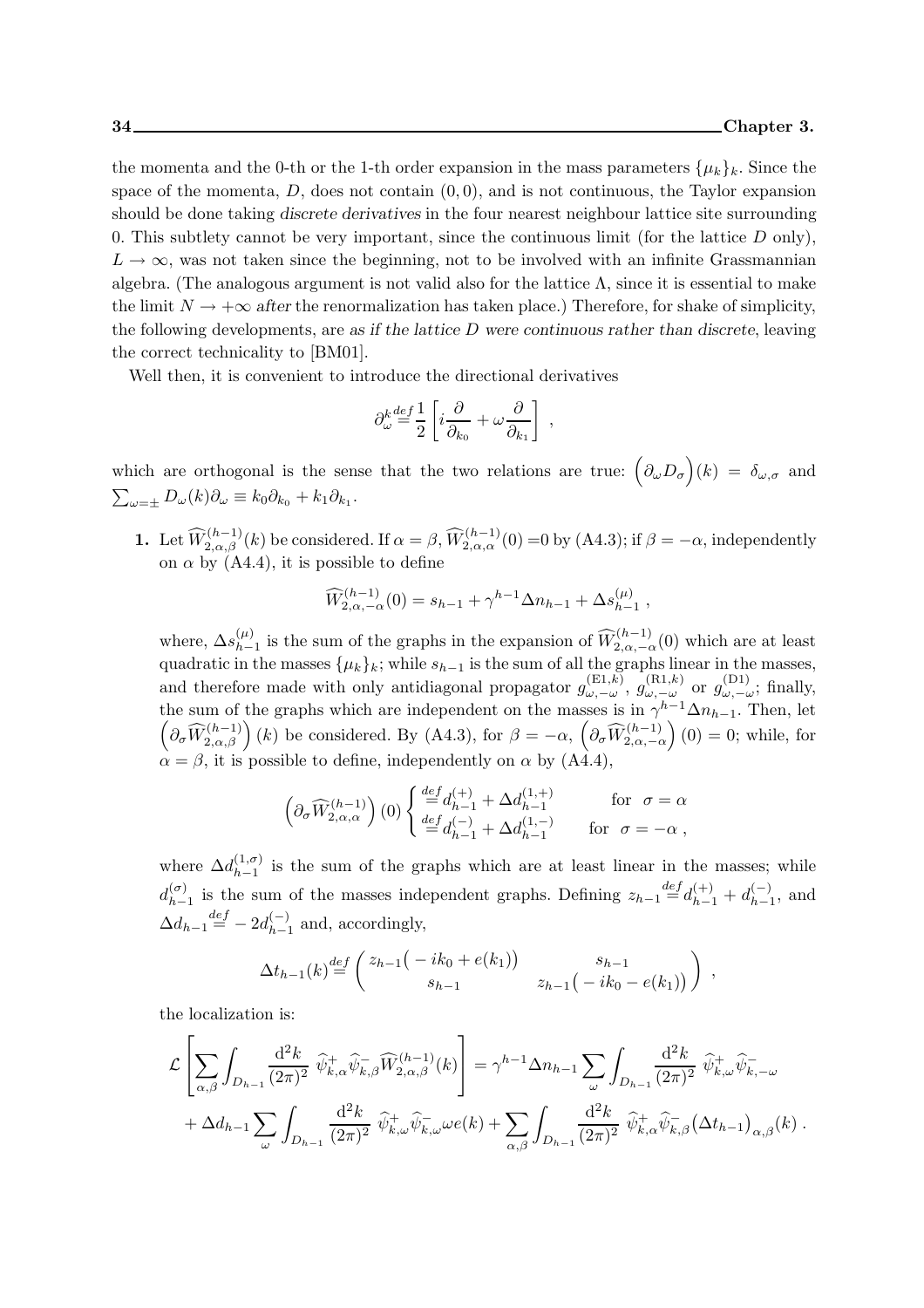Setting  $\mathcal{R}^{\text{def}}=1-\mathcal{L}$ :

$$
\mathcal{R}\left[\sum_{\alpha,\beta}\int_{D_{h-1}}\frac{\mathrm{d}^{2}k}{(2\pi)^{2}}\widehat{\psi}_{k,\alpha}^{+}\widehat{\psi}_{k,\beta}^{-}\widehat{W}_{2,\alpha,\beta}^{(h-1)}(k)\right]
$$
\n
$$
=\Delta s_{h-1}^{(\mu)}\sum_{\omega}\int_{D_{h-1}}\frac{\mathrm{d}^{2}k}{(2\pi)^{2}}\widehat{\psi}_{k,\omega}^{+}\widehat{\psi}_{k,-\omega}^{-}+\sum_{\sigma,\omega}\Delta d_{h-1}^{(\mu,\sigma)}\int_{D_{h-1}}\frac{\mathrm{d}^{2}k}{(2\pi)^{2}}\widehat{\psi}_{k,\omega}^{+}\widehat{\psi}_{k,\omega}^{-}D_{\sigma\omega}(k)\right.
$$
\n
$$
+z_{h-1}\sum_{\alpha,\sigma}\int_{D_{h-1}}\frac{\mathrm{d}^{2}k}{(2\pi)^{2}}\widehat{\psi}_{k,\alpha}^{+}\widehat{\psi}_{k,\alpha}^{-}\left[D_{\sigma}(k)-(-ik_{0}+\sigma e(k_{1}))\right]
$$
\n
$$
+\sum_{\alpha,\beta,\omega,\sigma}\int_{D_{h-1}}\frac{\mathrm{d}^{2}k}{(2\pi)^{2}}\widehat{\psi}_{k,\alpha}^{+}\widehat{\psi}_{k,\beta}^{-}D_{\omega}(k)D_{\sigma}(k)\int_{0}^{1}\mathrm{d}\tau\left(1-\tau\right)\left(\partial_{\omega}\partial_{\sigma}\widehat{W}_{2,\alpha,\beta}^{(h-1)}\right)(\tau k).
$$

The local part  $\Delta t_{h-1}$  is absorbed in the free measure. Calling:

$$
\widetilde{C}_{h-1}^{(1)}(k) \stackrel{def}{=} \frac{1 + z_{h-1} + \Delta z_{h-1}}{1 + \chi_{h-1}(k)z_{h-1} + \chi_{h-1}(k)\Delta z_{h-1}} ,
$$
\n
$$
\widetilde{C}_{h-1}^{(2)}(k) \stackrel{def}{=} \frac{1 + z_{h-1} + \Delta z_{h-1}}{1 + \chi_{h-1}(k)z_{h-1} + \chi_{h-1}(k)\Delta z_{h-1}} \frac{1 + \chi_h(k) (s_{h-1}/\mu_{h-1})}{1 + (s_{h-1}/\mu_{h-1})} ,
$$

and, since  $s_{h-1}$  is linear in the masses,  $m_{h-1} \stackrel{def}{=} s_{h-1}/\mu_{h-1}$ , the effective field strength and the effective mass on scale  $h - 1$  are:

$$
Z_{h-1} \stackrel{\text{def}}{=} Z_h(1 + z_{h-1}), \qquad \mu_{h-1} \stackrel{\text{def}}{=} \mu_h \frac{Z_h}{Z_{h-1}}(1 + m_{h-1}). \tag{3.3.10}
$$

Then, in the same way, the local parts  $\Delta n_{h-1}$  and  $\Delta d_{h-1}$  are absorbed in the effective counterterms on scale  $h-1$ ,  $\nu_{h-1}$  and  $\delta_{h-1}$ :

$$
\delta_{h-1} \stackrel{def}{=} \left(\frac{Z_h}{Z_{h-1}}\right) \left(\delta_h + \Delta d_{h-1}\right), \qquad \nu_{h-1} \stackrel{def}{=} \left(\frac{Z_h}{Z_{h-1}}\right) \gamma(\nu_h + \Delta n_{h-1}). \tag{3.3.11}
$$

A remarkable feature is that  $Z_{h-1}$ ,  $\nu_{h-1}$  and  $\delta_{h-1}$  are independent from the mass flow,  $\{\mu_k\}_k$ . Finally, in changing free measure on scale  $h-1$  from  $dP^{(\leq h-1)}$  to  $dP^{(\leq h-1)}$ , it has to be taken into account the change of the normalization:

$$
\Delta \widetilde{E}_{h-1} \stackrel{def}{=} -\ln \left\{ \left( \frac{Z_{h-1}}{Z_h} \right)^2 \int_{D_{h-1}} \frac{\mathrm{d}^2 k}{(2\pi)^2} \left[ \frac{k_0^2 + e^2(k_1) + \widetilde{\mu}_{h-1}^2(k_1)}{k_0^2 + e^2(k_1) + \widetilde{\mu}_h^2(k)} \right] \left( \frac{1}{\widetilde{C}_{h-1}^{(1)}(k)} \right)^2 \right\} \, .
$$

so that the effective vacuum energy on scale  $h - 1$  is

$$
E_{h-1} \stackrel{def}{=} E_h + \Delta E_{h-1} + \Delta \widetilde{E}_{h-1} .
$$

**2.** Let  $\widehat{W}^{(h-1)}_{4,\omega,-\omega}(k,p,q)$  be considered; and let

$$
\widehat{W}_{4,\omega,-\omega}^{(h-1)}(0,0,0)^{\text{def}} \Delta l_{h-1} + \Delta l_{h-1}^{(1)} ,
$$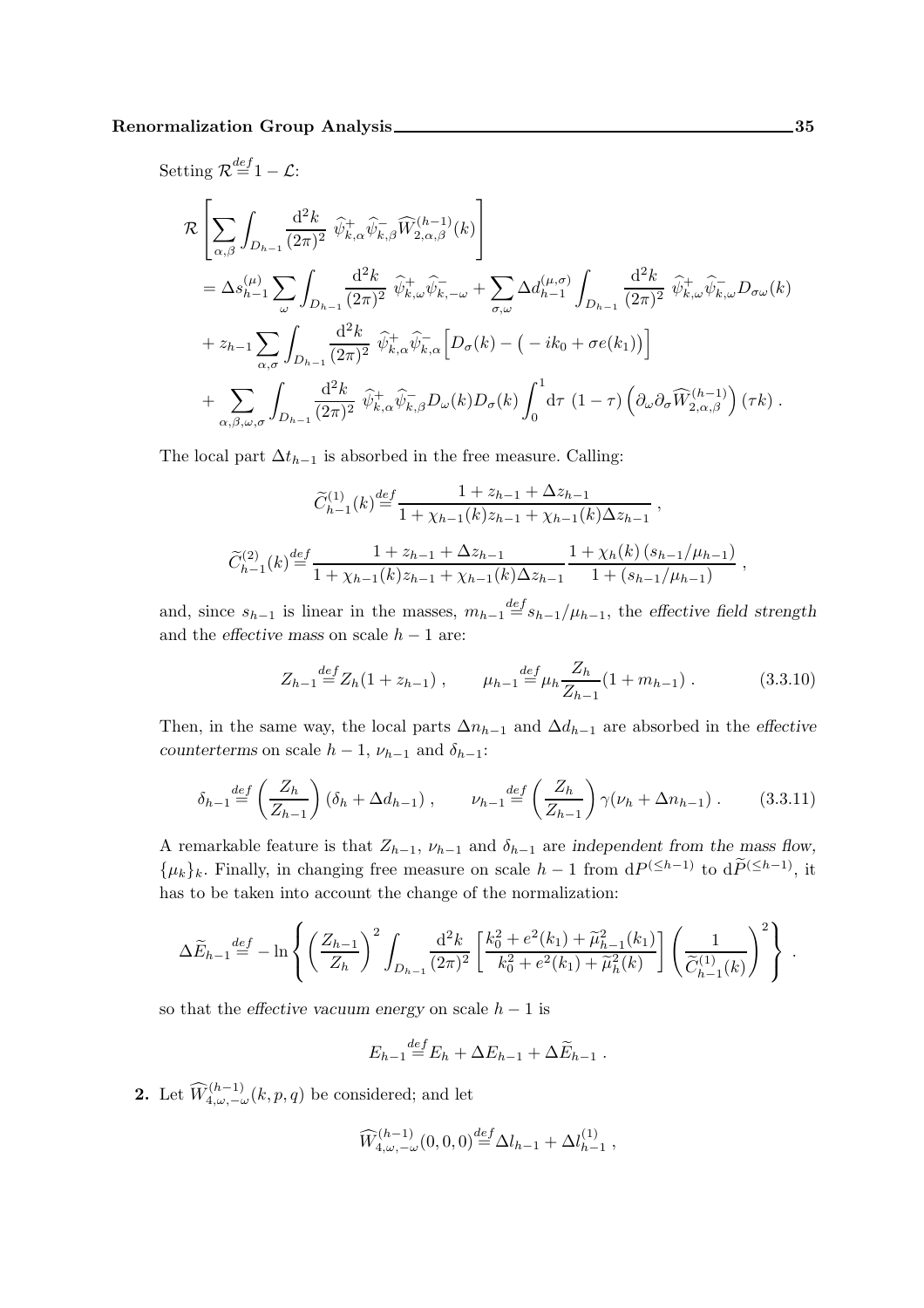where  $\Delta l_{h-}^{(1)}$ (1)<br>  $h-1$  is the sum of all the graphs in the expansion of  $\widehat{W}^{(h-1)}_{4,\omega,-\omega}(0,0,0)$  which are at least linear in the masses. Then

$$
\mathcal{L}\left[\sum_{\omega}\int_{D_{h-1}}\frac{\mathrm{d}^{2}k}{(2\pi)^{2}}\frac{\mathrm{d}^{2}p}{(2\pi)^{2}}\frac{\mathrm{d}^{2}q}{(2\pi)^{2}}\psi_{k,\omega}^{+}\psi_{k+p-q,\omega}^{-}\psi_{p,-\omega}^{+}\psi_{q,-\omega}^{-}\widehat{W}_{4,\omega,-\omega}^{(h-1)}(k,p,q)\right]
$$
\n
$$
=\Delta l_{h-1}\sum_{\omega}\int_{D_{h-1}}\frac{\mathrm{d}^{2}k}{(2\pi)^{2}}\frac{\mathrm{d}^{2}p}{(2\pi)^{2}}\frac{\mathrm{d}^{2}q}{(2\pi)^{2}}\psi_{k,\omega}^{+}\psi_{k+p-q,\omega}^{-}\psi_{p,-\omega}^{+}\psi_{q,-\omega}^{-}\,,
$$
\n
$$
\mathcal{R}\left[\sum_{\omega}\int_{D_{h-1}}\frac{\mathrm{d}^{2}k}{(2\pi)^{2}}\frac{\mathrm{d}^{2}p}{(2\pi)^{2}}\frac{\mathrm{d}^{2}q}{(2\pi)^{2}}\psi_{k,\omega}^{+}\psi_{k+p-q,\omega}^{-}\psi_{p,-\omega}^{+}\psi_{q,-\omega}^{-}\widehat{W}_{4,\omega,-\omega}^{(h-1)}(k,p,q)\right]
$$
\n
$$
=\Delta l_{h-1}^{(1)}\sum_{\omega}\int_{D_{h-1}}\frac{\mathrm{d}^{2}k}{(2\pi)^{2}}\frac{\mathrm{d}^{2}p}{(2\pi)^{2}}\frac{\mathrm{d}^{2}q}{(2\pi)^{2}}\psi_{k,\omega}^{+}\psi_{k+p-q,\omega}^{-}\psi_{p,-\omega}^{+}\psi_{q,-\omega}^{-}
$$
\n
$$
+\sum_{\omega,\sigma}\sum_{p'=k,p,q}\int_{D_{h-1}}\frac{\mathrm{d}^{2}k}{(2\pi)^{2}}\frac{\mathrm{d}^{2}p}{(2\pi)^{2}}\frac{\mathrm{d}^{2}q}{(2\pi)^{2}}\psi_{k,\omega}^{+}\psi_{k+p-q,\omega}^{-}\psi_{p,-\omega}^{+}\psi_{q,-\omega}^{-}D_{\sigma}(p')
$$
\n
$$
\int_{0}^{1}\mathrm{d}\tau\left(\partial_{\sigma}^{p'}\widehat{W}_{4,\omega,-\omega}^{(h-1)}\right)(\tau k,\
$$

The local part  $\Delta l_{h-1}$  is absorbed in the effective coupling on scale  $h-1$ :

$$
\lambda_{h-1} \stackrel{def}{=} \left(\frac{Z_h}{Z_{h-1}}\right)^2 (\lambda_h + \Delta l_{h-1}), \qquad (3.3.12)
$$

and also  $\lambda_{h-1}$  is independent from the flow  $\{\mu_k\}_k$ .

**3.** Let  $\widehat{W}^{(h-1)}_{1;2,\mu;\nu}(0,0)$  be considered; since by (A4.5), it does not depend on  $\sigma$ , it is possible to define

$$
\widehat{W}^{(h-1)}_{1;2,\sigma;\omega}(0;0) {\stackrel{def}{=}} \begin{cases} z_{h-1}^{(2)} + \Delta z_{h-1}^{(2,+)} + \Delta d_{h-1}^{(2,+)} & \text{for } \sigma = \omega \\ \Delta z_{h-1}^{(2,-)} + \Delta d_{h-1}^{(2,-)} & \text{for } \sigma = -\omega \; ; \end{cases}
$$

where  $\Delta d_{h-1}^{(2,\sigma)}$  $\binom{(2, \sigma)}{h-1}$  is the sum of the graphs at least linear in the masses; then  $z_{h-}^{(2)}$  $_{h-1}^{(2)}$  and  $\Delta z_{h-1}^{(2, +)}$  $h_{h-1}^{(2,+)}$  are mass independent: the former is the sum of all the graphs made only with (diagonal) propagators  $\{g_{\omega,\omega}^{(E1,k)}\}_k$ , and interaction  $\mathcal V$  (namely all the mass-independent graphs obtained in the case of the Euclidean model for such a kernel); while  $\Delta z_{h-1}^{(2,\sigma)}$  $\sum_{h=1}^{(2,0)}$  is the sum of the graphs made with least one propagator  $\{g_{\omega,\sigma}^{(R,k)}\}_k$  or an interaction  $\mathcal N$  or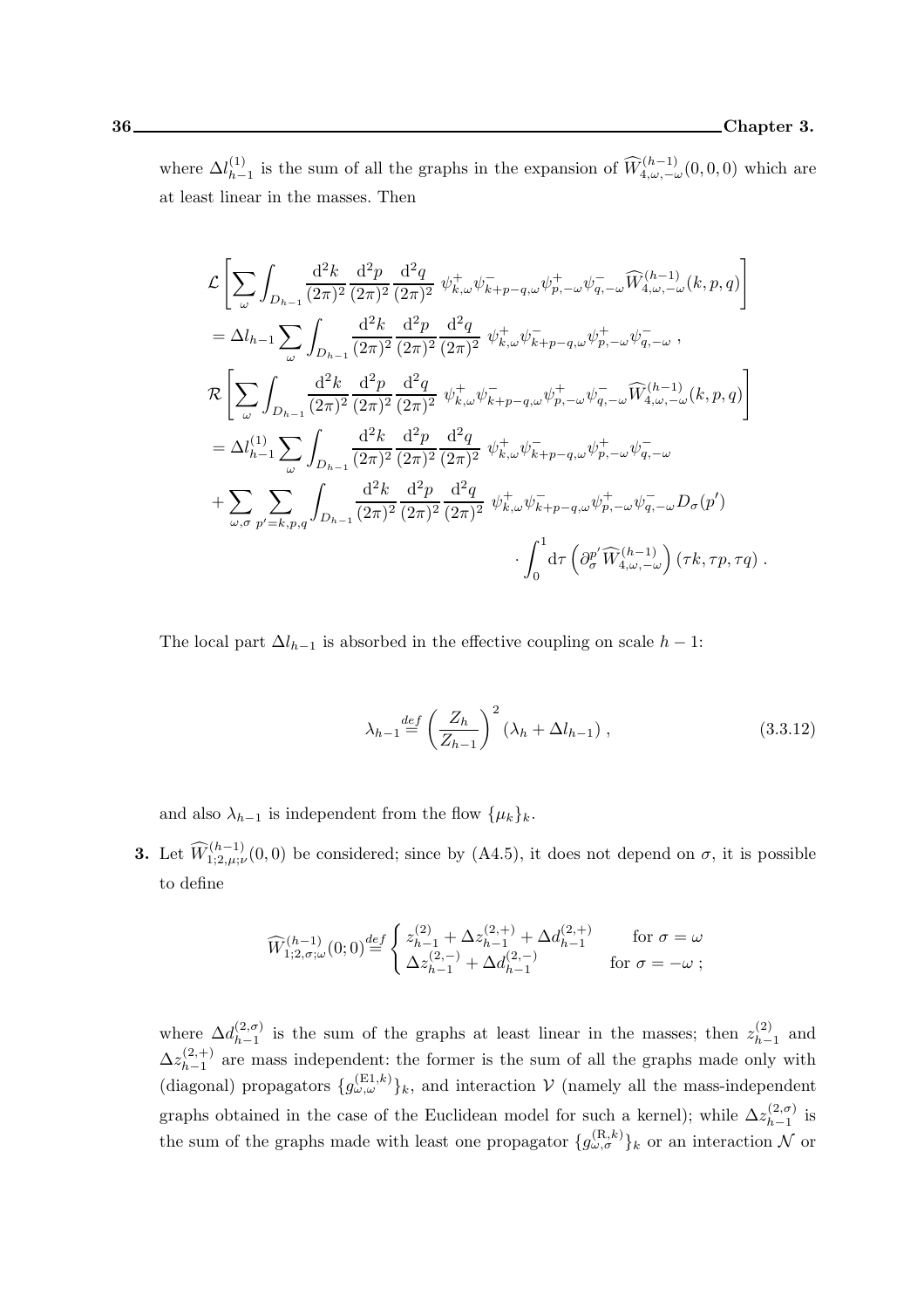D. Then

$$
\mathcal{L}\left[\sum_{\sigma,\omega}\int_{D_{h-1}}\frac{d^{2}k}{(2\pi)^{2}}\frac{d^{2}p}{(2\pi)^{2}}\jmath_{p-k,\sigma}\psi_{k,\omega}^{+}\psi_{p,\omega}^{-}\widehat{W}_{1;2,\sigma;\omega}^{(h-1)}(k,p)\right]
$$
\n
$$
=\left(z^{(2)}+\Delta z_{h-1}^{(2,+)}\right)\sum_{\sigma}\int_{D_{h-1}}\frac{d^{2}k}{(2\pi)^{2}}\frac{d^{2}p}{(2\pi)^{2}}\jmath_{p-k,\sigma}\psi_{k,\sigma}^{+}\psi_{p,\sigma}^{-}
$$
\n
$$
+\Delta z_{h-1}^{(2,-)}\sum_{\sigma}\int_{D_{h-1}}\frac{d^{2}k}{(2\pi)^{2}}\frac{d^{2}p}{(2\pi)^{2}}\jmath_{p-k,\mu}\psi_{k,-\sigma}^{+}\psi_{p,-\sigma}^{-},
$$
\n
$$
\mathcal{R}\left[\sum_{\sigma,\omega}\int_{D_{h-1}}\frac{d^{2}k}{(2\pi)^{2}}\frac{d^{2}p}{(2\pi)^{2}}\jmath_{p-k,\sigma}\psi_{k,\omega}^{+}\psi_{p,\omega}^{-}\widehat{W}_{1;2,\sigma;\omega}^{(h-1)}(k,p)\right]
$$
\n
$$
=\sum_{\sigma,\omega}\Delta z_{h-1}^{(2,\omega)}\sum_{\omega}\int_{D_{h-1}}\frac{d^{2}k}{(2\pi)^{2}}\frac{d^{2}p}{(2\pi)^{2}}\jmath_{p-k,\omega}\psi_{k,\omega\sigma}^{+}\psi_{p,\omega\sigma}^{-}
$$
\n
$$
+\sum_{\mu,\nu,\sigma}\sum_{q=k,p}\int_{D_{h-1}}\frac{d^{2}k}{(2\pi)^{2}}\frac{d^{2}p}{(2\pi)^{2}}\jmath_{p-k,\mu}\psi_{k,\nu}^{+}\psi_{p,\nu}^{-}D_{\sigma}(q)\int_{0}^{1}d\tau\left(\partial_{\sigma}^{q}\widehat{W}_{1;2,\mu;\nu}^{(h-1)}\right)(\tau k,\tau p).
$$

The local parts are absorbed into the effective density strength on scale  $h-1$ ,  $\zeta_{h-1}^{(2,\sigma)}$  $\sum_{h=1}^{(2,0)}$ 

$$
\begin{pmatrix} \zeta_{h-1}^{(2,+)} \\ \zeta_{h-1}^{(2,-)} \end{pmatrix} \stackrel{def}{=} \left( \frac{Z_h}{Z_{h-1}} \right) \begin{pmatrix} 1 + z_{h-1}^{(2)} + \Delta z_{h-1}^{(2,+)} & \Delta z_{h-1}^{(2,-)} \\ \Delta z_{h-1}^{(2,-)} & 1 + z_{h-1}^{(2)} + \Delta z_{h-1}^{(2,+)} \end{pmatrix} \begin{pmatrix} \zeta_h^{(2,+)} \\ \zeta_h^{(2,-)} \end{pmatrix} . \tag{3.3.13}
$$

Multiscale integration goes on over all the scales k s.t.  $\mu_k \leq \kappa \gamma^k$ , the first scale for which this is not true being  $k = h^*$ . It is simply to verify that, for  $h = h^* + 1$  the propagator (3.3.5) has the same dimensional bound of (3.3.4)

$$
\left|g_{\omega,\sigma}^{(\leq h^*)}(x)\right|\leq C\gamma^{h^*}e^{-c\sqrt{\gamma^{h^*-1}\kappa|x|}}\;.
$$

Finally, it holds the following theorem.

**Theorem 3.1.** Let it be supposed there exists  $\varepsilon > 0$  and the constants  $c_0 > 0$  such that at any RG step  $h : h^* \leq h \leq N$ , the effective parameters satisfy:

$$
\gamma^{-c_0 \varepsilon^2} \le \frac{Z_h}{Z_{h+1}} \le \gamma^{c_0 \varepsilon^2} , \qquad \gamma^{-2c_0 \varepsilon} \le \frac{\mu_h}{\mu_{h+1}} \le \gamma^{2c_0 \varepsilon} , \qquad \gamma^{-2c_0 \varepsilon} \le \frac{\zeta_h^{(2,\sigma)}}{\zeta_{h+1}^{(2,\sigma)}} \le \gamma^{2c_0 \varepsilon} , \quad (3.3.14)
$$

$$
|\nu_h|, |\delta_h|, |\lambda_h| \le 2\varepsilon . \tag{3.3.15}
$$

Then, for suitable positive constants  $C, c$ :

Λ

1. If  $n^{\varphi} + n^{\jmath} \neq 0$ ,  $d^2 \underline{x}$   $\Big| W_{n^{\psi}}^{(h)}$  $\left| \sum_{n^{\psi};n^{\varphi};n^{\varphi};n^{\varphi},\underline{\omega},\underline{\sigma}}^{(h)}(\underline{x},\underline{y},\underline{z}) \right| \leq C \frac{\gamma^{h\big(2-(1/2)n^{\psi}-(3/2)n^{\varphi}-n^{\varphi}\big)}}{e^{\frac{c}{2(n^{\varphi}+n^{\varphi})}\sqrt{\gamma^{h}\kappa d(y,\underline{z})}}}$  $e^{\frac{c}{2(n\varphi+n\jmath)}\sqrt{\gamma^h\kappa d(\underline{y},\underline{z})}}$ ;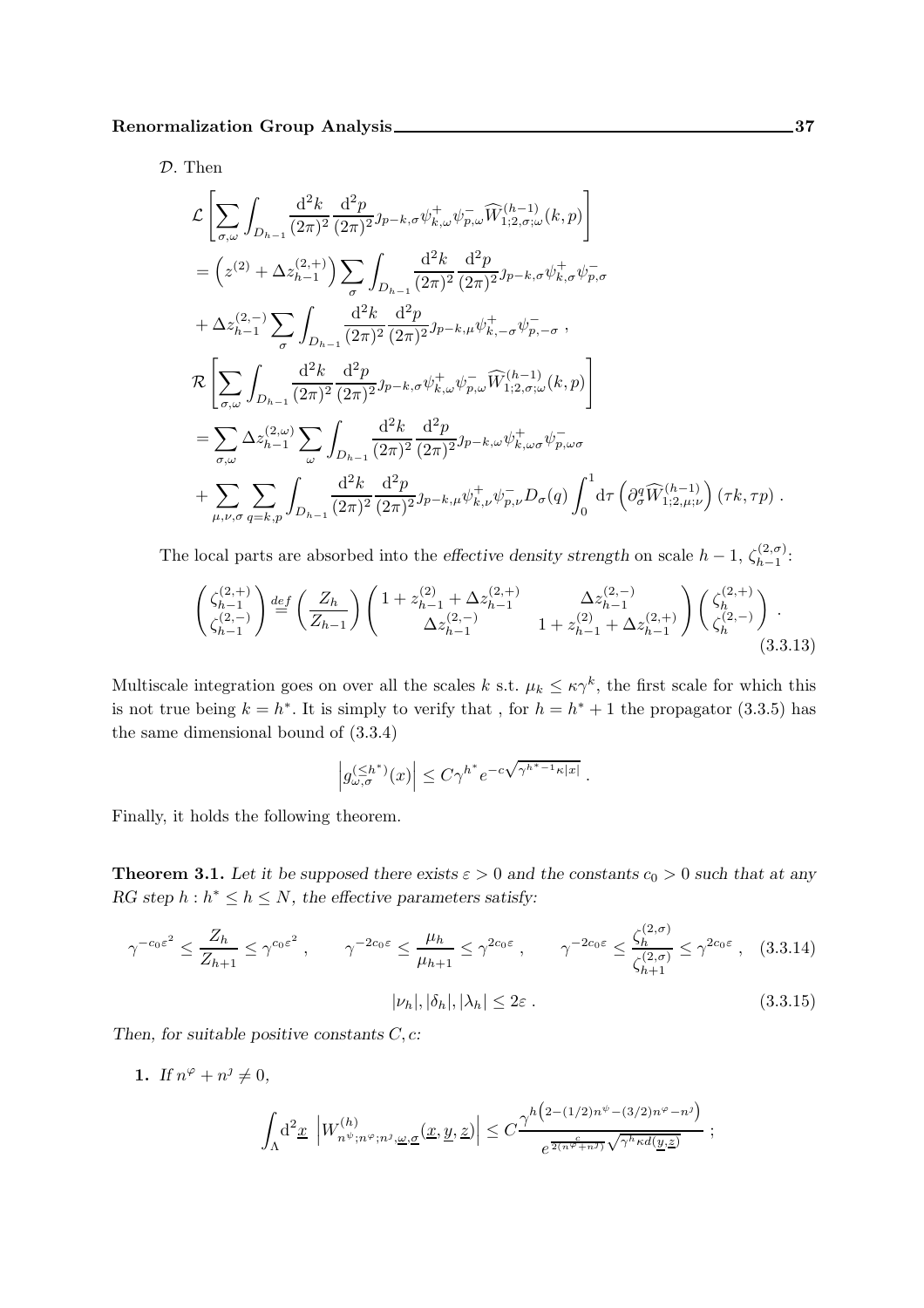**2.** if  $n^{\varphi} + n^{\jmath} = 0$ ,

$$
\int_{\Lambda}\!{\rm d}^2\!.\underline{x}\, \left| W^{(h)}_{n^\psi;0;0,\underline{\omega},\underline{\sigma}}(\underline{x}) \right| \leq C\gamma^{h\big(2-(1/2)n^\psi\big)}\ ;
$$

The proof is follows by simple dimensional analysis, and is consequence of the Appendices A3 and A5. Since, by the first item,  $\mu_h/\gamma^h$  is strictly decreasing in h, for any choice of the mass  $0 \leq \mu \leq \gamma^{-1}\kappa$ , the scale  $h^*$  is negative; and:

$$
\frac{\log_{\gamma}(\mu/\kappa)}{1-2c_0\varepsilon} - 1 \le h^* \le \frac{\log_{\gamma}(\mu/\kappa)}{1+2c_0\varepsilon} ;
$$

hence, in the massless case,  $h^* = -\infty$ .

#### 3.4 Flows of the Running Coupling Constants

A remarkable feature of the Localization is that among the flows of the effective parameters, only the one for the mass is constructed with massive propagator; the others are constructed with propagators  $\{g_{\omega,\omega}^{(\text{E1},k)}\}_k$ ,  $\{g_{\omega,\omega}^{(\text{R1},k)}\}_k$  or  $\{g_{\omega,\omega}^{(\text{D1},k)}\}_k$ , and therefore are independent on the mass flow. Since the scale  $h^*$  was introduced only to avoid bad bound on the massive propagators, all the flow, except  $\{\mu_k\}_k$ , can be extended from the range of scales  $h^* \leq k \leq N$ , to the range  $k \leq N$ .

Other features of the flows of the effective parameters are depicted in the following Theorem.

**Theorem 3.2.** Fixed any  $\vartheta$  :  $0 < \vartheta < 1/16$ , there exists  $\varepsilon > 0$  and two positive constants c and c<sub>2</sub>, such that in correspondence of any parameters  $\mu$  and  $\lambda$  satisfying  $0 \leq \mu \leq \kappa \gamma^{-1}$  and  $|\lambda| \leq \varepsilon$ , there exist the parameters  $\lambda_N$ ,  $\mu_N$ ,  $Z_N$ ,  $Z_N^{(2,+)}$ ,  $Z_N^{(2,-)}$  and  $\delta_N$ ,  $\nu_N$ , such that the following properties hold.

1. The flow of  $\lambda_N$  is such that

$$
\lim_{h \to -\infty} \lambda_h = \lambda \; ; \qquad |\lambda_{h-1} - \lambda_h| \le c \varepsilon^2 \gamma^{-(\vartheta/2)(N-h)} \; . \tag{3.4.1}
$$

**2.** The flows of  $Z_N$  and  $\mu_N$  are such that  $\mu_0 = \mu$  and  $Z_0 = 1$ ; furthermore there exist  $\eta_\lambda$ and  $\overline{\eta}_{\lambda}$ , independent from the regularization used (Euclidean or Hamiltonian) from the cutoff N, and from the mass  $\mu$ , such that

$$
Z_h = \gamma^{-h\eta_\lambda + \Delta G_h} \;, \qquad \mu_h = \mu \gamma^{-h\overline{\eta}_\lambda + \Delta \overline{G}_h} \;, \tag{3.4.2}
$$

with the rests,  $\Delta G_h$  and  $\Delta \overline{G}_h$ , summable in h:  $|\Delta G_h|$ ,  $|\Delta \overline{G}_h| \le c_2 \varepsilon^2 \gamma^{-(\vartheta/2)} (N-h)$ .

**3.** The flows of  $Z_N^{(2,+)}$  and  $Z_N^{(2,-)}$  are such that  $Z_0^{(2,+)} = Z_0^{(2,-)} = 1$ ; furthermore there exist  $\eta_\lambda^{(2)}$  $\lambda^{(2)}$  independent from the regularization, as well as from the mass  $\mu$  and the cutoff N, such that

$$
Z_h^{(2, +)} = \gamma^{-h\eta_\lambda^{(2)} + \Delta G_h^{(2, +)}}, \qquad Z_h^{(2, -)} = \gamma^{-h\eta_\lambda^{(2)} + \Delta G_h^{(2, -)}}, \qquad (3.4.3)
$$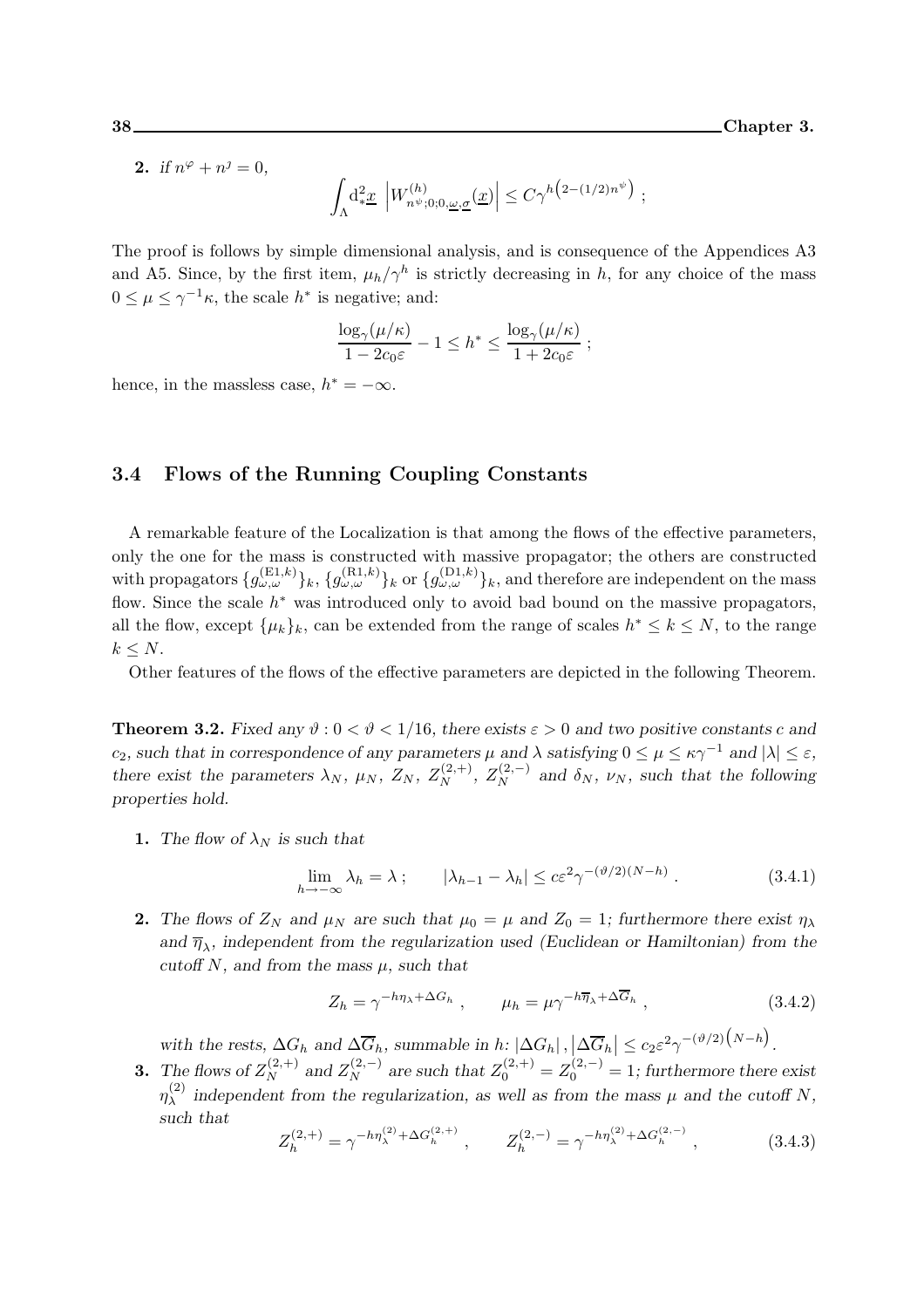#### Renormalization Group Analysis 29

with the rests  $\{\Delta G_h^{(2,\sigma)}\}$  $\left\{ \begin{matrix} (2,\sigma) \\ h \end{matrix} \right\}$ <sub> $\sigma=\pm$ </sub> summable in  $h: \left| \Delta G_h^{(2,\sigma)} \right|$ h  $\leq c_2 \varepsilon^2 \gamma^{-(\vartheta/2)(N-h)}.$ **4.** The flows of  $\delta_N$  and  $\nu_N$  are such that  $|\delta_h|, |\nu_h| \leq 2\varepsilon \gamma^{-\vartheta(N-h)}$ .

The proof is given in Appendix A5. It is based on the vanishing of the Beta function of massless Thirring model.

#### 3.5 Equivalence of the Euclidean and Hamiltonian Regularization

**Proof of Theorem 2.1.** It is a corollary of the Theorem 3.2. It can be obtained in the same way as the proof of Lemma A.3.4. Anyway, using theshort memory property (see A3.5), and the compact support of the propagators, a slightly easier proof is available for the Fourier transform of the Schwinger functions with at least one field insertion. Indeed, the  $(m; n+1)$ -Schwinger functions calculated at fixed momenta  $p_1, \ldots, p_m, q_1, \ldots, q_n$ , no matter if they are obtained from the Hamiltonian or the Euclidean regularization, asymptotically in the limit of removed cutoff are equal to the sum of the following Feynman graphs: all the graphs found in the expansion of the Schwinger functions, excluding those ones having an interaction on scale  $m \geq N$ , or an interaction D or N, or a propagator  $\{g^{(R,k)}\}_k$ , and replacing the parameters  $\lambda_k,~Z_k,~Z_k^{(2,\sigma)}$  $\mu_k^{(2,\sigma)}$  and  $\mu_k$ , respectively with  $\lambda$ ,  $\gamma^{k\eta_{\lambda}}$ ,  $\gamma^{k\eta_{\lambda}}$  and  $\mu\gamma^{k\overline{\eta}_{\lambda}}$ . Indeed, these graphs do not depend on the regularization; then, the difference between the sum of such graphs and the corresponding Schwinger function is bounded by the modulus of the sum of the graphs with one external fermionic propagator on the scale of the momentum  $q_1$ , called  $h_1$  – fixed  $q_1$ , by compact support function,  $h_1$  can be chosen between two adjoining momenta scales – an effective parameter or propagator on scale  $m$ , and falling in one of the following cases.

- i. It is  $m \geq N$ . Then, by the short memory property, the sum of such graphs is bounded, up to a constant, by  $\gamma^{-\vartheta(N-h_1)}$ .
- ii. It is  $m < N$  and the parameter is  $\delta_m$  or  $\nu_m$ . By the property of the flows of  $\delta_N$  and  $\nu_N$ , and by the short memory property, the sum of such graphs is bounded, up to a constant, by  $\gamma^{-\vartheta |m-h_1|}\gamma^{-(\vartheta/2)(N-m)} \leq \gamma^{-(\vartheta/2)(N-h_1)}\gamma^{-(\vartheta/2)|m-h_1|}.$
- **iii.** There is a propagator  $g_{\omega}^{(R,m)}$  on scale  $m < N$ . By the bound of such a propagator and the short memory property, the sum of such graphs is bounded by  $\gamma^{-\vartheta|m-h_1|}\gamma^{-(3/4)(N-m)} \le$  $\gamma^{-(\vartheta/2)(N-h_1)}\gamma^{-(\vartheta/2)|m-h_1|},$  for  $\vartheta < 3/4$ .
- iv. It is  $m < N$  and effective parameter  $\lambda_m \lambda$ , or  $Z_m \gamma^{m\eta_\lambda}$ , or  $\mu_m \gamma^{m\overline{\eta}_\lambda}$ , or  $Z_m^{(2,\sigma)} \gamma^{m\eta_\lambda^{(2)}}$ . By the property of the flows, and by the short memory property, the sum of such graphs is bounded, up to a constant, by  $\gamma^{-\vartheta|m-h_1|}\gamma^{-(\vartheta/2)(N-m)} \leq \gamma^{-(\vartheta/2)(N-h_1)} \gamma^{-(\vartheta/2)|m-h_1|}$ .

Furthermore the scale  $h^*$ , in the limit of removed cutoff, only depends on  $\lambda, \mu$ . Therefore, it is possible to perform the sum over  $m$  and to get for the difference of the Schwinger function derived in the two different settings a bound  $\gamma^{-(\vartheta/2)(N-h_1)}$ , for  $0 < \vartheta < 1/16$ , up to a constant. Anyway, in order to have, for different regularizations, identical values of  $\lambda$  and  $\mu$  (and consequently also of  $\eta_{\lambda}, \overline{\eta}_{\lambda}$  and  $\eta_{\lambda}^{(2)}$  $\lambda^{(2)}$ ), the initial parameters will be generally different.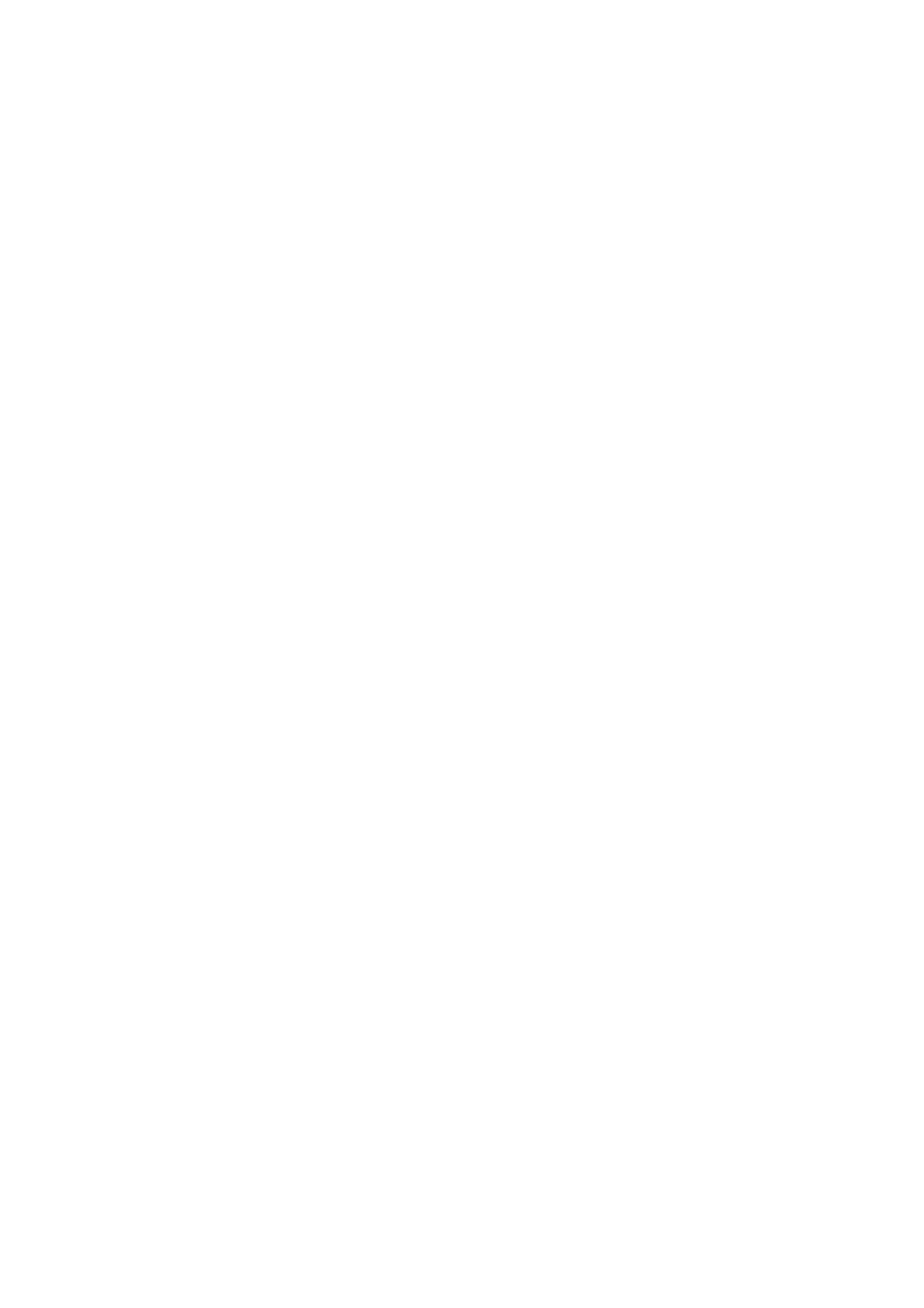### Chapter 4:

## Phase and Chiral Symmetries

#### 4.1 Ward-Takahashi Identities

The classical Lagrangian is invariant under the global transformations of the fields:

$$
\psi_{x,\omega}^{\sigma} \to e^{i\sigma\alpha_{\omega}} \psi_{x,\omega}^{\sigma} ; \tag{4.1.1}
$$

as the phase,  $\{\alpha_{\omega}\}_{\omega=\pm}$  does depend on the component of the fermion fields,  $\omega$ , this transformation is a combination of the phase and chiral transformations in the Dirac notation.

This symmetry can be implemented in the generating functional of the Euclidean Thirring model; and in particular, in order to obtaining the identity  $\eta_{\lambda} = \eta_{\lambda}^{(2)}$  $\lambda^{(2)}$  and the vanishing of the Beta function it will be useful to consider the generating functional with infrared cutoff on scale h. It has to be performed a real exponential transformation and to allow a dependence of the parameter  $\{\alpha_\omega\}_{\omega=\pm}$  on the space points: a new real field,  $\{\alpha_{x,\omega}\}_{\omega=\pm}^{x\in\Lambda}$  arises – this prescription looks like, but has not to be confused with, the implementation of a gauge symmetry.

4.1.1 WTI for the Schwinger functions. An essential condition to get the consequences of the WTi in the functional integration framework is to transform the field in every site of Λ. This seems to be forbidden by the choice of a compact support cutoff function, ad the consequent restriction to the momenta in  $D_N$ . Therefore, let  $\chi_N^{\delta}(k)$  be the cutoff function obtained adding to  $\chi_N(k)$  an exponential decaying tail  $\delta \Delta \chi_N(k)$ , alway strictly positive.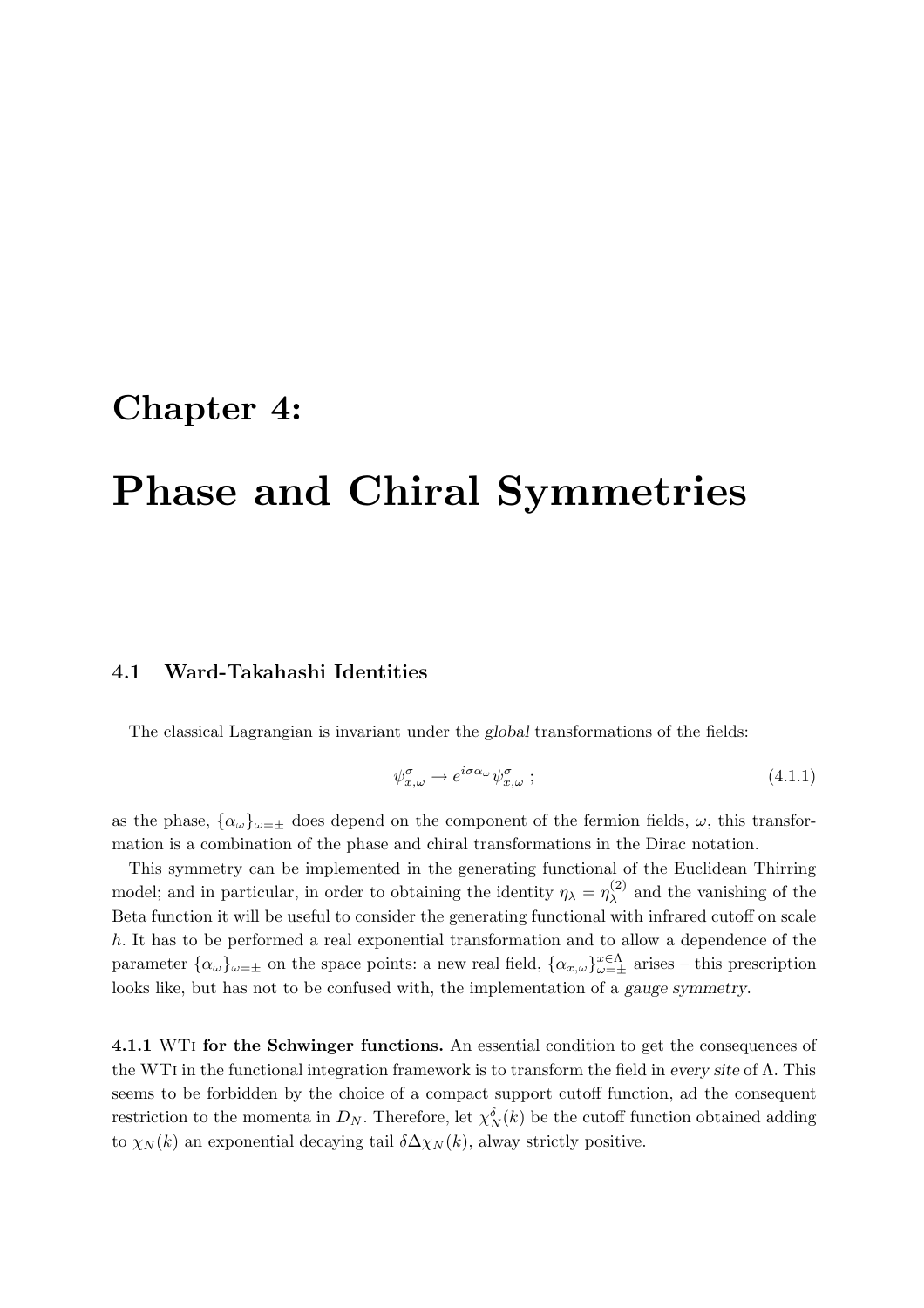Hence, let the following transformation of the integration variables in Fourier space be considered

$$
\widehat{\psi}_{k,\omega}^{\sigma} \longrightarrow \widehat{\psi}_{k,\omega}^{\sigma} - \sigma \int_{D} \frac{\mathrm{d}^2 p}{(2\pi)^2} \widehat{\alpha}_{p,\omega} \widehat{\psi}_{k-\sigma p,\omega}^{\sigma} . \tag{4.1.2}
$$

Calling  $\chi_{h,N}^{\delta}(k) \stackrel{def}{=} \chi_N^{\delta}(k) - \chi_h^{\delta}(k)$ , the (4.1.2) implies the following transformation of the kernel of the free measure

$$
\int_{D} \frac{\mathrm{d}^2 k}{(2\pi)^2} \widehat{\psi}_{k,\omega}^+ \frac{D_{\omega}(k)}{\chi_{h,N}^{\delta}(k)} \widehat{\psi}_{k,\omega}^- \longrightarrow \int_{D} \frac{\mathrm{d}^2 k}{(2\pi)^2} \widehat{\psi}_{k,\omega}^+ \frac{D_{\omega}(k)}{\chi_{h,N}^{\delta}(k)} \widehat{\psi}_{k,\omega}^- + \int_{D} \frac{\mathrm{d}^2 p}{(2\pi)^2} \frac{\mathrm{d}^2 k}{(2\pi)^2} \widehat{\alpha}_{p,\omega} \widehat{\psi}_{k,\omega}^+ \widehat{\psi}_{k+p,\omega}^- \left[ \frac{D_{\omega}(k)}{\chi_{h,N}^{\delta}(k)} - \frac{D_{\omega}(k+p)}{\chi_{h,N}^{\delta}(k+p)} \right] ,
$$

and

$$
\frac{D_{\omega}(k)}{\chi_{h,N}^{\delta}(k)} - \frac{D_{\omega}(k+p)}{\chi_{h,N}^{\delta}(k+p)} \stackrel{def}{=} -D_{\omega}(p) - C_{\omega}^{\delta}(k, k+p) \n= -D_{\omega}(p) - \left[ D_{\omega}(k) \left( 1 - \left( \chi_{h,N}^{\delta} \right)^{-1}(k) \right) - D_{\omega}(k+p) \left( 1 - \left( \chi_{h,N}^{\delta} \right)^{-1}(k+p) \right) \right] .
$$

It is suitable to introduce the interactions with the external source  $\widehat{\alpha}_\omega$ :

$$
\mathcal{A}_0(\alpha, \psi) \stackrel{def}{=} \sum_{\omega = \pm} \int_D \frac{\mathrm{d}^2 q}{(2\pi)^2} \frac{\mathrm{d}^2 p}{(2\pi)^2} C^{\delta}_{\omega}(q, p) \widehat{\alpha}_{p-q,\omega} \widehat{\psi}^+_{q,\omega} \widehat{\psi}^-_{p,\omega} ,
$$
  

$$
\mathcal{A}_\sigma(\alpha, \psi) \stackrel{def}{=} \sum_{\omega = \pm} \int_D \frac{\mathrm{d}^2 q}{(2\pi)^2} \frac{\mathrm{d}^2 p}{(2\pi)^2} D_{\sigma\omega}(p - q) \widehat{\alpha}_{p-q,\omega} \widehat{\psi}^+_{q,\sigma\omega} \widehat{\psi}^-_{p,\sigma\omega} , \quad \text{for } \sigma = \pm ,
$$



**Fig 3:** Graphical representation of  $\mathcal{A}_0$ ,  $\mathcal{A}_-$  and  $\mathcal{A}_+$ 

so that, the transformation of  $\mathcal{W}^{(h)}$  reads

$$
e^{\mathcal{W}^{(h)}(j,\varphi)} = \lim_{\delta \to 0} \int dP^{[h,N]}(\psi) \exp \{-l_N \mathcal{V}(\psi) + Z_N^{(2)} \mathcal{J}(j,\psi) + \mathcal{F}(\varphi,\psi) \} \n\cdot \exp \{Z_N \mathcal{A}_+(\alpha,\psi) + Z_N \mathcal{A}_0(\alpha,\psi) \} \n\cdot \exp \left\{ \sum_{\omega=\pm} \int \frac{d^2 p}{(2\pi)^2} \frac{d^2 k}{(2\pi)^2} \widehat{\alpha}_{p,\omega} \left[ \widehat{\varphi}_{k,\omega}^+ \widehat{\psi}_{k+p,\omega}^- - \widehat{\psi}_{k,\omega}^+ \widehat{\varphi}_{k+p,\omega}^- \right] \right\}.
$$
\n(4.1.3)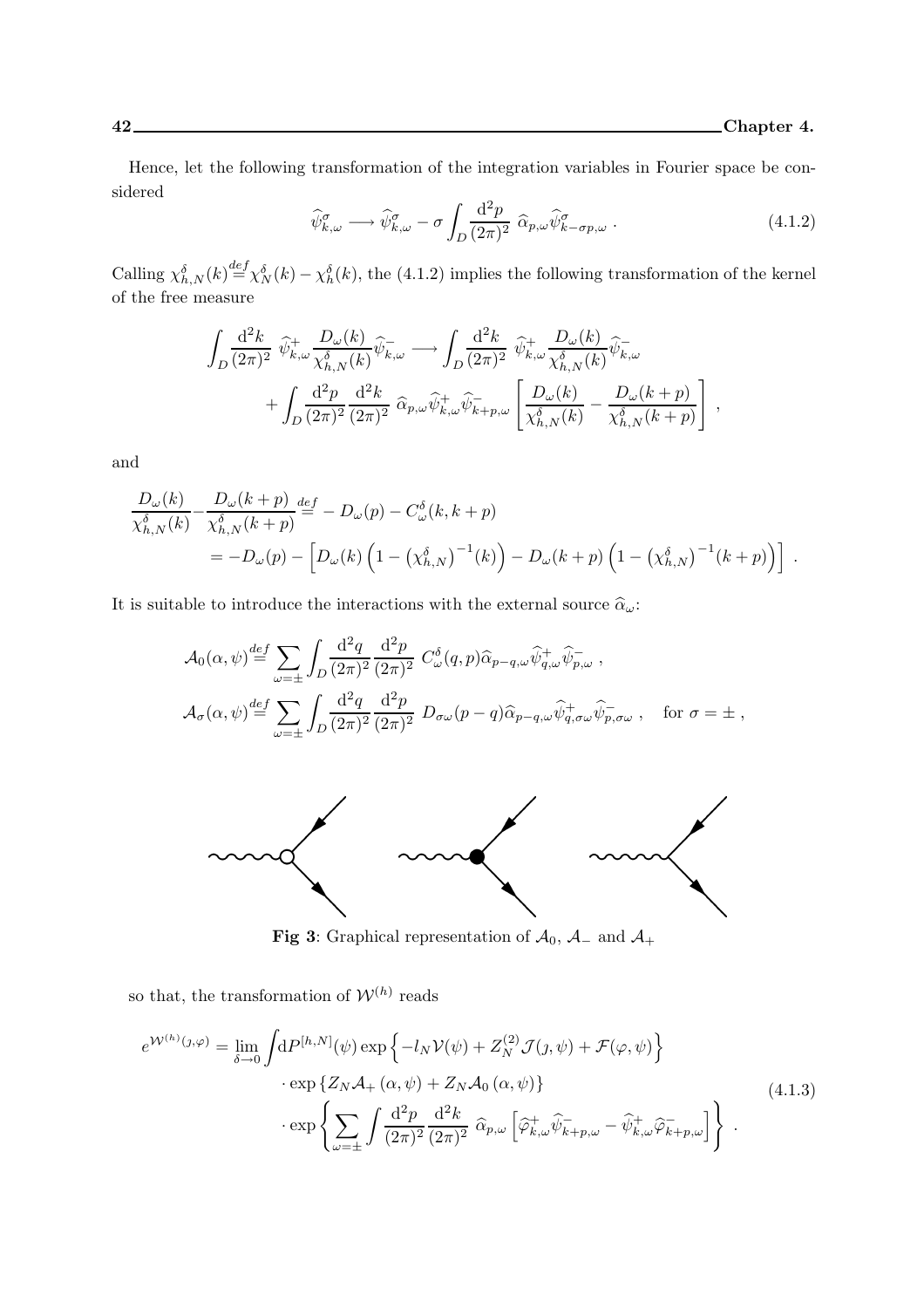#### Phase and Chiral Symmetries 43

Being that  $W^{(h)}$  is independent of  $\alpha$ , summing and subtracting in the argument of the exponential  $Z_N \sum_{\mu=\pm} \nu_N^{(\mu)} \mathcal{A}_\mu(\alpha, \psi)$ , and then taking a derivative in  $\hat{\alpha}_{p,\mu}$  for  $\hat{\alpha} = 0$ , it yields:

$$
\begin{split}\n&\left(\frac{1-\nu_{N}^{(+)}}{\zeta_{N}^{(2)}}\right)D_{\mu}(p)\frac{\partial \mathcal{W}^{(h)}}{\partial \widehat{\jmath}_{p,\mu}}(j,\varphi)-\frac{\nu_{N}^{(-)}}{\zeta_{N}^{(2)}}D_{-\mu}(p)\frac{\partial \mathcal{W}^{(h)}}{\partial \widehat{\jmath}_{p,-\mu}}(j,\varphi) \\
&=\int_{D}\frac{\mathrm{d}^{2}k}{(2\pi)^{2}}\left[\frac{\partial \mathcal{W}^{(h)}}{\partial \widehat{\varphi}_{k,\mu}^{-}}\widehat{\varphi}_{k+p,\mu}^{-}-\widehat{\varphi}_{k,\mu}^{+}\frac{\partial \mathcal{W}^{(h)}}{\partial \widehat{\varphi}_{k+p,\mu}^{+}}\right]-\frac{\partial \mathcal{W}_{A}^{(h)}}{\partial \widehat{\alpha}_{p,\mu}}(0,j,\varphi)\,,\n\end{split} \tag{4.1.4}
$$

where the last term is given is the derivative of the functional

$$
e^{\mathcal{W}_{\mathcal{A}}^{(h)}(\alpha,\jmath,\varphi)} \stackrel{def}{=} \int dP^{[h,N]}(\psi) \exp\left\{-l_N \mathcal{V}(\psi) + Z_N^{(2)} \mathcal{J}(\jmath,\psi) + \mathcal{F}(\varphi,\psi)\right\}
$$

$$
\exp\left\{Z_N\left[\mathcal{A}_0 + \sum_{\mu=\pm} \nu_N^{(\mu)} \mathcal{A}_\mu\right](\alpha,\psi)\right\}.
$$
(4.1.5)

Its derivatives are remainders which will be proved to vanish in the limit of removed cutoff. Anyway, this holds for  $\{\nu_N^{(\sigma)}\}_{\sigma=\pm}$  having non-vanishing limit: w.r.t. the formal WTI, they represent an anomaly. Adhering to the Johnson's notations, let the following definitions be considered:

$$
a_N \stackrel{def}{=} \frac{1}{1 - \left(\nu_N^{(-)} + \nu_N^{(+)}\right)} , \qquad \overline{a}_N \stackrel{def}{=} \frac{1}{1 + \left(\nu_N^{(-)} - \nu_N^{(+)}\right)} ;
$$

now, the WTi due to the phase symmetry (to be compared with formula (16) of [J61]) is obtained summing  $(4.1.4)$  over  $\mu$ :

$$
\sum_{\mu} D_{\mu}(p) \frac{1}{\zeta_{N}^{(2)}} \frac{\partial \mathcal{W}^{(h)}}{\partial \widehat{j}_{p,\mu}}(j,\varphi) = a_{N} \sum_{\mu} \int_{D} \frac{\mathrm{d}^{2}k}{(2\pi)^{2}} \left[ \frac{\partial \mathcal{W}^{(h)}}{\partial \widehat{\varphi}_{k,\mu}} \widehat{\varphi}_{k+p,\mu} - \widehat{\varphi}_{k,\mu}^{+} \frac{\partial \mathcal{W}^{(h)}}{\partial \widehat{\varphi}_{k+p,\mu}} \right] - a_{N} \sum_{\mu} \frac{\partial \mathcal{W}^{(h)}_{A}}{\partial \widehat{\alpha}_{p,\mu}}(0,j,\varphi) ;
$$

whereas the one due to the *chiral symmetry* (to be compared with formula  $(17)$  of  $[J61]$ ) is obtained multiplying both members of (4.1.4) times  $\mu$  and summing over  $\mu$ :

$$
\sum_{\mu} \mu D_{\mu}(p) \frac{1}{\zeta_N^{(2)}} \frac{\partial \mathcal{W}^{(h)}}{\partial \widehat{\jmath}_{p,\mu}}(j,\varphi) = \overline{a}_N \sum_{\mu} \mu \int_D \frac{\mathrm{d}^2 k}{(2\pi)^2} \left[ \frac{\partial \mathcal{W}^{(h)}}{\partial \widehat{\varphi}_{k,\mu}} \widehat{\varphi}_{k+p,\mu} - \widehat{\varphi}_{k,\mu}^+ \frac{\partial \mathcal{W}^{(h)}}{\partial \widehat{\varphi}_{k+p,\mu}^+} \right] - \overline{a}_N \sum_{\mu} \mu \frac{\partial \mathcal{W}_{\mathcal{A}}^{(h)}}{\partial \widehat{\alpha}_{p,\mu}}(0,j,\varphi) .
$$

Finally, being that  $(1 + \sigma \mu)/2 = \delta_{\sigma,\mu}$ , summing the two above equations, the final expression for the WTi reads:

$$
D_{\sigma}(p)\frac{1}{\zeta_{N}^{(2)}}\frac{\partial \mathcal{W}^{(h)}}{\partial \widehat{j}_{p,\sigma}}(j,\varphi) = \sum_{\mu}\frac{a_{N} + \overline{a}_{N}\sigma\mu}{2}\int_{D}\frac{d^{2}k}{(2\pi)^{2}}\left[\frac{\partial \mathcal{W}^{(h)}}{\partial \widehat{\varphi}_{k,\mu}}\widehat{\varphi}_{k+p,\mu} - \widehat{\varphi}_{k,\mu}^{+}\frac{\partial \mathcal{W}^{(h)}}{\partial \widehat{\varphi}_{k+p,\mu}^{+}}\right]
$$

$$
-\sum_{\mu}\frac{a_{N} + \overline{a}_{N}\sigma\mu}{2}\frac{\partial \mathcal{W}_{\mathcal{A}}^{(h)}}{\partial \widehat{\alpha}_{p,\mu}}(0,j,\varphi).
$$
(4.1.6)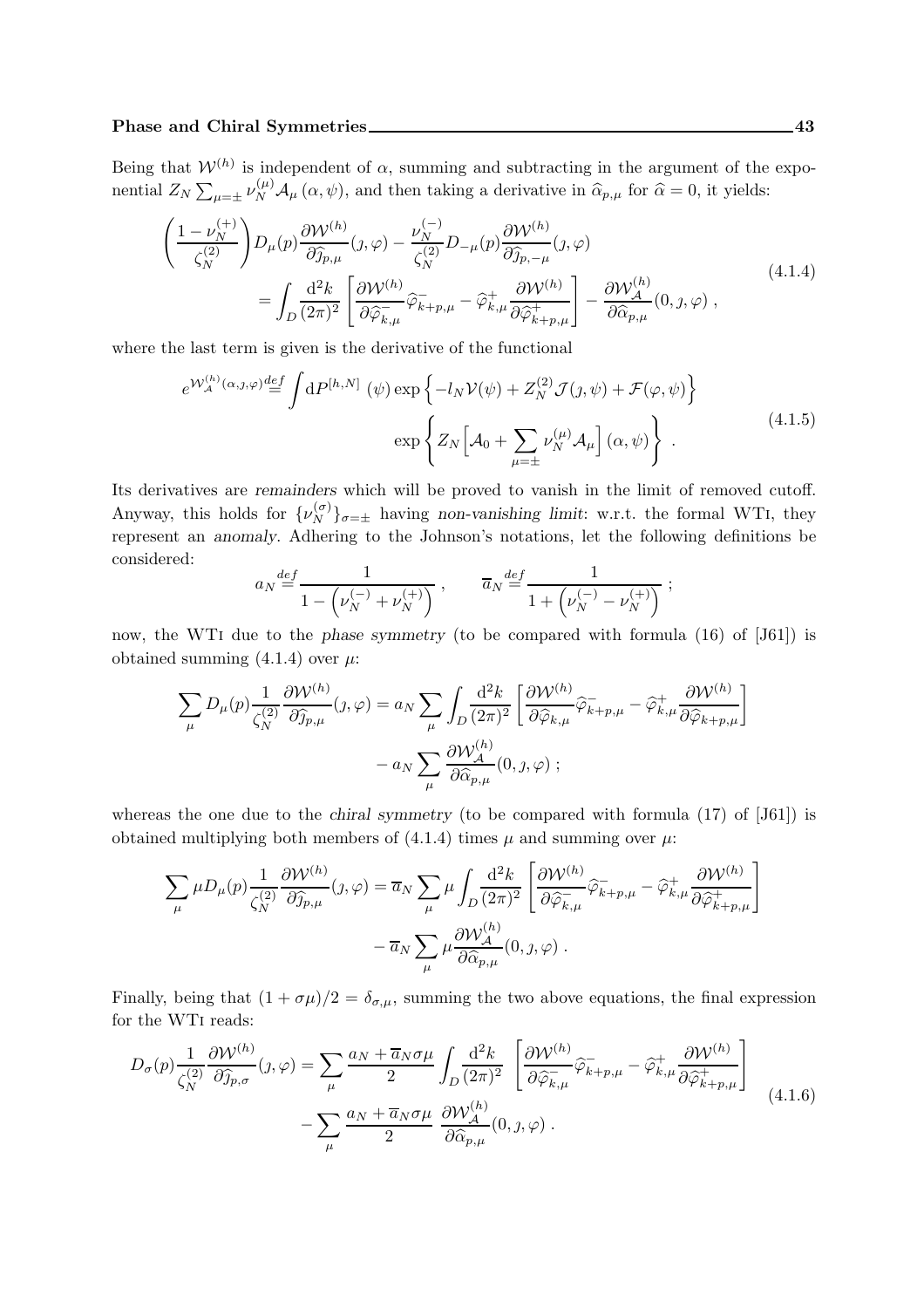By taking suitable derivatives w.r.t. the field  $\hat{\varphi}$  for  $j = \varphi = 0$ , (4.1.6) generates all the WTI involving one density insertion: for instance, by taking derivatives w.r.t.  $\hat{\varphi}_{k,\omega}^+$  and  $\hat{\varphi}_{k+p,\omega}^-$ , (4.1.6) gives (1.1.8) and (1.1.11), for

$$
\Delta \widehat{H}^{(1;2)}_{\sigma,\omega}(p;k) \stackrel{def}{=} \frac{\partial \mathcal{W}_{\mathcal{A}}^{(h)}}{\partial \widehat{\alpha}_{p,\mu} \partial \widehat{\varphi}_{k,\omega}^{+} \partial \widehat{\varphi}_{k+p,\omega}^{-}}(0,0,0) .
$$

**4.1.2 Flows of**  $\nu_N^{(+)}$  and  $\nu_N^{(-)}$ . The remainder of the above WTI are the Schwinger functions generated from the functional  $W_A^{(h)}$  with one – and only one – derivation in the field  $\hat{\alpha}$ , and various number of derivation in the fields  $\varphi$ 's. Therefore it is necessary to study the renormalization of the contraction of the vertices  $\{\mathcal{A}_a\}_{a=0,\pm}$ , up to linear order in  $\hat{\alpha}$ , which lead to the flows of  $\nu_N^{(+)}$  and  $\nu_N^{(-)}$ .

By induction, having integrated the scale from the  $N$ -th below to the j-th, it is possible to prove that, up to the renormalization of the coupling constants already present in functional  $\mathcal{W}^{(h)}$ , the functional  $\mathcal{W}_{\mathcal{A}}^{(h)}$  reads:

$$
e^{\mathcal{W}_{\mathcal{A}}^{(h)}(\alpha,j,\varphi)} \stackrel{def}{=} \int dP^{[h,j]}(\psi) \exp \left\{ \mathcal{W}^{(j)}\left(\varphi,\jmath,\sqrt{Z_j}\psi\right) + \mathcal{W}_{\mathcal{A},irr}^{(j)}\left(\alpha,\varphi,\jmath,\sqrt{Z_j}\psi\right) \right\}
$$

$$
\exp \left\{ \left[ \left(\frac{Z_N}{Z_j}\right) \mathcal{A}_0 + \sum_{\mu=\pm} \nu_j^{(\mu)} \mathcal{A}_\mu \right] \left(\alpha,\sqrt{Z_j}\psi\right) \right\} ,
$$

where  $W^{(j)}$  and  $W^{(j)}_{A,\text{irr}}$  are defined as in formula (3.3.7), but with propagators and couplings obtained for the Euclidean massless Thirring model; besides in the monomials of the fields of  $W_{\mathcal{A},irr}^{(j)}$  there is also one  $\alpha$ -field and either  $n^{\psi} + n^{\varphi} \ge 2$  or  $n^j \ge 1$ .

From this section to the end, since all the developments will be about the Euclidean Massless Thirring model, let  $\hat{g}^{(E1,h)}_{\omega,\sigma}$  be called, with abuse of notation,  $\hat{g}^{(h)}_{\omega}$ .

**Lemma 4.2.** Let the kernel  $U_{\varepsilon,\omega}^{(i,j)}(k,p) \stackrel{def}{=} C_{\omega}^{\delta}(k,p) \widehat{g}_{\omega}^{(j)}(k) \widehat{g}_{\omega}^{(i)}(p)$  be considered. It can be decomposed into

$$
U_{\varepsilon;\omega}^{(i,j)}(k,p) \stackrel{def}{=} \sum_{\sigma} D_{\sigma}(p-k) S_{\varepsilon;\omega,\sigma}^{(i,j)}(k,p) ,
$$

and  $S_{\omega,s}^{(i,j)}$ , the limit  $\varepsilon \to 0$  of  $S_{\varepsilon;\omega,s}^{(i,j)}$ , satisfies the bound

$$
|\partial_k^{s_i} \partial_p^{s_j} S_{\omega, \sigma}^{(i,j)}(k, p)| \le \begin{cases} C\gamma^{-i(1+s_i)-j(1+s_j)} & \text{if } i \text{ or } j = h, N \\ 0 & \text{otherwise} \end{cases}
$$

The proof of the bound is given in appendix A6. It means that formally  $C^{\delta}_{\omega}$  can be thought as a 1-dimensional kernel: since the monomial  $\alpha \psi \psi$  has dimension 1, the power counting for the graphs with insertion of the vertex  $\mathcal{A}_0$  will be found to be always satisfied.

4.1.3 Improved localization I. As for the effective potential, also the multiscale integration of  $W_A$  is companied by a localization and absorption in the effective parameters the graphs which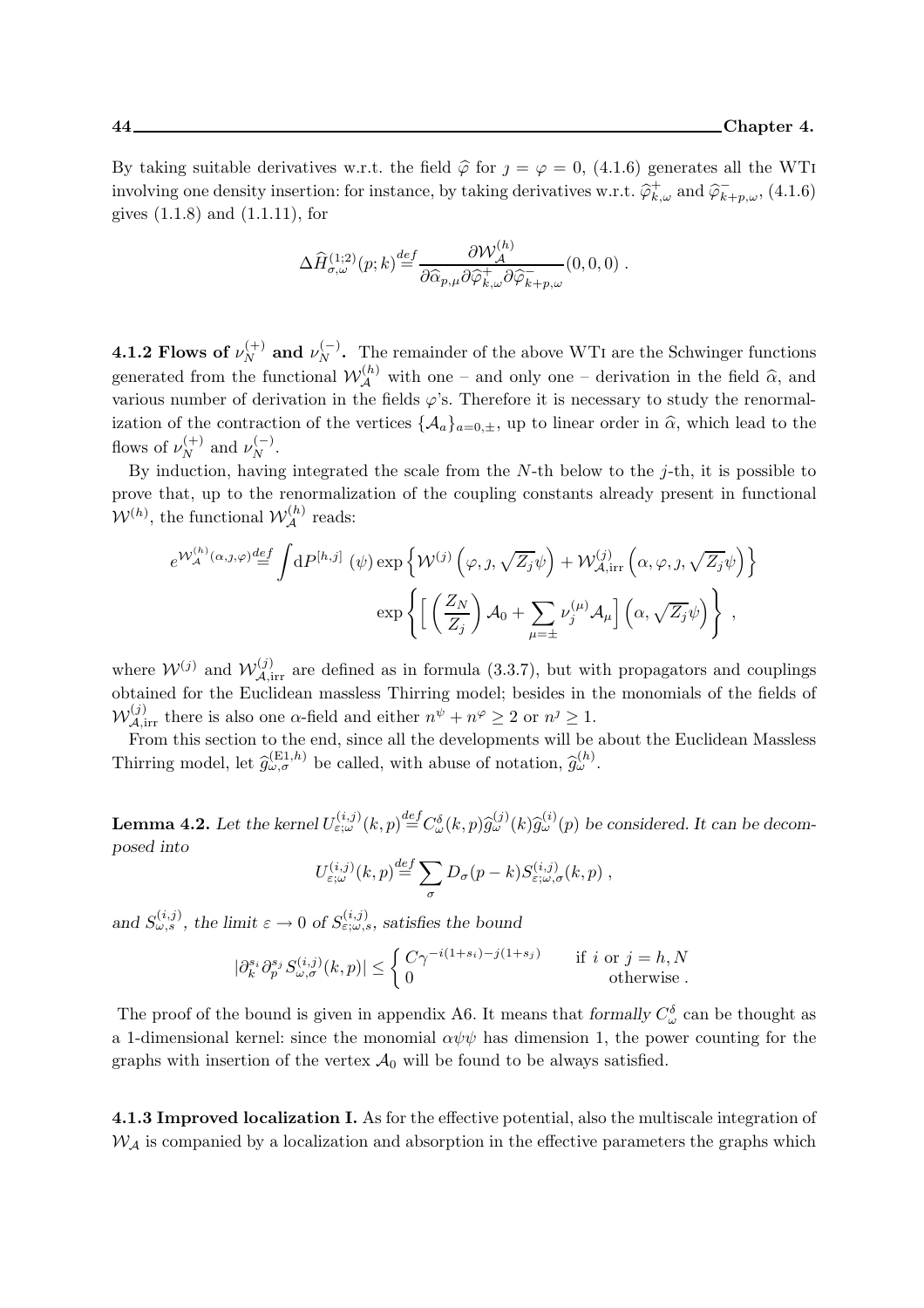are divergent according to the dimensional analysis. At the  $j - 1$ -th scale, with the inductive hypothesis the previous scales were integrated and the local terms were extracted, they holds the following cases.

**1.** One field  $\widehat{\psi}$  of the interaction  $\mathcal{A}_0$ , contracted with a kernel  $\widehat{W}_{2,\omega}^{(j)}(k)$ , has vanishing local part since  $\widehat{W}^{(j)}_{2,\omega}(0) = 0$  by symmetries; furthermore, for compact support arguments, such a contraction can only occur at scale j:

$$
\mathcal{L}\left[\int_{D} \frac{\mathrm{d}^2 k}{(2\pi)^2} \frac{\mathrm{d}^2 q}{(2\pi)^2} \widehat{\alpha}_{k-q,\omega} \widehat{\psi}_{q,\omega}^+ \widehat{\psi}_{k,\omega}^- C_{\omega}^{\delta}(q,k) \widehat{g}_{\omega}^{(j)}(k) \widehat{W}_{2,\omega}^{(j)}(k)\right] = 0,
$$
  
\n
$$
\mathcal{R}\left[\int_{D} \frac{\mathrm{d}^2 k}{(2\pi)^2} \frac{\mathrm{d}^2 q}{(2\pi)^2} \widehat{\alpha}_{k-q,\omega} \widehat{\psi}_{q,\omega}^+ \widehat{\psi}_{k,\omega}^- C_{\omega}^{\delta}(q,k) \widehat{g}_{\omega}^{(j)}(k) \widehat{W}_{2,\omega}^{(j)}(k)\right]
$$
  
\n
$$
= \sum_{\mu=\pm} \int_{D} \frac{\mathrm{d}^2 k}{(2\pi)^2} \frac{\mathrm{d}^2 q}{(2\pi)^2} \widehat{\alpha}_{k-q,\omega} \widehat{\psi}_{q,\omega}^+ \widehat{\psi}_{k,\omega}^-
$$
  
\n
$$
D_{\mu}(k) \left[C_{\omega}^{\delta}(q,k) \widehat{g}_{\omega}^{(j)}(k) \int_0^1 \mathrm{d}\tau \left(\partial_{\sigma} \widehat{W}_{2,\omega}^{(j)}\right)(\tau k)\right]
$$

the derivative clearly improves the bound on the kernel  $\widehat{W}_{2,\omega}^{(j)}$  of one negative dimension, at a loss of the bound on the kernel that will be obtained contracting the field  $\psi_{k,\omega}^-$  in a scale lower than  $j-1$ .

This automatic dimensional gain is due to the fact that this situation cannot occur in more than one node  $v$  in the tree expansion, and in its first preceding  $v'$ ; hence an alternative way to cure it is to multiply by  $\gamma^{-2}\gamma^2$ : the former factor makes negative the dimension of such a graph, the latter worsen the bound of a constant.

**2.** As in the previous point, one  $\hat{\psi}$ -field of the vertex  $\sum_{\sigma} \nu_j^{(\sigma)} \mathcal{A}_{\sigma}$ , contracted with a kernel  $\widehat{W}_{2,\sigma\omega}^{(j)}(k)$  has vanishing local part; since  $\widehat{\psi}_{k,\omega}^{+}$  has to be contracted on scale j:

$$
\mathcal{L}\left[\int_{D} \frac{\mathrm{d}^2 k}{(2\pi)^2} \frac{\mathrm{d}^2 q}{(2\pi)^2} \widehat{\alpha}_{k-q,\omega} \widehat{\psi}_{q,\sigma\omega}^+ \widehat{\psi}_{k,\sigma\omega}^- D_{\omega}(k-q) \widehat{g}_{\sigma\omega}^{(j)}(k) \widehat{W}_{2,\sigma\omega}^{(j)}(k)\right] = 0,
$$
  
\n
$$
\mathcal{R}\left[\int_{D} \frac{\mathrm{d}^2 k}{(2\pi)^2} \frac{\mathrm{d}^2 q}{(2\pi)^2} \widehat{\alpha}_{k-q,\omega} \widehat{\psi}_{q,\sigma\omega}^+ \widehat{\psi}_{k,\sigma\omega}^- D_{\omega}(k-q) \widehat{g}_{\sigma\omega}^{(j)}(k) \widehat{W}_{2,\sigma\omega}^{(j)}(k)\right]
$$
  
\n
$$
= \sum_{\mu=\pm} \int_{D} \frac{\mathrm{d}^2 k}{(2\pi)^2} \frac{\mathrm{d}^2 q}{(2\pi)^2} \widehat{\alpha}_{k-q,\omega} \widehat{\psi}_{q,\sigma\omega}^+ \widehat{\psi}_{k,\sigma\omega}^- D_{\mu}(k)
$$
  
\n
$$
\cdot \left[D_{\omega}(k-q) \widehat{g}_{\sigma\omega}^{(j)}(k) \int_0^1 \mathrm{d}\tau \left(\partial_{\sigma} \widehat{W}_{2,\sigma\omega}^{(j)}\right)(\tau k)\right].
$$



Fig 4: Graphical representation of items 1. and 2.

;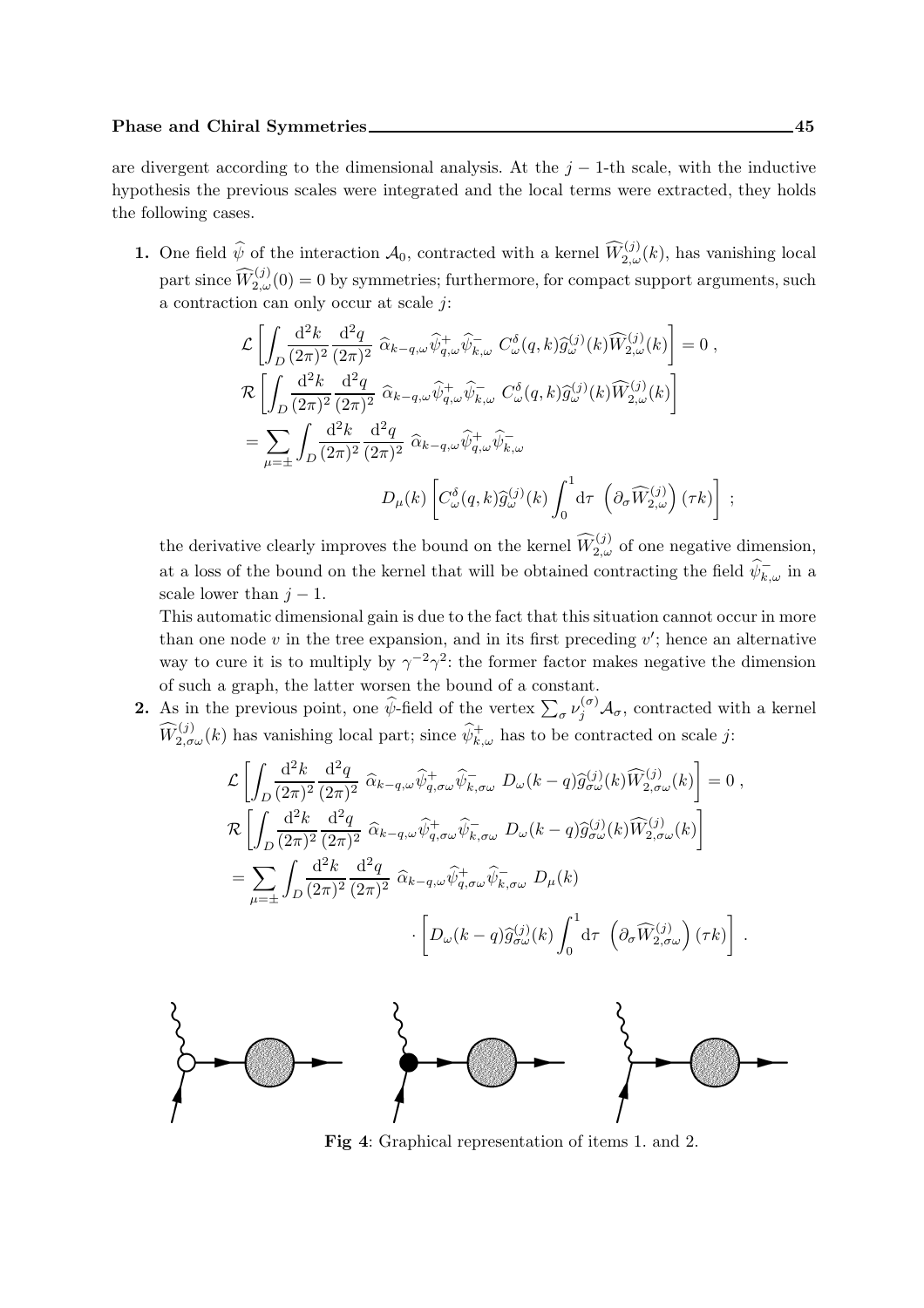**3.** Both  $\widehat{\psi}$ -field of the interaction  $\mathcal{A}_0$ , contracted with a graph  $\widehat{W}^{(j)}_{4,\omega,\mu}$ , is identically vanishing, except if at least one of the two propagators is on scale  $N$ , or  $h$ . It is convenient to define:

$$
\widehat{M}^{(r,s),(4)}_{\omega,\sigma\omega,\mu}(p,q) \stackrel{def}{=} \int_D \frac{\mathrm{d}^2 k}{(2\pi)^2} S^{(r,s)}_{\omega,\sigma\omega}(q+k,p+k) \widehat{W}^{(j)}_{4,\omega,\mu}(q,p,k) .
$$

By symmetry under rotation and under space reflection (A4.2 and A4.3), it holds:

$$
\widehat{M}_{\omega,\sigma\omega,\mu}^{(r,s),(4)}(0,0)\begin{cases}\n=0 & \text{for }\mu=-\sigma\omega \\
\frac{def}{=}\Delta n_j^{(0,\sigma)} & \text{for }\mu=\sigma\omega\n\end{cases}.
$$

Hence the localization of such graphs gives:

$$
\mathcal{L}\left[\sum_{\sigma}\int_{D}\frac{\mathrm{d}^{2}q}{(2\pi)^{2}}\frac{\mathrm{d}^{2}p}{(2\pi)^{2}}D_{\sigma\omega}(p-q)\hat{\alpha}_{p-q,\omega}\hat{\psi}_{q,\mu}^{+}\hat{\psi}_{p,\mu}^{-}\widehat{M}_{\omega,\sigma\omega,\mu}^{(r,s),(4)}(p,q)\right]
$$
\n
$$
=\sum_{\sigma}\Delta n_{j}^{(0,\sigma)}\int_{D}\frac{\mathrm{d}^{2}q}{(2\pi)^{2}}\frac{\mathrm{d}^{2}p}{(2\pi)^{2}}D_{\sigma\omega}(p-q)\hat{\alpha}_{p-q,\omega}\hat{\psi}_{q,\sigma\omega}^{+}\hat{\psi}_{p,\sigma\omega}^{-},
$$
\n
$$
\mathcal{R}\left[\sum_{\sigma}\int_{D}\frac{\mathrm{d}^{2}q}{(2\pi)^{2}}\frac{\mathrm{d}^{2}p}{(2\pi)^{2}}D_{\sigma\omega}(p-q)\hat{\alpha}_{p-q,\omega}\hat{\psi}_{q,\mu}^{+}\hat{\psi}_{p,\mu}^{-}\widehat{M}_{\omega,\sigma\omega,\mu}^{(r,s),(4)}(p,q)\right]
$$
\n
$$
=\sum_{k=p,q}\sum_{\sigma,\nu=\pm}\int_{D}\frac{\mathrm{d}^{2}q}{(2\pi)^{2}}\frac{\mathrm{d}^{2}p}{(2\pi)^{2}}D_{\sigma\omega}(p-q)\hat{\alpha}_{p-q,\omega}\hat{\psi}_{q,\mu}^{+}\hat{\psi}_{p,\mu}^{-}D_{\nu}(k)
$$
\n
$$
\int_{0}^{1}\mathrm{d}\tau\left(\partial_{\nu}^{k}\widehat{M}_{\omega,\sigma\omega,\mu}^{(r,s),(4)}\right)(\tau p,\tau q).
$$

**4.** For the contraction of both  $\widehat{\psi}$ -field of the vertex  $\sum_{\sigma} \nu_i^{(\sigma)} \mathcal{A}_{\sigma}$  with a graph  $\widehat{W}_{4,\omega\sigma,\mu}^{(j)}$  it is convenient to define:

$$
\widehat{M}_{\sigma\omega,\mu}^{(i,r,s),(4)}(p,q) \stackrel{def}{=} \nu_i^{(\sigma)} \int_D \frac{\mathrm{d}^2 k}{(2\pi)^2} \ \widehat{g}_{\sigma\omega}^{(r)}(q+k) \widehat{g}_{\sigma\omega}^{(s)}(p+k) \widehat{W}_{4,\sigma\omega,\mu}^{(j)}(q,p,k) \ .
$$

As in the previous item, by symmetries it holds:

$$
\widehat{M}^{(i,r,s),(4)}_{\sigma\omega,\mu}(0,0) \begin{cases} =0 & \text{for } \mu=-\sigma\omega \\ \frac{def}{=} \Delta n_j^{(\sigma)} & \text{for } \mu=\sigma\omega \ . \end{cases}
$$

hence, the localization of such graphs gives:

$$
\mathcal{L}\left[\int_{D} \frac{d^2q}{(2\pi)^2} \frac{d^2p}{(2\pi)^2} D_{\sigma\omega}(p-q)\hat{\alpha}_{p-q,\omega}\hat{\psi}_{q,\mu}^+ \hat{\psi}_{p,\mu}^- \widehat{M}_{\sigma\omega,\mu}^{(i,r,s),(4)}(p,q)\right]
$$
  
\n
$$
= \Delta n_j^{(\sigma)} \int_{D} \frac{d^2q}{(2\pi)^2} \frac{d^2p}{(2\pi)^2} D_{\sigma\omega}(p-q)\hat{\alpha}_{p-q,\omega}\hat{\psi}_{q,\sigma\omega}^+ \hat{\psi}_{p,\sigma\omega}^- ,
$$
  
\n
$$
\mathcal{R}\left[\int_{D} \frac{d^2q}{(2\pi)^2} \frac{d^2p}{(2\pi)^2} D_{\sigma\omega}(p-q)\hat{\alpha}_{p-q,\omega}\hat{\psi}_{q,\mu}^+ \hat{\psi}_{p,\mu}^- \widehat{M}_{\omega,\sigma\omega,\mu}^{(i,r,s),(4)}(p,q)\right]
$$
  
\n
$$
= \sum_{k=p,q} \sum_{\nu=\pm} \int_{D} \frac{d^2q}{(2\pi)^2} \frac{d^2p}{(2\pi)^2} D_{\sigma\omega}(p-q)\hat{\alpha}_{p-q,\omega}\hat{\psi}_{q,\mu}^+ \hat{\psi}_{p,\mu}^- D_{\nu}(k)
$$
  
\n
$$
\int_0^1 d\tau \left(\partial_\nu^k \widehat{M}_{\sigma\omega,\mu}^{(i,r,s),(4)}\right) (\tau p, \tau q),
$$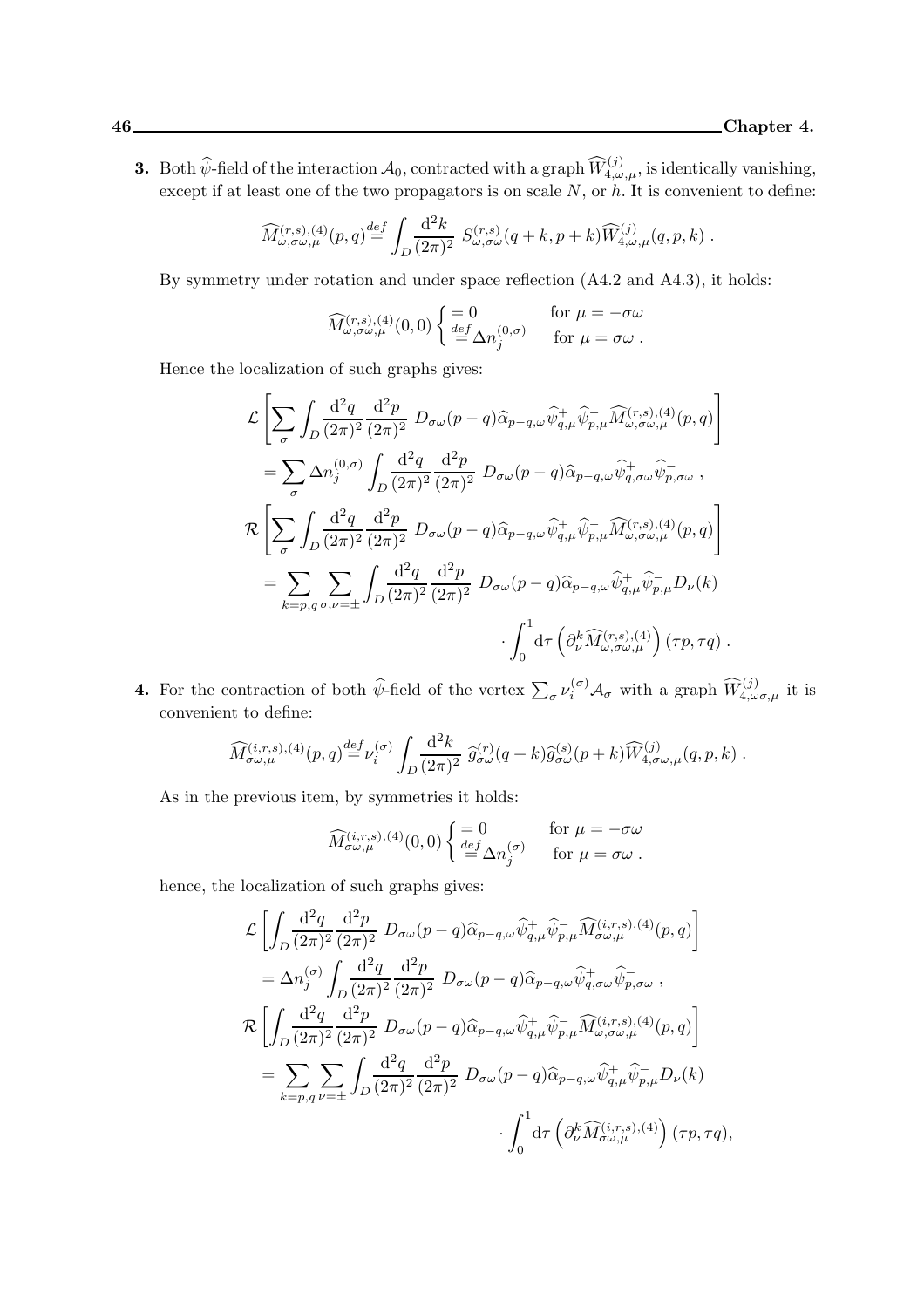

Fig 13: Graphical representation of items 3. and 4.

**5.** The self-contraction of the interactions  $A_0$  would give divergences because of  $C^{\varepsilon}_{\omega}$ . Anyway, such a self-contraction, either for  $\mathcal{A}_0$ , and for  $\{\mathcal{A}_{\sigma}\}_{\sigma}$ , cannot occur in the expansion of the Schwinger function: in such expansions they cannot occur subgraphs with no external fields of type  $\psi$  or  $\varphi$ .

The local parts are absorbed into the effective parameter on scale  $h - 1$ :

$$
\nu_{j-1}^{(\sigma)} \mathop{=}\limits^{def} \frac{Z_j}{Z_{j-1}} \left( \nu_j^{(\sigma)} + \Delta n_j^{(\sigma)} + \Delta n_j^{(0,\sigma)} \right) \; .
$$

**Theorem 4.1.** Fixed any  $\vartheta$  :  $0 < \vartheta < 1/16$ , there exists  $\varepsilon > 0$ , a positive constant  $c_4$  and two counterterms  $\nu^{(+)}$  and  $\nu^{(-)}$ , analytically dependent on  $\lambda$ , such that, for any fixed cutoff scale, *N*, and choosing  $\nu_N^{(\sigma)} = \nu^{(\sigma)}$ , it holds

$$
\left| \nu_j^{(\sigma)} \right| \le c_4 \varepsilon \gamma^{-(\vartheta/2)(N-j)} \,. \tag{4.1.7}
$$

The proof is in appendix A7. It is a simple application of the fixed point theorem; once two counterterms  $\{\nu_N^{(\sigma)}\}_{\sigma=\pm}$  with the required property are found, it is easy to verify they are sum of scaling invariant graphs, and therefore they are independent on the scale of the cutoff, N. Accordingly, it is natural to define:

$$
a {\stackrel{def}{=}} \frac{1}{1-\left(\nu^{(-)}+\nu^{(+)}\right)}\;,\qquad \overline{a} {\stackrel{def}{=}} \frac{1}{1+\left(\nu^{(-)}-\nu^{(+)}\right)}\;.
$$

Now it is possible to prove that, even removing the cutoff, the WTi are not equal to the formal one because of the non-vanishing anomaly  $a - \overline{a}$ .

Theorem 4.2. In the same hypothesis of theorem 4.1, all the anomalous WTi for Schwinger functions, with only one density insertion and calculated at fixed momenta w.r.t. the cutoff scales, h and N, in the limit  $-h, N \to \infty$  are generated by suitable derivatives of the following identity:

$$
D_{\sigma}(p)\frac{\partial W}{\partial \widehat{j}_{p,\sigma}}(j,\varphi) = \zeta_b^{(2)} \sum_{\mu} \frac{a + \overline{a}\sigma\mu}{2} \int_D \frac{\mathrm{d}^2 k}{(2\pi)^2} \left[ \frac{\partial W}{\partial \widehat{\varphi}_{k,\mu}} \widehat{\varphi}_{k+p,\mu} - \widehat{\varphi}_{k,\mu}^+ \frac{\partial W}{\partial \widehat{\varphi}_{k+p,\mu}^+} \right]. \tag{4.1.8}
$$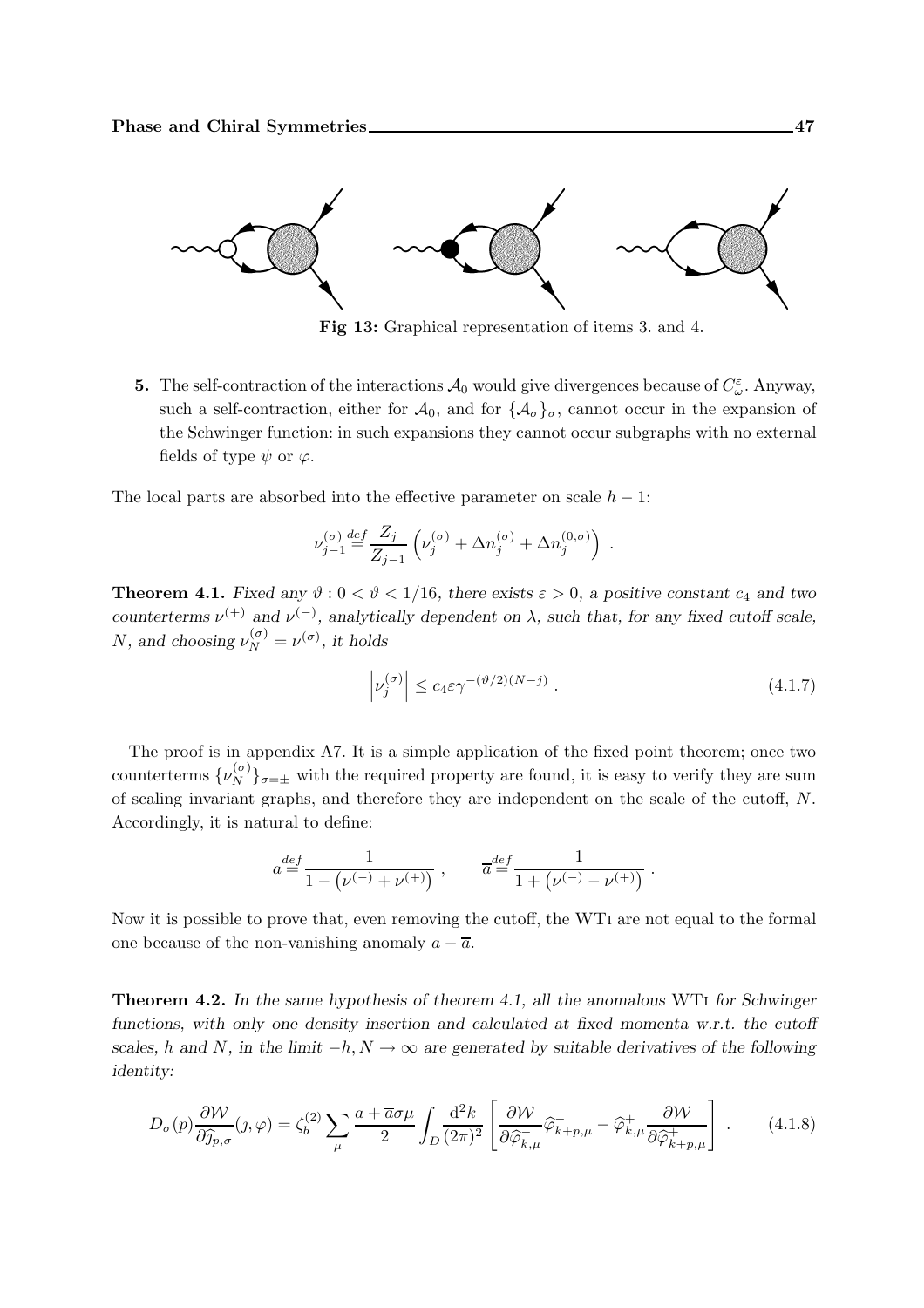In particular,  $(a + \overline{a}\sigma\mu)/2 = \delta_{\sigma,\mu} + \delta_{\sigma,-\mu}\lambda/4\pi + O(\lambda^2)$ .

The essence of the anomaly is that  $(a + \overline{a}\sigma\mu)/2 \neq \delta_{\sigma,\mu}$ , which implies, in spite of the formal result, the non-vanishing of  $\widehat{S}_{-\omega;\omega}^{(1;2)}$ . A celebrated consequence of the WTI, not wasted by the anomaly, is the following.

Theorem 4.3. The anomalous exponent of the field strength and the anomalous exponent of the density strength coincide:  $\eta_{\lambda}^{(2)} = \eta_{\lambda}$ .

This is what in formal language is stated as  $Z^{(2)} = Z$ .

**Proof of Theorem 4.2.** With reference to  $(4.1.6)$ , it is only required to prove that the derivatives of  $W_A^{(h)}$ , made w.r.t. one field  $\alpha$  and various fermionic fields at fixed momenta, fulfil the same bound of the derivatives of  $W^{(h)}$ , with  $\alpha$  replaced by j, with a more factor which is vanishing in the limit of removed cutoff. Hence, let any integer  $n \in \mathbb{N}$ , any set of labels  $\varepsilon_1, \ldots, \varepsilon_n$ and  $\omega_1,\ldots,\omega_n$ , and any momenta  $p,k_1,\ldots,k_n$ , chosen independently from  $h,N$ , be considered. It holds the bound

$$
\frac{1}{|p|} \left| \frac{\partial^{1+n} \mathcal{W}_{\mathcal{A}}^{(h)}}{\partial \widehat{\alpha}_{p,\mu} \partial \widehat{\varphi}_{k_1,\omega_1}^{\varepsilon_1} \dots \partial \widehat{\varphi}_{k_n,\omega_n}^{\varepsilon_n}} \right|_{j \equiv \varphi \equiv 0} \leq \frac{C_{n;p,h_1,\dots,h_n}}{\prod_{j=1}^n \sqrt{Z_{h_j}}} \left( \gamma^{-(\vartheta/2)(N-h_1)} + \gamma^{-(\vartheta/2)(h_1-h)} \right) , \tag{4.1.9}
$$

where  $\{h_j\}_{j=1}^n$  are the scales of  $\{k_j\}_j: \kappa \gamma^{h_j-1} \leq |k_j| \leq \kappa \gamma^{h_j}$  and  $C_{n;p,h_1,\dots,h_n}/\prod_{j=1}^n \sqrt{Z_{h_j}}$  is the bound for the same derivatives of the functional  $W^{(h)}$ . Such a bound can be obtained by the following argument. The graphs in the expansion of the l.h.s. member of  $(4.1.9)$  has to have an external propagator on scale  $h_1$  – besides external propagators on scales  $h_2, \ldots, h_n$ ; and they fall in one of the following cases.

- 1. An interaction  $\mathcal{A}_0$  is contracted: this can happen only on scale  $m = N, h$ . By the short memory property (see A3.5), the sum of all such graphs is bounded, up to a constant, with  $\gamma^{-(\vartheta/2)(N-h_1)}$  or  $\gamma^{-(\vartheta/2)(h_1-h)}$ .
- **2.** An interaction  $\mathcal{A}_{\sigma}$  is first contracted on scale m, and hence brings a coupling  $\nu_m^{(\sigma)}$ . By the short memory property and the bound in theorem 4.1, the sum of such graphs is bounded, up to a constant, with  $\gamma^{-\vartheta|m-h_1|} \gamma^{-(\vartheta/2)(N-m)} \leq \gamma^{-(\vartheta/2)(N-h_1)} \gamma^{-(\vartheta/2)|m-h_1|}$ .

Hence it is possible to take the sum over  $m$ , obtaining  $(4.1.9)$ .

**Proof of Theorem 4.3.** It simply follows from lowest order expansion of  $(1.1.8)$ , and from the proof of Theorem 3.2 – in particular from the features of the anomalous exponents depicted in A5.3. Indeed, since

$$
|\eta_{\lambda} - \Gamma_h| \le c \varepsilon \gamma^{-\vartheta(N-h)}, \qquad |\eta_{\lambda}^{(2)} - \Gamma_h^{(2)}| \le c \varepsilon \gamma^{-\vartheta(N-h)},
$$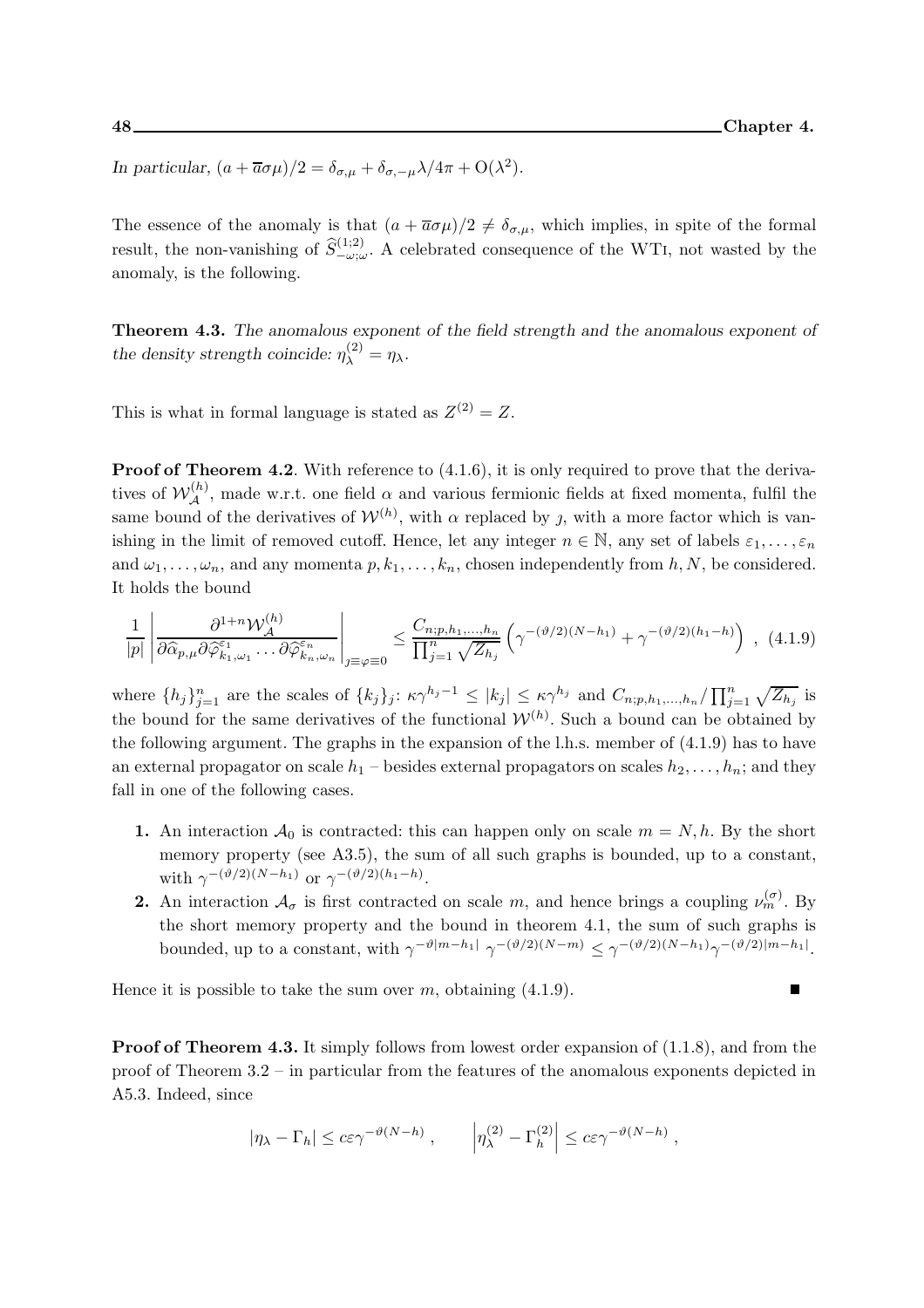then

$$
\log_{\gamma}\left(\frac{\zeta_h^{(2)}}{\zeta_N^{(2)}}\right) = (N-h)\left(\eta_{\lambda} - \eta_{\lambda}^{(2)}\right) + \mathcal{O}(\lambda^2) ,\qquad (4.1.10)
$$

where  $O(\lambda^2)$  is a term of the order of  $\lambda^2$  and bounded for every h. Calling  $\overline{k}$  any momentum  $\kappa \gamma^h \leq |\overline{k}| \leq \gamma^{h+1}$ , by the lowest order graph expansion in Appendix A3, it holds,

$$
\widehat{S}_{\omega,\omega}^{(1;2)}(2\overline{k};\overline{k}) = \frac{\zeta_h^{(2)}}{Z_h} \frac{1 + \mathcal{O}(\lambda^2)}{D_{\omega}^2(\overline{k})} , \qquad \widehat{S}_{\omega}^{(2)}(\overline{k}) = \frac{1}{Z_h} \frac{1 + \mathcal{O}(\lambda^2)}{D_{\omega}(\overline{k})} \n\Delta \widehat{H}_{\omega,\omega}^{(1;2)}(2\overline{k};\overline{k}) = \frac{1}{Z_h} \frac{\mathcal{O}(\lambda^2)}{D_{\omega}(\overline{k})} , \qquad \frac{a_N + \overline{a}_N}{2} = 1 + \mathcal{O}(\lambda^2) .
$$

Replacing the above identities into (1.1.8) and (1.1.11), the bound  $\log_{\gamma}(\zeta_h^{(2)})$  $\binom{2}{h}$  / $\zeta_N^{(2)}$ ) = O( $\lambda^2$ ) holds for any  $h \leq N$ : to be consistent with (4.1.10), it cannot be but  $\eta_{\lambda} - \eta_{\lambda}^{(2)} = 0$ .

4.1.4 Remark: anomaly and anomalous exponents. Formally, by the phase and chiral symmetry, it is possible to prove the identity of the field and density strength,  $Z_N = Z_N^{(2)}$ , so that the renormalization  $\zeta_N^{(2)} \equiv 1$ . But in a rigorous setting, WTI are seen to break this identity. Anyway, since the anomaly only changes a factor in front of the current, the identity between the exponents with which  $Z_N$  and  $Z_N^{(2)}$  diverge remains true; therefore  $\zeta_N^{(2)}$ , although no longer constant, is anyway bounded.

#### 4.2 Closed Equations

4.2.1 Schwinger-Dyson equation. The fermionic fields satisfy an evolution equation which can be turned into a set of equations for the Schwinger functions: see Appendix A8. Such equations relate the *n*-points Schwinger functions to the *m*-points Schwinger function with  $m \leq n$  and one density insertion. Using the WTI to write the latter in terms of m-point Schwinger functions, the CE's arise.

4.2.2 Closed equations. In Appendix A8, the following equation, generator of all the SDe, is proved for any  $k: \gamma^h \kappa \leq |k| \leq \gamma^N \kappa$  – where the cutoff  $\chi_{h,N}(k) \equiv 1$ :

$$
D_{\omega}(k)\frac{\partial e^{\mathcal{W}^{(h)}}}{\partial \widehat{\varphi}_{k,\omega}^{+}} = \frac{\widehat{\varphi}_{k,\omega}^{-}e^{\mathcal{W}^{(h)}}}{Z_N} - \frac{\lambda_N}{\zeta_N^{(2)}} \int_D \frac{\mathrm{d}^2 p}{(2\pi)^2} \frac{\partial^2 e^{\mathcal{W}^{(h)}}}{\partial \widehat{y}_{p,-\omega} \partial \widehat{\varphi}_{k-p,\omega}^{+}} , \qquad (4.2.1)
$$

for  $\eta \equiv 0$  – since here only the CE for Schwinger function without density insertion are studied. Since it is possible to prove the convergence of the last integral for small p; and since  $|p| \leq 2\gamma^N \kappa$ , it is convenient make in the argument of the integral the following replacement:

$$
1 \equiv \chi_{N+2}(p) \equiv \chi_{h+2,N+2}(p) + \chi_{h+2}(p) \stackrel{def}{=} \overline{\chi}_{h,N}(p) + \overline{\chi}_h(p) .
$$

,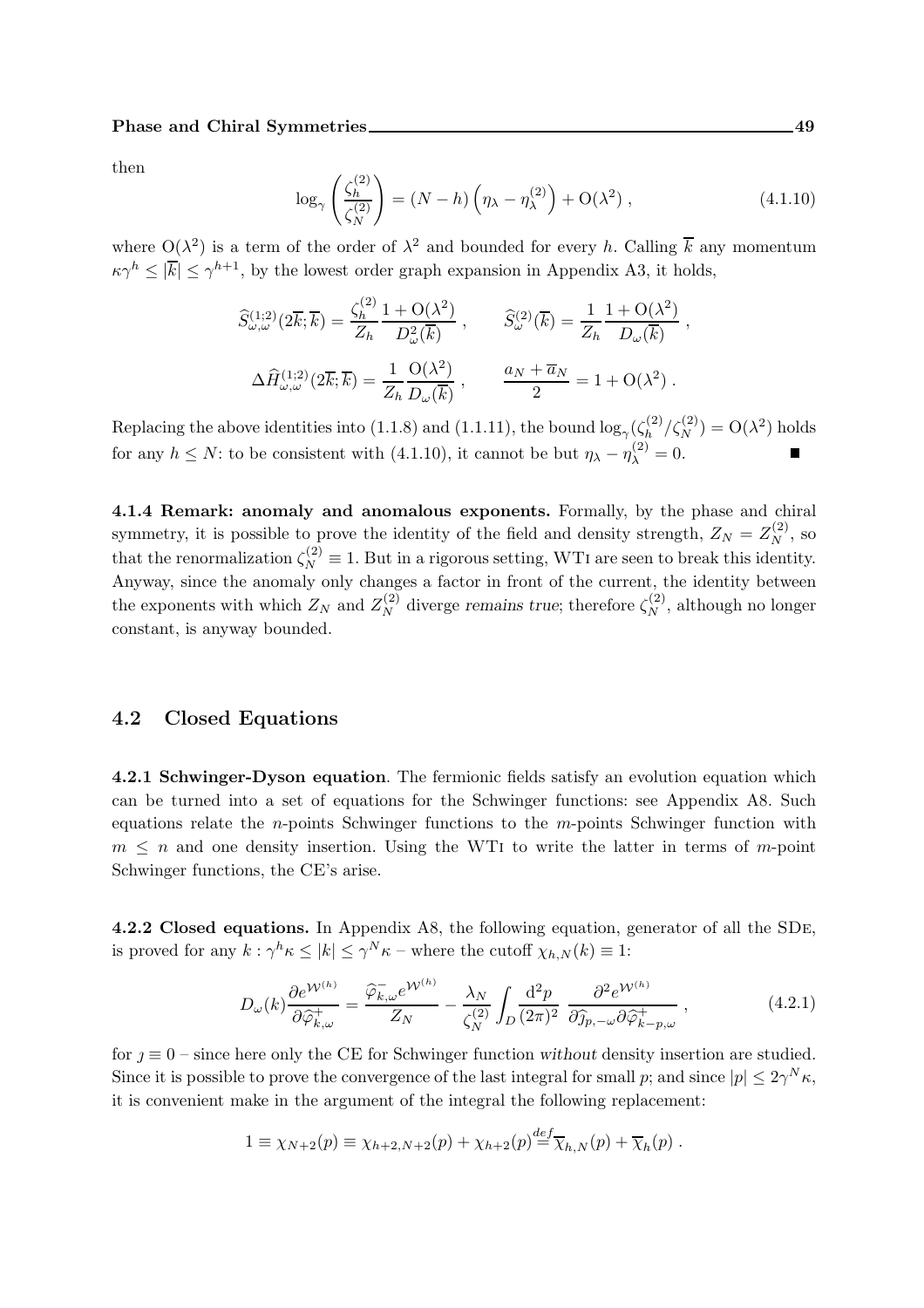where  $\chi_{h+2,N+2}(p) \stackrel{def}{=} \chi_{N+2}(p) - \chi_{h+2}(p)$ . Then, from the generator of the WTI, (4.1.6), it holds the following integral identity:

$$
\frac{1}{\zeta_N^{(2)}} \int_D \frac{d^2 p}{(2\pi)^2} \overline{\chi}_{h,N}(p) \frac{\partial^2 e^{\mathcal{W}^{(h)}}}{\partial \hat{y}_{p,-\omega} \partial \hat{\varphi}_{k-p,\omega}^+} \n= \sum_{\mu} \frac{a_N + \overline{a}_N \sigma \mu}{2} \int_D \frac{d^2 p}{(2\pi)^2} \frac{d^2 q}{(2\pi)^2} \frac{\overline{\chi}_{h,N}(p)}{D_{-\omega}(p)} \left[ \frac{\partial^2 e^{\mathcal{W}^{(h)}}}{\partial \hat{\varphi}_{k-p,\omega}^+} \hat{\varphi}_{q,\mu}^- \hat{\varphi}_{q,\mu}^+ - \hat{\varphi}_{q,\mu}^+ \frac{\partial^2 e^{\mathcal{W}^{(h)}}}{\partial \hat{\varphi}_{q+p,\mu}^+} \partial \hat{\varphi}_{p-k,\omega}^+ \right] \n- \sum_{\mu} \frac{a_N + \overline{a}_N \sigma \mu}{2} \int_D \frac{d^2 p}{(2\pi)^2} \frac{\overline{\chi}_{h,N}(p)}{D_{-\omega}(p)} \frac{\partial^2 e^{\mathcal{W}^{(h)}_A}}{\partial \hat{\alpha}_{p,\mu} \partial \hat{\varphi}_{k-p,\omega}^+} (0, \mathbf{0}, \varphi) .
$$
\n(4.2.2)

Taking a derivative in  $\widehat{\varphi}_{k,\omega}^-$ , and putting  $\varphi = 0$ , gives  $(1.1.13)$  – apart from the function  $\overline{\chi}_{h,N}(p)$ that had been skipped for reproducing the Johnson's argument. By the general analysis of the previous section, the term proportional to the derivatives of the functional  $W_A$  would have been vanishing in the limit of removed cutoff if the external momenta had been fixed. But in this case the external momenta are integrated over, and there is no reason that this term is vanishing – differently from what implicitly stated in [J61].

**4.2.3 Flows of**  $\tilde{z}_N^{(\mu)}$  and  $\tilde{\lambda}_N^{(\mu)}$ . To overcome the problem of not having, neither in the limit, a real closed equation, it is possible to write such a rest as addends that are already present in the SDE. To this purpose, let the functionals  $\mathcal{W}_{\mathcal{T},\mu}^{(h)}$ , for  $\mu = \pm$  be defined as

$$
e^{\mathcal{W}_{\mathcal{T},\mu}^{(h)}(\beta,\jmath,\varphi)} \stackrel{def}{=} \int dP^{[h,N]}(\psi) \exp \left\{-\lambda_N \mathcal{V}\left(\sqrt{Z_N}\psi\right) + \zeta_N^{(2)} \mathcal{J}\left(\jmath,\sqrt{Z_N}\psi\right) + \mathcal{F}(\varphi,\psi)\right\}
$$

$$
\exp \left\{\left[\mathcal{T}_0^{(\mu)} + \sum_{\sigma=\pm} \nu_N^{(\sigma)} \mathcal{T}_\sigma^{(\mu)} - \alpha^{(\mu\omega)}\lambda_N \mathcal{B}^{(3)} - \sigma^{(\mu\omega)}\mathcal{B}^{(1)}\right] \left(\sqrt{Z_N}\psi, \sqrt{Z_N}\beta\right)\right\} ,
$$

with  $\{\alpha^{\mu}\}_{\mu=\pm}$  and  $\{\sigma^{\mu}\}_{\mu=\pm}$  four real parameters later fixed; and

$$
T_0^{(\mu)}(\psi,\beta) \stackrel{def}{=} \sum_{\omega=\pm} \int \frac{\mathrm{d}^2 k}{(2\pi)^2} \frac{\mathrm{d}^2 p}{(2\pi)^2} \frac{\mathrm{d}^2 q}{(2\pi)^2} \overline{\chi}_{h,N}(p) \frac{C_\mu(q,p+q)}{D_{-\omega}(p)} \widehat{\beta}_{k,\omega} \widehat{\psi}_{k-p,\omega}^- \widehat{\psi}_{q,\mu}^+ \widehat{\psi}_{p+q,\mu}^-,
$$
  

$$
T_0^{(\mu)}(\psi,\beta) \stackrel{def}{=} \sum_{\omega=\pm} \int \frac{\mathrm{d}^2 k}{(2\pi)^2} \frac{\mathrm{d}^2 p}{(2\pi)^2} \frac{\mathrm{d}^2 q}{(2\pi)^2} \overline{\chi}_{h,N}(p) \frac{D_{\sigma\mu}(p)}{D_{-\omega}(p)} \widehat{\beta}_{k,\omega} \widehat{\psi}_{k-p,\omega}^- \widehat{\psi}_{q,\sigma\mu}^+ \widehat{\psi}_{p+q,\sigma\mu}^-;
$$



**Fig 6**: Graphical representation of the interactions  $T_0^{(\mu)}$ ,  $T_{-}^{(\mu)}$  and  $T_{+}^{(\mu)}$ +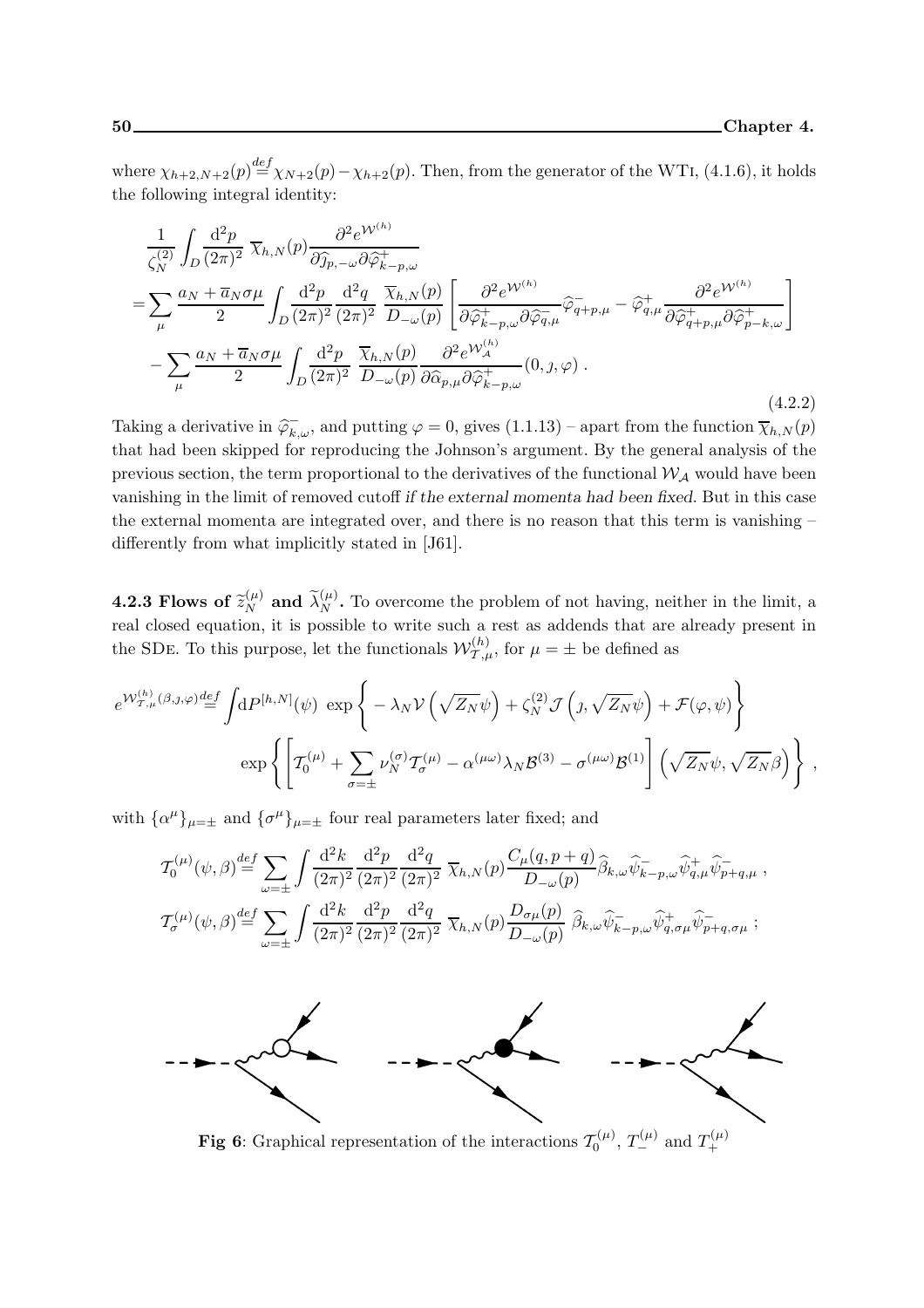$$
\mathcal{B}^{(3)}(\psi,\beta) \stackrel{def}{=} \sum_{\omega=\pm} \int \frac{\mathrm{d}^2 k}{(2\pi)^2} \frac{\mathrm{d}^2 p}{(2\pi)^2} \frac{\mathrm{d}^2 q}{(2\pi)^2} \widehat{\beta}_{p+k-q,\omega} \widehat{\psi}_{p,\omega}^- \widehat{\psi}_{q,-\omega}^+ \widehat{\psi}_{k,-\omega}^- ,
$$
  

$$
\mathcal{B}^{(1)}(\beta,\psi) \stackrel{def}{=} \sum_{\omega=\pm} \int \frac{\mathrm{d}^2 k}{(2\pi)^2} \widehat{\beta}_{k,\omega} D_{\omega}(k) \widehat{\psi}_{k,\omega}^- .
$$

Because of the identity

$$
\int \frac{\mathrm{d}^2 p}{(2\pi)^2} \frac{\overline{\chi}_{h,N}(p)}{D_{-\omega}(p)} \frac{\partial^2 e^{\mathcal{W}_{\mathcal{A}}}}{\partial \widehat{\alpha}_{p,\mu} \partial \widehat{\varphi}_{k-p,\omega}^+} = \frac{1}{Z_N} \frac{\partial e^{\mathcal{W}_{\mathcal{I},\mu}^{(h)}}}{\partial \widehat{\beta}_{k,\omega}} + \alpha^{(\mu\omega)} \frac{\lambda_N}{\zeta_N^{\left(2\right)}} \int \frac{\mathrm{d}^2 p}{(2\pi)^2} \frac{\partial^2 e^{\mathcal{W}}}{\partial \widehat{\eta}_{p,-\omega} \partial \widehat{\varphi}_{k-p,\omega}^+} + \sigma^{(\mu\omega)} D_{\omega}(k) \frac{\partial e^{\mathcal{W}}}{\partial \widehat{\varphi}_{k,\omega}^+} ,
$$
\n(4.2.3)

it is possible to turn equation (4.2.2) into:

$$
\begin{split}\n&\left(1-\sum_{\mu}\frac{a_{N}-\overline{a}_{N}\mu}{2}\alpha^{(\mu)}\lambda_{N}\right)\frac{1}{\zeta_{N}^{(2)}}\int_{D}\frac{\mathrm{d}^{2}p}{(2\pi)^{2}}\,\overline{\chi}_{h,N}(p)\frac{\partial e^{\mathcal{W}^{(h)}}}{\partial\widehat{g}_{p,-\omega}\partial\widehat{\varphi}_{k-p,\omega}^{+}} \\
&=\left(\sum_{\mu}\frac{a_{N}-\overline{a}_{N}\mu}{2}\sigma^{(\mu)}\right)D_{\omega}(k)\frac{\partial e^{\mathcal{W}^{(h)}}}{\partial\widehat{\varphi}_{k,\omega}^{+}} \\
&+\sum_{\mu}\frac{a_{N}-\overline{a}_{N}\omega\mu}{2}\int_{D}\frac{\mathrm{d}^{2}p}{(2\pi)^{2}}\frac{\mathrm{d}^{2}q}{(2\pi)^{2}}\,\frac{\overline{\chi}_{h,N}(p)}{D_{-\omega}(p)}\left[\frac{\partial e^{\mathcal{W}^{(h)}}}{\partial\widehat{\varphi}_{k-p,\omega}^{+}\partial\widehat{\varphi}_{q,\mu}^{-}}\widehat{\varphi}_{q+p,\mu}^{-}-\widehat{\varphi}_{q,\mu}^{+}\frac{\partial e^{\mathcal{W}^{(h)}}}{\partial\widehat{\varphi}_{q+p,\mu}^{+}\partial\widehat{\varphi}_{p-k,\omega}^{+}}\right] \\
&- \frac{1}{Z_{N}}\sum_{\mu}\frac{a_{N}-\overline{a}_{N}\omega\mu}{2}\frac{\partial e^{\mathcal{W}^{(h)}}}{\partial\widehat{\beta}_{k,\omega}} \\
&- \left(\sum_{\mu}\frac{a_{N}-\overline{a}_{N}\mu}{2}\alpha^{(\mu)}\lambda_{N}\right)\frac{1}{\zeta_{N}^{(2)}}\int_{D}\frac{\mathrm{d}^{2}p}{(2\pi)^{2}}\,\overline{\chi}_{h}(p)\frac{\partial e^{\mathcal{W}^{(h)}}}{\partial\widehat{g}_{p,-\omega}\partial\widehat{\varphi}_{k-p,\omega}^{+}}\,. \end{split} \tag{4.2.4}
$$

The term proportional to the derivatives of  $\mathcal{W}_{T,\mu}^{(h)}$  does vanish for a suitable choice of the counterterms; as well as the second term in the last line vanishes, at least in some important cases – the CE for  $S^{(2)}$  and for  $S^{(4)}$ . As consequence, it is suitable to replace (4.2.4) in (4.2.1), obtaining:

$$
D_{\omega}(k)\frac{\partial e^{\mathcal{W}^{(h)}}}{\partial \hat{\varphi}_{k,\omega}^{+}} = \frac{B_{N}}{Z_{N}}\hat{\varphi}_{k,\omega}^{-}e^{\mathcal{W}^{(h)}}
$$
  

$$
-\lambda_{N}A_{N}\sum_{\mu}\frac{a_{N}-\overline{a}_{N}\omega\mu}{2}\int_{D}\frac{d^{2}p}{(2\pi)^{2}}\frac{d^{2}q}{(2\pi)^{2}}\frac{\overline{\chi}_{h,N}(p)}{D_{-\omega}(p)}\left[\frac{\partial e^{\mathcal{W}^{(h)}}}{\partial \hat{\varphi}_{k-p,\omega}^{+}\partial \hat{\varphi}_{q,\mu}^{-}\partial \hat{\varphi}_{q+p,\mu}}\right]
$$

$$
-\frac{\lambda_{N}A_{N}}{Z_{N}}\sum_{\mu}\frac{a_{N}-\overline{a}_{N}\omega\mu}{2}\frac{\partial e^{\mathcal{W}^{(h)}_{T,\mu}}}{\partial \hat{\beta}_{k,\omega}^{+}} - \frac{\lambda_{N}A_{N}}{\zeta_{N}^{(2)}}\int_{D}\frac{d^{2}p}{(2\pi)^{2}}\frac{\overline{\chi}_{h}(p)\frac{\partial e^{\mathcal{W}^{(h)}}}{\partial \hat{\gamma}_{p,-\omega}^{-}\partial \hat{\varphi}_{k-p,\omega}^{+}}}{\partial \hat{\beta}_{p,-\omega}^{-}\partial \hat{\varphi}_{k-p,\omega}^{+}},
$$
(4.2.5)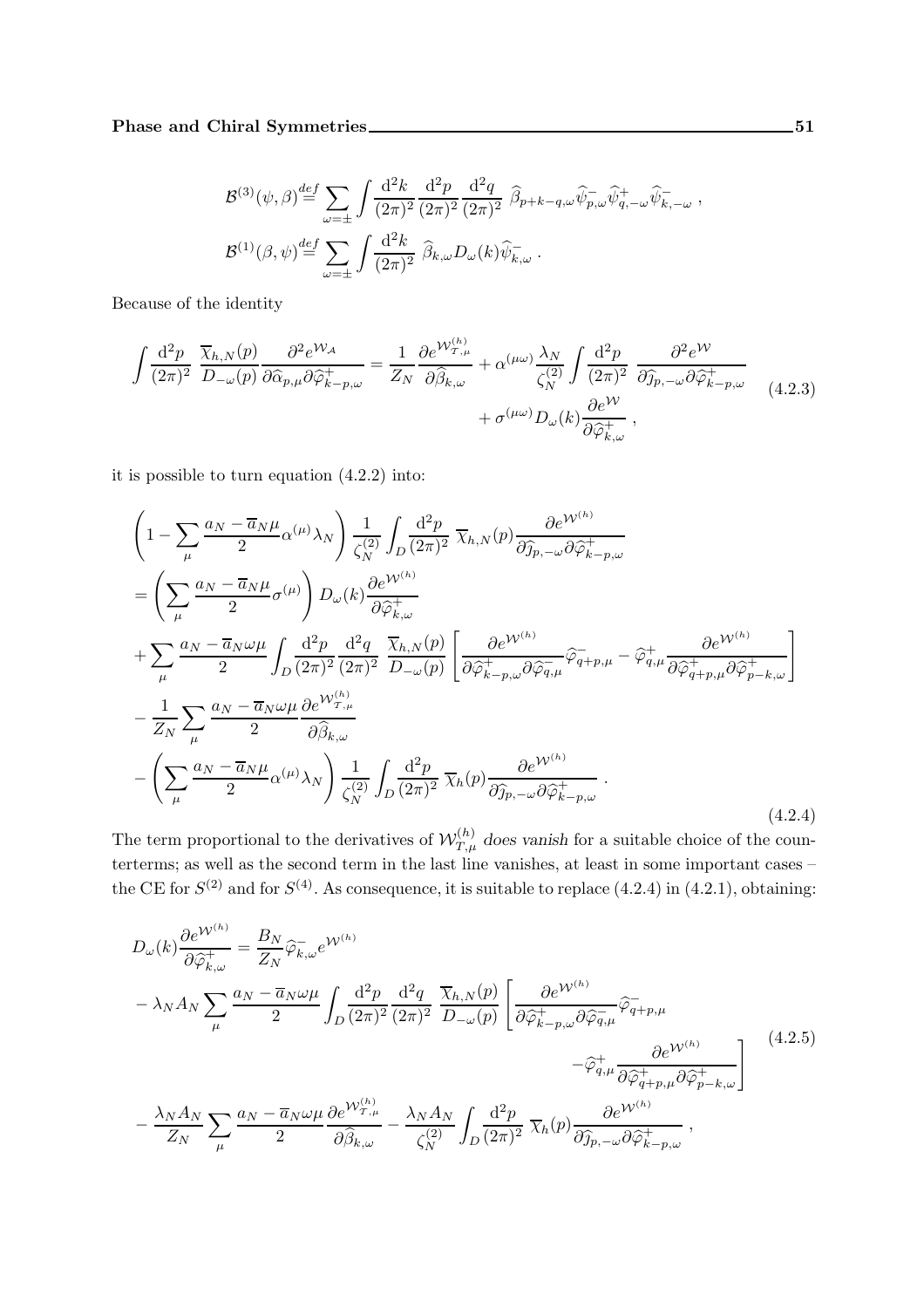where it was set

$$
A_N \stackrel{def}{=} \frac{1}{1 - (\lambda_N/2) \sum_{\mu} (a_N - \overline{a}_N \mu) (\alpha^{(\mu)} - \sigma^{(\mu)})},
$$
  
\n
$$
B_N \stackrel{def}{=} \frac{1 - (\lambda_N/2) \sum_{\mu} (a_N - \overline{a}_N \mu) \alpha^{(\mu)}}{1 - (1/2) \sum_{\mu} (a_N - \overline{a}_N \mu) (\alpha^{(\mu)} - \sigma^{(\mu)})}.
$$
\n(4.2.6)

Deriving (4.2.5) w.r.t.  $\widehat{\varphi}_{k,\omega}^-$ , for  $\varphi \equiv 0$ ; since by the tree expansion, see A3,

$$
\left| \int_{D} \frac{\mathrm{d}^2 p}{(2\pi)^2} \overline{\chi}_h(p) \widehat{S}^{(1;2)}_{-\omega;\omega}(p;k) \right| \le C\gamma^{(1-\vartheta)(h_1-h)}, \tag{4.2.7}
$$

for any  $\vartheta : 0 < \vartheta < 1$  and for  $h_1$  the scale of the momentum k; and supposing the derivatives of  $W_{\tau,\mu}$  are vanishing, in the limit of removed cutoff, it holds the asymptotic formula (1.1.16).

More in general, in order to prove the derivatives of  $W_{\tau,\mu}$  are vanishing in the limit of removed cutoff, it is necessary a multiscale expansion.

4.2.4 Improved localization II. After the multiscale integration, down to the  $j$ -th scale, it holds:

$$
e^{W_{\mathcal{T},\mu}^{(h)}(\beta,j,\varphi)} \stackrel{\text{def}}{=} \int dP^{[h,j]}(\psi) \exp\left\{ \mathcal{W}^{(j)}\left(\varphi,\jmath,\sqrt{Z_j}\psi\right) + \mathcal{W}_{\mathcal{T},\text{irr}}^{(j)}\left(\beta,\varphi,\jmath,\sqrt{Z_j}\psi\right) \right\} \n\cdot \exp\left\{ \left[ \left(\frac{Z_N}{Z_j}\right)^2 T_0^{(\mu)} + \frac{Z_N}{Z_j} \sum_{\sigma=\pm} \nu_j^{(\sigma)} T_{\sigma}^{(\mu)} \right] \left(\sqrt{Z_j}\psi,\sqrt{Z_j}\beta\right) \right\} \n\cdot \exp\left\{ \left[ \tilde{\zeta}_j^{(3,\mu\omega)} \mathcal{B}^{(3)} + \sum_{k=j}^N \frac{Z_k}{Z_j} \tilde{\zeta}_k^{(1,\mu\omega)} \mathcal{B}^{(1)} \right] \left(\sqrt{Z_j}\psi,\sqrt{Z_j}\beta\right) \right\},
$$
\n(4.2.8)

where  $\widetilde{\zeta}_N^{(3,\mu)}$  $\stackrel{def}{=} -\alpha^{(\mu)}\lambda_N$ , while, for  $j \leq N-1$ ,  $\widetilde{\zeta}_j^{(3,\mu)}$  $\stackrel{def}{=} \left(\widetilde{\lambda}_j^{(\mu)} - \alpha^{(\mu)}\lambda_j\right);$  and,  $\widetilde{\zeta}_N^{(1,\mu)}$  $\stackrel{def}{=} \sigma^{(\mu)}$ , while, for  $j \leq N-1$ ,  $\widetilde{\zeta}_j^{(1,\mu)}$  $\frac{def}{=} (\tilde{z}_{j}^{(\mu)} - \alpha^{(\mu)} z_{j}).$  Indeed, these are the following possible contractions of the interactions in  $\mathcal{W}_{\mathcal{T},\mu}^{(h)}$ .

**1.** The contraction of the interactions  $\mathcal{T}_0^{(\mu)}$  $\mathcal{I}_{0}^{(\mu)}, \mathcal{I}_{\sigma}^{(\mu)}, \mathcal{B}^{(3)}$  and  $\mathcal{B}^{(1)}$  through only one external field  $\widehat{\psi}_{k,\omega}^-$  with a kernel  $\widehat{W}_{2,\omega}^{(j)}$  are apparently marginal; instead the localization is proportional to  $\widehat{W}_{2,\omega}^{(j)}(0)$ , vanishing by symmetries; for instance, in the case of the occurring of the interaction  $\mathcal{T}_0^{(\mu)}$  $\mathcal{L}_0^{(\mu)}$ , it holds:

$$
\mathcal{L}\left[\int \frac{\mathrm{d}^2 k}{(2\pi)^2} \frac{\mathrm{d}^2 p}{(2\pi)^2} \frac{\mathrm{d}^2 q}{(2\pi)^2} \overline{\chi}_{h,N}(p-q) \widehat{\beta}_{k+p-q} \widehat{\psi}_{k,\omega}^- \widehat{\psi}_{q,\mu}^+ \widehat{\psi}_{p,\mu}^- \frac{C_{\omega}(q,p)}{D_{-\omega}(p-q)} \widehat{g}_{\omega}^{(s)}(k) \widehat{W}_{2,\omega}^{(j)}(k)\right] = 0,
$$
  
\n
$$
\mathcal{R}\left[\int \frac{\mathrm{d}^2 k}{(2\pi)^2} \frac{\mathrm{d}^2 p}{(2\pi)^2} \frac{\mathrm{d}^2 q}{(2\pi)^2} \overline{\chi}_{h,N}(p-q) \widehat{\beta}_{k+p-q} \widehat{\psi}_{k,\omega}^- \widehat{\psi}_{q,\mu}^+ \widehat{\psi}_{p,\mu}^- \frac{C_{\omega}(q,p)}{D_{-\omega}(p-q)} \widehat{g}_{\omega}^{(s)}(k) \widehat{W}_{2,\omega}^{(j)}(k)\right]
$$
  
\n
$$
=\sum_{\sigma} \int \frac{\mathrm{d}^2 k}{(2\pi)^2} \frac{\mathrm{d}^2 p}{(2\pi)^2} \frac{\mathrm{d}^2 q}{(2\pi)^2} \overline{\chi}_{h,N}(p-q) \widehat{\beta}_{k+p-q} \widehat{\psi}_{k,\omega}^- D_{\sigma}(k) \widehat{\psi}_{q,\mu}^+ \widehat{\psi}_{p,\mu}^- \frac{C_{\omega}(q,p)}{D_{-\omega}(p-q)} \widehat{g}_{\omega}^{(s)}(k)
$$
  
\n
$$
\cdot \int_0^1 \mathrm{d} \tau \left(\partial_{\sigma} \widehat{W}_{2,\omega}^{(j)}\right)(\tau k).
$$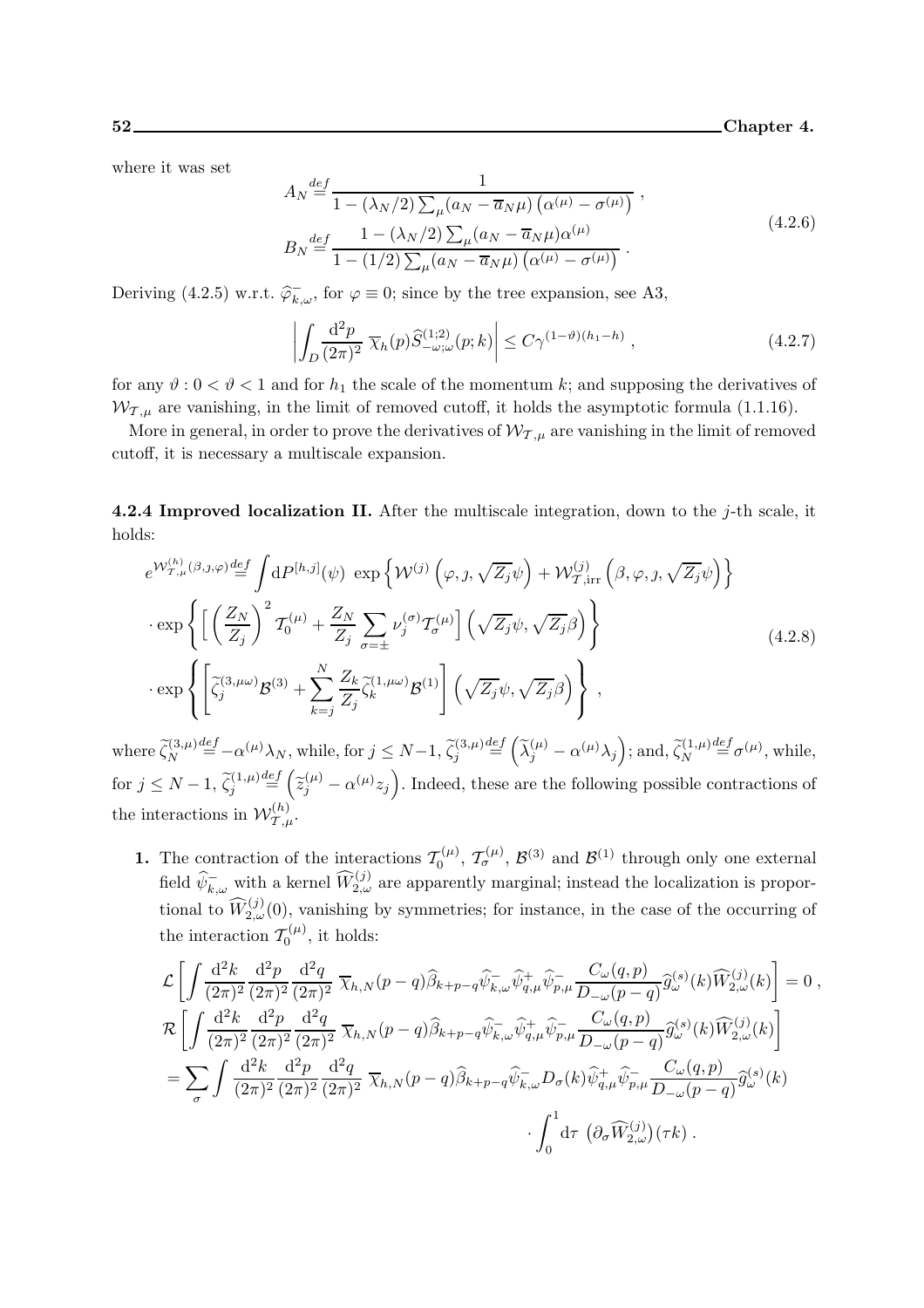The above case is given by one-particle reducible graphs, therefore an alternative argument is the one similar to item 1. and 2. of the previous section.



Fig 7: Graphical representation of items 1.

**2.** The fields  $\widehat{\psi}_{\overline{k},\omega}^{\overline{-}}$  and  $\widehat{\psi}_{\overline{p},\mu}^{\overline{-}}$  of the vertex  $\mathcal{T}_0^{(\mu)}$  with the kernel  $\widehat{W}_{4,\mu,\omega}^{(j)}$ , is non-irrelevant; by the explicit expression of  $C^{\delta}_{\omega}$ , it holds:

$$
\int \frac{d^2 k'}{(2\pi)^2} \overline{\chi}_{h,N}(p+k'-q) \hat{g}_{\omega}^{(r)}(k-k') \frac{C_{\mu}^{\delta}(q,p+k')}{D_{-\omega}(p+k'-q)} \hat{g}_{\mu}^{(s)}(p+k') \widehat{W}_{4,\mu,\omega}^{(j)}(k',p,k)
$$
  
= 
$$
\int \frac{d^2 k'}{(2\pi)^2} \overline{\chi}_{h,N}(p+k'-q) \left[ \hat{g}_{\omega}^{(r)}(k-k') \frac{D_{\mu}(q) (1 - (\chi_{h,N}^{\delta})^{-1}(q))}{D_{-\omega}(p+k'-q)} \frac{f_s(p+k')}{D_{\mu}(p+k')} + \hat{g}_{\omega}^{(r)}(k-k') \frac{(\delta_{r,N} + \delta_{s,h}) u_s(p+k')}{D_{-\omega}(p-q+k')} \right] \widehat{W}_{4,\mu,\omega}^{(j)}(k',p,k);
$$

only the second term has a non-irrelevant part; indeed, for  $j \ge h+2$ , because of  $f_s(p+k')$ , with  $s \geq j$ , and because of  $(1 - (\chi_{h,N}^{\delta})^{-1}(q))$ , which, for  $q \to 0$  compels q to be contracted on scale h,

$$
|D_{\mu}(p+k'-q)| \ge |D_{\mu}(p+k')| - |D_{\mu}(q)| \ge \gamma^{j-1} - \gamma^{h+1}
$$
  
\n
$$
\ge (1 - \gamma^{-1})\gamma^{j-1} ;
$$

this means that the bound of such a kernel, w.r.t. the standard bound, has a more factor  $\gamma^{-(j-h)}$  which gives a gain of one unity in the dimension of the kernel, making it strictly negative down to scale h, where the third field of the interaction,  $\hat{\psi}_{q,\mu}$ , is compelled to be contracted by  $(1 - (\chi_{h,N}^{\delta})^{-1}(q))$ . On the contrary, the other term

$$
\begin{split} &\widehat{M}^{(r,s),(4)}_{\mu,\omega}(p,k,q) \\ &\stackrel{def}{=} \int \frac{\mathrm{d}^2 k'}{(2\pi)^2} \; \overline{\chi}_{h,N}(p-q+k') \widehat{g}^{(r)}_{\omega}(k-k') \frac{(\delta_{r,N} + \delta_{s,h}) u_s(p+k')}{D_{-\omega}(p-q+k')} \widehat{W}^{(4)}_{\mu,\omega}(k',p,k) \;, \end{split}
$$

can occur only if r in on scale  $N$ , or s is on scale h; and requires the extraction of the coefficient:

$$
\widehat{M}^{(r,s),(4)}_{\mu,\omega}(0,0,0) \left\{ \begin{aligned} &= 0 \quad &\text{if} \ \omega\mu = 1 \\ &\stackrel{def}{=} \Delta \widetilde{l}_j^{(-,0)} \quad &\text{if} \ \omega\mu = -1 \ , \end{aligned} \right.
$$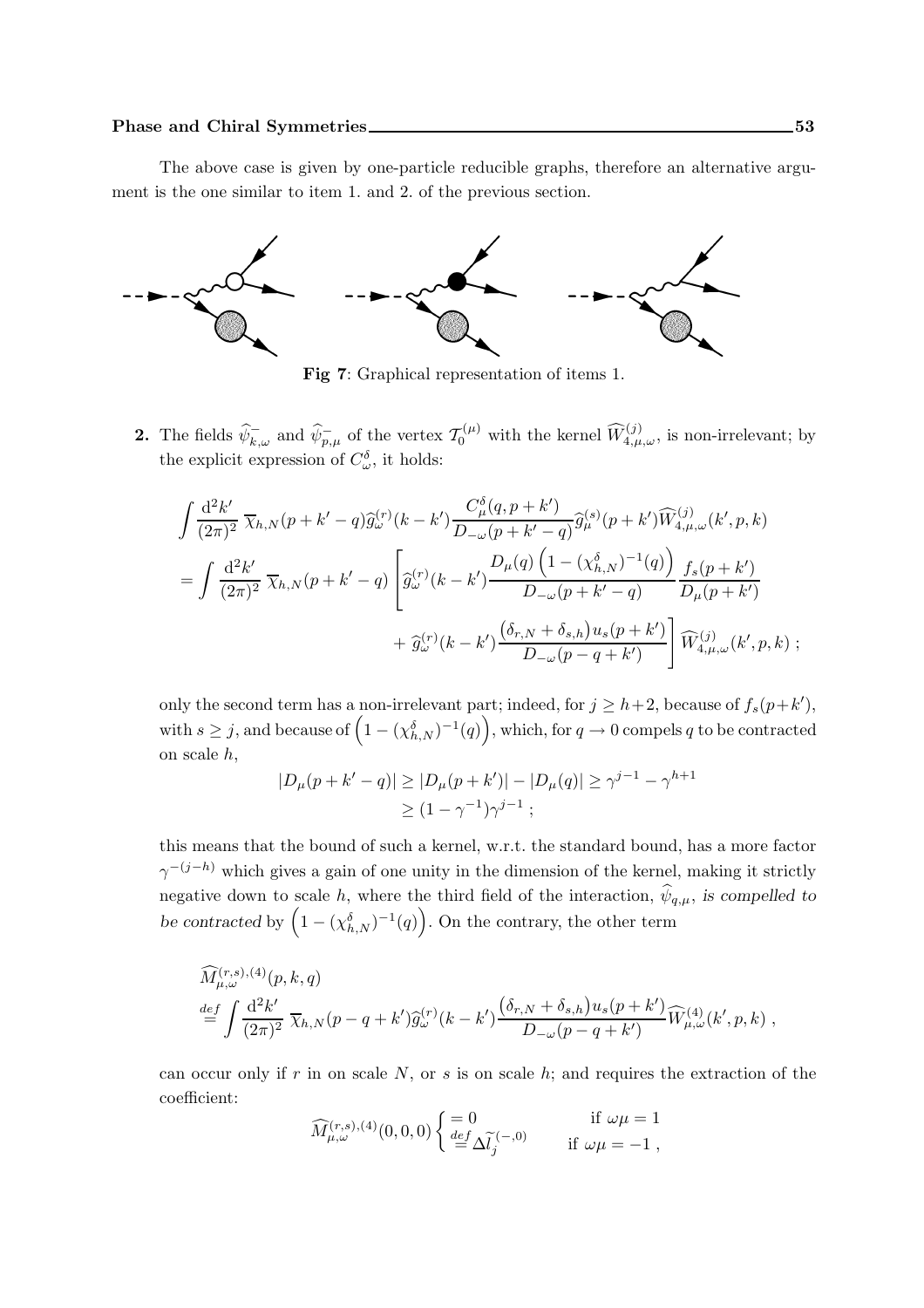so that the above contraction is equal to

$$
\mathcal{L}\left[\int \frac{d^2k}{(2\pi)^2} \frac{d^2p}{(2\pi)^2} \frac{d^2q}{(2\pi)^2} \widehat{\beta}_{k+p-q,\omega} \widehat{\psi}_{k,\omega}^-\widehat{\psi}_{q,\mu}^+\widehat{\psi}_{p,\mu}^-\right.\int \frac{d^2k'}{(2\pi)^2} \overline{\chi}_{h,N}(p+k'-q) \widehat{g}_{\omega}^{(r)}(k-k') \frac{C_{\mu}^{\delta}(q,p+k')}{D_{-\omega}(p+k'-q)} \widehat{g}_{\mu}^{(s)}(p+k') \widehat{W}_{4,\mu,\omega}^{(j)}(k',p,k)\right]=\Delta \widetilde{l}_j^{(-,0)} \int \frac{d^2k}{(2\pi)^2} \frac{d^2p}{(2\pi)^2} \frac{d^2q}{(2\pi)^2} \widehat{\beta}_{k+p-q,\omega} \widehat{\psi}_{k,\omega}^-\widehat{\psi}_{q,-\omega}^+ \widehat{\psi}_{p,-\omega}^-,\n\mathcal{R}\left[\int \frac{d^2k}{(2\pi)^2} \frac{d^2p}{(2\pi)^2} \frac{d^2q}{(2\pi)^2} \widehat{\beta}_{k+p-q,\omega} \widehat{\psi}_{k,\omega}^-\widehat{\psi}_{q,-\omega}^+\widehat{\psi}_{p,-\omega}^-,\int \frac{d^2k'}{(2\pi)^2} \overline{\chi}_{h,N}(p+k'-q) \widehat{g}_{\omega}^{(r)}(k-k') \frac{C_{\mu}^{\delta}(q,p+k')}{D_{-\omega}(p+k'-q)} \widehat{g}_{\mu}^{(s)}(p+k') \widehat{W}_{4,\mu,\omega}^{(j)}(k',p,k)\right]=\int \frac{d^2k}{(2\pi)^2} \frac{d^2p}{(2\pi)^2} \frac{d^2q}{(2\pi)^2} \widehat{\beta}_{k+p-q,\omega} \widehat{\psi}_{k,\omega}^-\widehat{\psi}_{q,\mu}^+\widehat{\psi}_{p,\mu}^- \right.\int \frac{d^2k'}{(2\pi)^2} \left[\overline{\chi}_{h,N}(p+k'-q) \widehat{g}_{\omega}^{(r)}(k-k') \frac{D_{\mu}(q)\left(1-(\chi_{h,N}^{\delta})^{-1}(q)\right)}{D_{-\omega}(p+k'-q)} \frac{f_{s}(p+k')}{D_{\mu
$$

With similar developments it is extracted  $\Delta \widetilde{\lambda}_j^{(+,0)}$ , the local part of the graphs with the fields  $\widehat{\psi}_{k,\omega}^-$  and  $\widehat{\psi}_{q,\mu}^+$  of the interaction  $\mathcal{T}_0^{(\mu)}$  $\widehat{V}_0^{(\mu)}$  contracted with the kernel  $\widehat{W}^{(j)}_{4,\mu,\omega}$ .

3. The contraction of the fields  $\widehat{\psi}_{k,\omega}^-$  and  $\widehat{\psi}_{p,\sigma\mu}^-$  of the interaction  $\mathcal{T}_{\sigma}^{(\mu)}$  with the kernel  $\widehat{W}_{4,\mu,\omega}^{(j)}$ is non-irrelevant. Setting:

$$
\widehat{N}^{(r,s),(4)}_{\mu,\sigma,\omega}(p,k,q) \n\stackrel{def}{=} \int \frac{d^2k'}{(2\pi)^2} \widehat{g}^{(r)}_{\omega}(k-k') \overline{\chi}_{h,N}(p+k'-q) \frac{D_{\sigma\mu}(p+k'-q)}{D_{-\omega}(p+k'-q)} \widehat{g}^{(s)}_{\sigma\mu}(p+k') \widehat{W}^{(j)}_{4,\mu,\omega}(k',p,k) ,
$$

such a contraction requires the extraction of the coefficient:

$$
\widehat{N}^{(r,s),(4)}_{\mu,\sigma,\omega}(0,0,0) \begin{cases}\n=0 & \text{if } \omega\mu = 0 \\
\frac{def}{\Delta \widetilde{l}_j}^{(-,\sigma)} & \text{if } \omega\mu = -1\n\end{cases}
$$

so that the above contraction is equal to

$$
\mathcal{L}\left[\int \frac{d^2k}{(2\pi)^2} \frac{d^2p}{(2\pi)^2} \frac{d^2q}{(2\pi)^2} \widehat{\beta}_{k+p-q,\omega} \widehat{\psi}_{k,\omega}^-\widehat{\psi}_{q,\mu}^+\widehat{\psi}_{p,\mu}^-\widehat{N}_{\mu,\sigma,\omega}^{(r,s),(4)}(p,k,q)\right]
$$
\n
$$
= \Delta \widetilde{l}_j^{(-,\sigma)} \int \frac{d^2k}{(2\pi)^2} \frac{d^2p}{(2\pi)^2} \frac{d^2q}{(2\pi)^2} \widehat{\beta}_{k+p-q,\omega} \widehat{\psi}_{k,\omega}^-\widehat{\psi}_{q,-\omega}^+\widehat{\psi}_{p,-\omega}^-,
$$
\n
$$
\mathcal{R}\left[\int \frac{d^2k}{(2\pi)^2} \frac{d^2p}{(2\pi)^2} \frac{d^2q}{(2\pi)^2} \widehat{\beta}_{k+p-q,\omega} \widehat{\psi}_{k,\omega}^-\widehat{\psi}_{q,\mu}^+\widehat{\psi}_{p,\mu}^-\widehat{N}_{\mu,\sigma,\omega}^{(r,s),(4)}(p,k,q)\right]
$$
\n
$$
= \int \frac{d^2k}{(2\pi)^2} \frac{d^2p}{(2\pi)^2} \frac{d^2q}{(2\pi)^2} \sum_{p'=k,p,q} \sum_{\nu} \widehat{\beta}_{k+p-q,\omega} \widehat{\psi}_{k,\omega}^-\widehat{\psi}_{q,\mu}^+\widehat{\psi}_{p,\mu}^-\widehat{\psi}_{\nu}(p')
$$
\n
$$
\int_0^1 d\tau \left(\partial_{\nu}^{p'} \widehat{N}_{\mu,\sigma,\omega}^{(r,s),(4)}\right)(\tau p, \tau k, \tau q).
$$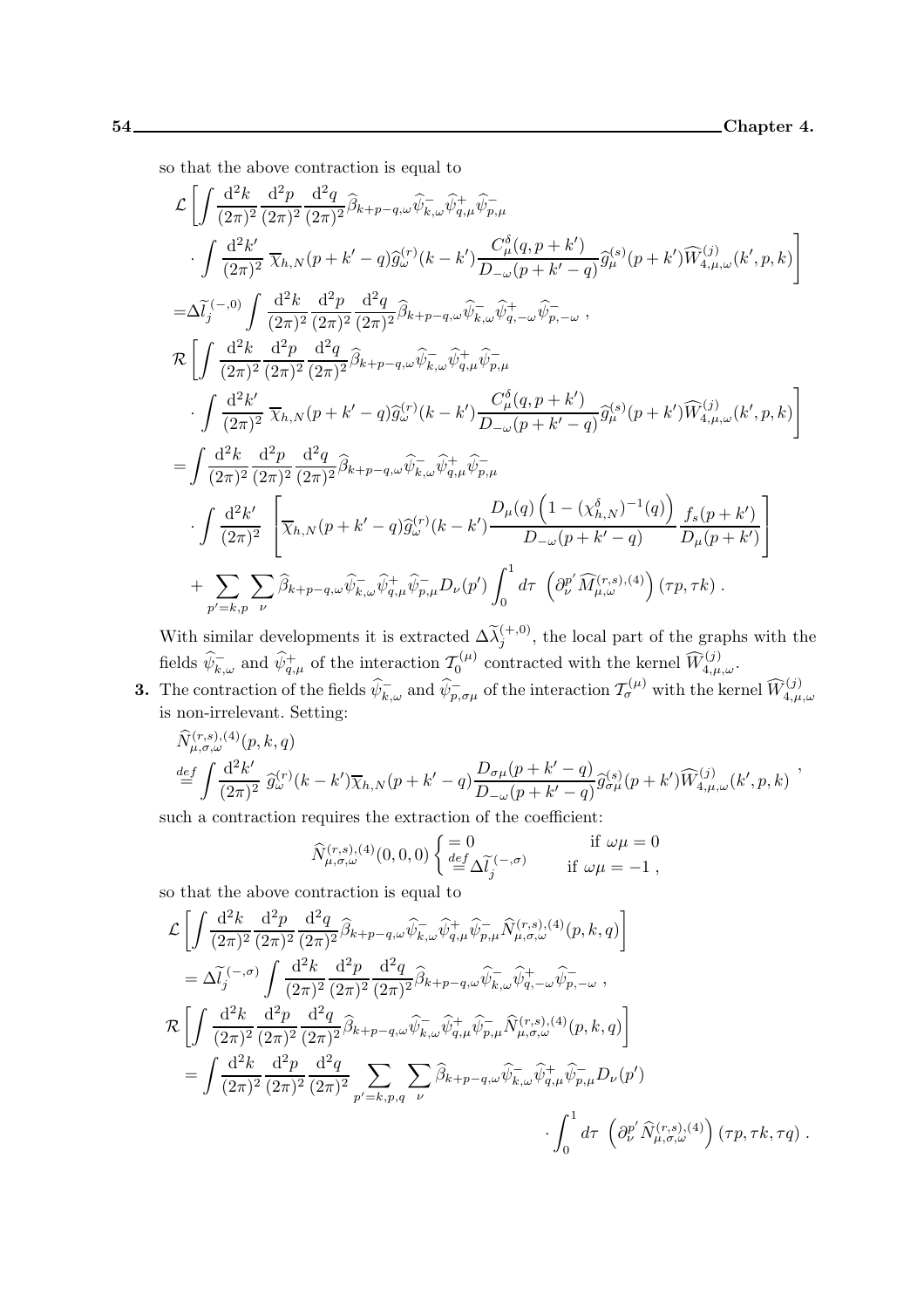With similar developments it is extracted  $\Delta \widetilde{\lambda}_j^{(+,\sigma)}$ , the local part of the graphs with the fields  $\widehat{\psi}_{k,\omega}^{\perp}$  and  $\widehat{\psi}_{q,\mu}^{\perp}$  of the interaction  $\mathcal{T}_{\sigma}^{(\mu)}$  contracted with the kernel  $\widehat{W}_{4,\mu,\omega}^{(j)}$ .



Fig 8: Graphical representation of items 2. and 3.

**4.** The contraction of all and three  $\psi$ -field of  $\mathcal{T}_0^{(\mu)}$  with the kernel  $\widehat{W}_{6,\mu,\omega,\nu}^{(j)}$  is non-vanishing if at least one between the two propagators  $g_{\mu}$ , has scale N or h, otherwise the product  $C_{\mu}(p,k)\hat{g}_{\mu}(k)\hat{g}_{\mu}(p + k)$  vanish; it generates non-irrelevant operators. Let the contraction be:

$$
\widehat{M}_{\omega,\sigma,\mu,\rho}^{(r,s,t),(6)}(k,q,p) \stackrel{def}{=} \int \frac{\mathrm{d}^2 k'}{(2\pi)^2} \frac{\mathrm{d}^2 q'}{(2\pi)^2} \widehat{g}_{\omega}^{(r)}(k-k') \overline{\chi}_{h,N}(p+k'-q) \frac{D_{\sigma\mu}(p+k'-q)}{D_{-\omega}(p+k'-q)} \cdot S_{\mu,\sigma\mu}^{(s,t)}(q+q',p+k'+q') \widehat{W}_{\mu,\omega,\rho}^{(6)}(q,p,k,k',q') ,
$$

and let the following coefficient be considered:

$$
\sum_{\sigma} \widehat{M}^{(r,s,t),(6)}_{\omega,\sigma,\mu,\rho}(0,0,0) \begin{cases} = 0 & \text{if } \rho = \omega \\ \frac{def}{=} \Delta \widetilde{\lambda}_j^{(0,0,\mu\omega)} & \text{if } \rho = -\omega \end{cases}.
$$

Then, the decomposition into marginal operator plus irrelevant one is:

$$
\mathcal{L}\left[\int \frac{d^2k}{(2\pi)^2} \frac{d^2p}{(2\pi)^2} \frac{d^2q}{(2\pi)^2} \widehat{\beta}_{p+k-q,\omega} \widehat{\psi}_{k,\omega}^-\widehat{\psi}_{q,\rho}^+\widehat{\psi}_{p,\rho}^-\sum_{\sigma} \widehat{M}_{\omega,\sigma,\mu,\rho}^{(r,s,t),(6)}(k,q,p)\right]
$$
\n
$$
= \Delta \widetilde{\lambda}_{j}^{(0,0,\mu\omega)} \int \frac{d^2k}{(2\pi)^2} \frac{d^2p}{(2\pi)^2} \frac{d^2q}{(2\pi)^2} \widehat{\beta}_{p+k-q,\omega} \widehat{\psi}_{k,\omega}^- \widehat{\psi}_{q,-\omega}^+ \widehat{\psi}_{p,-\omega}^-,
$$
\n
$$
\mathcal{R}\left[\int \frac{d^2k}{(2\pi)^2} \frac{d^2p}{(2\pi)^2} \frac{d^2q}{(2\pi)^2} \widehat{\beta}_{p+k-q,\omega} \widehat{\psi}_{k,\omega}^- \widehat{\psi}_{q,\rho}^+ \widehat{\psi}_{p,\rho}^-\sum_{\sigma} \widehat{M}_{\omega,\sigma,\mu,\rho}^{(r,s,t),(6)}(k,q,p)\right]
$$
\n
$$
= \sum_{p'=q,p,k} \sum_{\sigma,\sigma'} \widehat{\beta}_{p+q-k,\omega} \widehat{\psi}_{q,\omega}^- \widehat{\psi}_{k,\nu}^+ \widehat{\psi}_{p,\nu}^- D_{\sigma'}(p')
$$
\n
$$
\cdot \int \frac{d^2k'}{(2\pi)^2} \frac{d^2q'}{(2\pi)^2} \int_0^1 d\tau \left(\partial_{\sigma'}^{p'} \widehat{M}_{\omega,\sigma,\mu,\rho}^{(r,s,t),(6)}\right) (\tau k, \tau q, \tau p) .
$$

Besides, similar decomposition is done when  $T_0^{(\mu)}$  $\mathcal{I}_{0}^{(\mu)}$  is replaced by  $\mathcal{I}_{\sigma}^{(\mu)}$ , with the replacements of  $S_{\mu,\sigma\mu}^{(s,t)}$  with 1, and of  $\Delta\tilde{\lambda}_j^{(0,0,\mu\omega)}$  with  $\Delta\tilde{\lambda}_j^{(0,\sigma,\mu\omega)}$ .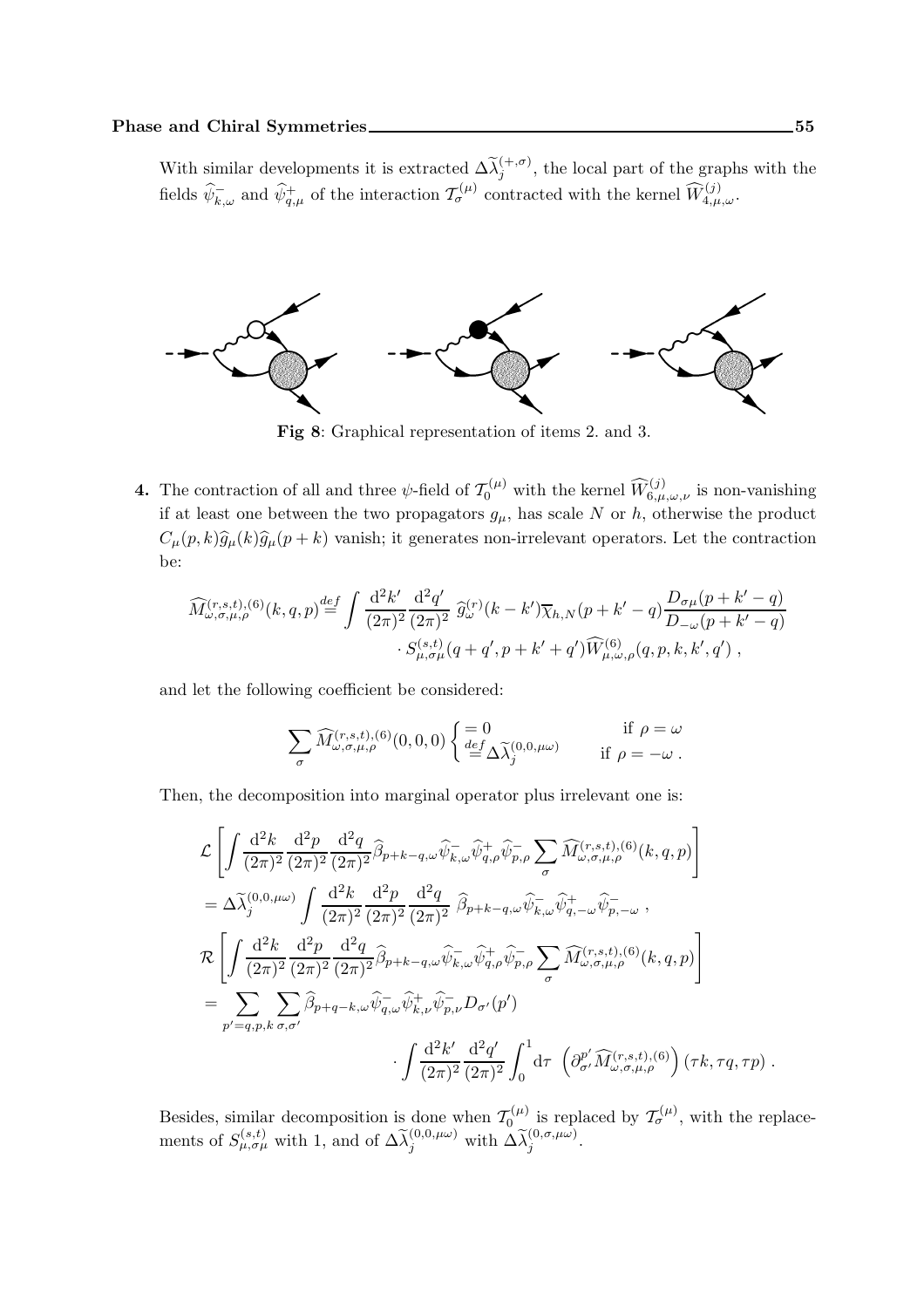

Fig 9: Graphical representation of item 4

**5.** The contraction of all and three  $\psi$ -fields of  $\mathcal{T}_0^{(\mu)}$  with the kernel  $\widehat{W}_{4,\mu,\nu}^{(j)}$  is non-vanishing if at least one between the two above propagators  $g_{\mu}$ , has scale N or h. Let the contraction

$$
\begin{split}\n\widehat{M}_{\omega,\rho,\mu}^{(r,s,t),(4)}(p) \\
\stackrel{def}{=} \int \frac{d^2k}{(2\pi)^2} \frac{d^2q}{(2\pi)^2} \,\widehat{g}_{\omega}^{(r)}(k) \overline{\chi}_{h,N}(p+k'-q) \frac{D_{\rho\mu}(p-k)}{D_{-\omega}(p-k)} S_{\mu,\rho\mu}^{(s,t)}(q,p-k+q) \widehat{W}_{4,\mu,\omega}^{(j)}(q,p,k) ;\n\end{split}
$$

then  $\widehat{M}^{(r,s,t),(4)}_{\omega,\rho,\mu}(0) = 0$  by transformation under rotation; while

$$
\sum_{\rho} \left( \partial_{\sigma} \widehat{M}_{\omega,\rho,\mu}^{(r,s,t),(4)} \right) (0) \begin{cases} = 0 & \text{if } \sigma = -\omega \\ \frac{def}{=} \Delta \widetilde{z}_{j}^{(0,\mu\omega)} & \text{if } \sigma = \omega \end{cases}
$$

Finally:

$$
\mathcal{L}\left[\sum_{\rho}\int\frac{\mathrm{d}^{2}p}{(2\pi)^{2}}\widehat{\beta}_{p,\omega}\widehat{\psi}_{p,\rho}^{-}\widehat{M}_{\omega,\rho,\mu}^{(r,s,t),(4)}(p)\right] = \Delta\widetilde{z}_{j}^{(0,\mu\omega)}\int\frac{\mathrm{d}^{2}p}{(2\pi)^{2}}\widehat{\beta}_{p,\omega}D_{\omega}(p)\widehat{\psi}_{p,\omega}^{-},
$$
  

$$
\mathcal{R}\left[\sum_{\rho}\int\frac{\mathrm{d}^{2}p}{(2\pi)^{2}}\widehat{\beta}_{p,\omega}\widehat{\psi}_{p,\rho}^{-}\widehat{M}_{\omega,\mu,\rho}^{(r,s,t),(4)}(p)\right]
$$
  

$$
=\sum_{\sigma,\sigma'}\widehat{\beta}_{p,\omega}\widehat{\psi}_{p,\rho}^{-}D_{\sigma}(p)D_{\sigma'}(p)\int_{0}^{1}d\tau (1-\tau)\left(\partial_{\sigma'}^{p}\partial_{\sigma'}^{p}\widehat{M}_{\omega,\rho,\mu}^{(r,s,t),(4)}(\tau p)\right).
$$

Besides, similar decomposition is done when  $\mathcal{T}_{0}^{(\mu)}$  $\sigma_{\text{O}_{\rho}}^{(\mu)}$  is replaced by  $\mathcal{T}_{\sigma}^{(\mu)}$ , with the replacements of  $S_{\mu,\rho\mu}^{(s,t)}$  with 1, and of  $\Delta \tilde{z}_j^{(0,\mu\omega)}$  with  $\Delta \tilde{z}_j^{(\sigma,\mu\omega)}$  $j^{(\sigma,\mu\omega)}.$ 



**Fig 10:** Graphical representation of item 5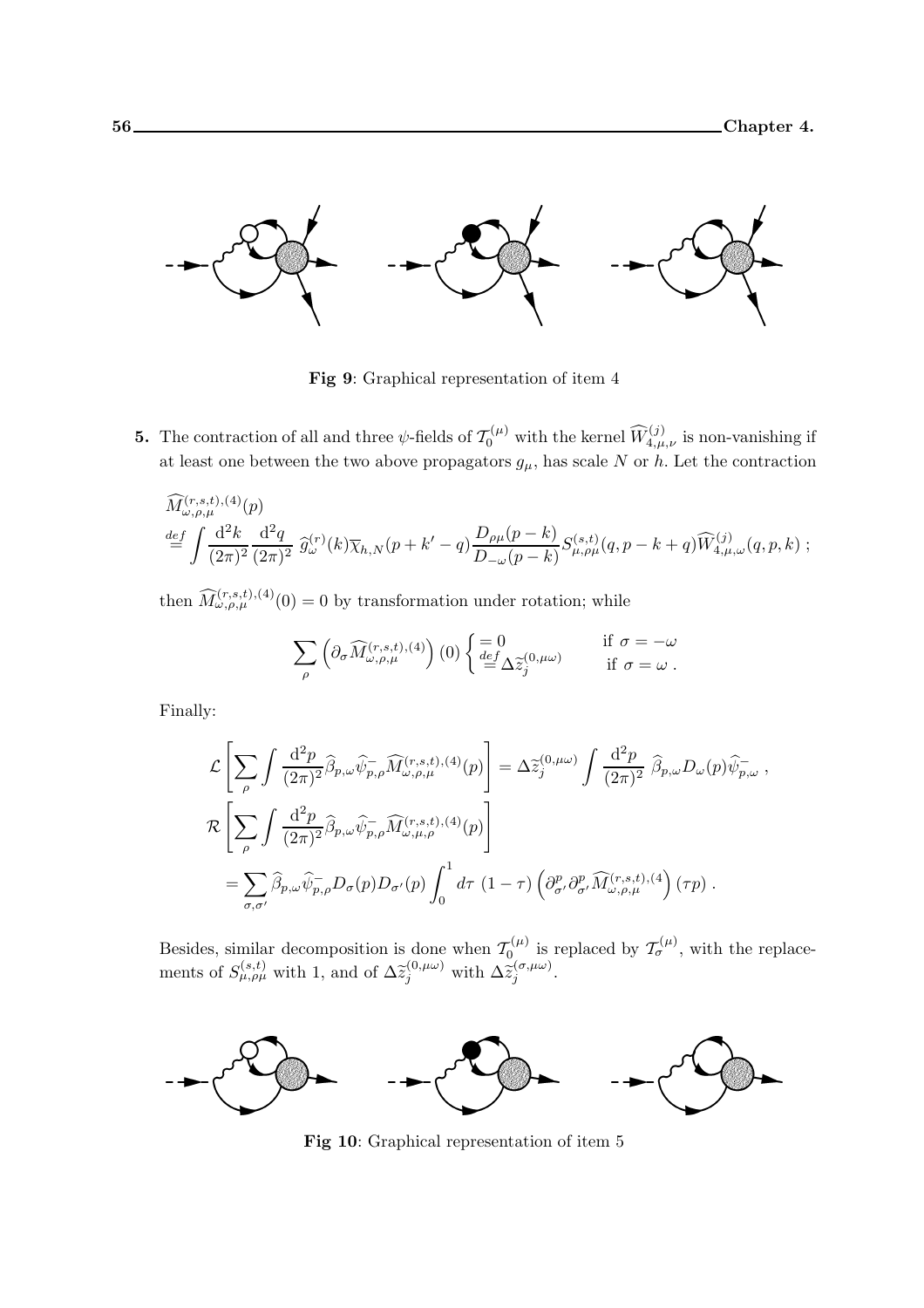#### Phase and Chiral Symmetries 57

**6.** The self-contraction of the fields  $\widehat{\psi}_{q,\mu}^+$  and  $\widehat{\psi}_{k-p,\omega}^-$  of the interactions  $\mathcal{T}_0^{(\mu)}$  $\zeta_0^{(\mu)}$ , is non-vanishing for  $\omega = \mu$  and  $q = k - p$ . The kernel is

$$
\int \frac{d^2p}{(2\pi)^2} \widehat{g}_{\omega}^{(s)}(k-p)\overline{\chi}_{h,N}(p)\frac{C_{\omega}^{\delta}(k-p,k)}{D_{-\omega}(p)}
$$
\n
$$
= \int \frac{d^2p}{(2\pi)^2} \left[ \overline{\chi}_{h,N}(p)\frac{(\delta_{s,N} + \delta_{s,h})u_s(k-p)}{D_{-\omega}(p)D_{\omega}(k-p)} - \frac{f_s(k-p)}{D_{\omega}(k-p)}\overline{\chi}_{h,N}(p)\frac{D_{\omega}(k)\left(1-(\chi_{h,N}^{\delta})^{-1}(k)\right)}{D_{-\omega}(p)} \right];
$$

only the former addend has non-irrelevant part. Indeed, in the latter one, for  $j > h + 2$ , because of  $f_s(k-p)$ , with  $s \geq j$ , and because of  $(1-(\chi_{h,N}^{\delta})^{-1}(k))$ , which compels the momentum  $k$  to stay on scale  $h$ ,

$$
|D_{-\omega}(p)| \ge |D_{-\omega}(k - p)| - |D_{-\omega}(k)|
$$
  
\n
$$
\ge \gamma^{j-1} - \gamma^{h+1} \ge (1 - \gamma^{-1}) \gamma^{j-1} ;
$$

hence, as in item 2, there is a more factor  $\gamma^{-(j-h)}$  in the bound of such a kernel, which gives it negative dimension down to scale h, where the field  $\psi_{k,\mu}^-$  is compelled to be contracted by  $(1 - (\chi_{h,N}^{\delta})^{-1}(k))$  in the limit  $\delta \to 0$ . Then, let the former addend be

$$
\widehat{T}_{\omega}^{(s),(0)}(k) \stackrel{def}{=} \int \frac{\mathrm{d}^2 p}{(2\pi)^2} \ \overline{\chi}_{h,N}(p) \frac{(\delta_{s,N} + \delta_{s,h}) u_s(k-p)}{D_{-\omega}(p) D_{\omega}(k-p)} \ .
$$

It is  $\widehat{T}_{\omega}^{(s),(0)}(0) = 0$  by transformation under rotation; while

$$
\left(\partial_{\sigma}\widehat{T}_{\omega}^{(s),(0)}\right)(0)\begin{cases}\n=0 & \text{if } \sigma = -\omega \\
\frac{def}{\omega}\Delta\widetilde{z}_{j}^{(T,0)} & \text{if } \sigma = \omega\n\end{cases}.
$$

Finally:

$$
\mathcal{L}\left[\int \frac{d^2p}{(2\pi)^2} \widehat{\beta}_{p,\omega} \widehat{\psi}_{p,\omega}^{\top} \widehat{T}_{\omega}^{(s),(0)}(p)\right] = \Delta \widetilde{z}_j^{(T,0)} \int \frac{d^2p}{(2\pi)^2} \widehat{\beta}_{p,\omega} D_{\omega}(p) \widehat{\psi}_{p,\omega}^{\top},
$$
  

$$
\mathcal{R}\left[\int \frac{d^2p}{(2\pi)^2} \widehat{\beta}_{p,\omega} \widehat{\psi}_{p,\omega}^{\top} \widehat{T}_{\omega}^{(s),(0)}(p)\right]
$$
  

$$
= \sum_{\sigma,\sigma'} \widehat{\beta}_{p,\omega} \widehat{\psi}_{p,\rho}^{\top} D_{\sigma}(p) D_{\sigma'}(p) \int_0^1 d\tau (1-\tau) \left(\partial_{\sigma'}^p \partial_{\sigma'}^p \widehat{T}_{\omega}^{(s),(0)}\right)(\tau p).
$$

7. The self-contraction of the fields  $\hat{\psi}_{k-p,\omega}^-$  and  $\hat{\psi}_{q,\sigma\mu}^+$  of the interaction  $\mathcal{T}_{\sigma}^{(\mu)}$  is non-irrelevant. Setting:

$$
\widehat{T}^{(s)}_{\omega}(k) \stackrel{def}{=} \int \frac{\mathrm{d}^2 p}{(2\pi)^2} \ \widehat{g}^{(s)}_{\omega}(k-p) \overline{\chi}_{h,N}(p) \frac{D_{\omega}(p)}{D_{-\omega}(p)},
$$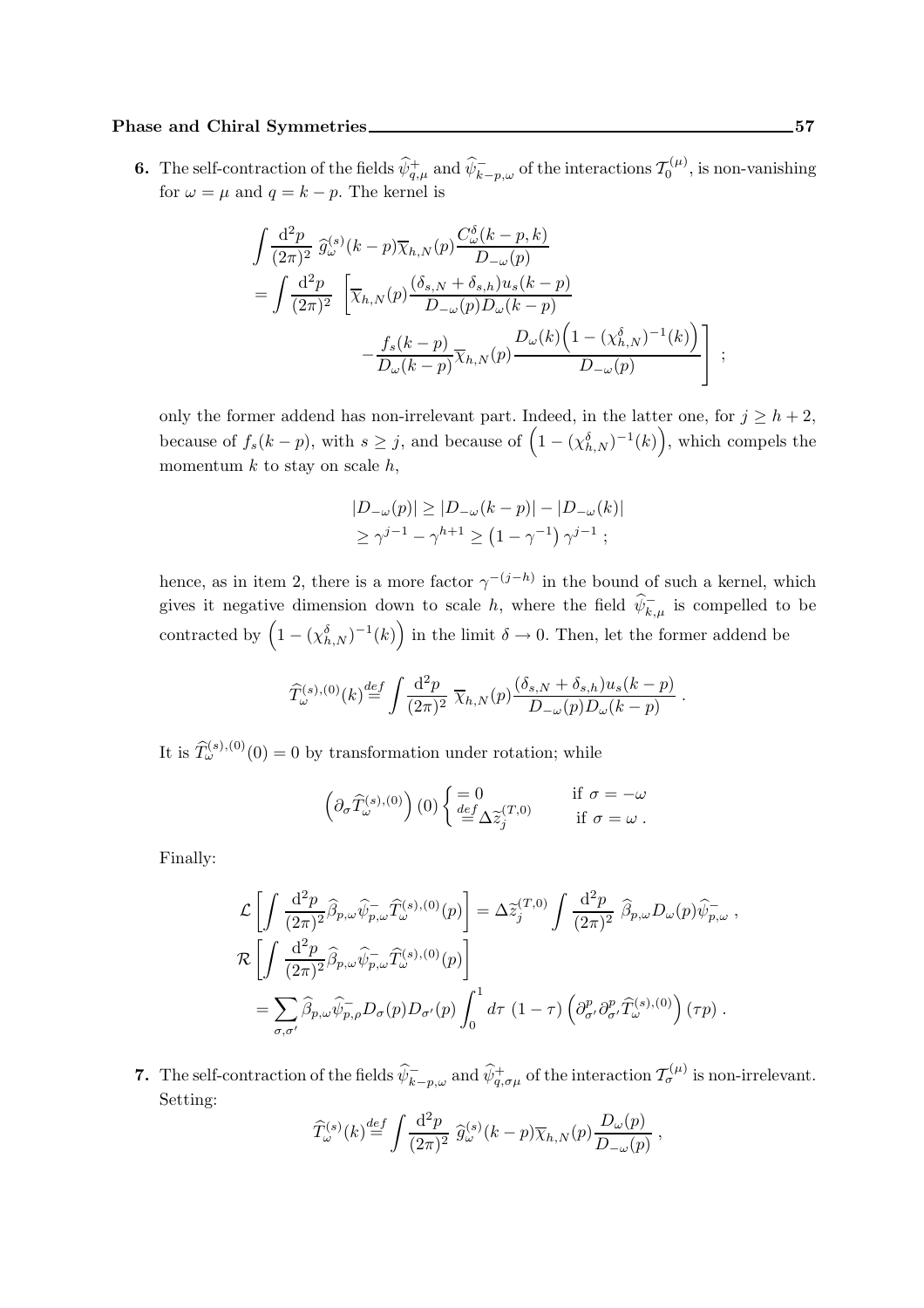since  $\widehat{T}_{\omega}^{(s),(\sigma)}(0)$ , such a contraction requires the extraction of the coefficient:

$$
\left(\partial_{\nu}^{p}\widehat{T}_{\omega}^{(s)}\right)(0)\begin{cases}\n=0 & \text{if } \omega\nu = -1 \\
\frac{def}{\omega}\Delta \widetilde{z}_{j}^{(T)} & \text{if } \omega\nu = 1\n\end{cases},
$$

so that the above contraction is equal to

$$
\mathcal{L}\left[\int \frac{d^2k}{(2\pi)^2} \widehat{\beta}_{k,\omega} \widehat{\psi}_{k,\omega}^{\top} \widehat{T}_{\omega}^{(s)}(k)\right] = \Delta \widetilde{z}_j^{(T)} \int \frac{d^2k}{(2\pi)^2} \widehat{\beta}_{k,\omega} \widehat{\psi}_{k,\omega}^{\top} D_{\omega}(k) ,
$$
  

$$
\mathcal{R}\left[\int \frac{d^2k}{(2\pi)^2} \widehat{\beta}_{k,\omega} \widehat{\psi}_{k,\omega}^{\top} \widehat{T}_{\omega}^{(s)}(k)\right]
$$
  

$$
= \int \frac{d^2k}{(2\pi)^2} \sum_{\nu,\nu'} \widehat{\beta}_{k,\omega} \widehat{\psi}_{k,\omega}^{\top} D_{\nu}(k) D_{\nu'}(k) \int_0^1 d\tau \left(\partial_{\nu}^k \partial_{\nu'}^k \widehat{T}_{\omega}^{(s)}\right) (\tau k) .
$$



**Fig 11:** Graphical representation of items 6. and 7.

- **8.** The self-contraction of the fields  $\widehat{\psi}_{q,\mu}^+$  and  $\widehat{\psi}_{p+q,\mu}^-$  of the interaction  $\mathcal{T}_0^{(\mu)}$  $\zeta_0^{(\mu)}$ , or the fields  $\hat{\psi}^+_{q,\sigma\mu}$  and  $\hat{\psi}^-_{p+q,\sigma\mu}$  of the interactions  $\{\mathcal{T}^{(\mu)}_{\sigma}\}_{\sigma=\pm}$ , would give problems; but it arises only for  $p = 0$  and it is forbidden by the cutoff function  $\overline{\chi}_{h,N}(p)$ .
- **9.** The contraction of one of or both the fields  $\hat{\psi}_{q,\mu}^+$  and  $\hat{\psi}_{p,\mu}^-$  was already discussed in the previous section, and give rise to the flow of  $\{\nu_j^{(\sigma)}\}$  $\{(\sigma)\}_{j=h,\ldots N}^{\sigma=\pm}$ .

Finally, the same above developments can be done for the contractions of the interactions  $\mathcal{B}^{(3)}$ : the localization containing the couplings  $\tilde{\lambda}_j^{(\mu\omega)}$  and  $\tilde{z}_j^{(\mu\omega)}$  $\widetilde{\lambda}_{j}^{(\mu\omega)}$  are  $\Delta \widetilde{\lambda}_{j-1}^{(\mu\omega)}$  and  $\Delta \widetilde{z}_{j-1}^{(\mu\omega)}$  $\sum_{j=1}^{(\mu\omega)}$ ; while the localization containing  $\alpha^{(\mu\omega)}$  are exactly the same of the flows of  $\lambda_N$  and  $Z_N$ . Then:

$$
\begin{split} \widetilde{\lambda}^{(\mu\omega)}_{j-1} \overset{def}{=} \left(\frac{Z_j}{Z_{j-1}}\right)^2 \left(\widetilde{\lambda}^{(\mu\omega)}_j + \Delta\widetilde{\lambda}^{(\mu\omega)}_{j-1} + \delta_{\omega\mu,-1} \sum_{a=\pm} \Delta\widetilde{l}_{j-1}^{(a,0)} \\ & \qquad + \delta_{\omega\mu,-1} \sum_{\sigma,a=\pm} \frac{Z_N}{Z_j} \nu_j^{(\sigma)} \Delta\widetilde{l}_{j-1}^{(a,\sigma)} + \Delta\widetilde{l}_{j-1}^{(0,0,\mu\omega)} + \sum_{\sigma=\pm} \frac{Z_N}{Z_j} \nu_j^{(\sigma)} \Delta\widetilde{l}_{j-1}^{(0,\sigma,\mu\omega)}\right) \ , \\ \widetilde{z}^{(\mu\omega)}_{j-1} \overset{def}{=} \left(\Delta\widetilde{z}^{(\mu\omega)}_{j-1} + \Delta\widetilde{z}^{(0,\mu\omega)}_{j-1} + \delta_{\omega\mu,1}\Delta\widetilde{z}^{(T,0)}_{j-1} + \sum_{\sigma=\pm} \frac{Z_N}{Z_j} \nu_j^{(\sigma)} \left(\Delta\widetilde{z}^{(\sigma,\mu\omega)}_{j-1} + \delta_{\omega\mu,1}\Delta\widetilde{z}^{(T)}_{j-1}\right)\right) \ . \end{split}
$$

The remarkable point is that the following theorem holds.

**Theorem 4.4.** For any fixed  $\vartheta$  :  $0 < \vartheta < 1$ , there exist  $\varepsilon > 0$ , a constant c and two counterterms  $\{\alpha^{(\mu)}\}\,$ , analytically dependent on  $\lambda$ , such that, for any fixed cutoff scale, N, and choosing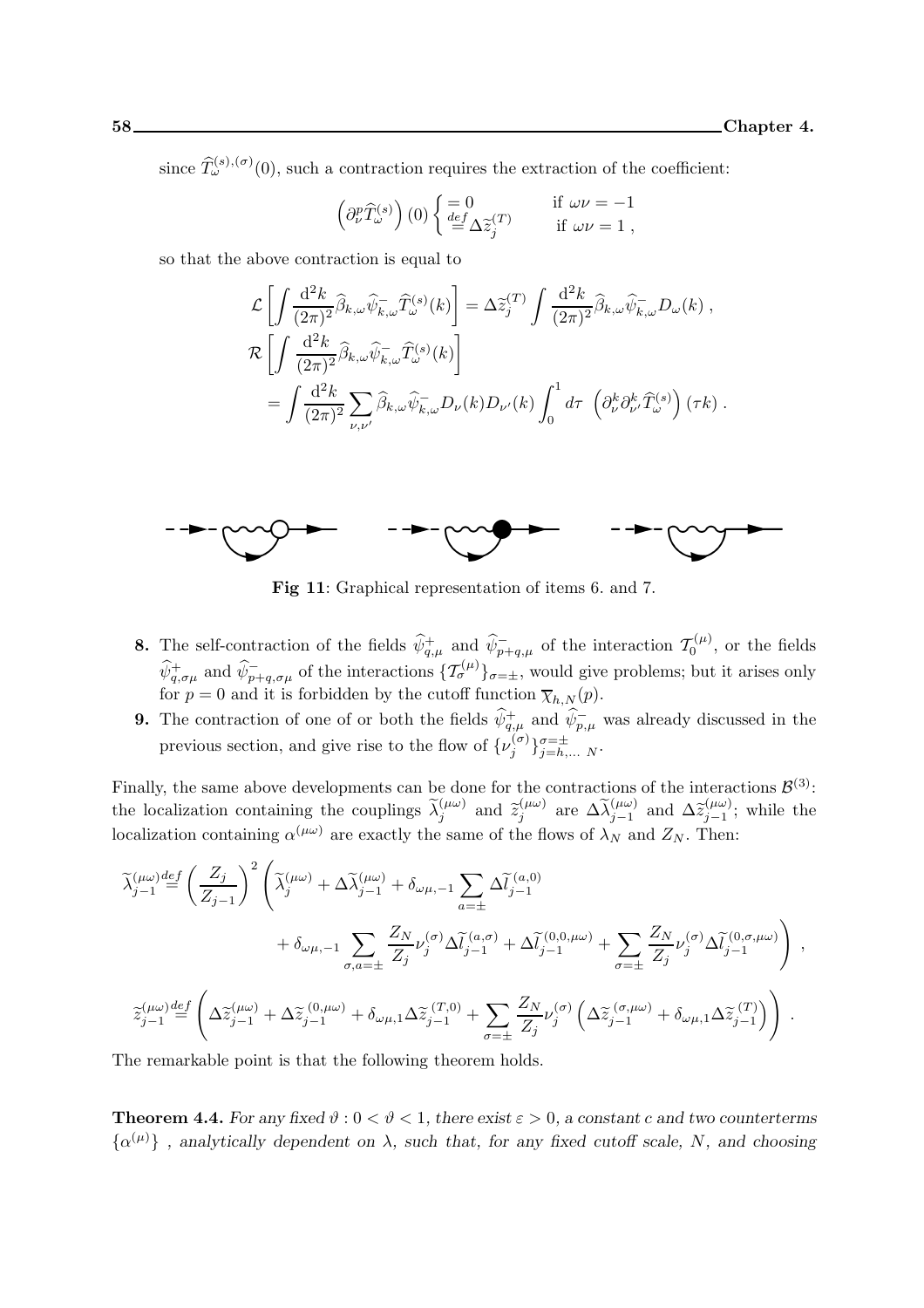$\alpha_N^{(\mu)} = \alpha^{(\mu)}$ , it holds:

$$
\left|\tilde{\zeta}_j^{(3,\mu)}\right| \le c\varepsilon\gamma^{-(\vartheta/2)(N-j)} \qquad \left|\tilde{\zeta}_j^{(1,\mu)}\right| \le c\varepsilon^2\gamma^{-(\vartheta/2)(N-j)}\,. \tag{4.2.9}
$$

The proof is given in appendix A7. It is a simple application of the fixed point theorem in Banach spaces. Once two  $\{\alpha_N^{(\mu)}\}_\mu$  are found with the required properties, it is simply to verify that they are actually independent from N.

Theorem 4.5. In the same hypothesis of theorem 4.4 and choosing

$$
\sigma^{(\mu)} = -\sum_{k \leq N-1} \frac{Z_k}{Z_N} \widetilde{\zeta}_k^{(1,\mu)} ;
$$

in the limit of removed cutoff, the following asymptotic identity

$$
D_{\omega}(k)\frac{\partial e^{W}}{\partial \hat{\varphi}_{k,\omega}^{+}} = \frac{B_{N}}{Z_{N}}\hat{\varphi}_{k,\omega}^{-}e^{W}
$$
  
-  $\lambda_{N}A_{N}\sum_{\mu}\frac{a_{N}-\overline{a}_{N}\omega\mu}{2}\int_{D}\frac{d^{2}p}{(2\pi)^{2}}\frac{d^{2}q}{(2\pi)^{2}}\frac{1}{D_{-\omega}(p)}\left[\frac{\partial e^{W}}{\partial \hat{\varphi}_{k-p,\omega}^{+}\partial \hat{\varphi}_{q,\mu}^{-}}\hat{\varphi}_{q+p,\mu}^{-}\right]$  (4.2.10)  
- $\hat{\varphi}_{q,\mu}^{+}\frac{\partial e^{W}}{\partial \hat{\varphi}_{q+p,\mu}^{+}\partial \hat{\varphi}_{p-k,\omega}^{+}}\right],$ 

generates the anomalous CE of those Schwinger functions which have no density insertion and the addend relative to which generated by  $\int_D$  $\mathrm{d}^2p$  $\frac{d^2p}{(2\pi)^2} \overline{\chi}_h(p) \frac{\partial e^{\mathcal{W}^{(h)}}}{\partial p_{n-1} \partial \varphi^+}$  $\frac{\partial e^{i\theta}}{\partial \hat{y}_{p,-\omega}\partial \hat{\varphi}_{k-p,\omega}^+}$  is vanishing.

The last requirement is fulfilled, as already stated, for the  $S^{(2)}$  Schwinger function, see (4.2.7). A similar bound is valid also for  $S^{(4)}$ .

**Theorem 4.6.** For  $\varepsilon$  small enough, for  $\vartheta$  :  $0 < \vartheta < 1/16$ , and for any scale  $h \leq N$ , the effective coupling is almost constant:

$$
\lambda_h - \lambda_N = O(\lambda^2) \,. \tag{4.2.11}
$$

where  $O(\lambda^2)$  is bounded uniformly in h.

**Proof of Theorem 4.5.** The choice of  $\sigma^{(\mu)}$  makes sense: by (4.2.9) and (3.3.14), for  $c_0 \varepsilon^2 \le \vartheta/4$ it is finite:  $\overline{1}$ 

$$
\left| \sum_{k \le N-1} \frac{Z_k}{Z_N} \widetilde{\zeta}_k^{(1,\mu)} \right| \le c \varepsilon^2 \left( 1 - \gamma^{-(\vartheta/4)} \right)^{-1} .
$$

With reference to  $(4.2.5)$ , the theorem is proved once it is shown the bound for the derivatives of  $W_{\tau,\mu}^{(h)}$  has a vanishing factor more than the bound of the derivatives of  $W^{(h)}$ . Hence, let any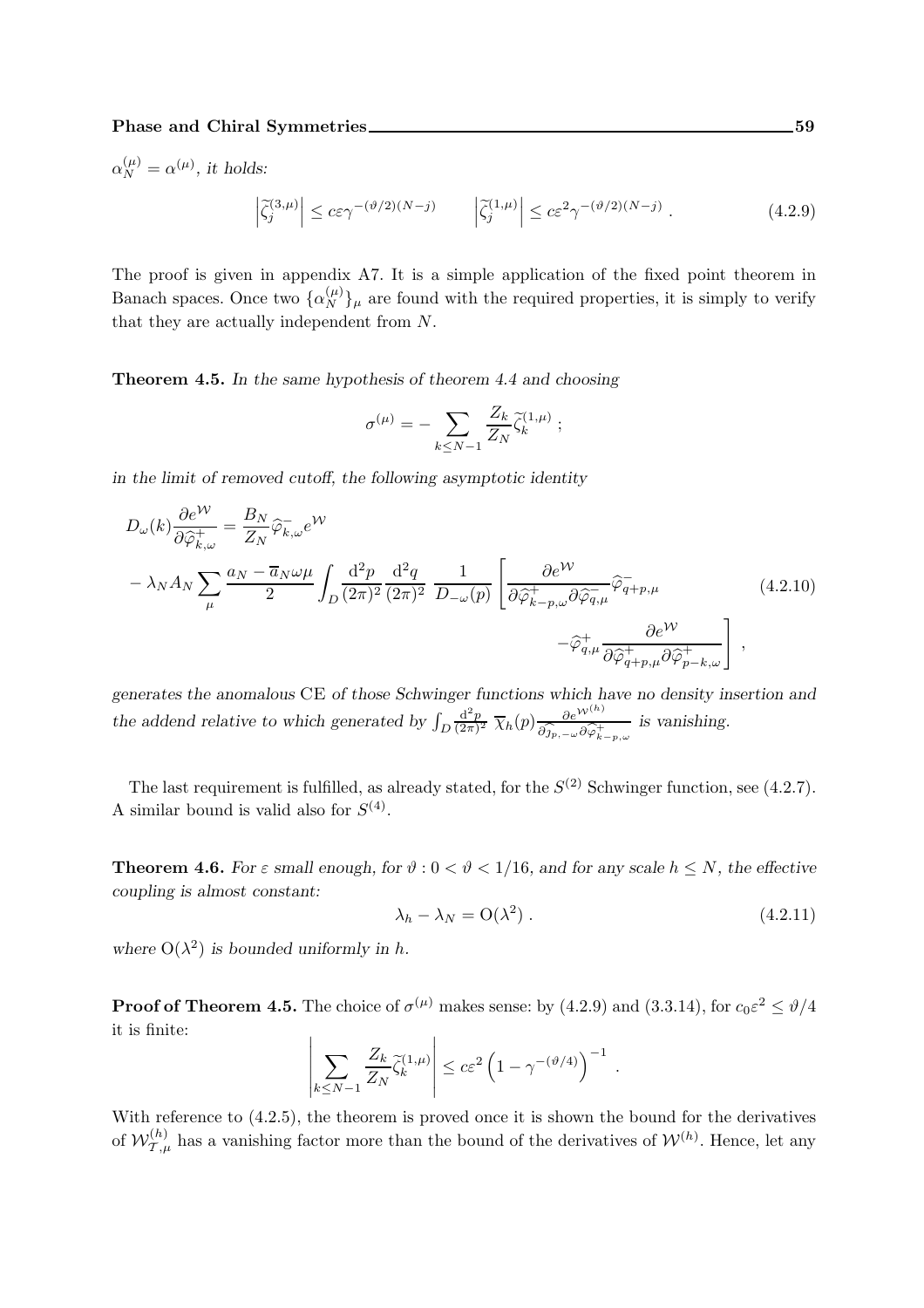integer  $n \in \mathbb{N}$ , any choice of the label  $\underline{\varepsilon} \stackrel{def}{=} (\varepsilon_1, \ldots, \varepsilon_n)$  and  $\underline{\omega} \stackrel{def}{=} (\omega, \omega_1, \ldots, \omega_n)$ , and any momenta  $\underline{k}^{\text{def}}(k, k_1, \ldots, k_n)$  be considered. The CE equation for the Schwinger function  $\widehat{S}_{\underline{\omega}}^{(0;n+1)(\underline{\varepsilon})}(\underline{q}; \underline{k})$ is obtained by suitable derivatives of the above functional, plus the limit  $-h, N \to \infty$  of the following rest:

$$
\frac{1}{Z_N} \left| \frac{\partial^{1+n} \mathcal{W}_{\mathcal{T},\mu}^{(h)}}{\partial \widehat{\beta}_{k,\omega} \partial \widehat{\varphi}_{k_1,\omega_1}^{\varepsilon_1} \dots \partial \widehat{\varphi}_{k_n,\omega_n}^{\varepsilon_n}} \right|_{j \equiv \varphi \equiv 0} \tag{4.2.12}
$$
\n
$$
\leq \frac{C_{n;h_0,h_1...,h_n}}{\sqrt{Z_{h_0}} \prod_{j=1}^n \sqrt{Z_{h_j}}} \left( \gamma^{-(\vartheta/4)(N-h_0)} + \gamma^{(\vartheta/4)(h_0-h)} \right) ,
$$

where  $\{h_j\}_{j=0}^n$  are the scales of the momenta  $(k, \underline{k})$ :  $\kappa \gamma^{h_j-1} \leq |k_j| \leq \kappa \gamma^{h_j}$ , with  $k \stackrel{def}{=} k_0$ ; and  $C_{n;h_0,h_1...h_n}/\prod_{j=0}^n \sqrt{Z_{h_j}}$  is the bound for the derivatives of  $\mathcal{W}^{(h)}$ . The bound derives from the following arguments. By the explicit choice of  $\sigma^{(\mu)}$ , and by (4.2.9), (3.3.14), for  $c_0 \varepsilon^2$  smaller than  $\vartheta/4$ , it holds:

$$
\left| \sum_{k=m}^{N} \frac{Z_k}{Z_m} \tilde{\zeta}_k^{(1,\mu)} \right| = \left| \sum_{k \le m-1} \frac{Z_k}{Z_m} \tilde{\zeta}_k^{(1,\mu)} \right|
$$
\n
$$
\le c\varepsilon^2 \sum_{k \le m-1} \gamma^{c_0 \varepsilon^2 (m-k)} \gamma^{-(\vartheta/2)(N-k)} \le \tilde{c}\varepsilon^2 \gamma^{-(\vartheta/2)(N-m)}.
$$
\n(4.2.13)

for  $\tilde{c} \geq c \left(1 - \gamma^{-(\vartheta/4)}\right)^{-1}$ . Then, the graphs in the expansion of the r.h.s. member of (4.2.12) has one external propagator on scale  $h$ , and fall in one of the following classes.

- **1.** An interaction  $\mathcal{T}_0^{(\mu)}$  $C^{(\mu)}$  is contracted: there has to be one propagator on scale  $m = h, N$ . The factor  $1/Z_N$  in the r.h.s. member of (4.2.12), times factors coming form the multiscale integration (see (4.2.8)) gives  $(Z_N/Z_m)^2(\sqrt{Z_m}/Z_N) \leq (Z_N/Z_m)(1/\sqrt{Z_{h_0}})\gamma^{\varepsilon^2 c_0|m-h_0|}$ . And  $Z_N/Z_m < 1$  since  $\eta_\lambda < 0$ ; while  $\gamma^{\varepsilon^2 c_0 |m-h_0|}$  is transformed into  $\gamma^{-(\vartheta/2)|m-h_0|}$  by a short memory factor.
- **2.** An interaction  $\mathcal{T}^{(\mu)}_{\sigma}$  is first contracted on scale m. The factor to be studied is now  $(Z_N/Z_m)(\sqrt{Z_m}/Z_N)\left|\nu_m^{(\sigma)}\right| \leq (1/\sqrt{Z_{h_0}})\gamma^{\varepsilon^2 c_0|h_0-m|}\gamma^{-(\vartheta/2)(N-h_0)}$ ; and, as in the previous item, extracting a short memory factor,  $\gamma^{\varepsilon^2 c_0 |h_0-m|}$  is turned into  $\gamma^{-(\vartheta/2)|h_0-m|}$ .
- **3.** An interaction  $\mathcal{B}^{(3)}$  first contracted on scale m. In this case the factor to be studied  $\int \sin(\sqrt{Z_m}/Z_N) \left| \zeta_m^{(3,\omega\mu)} \right| \leq (1/\sqrt{Z_{h_0}}) \gamma^{\varepsilon^2 c_0(N-m)} \gamma^{\varepsilon^2 c_0 |m-h_0|} \gamma^{-(\vartheta/2)(N-h_0)};$  then  $\gamma^{\varepsilon^2 c_0 |m-h_0|}$ is changed by the short memory factor into $\gamma^{-(\vartheta/2)|m-h_0|}$ ; while, for  $\varepsilon$  small, it holds  $\gamma^{\varepsilon^2 c_0(N-m)} \gamma^{-(\vartheta/2)(N-h_0)} \leq \gamma^{\varepsilon^2 c_0(N-h_0)}.$
- **4.** The contraction of the interaction  $\mathcal{B}^{(1)}$  can only occur in a scale compatible with the momentum k (hence two possible contiguous scales): let it be  $h_0$ . Then there is a factor  $\sqrt{Z_{h_0}}/Z_N$  $\sum_{m=h_1}^{N} (Z_m/Z_{h_0}) \tilde{\zeta}_m^{(1)} \le (1/Z_{h_0}) \gamma^{-(\vartheta/4)(N-h_0)}.$

Besides the decay factor, in the first three items there is also  $\gamma^{-(\vartheta/2)|m-h_0|}$ , controlling the summation over m. This proves  $(4.2.12)$ . Hence, keeping k fixed and non-zero, in the limit of removed cutoff, such derivatives are vanishing.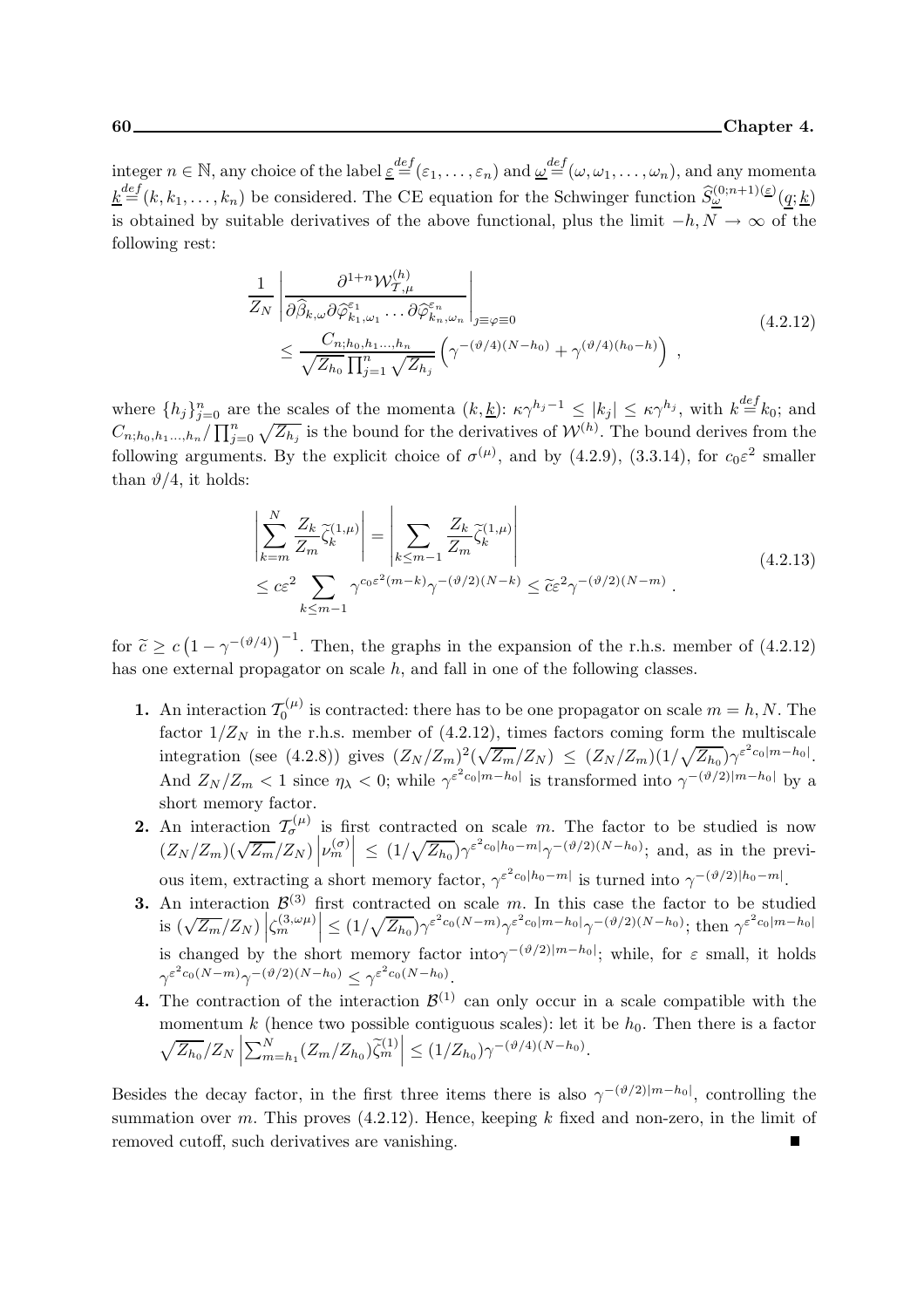**Proof of Theorem 4.6.** Taking in (4.2.5) the derivatives  $\partial \varphi_{k+q-s,\omega}^- \partial \varphi_{q,-\omega}^+ \partial \varphi_{s,-\omega}^-$ , for  $\varphi \equiv 0$ , it holds the following CE for  $S^{(4)}$ 

$$
\frac{\widehat{S}_{\omega,-\omega}^{(4)}(k,q,s)}{\widehat{g}_{\omega}(k)} = -\lambda_N A_N \frac{a_N + \overline{a}_N}{2} \frac{\widehat{S}_{-\omega}^{(2)}(s) - \widehat{S}_{-\omega}^{(2)}(q)}{D_{-\omega}(s-q)} \widehat{S}_{\omega}^{(2)}(k+q-s) \n+ \lambda_N A_N \frac{a_N - \overline{a}_N}{2} \int_D \frac{d^2 p}{(2\pi)^2} \frac{\overline{\chi}_{h,N}(p)}{D_{-\omega}(p)} \widehat{S}_{\omega,-\omega}^{(4)}(k-p,q,s) \n+ \lambda_N A_N \frac{a_N + \overline{a}_N}{2} \int_D \frac{d^2 p}{(2\pi)^2} \frac{\overline{\chi}_{h,N}(p)}{D_{-\omega}(p)} \left[ \widehat{S}_{\omega,-\omega}^{(4)}(k-p,q,s-p) - \widehat{S}_{\omega,-\omega}^{(4)}(k-p,q+p,s) \right] \n- \lambda_N A_N \sum_{\mu} \frac{a_N - \overline{a}_N \omega \mu}{2} \frac{1}{Z_N} \frac{\partial^4 \mathcal{W}_{T}^{(\mu)}}{\partial \widehat{\beta}_{k,\omega} \partial \widehat{\varphi}_{k+q-s,\omega}^{-\partial \widehat{\varphi}_{q,-\omega}^{+}} \partial \widehat{\varphi}_{s,-\omega}^{-\partial \widehat{\varphi}_{s,-\omega}} \n- \frac{\lambda_N A_N}{\zeta_N^{(2)}} \int_D \frac{d^2 p}{(2\pi)^2} \overline{\chi}_h(p) \left[ \widehat{S}_{-\omega;\omega,-\omega}^{(1;4)}(p;k-p,q,s) - \delta(q-s) \widehat{S}_{-\omega}^{(2)}(q) \widehat{S}_{-\omega;\omega}^{(1;2)}(p;k-p) \right],
$$
\n(4.2.14)

where  $A_N$  was defined in (4.2.6). Now, fixing  $-q = s = k = \overline{k}$ , for any  $\overline{k} : \kappa \gamma^h \leq |\overline{k}| \leq \kappa \gamma^{h+1}$ , by lowest order computation it holds:

$$
\frac{\widehat{S}_{\omega,-\omega}^{(4)}(\overline{k},-\overline{k},\overline{k})}{\widehat{g}_{\omega}(\overline{k})} = \frac{1}{Z_h^2} \frac{\lambda_h + \mathcal{O}(\lambda^2)}{\overline{k}^2 D_{-\omega}(\overline{k})},
$$
  

$$
\lambda_N A_N \frac{a_N + \overline{a}_N}{2} \frac{\widehat{S}_{-\omega}^{(2)}(\overline{k})}{D_{-\omega}(\overline{k})} \widehat{S}_{\omega}^{(2)}(\overline{k}) = \frac{1}{Z_h^2} \frac{-\lambda_N + \mathcal{O}(\lambda^2)}{\overline{k}^2 D_{-\omega}(\overline{k})};
$$

while (see also [BM04] for more details)

$$
\left|\lambda_N A_N \frac{a_N - \overline{a}_N}{2} \int_D \frac{\mathrm{d}^2 p}{(2\pi)^2} \frac{\overline{\chi}_{h,N}(p)}{D_{-\omega}(p)} \widehat{S}^{(4)}_{\omega,-\omega}(\overline{k}-p,-\overline{k},\overline{k})\right| \leq \frac{\gamma^{-3h}}{Z_h^2} \mathcal{O}(\lambda^2) ,
$$

and identical bound for

$$
\left|\lambda_N A_N \frac{a_N - \overline{a}_N}{2} \int \frac{\mathrm{d}^2 p}{(2\pi)^2} \frac{\overline{\chi}_{h,N}(p)}{D_{-\omega}(p)} \left[ \widehat{S}^{(4)}_{\omega,-\omega}(\overline{k}-p,-\overline{k},\overline{k}-p) - \widehat{S}^{(4)}_{\omega,-\omega}(\overline{k}-p,p-\overline{k},\overline{k}) \right] \right| ,
$$

and

$$
\left| \frac{\lambda_N A_N}{\zeta_N^{(2)}} \int_D \frac{\mathrm{d}^2 p}{(2\pi)^2} \ \overline{\chi}_h(p) \widehat{S}_{-\omega;\omega,-\omega}^{(1;4)}(p;\overline{k}-p,-\overline{k},\overline{k}) \right| \ .
$$

Finally, by the study of the flow of  $\mathcal{W}_{\mathcal{T}}$ , it also hold

$$
\left|\lambda_N A_N\sum_\mu \frac{a_N-\overline{a}_N\omega\mu}{2}\frac{1}{Z_N}\frac{\partial^4 \mathcal{W}_T^{(\mu)}}{\partial \widehat{\beta}_{\overline{k},\omega}\partial \widehat{\varphi}^-_{-\overline{k},\omega}\partial \widehat{\varphi}^+_{-\overline{k},-\omega}\partial \widehat{\varphi}^-_{\overline{k},-\omega}}\right|\leq \frac{\gamma^{-3h}}{Z_h^2}\mathcal{O}(\lambda^2)
$$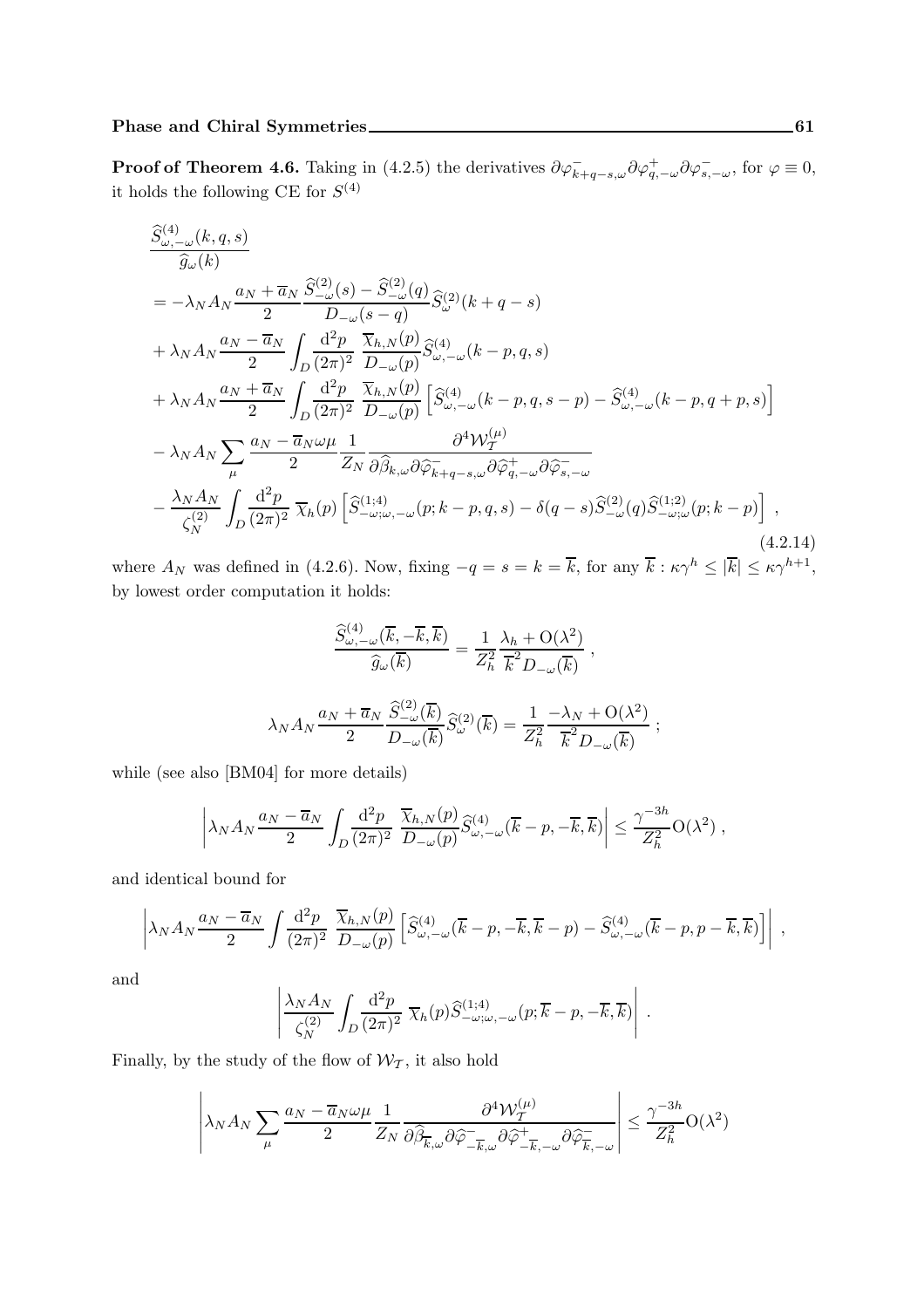(namely, in this case, since  $k$  is on the infrared cutoff scale, the rest is not vanishing; but it diverges in  $h \to -\infty$  with the same exponent,  $3-2\eta_{\lambda}$ , of the other terms in (4.2.14)). Considering together the above bound with (4.2.14), it holds the theorem.

4.2.5 Vanishing of the Beta function. In the end, it is remarkable how  $(4.2.11)$  is read in terms of the Beta function for the effective couplings. In agreement with (A5.2), the Beta function for the massless Thirring model, in Euclidean regularization is such that

$$
\lambda_{h-1} - \lambda_h \stackrel{def}{=} \beta_h^{(\mathcal{T})}(\lambda_h) + \sum_{m=h}^{N} \beta_{h,m}^{(\mathcal{T},\lambda)}(\lambda_m - \lambda_h)
$$
\n(4.2.15)

(see A5.2 for the explanation of the addends). As done for the anomalous exponent, by scaling invariance of the graphs in the expansion of  $\{\beta_h^{(T)}\}$  $\{h^{(1)}\}_h$ , it is possible to prove that there exist a real function  $B$  such that

$$
|\beta_h^{(\mathcal{T})}(\lambda_h) - B(\lambda_h)| \le c\varepsilon^2 \gamma^{-\vartheta(N-h)}.
$$
\n(4.2.16)

Well then, as consequence of (4.2.11),  $B \equiv 0$ . Otherwise, if the coefficient of the m-th order expansion of  $B(\lambda)$ ,  $B^{(m)}$ , where non-zero, then replacing the expansion  $\lambda_h \stackrel{def}{=} \sum_{n>0} c_h^{(n)}$  $\sum_{h}^{(n)} \lambda^n$  in  $(4.2.16)$ , it would be possible to prove – by an iterative procedure similar to the one in A5.2 – that for any h, and for any  $n < m$ :

$$
\left| \sum_{m=h}^N \beta_{h,m}^{(\mathbf{T},\lambda)(n)} (\lambda_m - \lambda_h) \right| \leq C^n \gamma^{-(\vartheta/2)(N-h)}, \qquad \left| c_{h-1}^{(n)} - c_h^{(n)} \right| \leq C^n \gamma^{-(\vartheta/2)(N-h)};
$$

while, for  $n = m$ ,

$$
c_{h-1}^{(m)} = c_h^{(m)} + B^{(m)} + O(\gamma^{-(\vartheta/2)(N-h)}) .
$$

Therefore  ${c_h^{(m)}}$  $\{m \atop h\}$ <sub>h</sub> $\leq$ N would be a diverging sequence, in contradiction with (4.2.11).

#### 4.3 Solution of the closed equation

With simple symmetry considerations and multiscale integration, it possible to prove the following general expression for the two point Schwinger function:

$$
\widehat{S}_{\omega}^{(2)}(k) = \frac{1}{D_{\omega}(k)} \left(\frac{|k|}{\kappa}\right)^{\eta_{\lambda}} F_{h,N}\left(\frac{|k|}{\kappa}\right) ,\qquad(4.3.1)
$$

where  $F_{h,N}$  is finite, uniformly in h, N, and such that, for a suitable real constant F,

$$
\sup_{\gamma^{(h/2)}\kappa \le |p| \le \gamma^{(N/2)}\kappa} \left| F_{h,N}\left(\frac{|p|}{\kappa}\right) - F \right| = C\left(\gamma^{-(\vartheta/4)N} + \gamma^{(\vartheta/4)h}\right) \,. \tag{4.3.2}
$$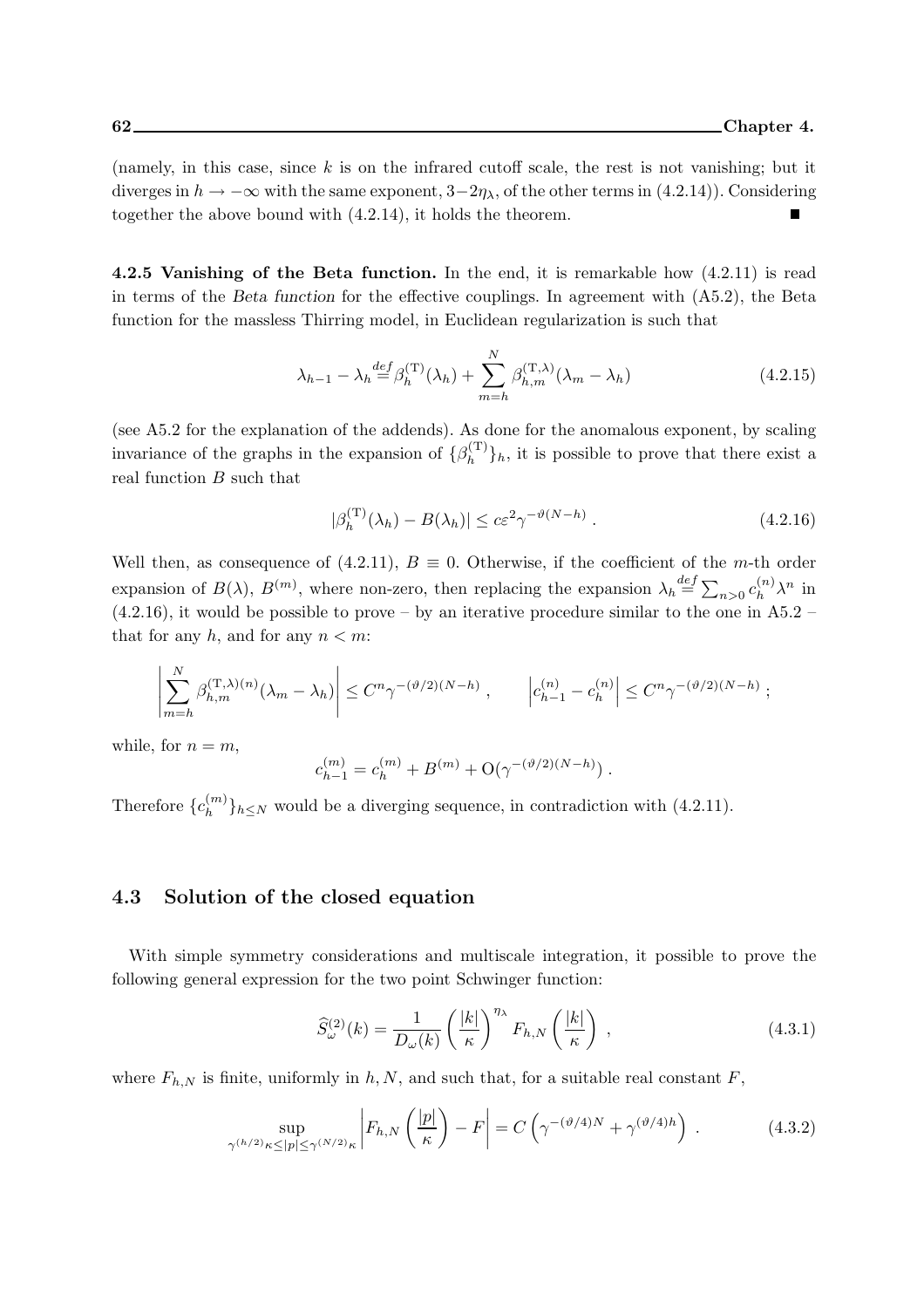Indeed, once the factor  $1/(D_{\omega}(k)Z_{h_0})$  is extracted (with  $h_0$  the scale of k), the expansion of  $\widehat{S}_{h,N;\omega}^{(2)}(k)$  is given by scaling invariant graphs. Calling F the limit of  $F_{h,N}$ , with all the couplings  $\{\lambda_j\}_j$  replaced by  $\lambda$ , all the ratios  $\{Z_{j-1}/Z_j\}_j$  replaced by  $\gamma^{\eta_\lambda}$  and the factor  $(|k|/\kappa)^{\eta_\lambda}(1/Z_{h_0})$ with 1, the difference between  $F_{h,N}$  and F is the sum of all the graphs with an external propagator on scale  $h_0$  and falling in one of the following cases.

- 1. There is an interaction on scale  $m > N$  or  $m < h$ . By the short memory property, given any  $\vartheta$  :  $0 < \vartheta < 1/16$ , the sum of all such graphs is bounded with  $\gamma^{-\vartheta(N-h_0)} + \gamma^{-\vartheta(h_0-h)}$ , up to a constant.
- **2.** There is a coupling  $[(|k|/\kappa)^{\eta_{\lambda}}(1/Z_{h_0})-1]$ . By the feature of the flow of the field strength – namely the analogous for the Euclidean regularization of (3.4.2) – the sum of all such graphs is bounded with  $\gamma^{-(\vartheta/2)(N-h_0)}$ , up to a constant.
- **3.** There is an interaction  $\lambda_m \lambda$ , or  $(Z_{m-1}/Z_m) \gamma^{\eta_{\lambda}}$  on scale  $m : h \leq m \leq N$ . By the short memory factor an features of the flows – analogous for the Euclidean regularization of (3.4.1) and (3.4.2) – the sum of such graphs is bounded by  $\gamma^{-\vartheta|m-h_0|} \gamma^{-(\vartheta/2)(N-m)} \leq$  $\gamma^{-(\vartheta/2)(N-h_0)} \gamma^{-(\vartheta/2)|m-h_0|}$ , up to a constant.

Hence, after summing over  $m$ ,  $(4.3.2)$  holds.

Now, replacing (4.3.1) in the CE for the two point Schwinger function, and taking the limit  $h \rightarrow -\infty$ , it holds:

$$
\left|\frac{k}{\kappa}\right|^{n_{\lambda}} F_N(k) = \frac{B_N}{Z_N} - \lambda_N A_N \frac{a_N - \overline{a}_N}{2} \int_D \frac{\mathrm{d}^2 p}{(2\pi)^2} \left|\frac{p}{\kappa}\right|^{n_{\lambda}} \frac{F_N(p)}{D_{-\omega}(k-p)D_{\omega}(p)} + \Delta \widehat{K}_{N,\omega}(k) ,
$$

where, by (4.2.12),

$$
\sup_{|k| \le \gamma^{(N/2)} \kappa} \left| \Delta \widehat{K}_{N,\omega}(k) \right| \le \frac{C}{Z_{h_0}} \gamma^{-(\vartheta/8)N}.
$$

The equation for  $k = 0$  – then  $Z_{h_0} = +\infty$  – gives

$$
\frac{B_N}{Z_N} = \lambda_N A_N \frac{a_N - \overline{a}_N}{2} \int_D \frac{\mathrm{d}^2 p}{(2\pi)^2} \left| \frac{p}{\kappa} \right|^{n_\lambda} \frac{F_N(p)}{p^2} ;
$$

therefore:

$$
\left| \frac{k}{\kappa} \right|^{n_{\lambda}} F_{h,N}(k) = \lambda_N A_N \frac{a_N - \overline{a}_N}{2} \int_D \frac{\mathrm{d}^2 p}{(2\pi)^2} \left| \frac{p}{\kappa} \right|^{n_{\lambda}} F_N(p) \frac{k^2 + D_{-\omega}(p) D_{\omega}(k)}{(k - p)^2 p^2} + \Delta \widehat{K}_{N;\omega}(k).
$$

Now it is possible to take the limit  $N \to +\infty$ , for k fixed: since the rest is vanishing, by finiteness of  $F_N$  uniformly in N and by (4.3.2), the limit can be exchanged with the integral in  $d^2p$ , it holds:

$$
|k|^{\eta_{\lambda}} = \lambda_b A \frac{a - \overline{a}}{2} \int \frac{\mathrm{d}^2 p}{(2\pi)^2} |p|^{\eta_{\lambda}} \frac{k^2 + D_{-\omega}(p) D_{\omega}(k)}{(k - p)^2 p^2}.
$$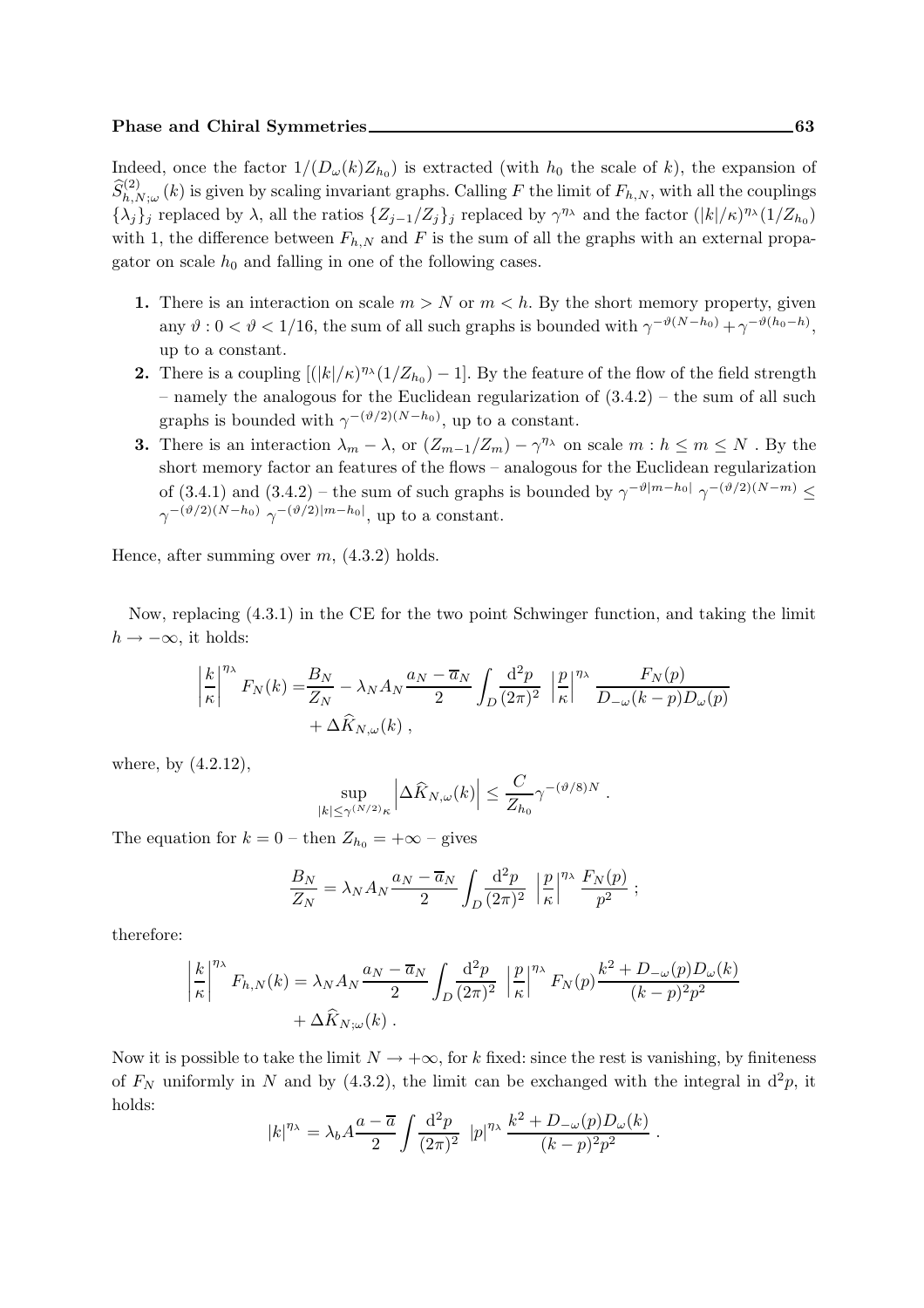The integral can be elementarily computed: the pure imaginary part is zero by symmetries, while for the real one it holds, for  $\vartheta$  the angle between the vector p and the vector k, for  $t = \tan(\vartheta/2)$ , and calling, with abuse of notation,  $k$  and  $p$  the moduli of the vectors  $k$  and  $p$  themselves,

$$
\frac{1}{(2\pi)^2} \int_0^\infty dp \ p^{\eta_{\lambda}-1} \int_{-\pi}^{\pi} d\vartheta \ \frac{k^2 - pk \cos(\vartheta)}{k^2 + p^2 - 2pk \cos(\vartheta)} \n= \frac{1}{(2\pi)^2} \int_0^\infty dp \ p^{\eta_{\lambda}-1} \int_{-\infty}^\infty dt \ \frac{2k}{1+t^2} \frac{(k+p)t^2 + (k-p)}{(k+p)^2t^2 + (k-p)^2} \n= \frac{1}{(2\pi)^2} \int_0^\infty dp \ p^{\eta_{\lambda}-1} \int_{-\infty}^\infty dt \ \frac{2k}{k+p} \left[ \frac{1}{1+t^2} - \frac{k-p}{2k} \left( \frac{1}{1+t^2} - \frac{(k+p)^2}{(k+p)^2t^2 + (k-p)^2} \right) \right] \n= \frac{2}{(2\pi)^2} \int_0^k dp \ p^{\eta_{\lambda}-1} \int_{-\infty}^\infty dt \ \frac{1}{1+t^2} = \frac{1}{2\pi\eta_{\lambda}} k^{\eta_{\lambda}}.
$$

This gives the following expression for the critical index  $\eta_{\lambda}$ :

$$
\eta_{\lambda} = A \frac{\lambda_b}{2\pi} \frac{a - \overline{a}}{2} ,
$$

to be compared with the formula for the half value of  $\eta_{\lambda}$  given in [J61] just after (36) – with the following identification: Johnson's  $\alpha$  is here  $\eta_{\lambda}/2$ ; Johnson's  $\lambda$  is  $\lambda_b/2$ ; while  $a - \overline{a}$  is, according to Johnson, equal to  $2\frac{\lambda/2\pi}{1-(\lambda/2\pi)^2}$ .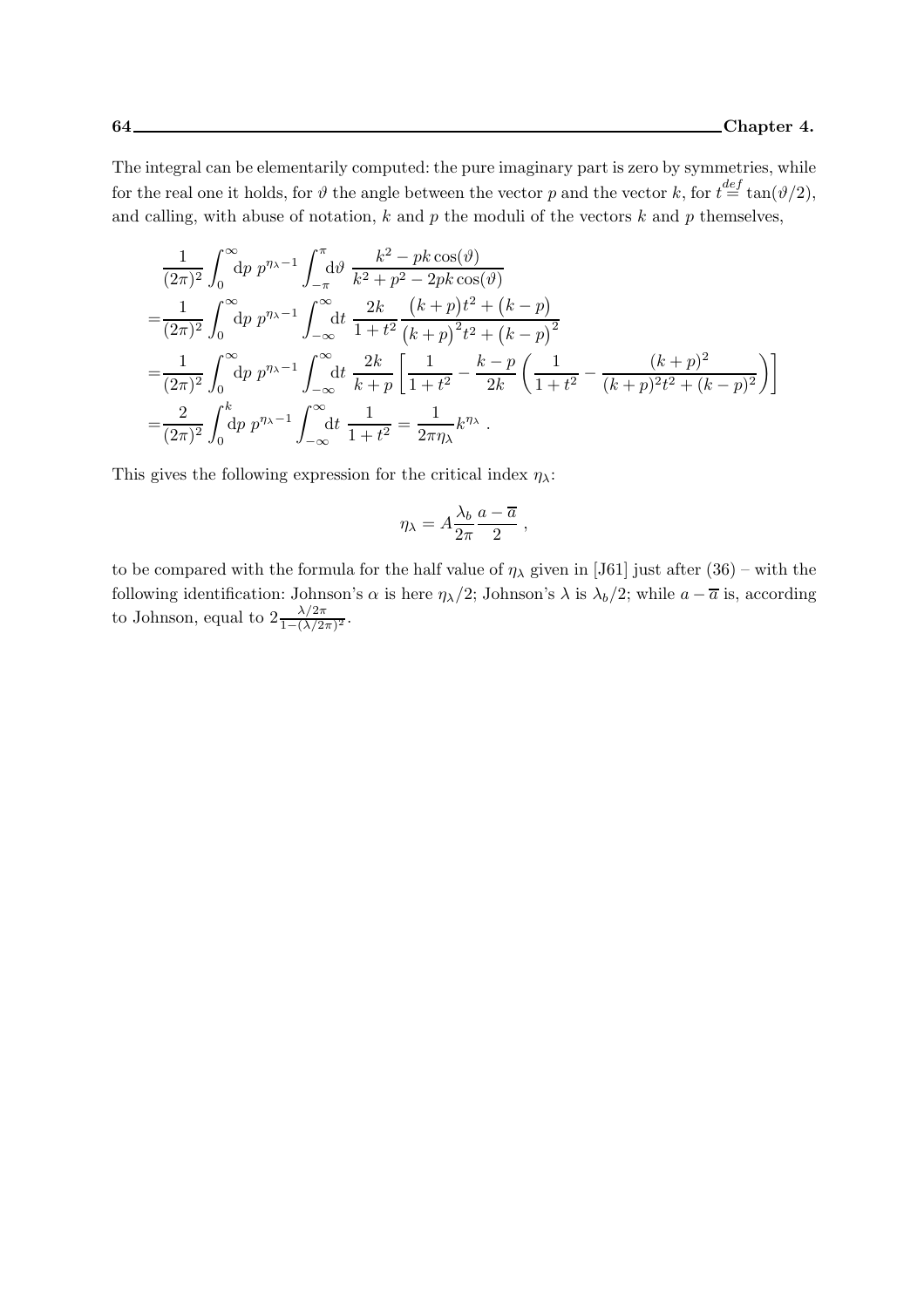## Appendix 1:

# Simple Analytical Properties

#### A1.1 Partial-fraction expansion. The functions

$$
f_L^-(z) \stackrel{def}{=} \frac{e^{-(x_0+L)z}}{1+e^{-Lz}} \quad \text{for } -L < x_0 < 0 \;, \qquad f_L^+(z) \stackrel{def}{=} \frac{e^{-x_0 z}}{1+e^{-Lz}} \quad \text{for } 0 < x_0 < L \;,
$$

are both meromorphic, since in any circles,  $\mathcal{C}_R$ , of radius R and centre the origin, their only singularities are a finite number of poles. In particular, setting  $D_0 \stackrel{def}{=} \left\{ \frac{2\pi}{L} (m + \frac{1}{2}) \right\}$  $\left(\frac{1}{2}\right)$ <sub>m $\in \mathbb{Z}$ </sub>, they are on the imaginary axis, in  $\{ik_0 : k_0 \in D_0\}$ . Therefore, by the Cauchy theorem, for any  $e \in \mathbb{R}$ ,  $R > |e|$  and  $\sigma = \pm$ ,

$$
f_L^{\sigma}(e) = \oint_{\mathcal{C}_R} \frac{\mathrm{d}z}{2\pi i} \; \frac{f_L^{\sigma}(z)}{z - e} + \sigma \frac{1}{L} \sum_{k_0 \in D_0}^{|k_0| \le R} \frac{e^{-ix_0 k_0}}{-ik_0 + e} \; . \tag{A1.1}
$$

Since, for  $0 \le \vartheta \le \pi/2$ ,  $\cos \vartheta \ge 1 - 2\vartheta/\pi$ , then it holds the following bound:

$$
\left| \oint_{\mathcal{C}_R} \frac{\mathrm{d}z}{2\pi i} \left| \frac{f_L^+(z)}{z - e} \right| \leq \frac{2R}{R - |e|} \int_0^\pi \mathrm{d}\vartheta \frac{e^{-x_0 R \cos \vartheta}}{1 + e^{-LR \cos \vartheta}} \leq \frac{2}{R - |e|} \left[ \frac{\pi}{2x_0} + \frac{\pi}{2(L - x_0)} \right] ,
$$

and similarly for  $f_L^-$ . Hence the first addend in the r.h.s. member of (A1.1) vanish for  $R \to \infty$ , and than, for any  $x_0 \neq 0$  :  $|x_0| < L$ ,

$$
f_L^+(e)\chi(x_0>0) - f_L^-(e)\chi(x_0<0) = \lim_{R \to +\infty} \frac{1}{L} \sum_{k_0 \in D_0}^{|k_0| \le R} \frac{e^{-ix_0k_0}}{-ik_0 + e}.
$$

Such a series, not absolutely convergent, can be written as  $\sin^{-1}(\pi x_0/L)$ , times an absolutely convergent series – and border terms vanishing for large  $R$  – so that it is clear the possibility of replacing the sharp constraint  $|k_0| \leq R$  with a smooth cutoff function.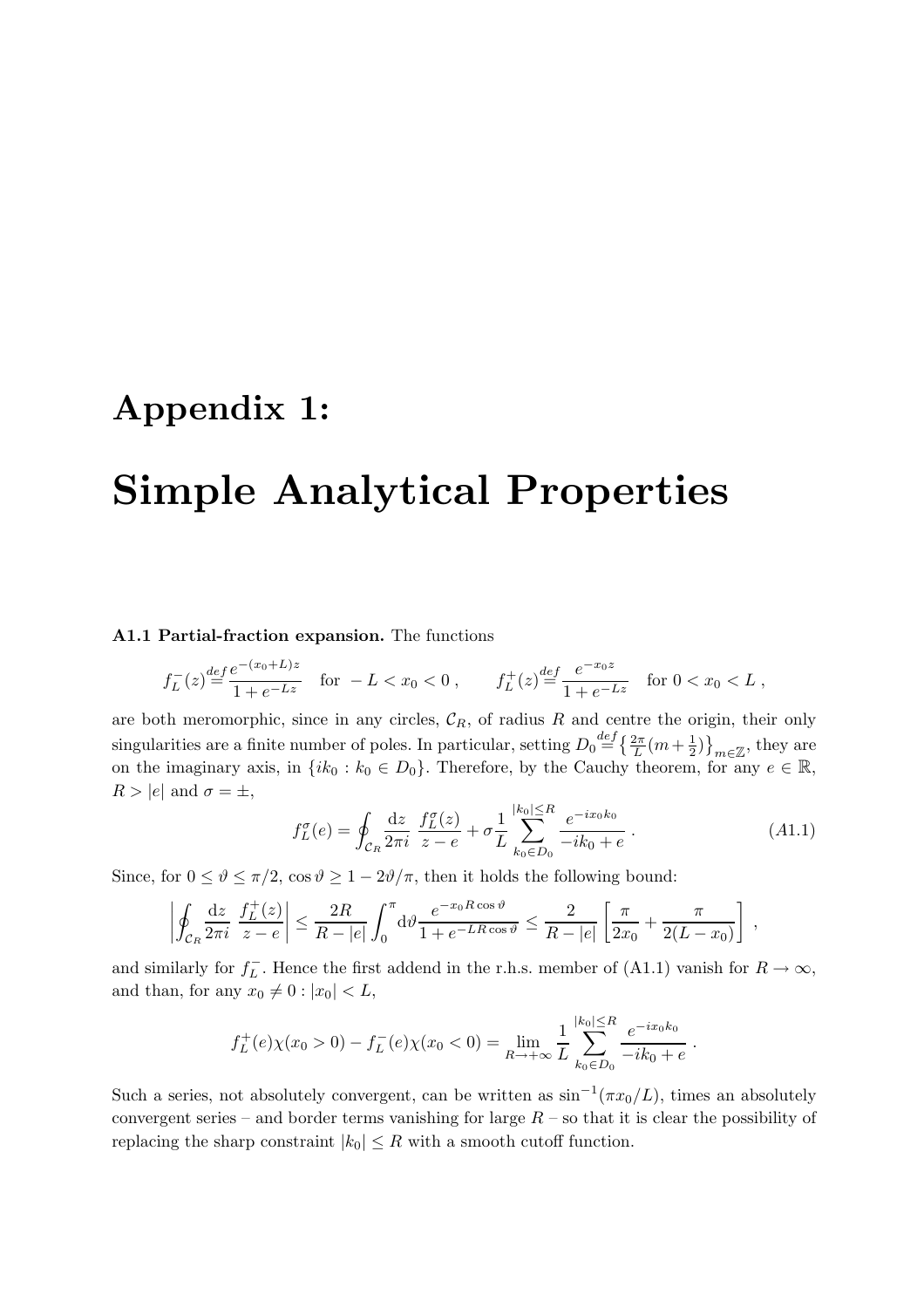A1.2 Gevrey compact-support functions It is easy to construct a compact support-function which also fulfil the Gevrey constraint on the derivatives.

Indeed, let the following  $C^{\infty}$  function be considered for any number  $p > 0$ :

$$
\vartheta(t) \stackrel{def}{=} \begin{cases} 0 & \text{for } t < 0 \\ e^{1 - (1/t^p)} & \text{for } 0 \le t \le 1 \\ 1 & \text{for } t > 1 \end{cases}
$$

For  $t \leq 0$  and  $t \geq 1$  all the derivatives are identically zero. For  $t : 0 \leq t \leq 1$ , it is possible to find a bound for the derivatives using the analyticity of  $\vartheta(t)$  in the half-plane  $\mathbb{C}_+ \stackrel{def}{=} \{z \in \mathbb{C} : \text{Re}(z) > 0\}.$ For any  $t: 0 < t < 1$ , let the disc  $D_t \stackrel{def}{=} \{z \in \mathbb{C} : |z - t| \leq t \sin(\pi/4p)\}\)$  be considered. By the Cauchy theorem:

$$
|\vartheta^{(n)}(t)| \leq \frac{n!}{2\pi \Big( t \sin(\pi/4p) \Big)^n} \max_{z \in D_t} |\vartheta(z)|.
$$

For any  $z = e^{i\varphi} \in D_t$ , since the lines passing through  $z = 0$  and tangent to  $D_t$  have angular parameter  $\pm \pi/4p$ , then Re  $(z^{-p}) \ge r^{-p} \cos(\varphi p) \ge (2t)^{-p} \cos(\pi/4)$ . Hence, since for any  $x \ge 0$ , and any constant  $c > 0$ , it holds  $x^n e^{-cx^p} \leq C^n (n!)^{(1/p)}$ , then for a certain constant  $C > 1$ ,

$$
|\vartheta^{(n)}(t)| \leq C^n (n!)^{1+(1/p)} ;
$$

namely  $\vartheta(t)$  is a Gevrey function of order  $\alpha = 1 + (1/p)$ . Finally, if  $\hat{\chi}_0(t) \stackrel{def}{=} 1 - \vartheta\left(\frac{t-1}{\gamma-1}\right)$  $\gamma-1$  $\Big)$ , then  $\widehat{f}_j(t) \stackrel{def}{=} \widehat{\chi}_0(t\gamma^{-j}) - \widehat{\chi}_0(t\gamma^{-j+1})$  is a compact-support Gevrey function for any integer j.

A1.3 Bounds for the propagators. If K is the compact support of  $f_0(k)$ , the *n*-th derivatives of  $1/D_{\omega}(k)$  are bounded in K by  $C_K c_K^n n!$ , for suitable K-dependent constants  $C_K$  and  $c_K$ . Therefore, by Leibniz formula it follows that it  $f(k)$  is a Gevrey, compact-support function of class  $\alpha \geq 1$ , also  $f(k)/D_{\omega}(k)$  is. Therefore, for any  $n_0, n_1 \in \mathbb{N}$ , by partial derivation and Stirling formula,

$$
|g_{\omega}^{(0)}(x)| \le \frac{1}{|x_0|^{n_0}|x_1|^{n_1}} \sup_{k \in K} \left| \partial_0^{n_0} \partial_1^{n_1} \frac{f_0(k)}{D_{\omega}(k)} \right|
$$
  

$$
\le C \left( \left| \frac{c}{x_0} \right|^{1/\alpha} \frac{n_0}{e} \right)^{\alpha n_0} \left( \left| \frac{c}{x_1} \right|^{1/\alpha} \frac{n_1}{e} \right)^{\alpha n_1}
$$

.

Therefore, choosing for  $n_j$  such that  $(|x_j|/c)^{1/\alpha} - 1 \le n_j \le (|x_j|/c)^{1/\alpha}$ , it holds:

$$
|g_{\omega}^{(0)}(x)| \leq C e^{-\alpha(|x_0|/c)^{1/\alpha}} e^{-\alpha(|x_1|/c)^{1/\alpha}}.
$$

Finally, with similar argument, it is possible to obtain the same bounds for lattice-spacetime propagators.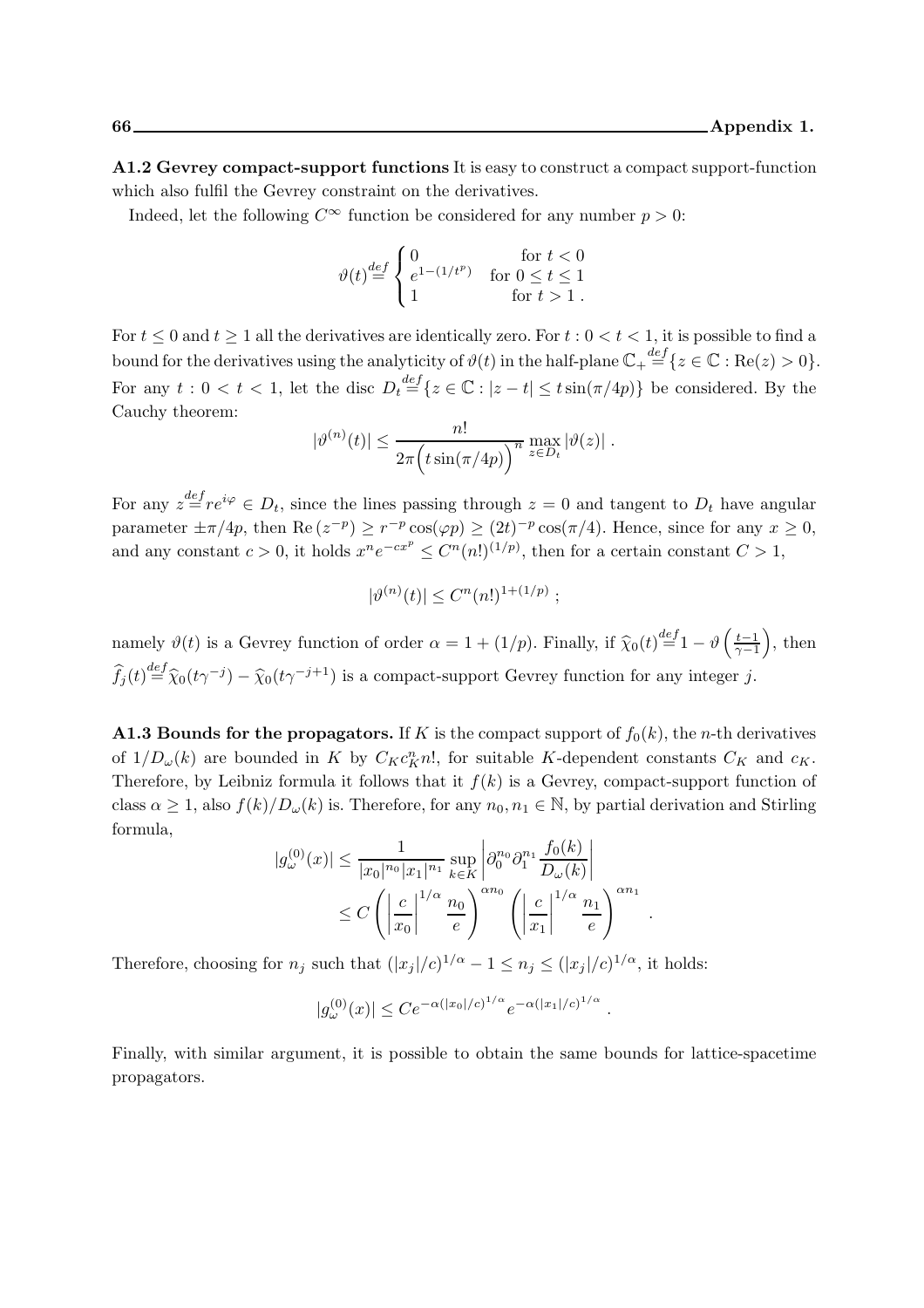# Appendix 2: OS axioms

**A2.1 Test functions.** For any  $n \in \mathbb{N}$ , setting  $\underline{x}^{\text{def}}(x^{(1)},...,x^{(n)})$ , let  $\mathcal{S}(\mathbb{R}^{2n})$  be the space of the complex functions on  $\mathbb{R}^{2n}$ , with labels,  $\underline{\omega}^{def}(\omega_1,\ldots,\omega_n)$ ,  $\underline{\varepsilon}^{def}(\varepsilon_1,\ldots,\varepsilon_n)$ , s.t., for any integer m, and any  $f_{n,\underline{\omega}}^{(\underline{\varepsilon})}(\underline{x}) \in \mathcal{S}(\mathbb{R}^{2n})$ , the Schwartz norm

$$
||f_{n,\underline{\omega}}^{(\underline{\varepsilon})}||_{m} \stackrel{def}{=} \max_{\underline{r}:\sum_{j}r_{j} \leq m} \sup_{x^{(j)} \in \mathbb{R}^{4}} \left| \left(1 + \sum_{i=1}^{n} |x^{(i)}|^{m}\right) \partial_{1}^{r_{1}} \cdots \partial_{n}^{r_{n}} f_{n,\underline{\omega}}(\underline{x})\right|
$$

is finite. Let  $\mathcal{S}_{\neq}(\mathbb{R}^{2n})$  be the space of the functions in  $\mathcal{S}(\mathbb{R}^{2n})$  which vanish, together with all their partial derivatives, if  $x^{(i)} = x^{(j)}$  for some  $1 \leq i < j \leq n$ ; and let  $\mathcal{S}_{\leq}(\mathbb{R}^{2n})$  be the space of the functions in  $\mathcal{S}_{\neq}(\mathbb{R}^{2n})$  which vanish, together with all their partial derivatives, if the ordering of the times  $x_0^{(1)}$  $x_0^{(1)}, \ldots, x_0^{(n)}$  $\binom{n}{0}$  is different from  $0 < x_0^{(1)} < x_0^{(2)} < \ldots < x_0^{(n)}$ .

Let the "space translation",  $\tau_y$ , for  $y = (0, y_1)$ , be defined as

$$
(\tau_y f)_{n,\underline{\omega}}^{(\underline{\varepsilon})}(\underline{x}) \stackrel{def}{=} f_{n,\underline{\omega}}^{(\underline{\varepsilon})}(\tau_y \underline{x}),
$$

with  $\tau_y \underline{x}^{def}(x^{(1)} + y, \ldots, x^{(n)} + y)$ .

Let the "time reflection" be defined as

$$
(\Theta f)^{(\underline{\varepsilon})}_{n,\underline{\omega}}(\underline{x})\stackrel{def}{=} \left(f^{(\underline{\varepsilon}^*)}_{n,\underline{\omega}^*}\right)^*(\vartheta_0 \underline{x}),
$$

with  $\vartheta_0 \underline{x}^{def}(\vartheta_0 x^{(1)}, \ldots, \vartheta_0 x^{(n)})$ , where  $\vartheta_0(x_0, x_1)^{\underline{def}}(-x_0, x_1)$ ;  $f^*(x^{(1)}, \ldots, x^{(n)})$  is the complex conjugate of  $f(x^{(n)},...,x^{(1)})$ ; and the labels  $\underline{\omega}^*$  and  $\underline{\varepsilon}^*$  are defined respectively to be  $\omega_n,...,\omega_1$ and  $-\varepsilon_n,\ldots,-\varepsilon_1$  (see [OS72], formula (6.2)).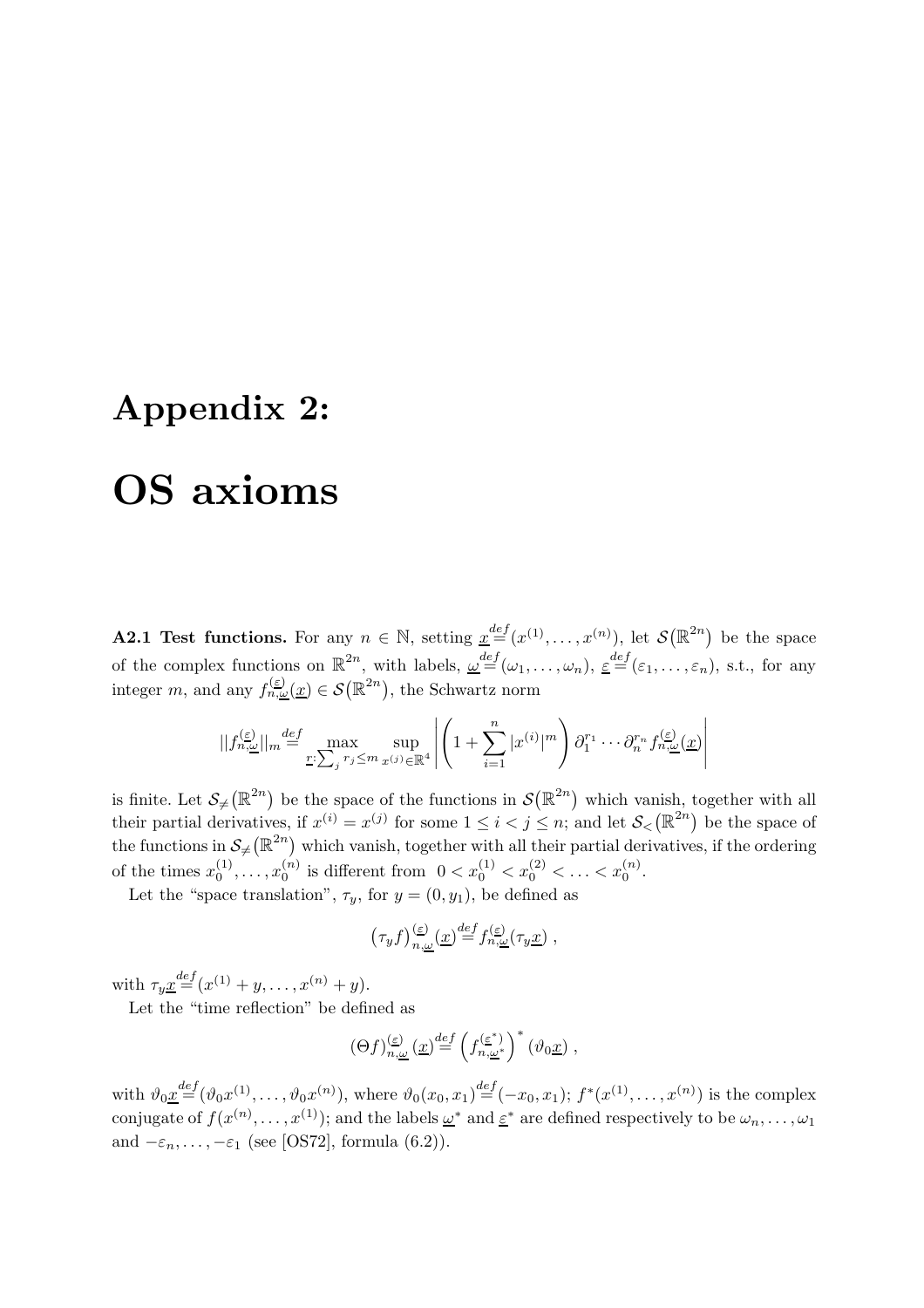In the end, it has to be noticed the following fact: for  $W$  being the generating functional of the Schwinger functions, then  $e^{\mathcal{W}}$  is the generating functional of the correlations. Hence, each Schwinger function – also called "truncated correlation" – can be written as finite linear combination of correlations, in term of which the OSa are now listed – with the simplification in the notation that  $G_{\underline{\sigma};\underline{\omega}}^{(0,n)(\underline{\varepsilon})}(\underline{z},\underline{x}) \stackrel{def}{=} G_{\underline{\omega}}^{(n)(\underline{\varepsilon})}(\underline{x}).$ 

**Lemma A.2.1.** Given  $\varepsilon$  small enough, for any  $\lambda : |\lambda| < \varepsilon$  and  $\mu : 0 \le \mu \le \kappa \gamma^{-1}$ , the correlations satisfy the Osterwalder-Schrader axioms:

**E1.**  $G_{\underline{\omega}}^{(n)(\underline{\varepsilon})}(\underline{x})$  is a distribution on  $\mathcal{S}_{\leq}(\mathbb{R}^{(2n)})$ ; indeed, for any integer m, there exist two constants  $c_m, C_m > 0$  s.t.

$$
\left\|G_{\underline{\omega}}^{(n)(\underline{\varepsilon})}\right\|_{m} \stackrel{def}{=} \sup_{f \in \mathcal{S}_{<}\left(\mathbb{R}^{(2n)}\right)} \frac{\left(G_{\underline{\omega}}^{(n)(\underline{\varepsilon})},f\right)}{\|f\|_{m}} \leq C_{m}(n!)^{c_{m}}.
$$

- **E2.**  $G_{\omega}^{(n)}(\epsilon)$  is invariant under the Euclidean group of translation and rotation of all the coordinates.
- **E3.**  $G_{\underline{\omega}}^{(n)(\underline{\varepsilon})}$  is antisymmetric under the exchange of the  $x^{(i)}$ ,  $\omega_i$ ,  $\varepsilon_i$  respectively with  $x^{(j)}$ ,  $\omega_j$ ,  $\varepsilon_j$ , for any  $1 \leq i < j \leq n$ .
- **E4.** For any finite sequence of "time ordered" test functions,  $\left\{f_{n,\omega}^{(\varepsilon)}(\underline{x}) \in \mathcal{S}_{\leq}(\mathbb{R}^{(2n)})\right\}$  $n \geq 0, \underline{\omega}, \underline{\varepsilon}$ , the correlations are "reflection invariant":

$$
G^{(n)(\underline{\varepsilon})}_{\underline{\omega}}\Big((\Theta f)^{(\underline{\varepsilon})}_{n,\underline{\omega}}\Big)=G^{(n)(\underline{\varepsilon})}_{\underline{\omega}}\big(f^{(\underline{\varepsilon})}_{n,\underline{\omega}}\big)
$$

and "reflection positive":

$$
\sum_{m,\underline{\omega}',\underline{\varepsilon}'} \sum_{n,\underline{\omega},\underline{\varepsilon}} G_{\underline{\omega}',\underline{\omega}}^{(m+n)(\underline{\varepsilon}',\underline{\varepsilon})} \Big( (\Theta f)_{m,\underline{\omega}'}^{(\varepsilon')} \otimes f_{n,\underline{\omega}}^{(\varepsilon)} \Big) \ge 0 \ . \tag{A2.1}
$$

**E5.** For any  $f_{n,\underline{\omega}}^{(\varepsilon)} \in \mathcal{S}_{\leq}(\mathbb{R}^{(2n)})$  and  $g_{m,\underline{\omega'}}^{(\varepsilon')} \in \mathcal{S}_{\leq}(\mathbb{R}^{(2m)})$ , decorrelation holds:

$$
\begin{split} \lim_{|y|\to\infty} G^{(m+n)(\underline{\varepsilon}',\underline{\varepsilon})}_{\underline{\omega}',\underline{\omega}} \left( (\Theta g)^{(\underline{\varepsilon}')}_{m,\underline{\omega}'} \otimes (\tau_y f)^{(\underline{\varepsilon})}_{n,\underline{\omega}} \right) \\ = G^{(m)(\underline{\varepsilon}')}_{\underline{\omega}'} \Big( (\Theta g)^{(\underline{\varepsilon}')}_{m,\underline{\omega}'} \Big) G^{(n)(\underline{\varepsilon})}_{\underline{\omega}} \Big( f^{(\underline{\varepsilon}')}_{n,\underline{\omega}} \Big) \end{split}
$$

The last property, called cluster decomposition, in terms of the Schwinger function reads:

$$
\lim_{|y| \to \infty} S_{\underline{\omega}', \underline{\omega}}^{(m+n)(\underline{\varepsilon}', \underline{\varepsilon})} \left( (\Theta g)_{m, \underline{\omega}'}^{(\underline{\varepsilon}')} \otimes (\tau_y f)_{n, \underline{\omega}}^{(\underline{\varepsilon})} \right) = 0 \ . \tag{A2.2}
$$

.

From the OSa, it is possible to derive the theory in Minkowskian spacetime, from the Euclidean one. The main difficulty, here, is to prove the validity of E2 and E4: a regularization that makes clear the one, usually makes obscure the other.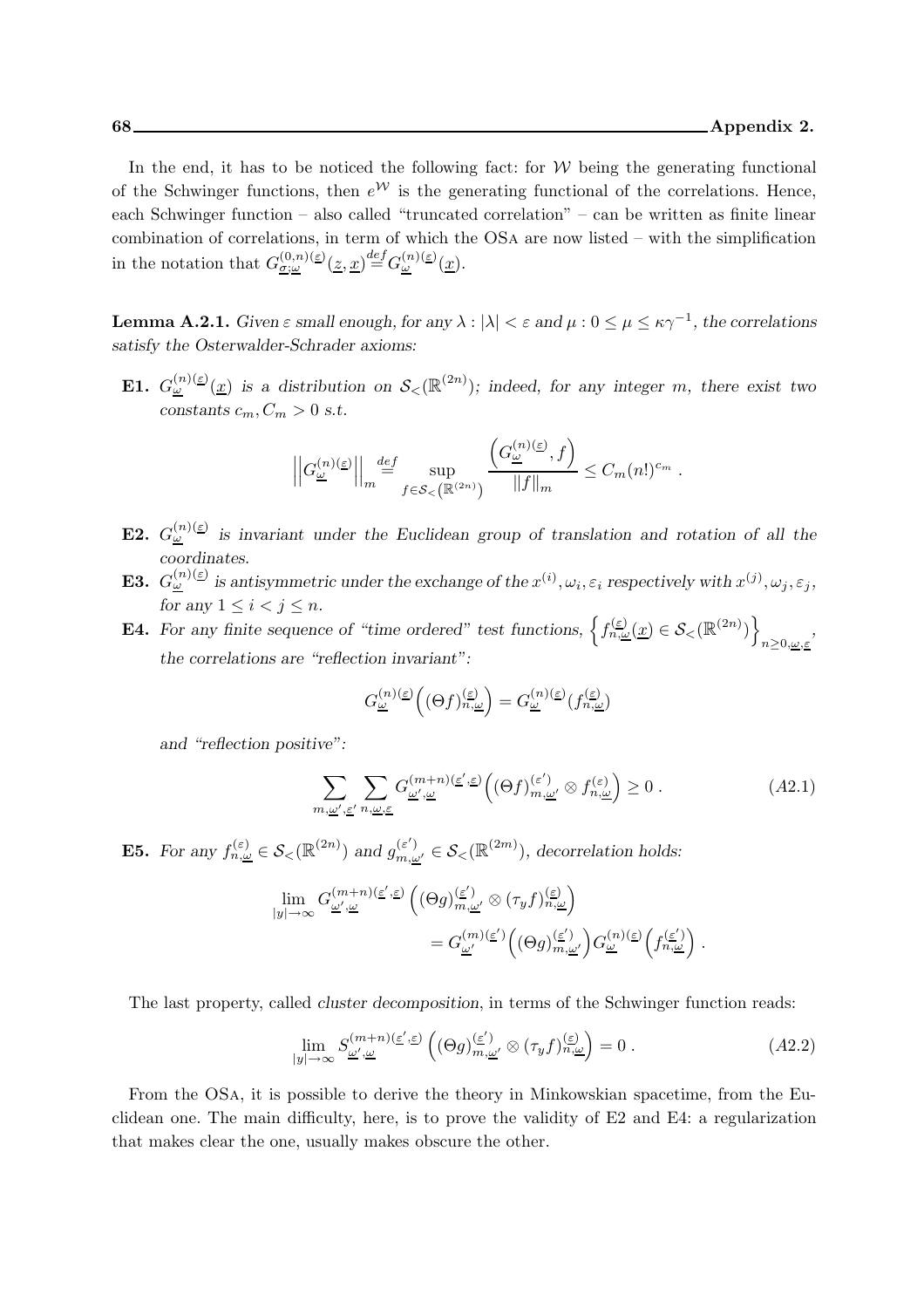#### A2.2 Reflection Positivity for the Hamiltonian Regularization

The Euclidean fields operator in Heisemberg picture are:

$$
\psi_{x,\omega}^{\sigma} \stackrel{def}{=} e^{-x_0 H} \left( \frac{1}{L} \sum_{k \in D} e^{\sigma i k x_1} a_{k,\omega}^{\sigma} \right) e^{x_0 H} , \qquad x \stackrel{def}{=} (x_0, x_1) \in \mathbb{R} \times \mathbb{T} ;
$$

therefore  $\psi_{x,\omega}^{\sigma}$  is not the Hermitian conjugate of  $\psi_{x,\omega}^{-\sigma}$  – as it were in the Minkowskian picture: it is therefore suitable to define the operator  $\vartheta$  "time reflection" s.t.  $\vartheta x = (-x_0, x_1)$ , so that  $\psi^{\sigma}_{x,\omega}$  is the Hermitian of  $\psi^{\sigma}_{\vartheta x,\omega}$ .

Let now the space  $\mathcal F$  of the linear functionals of the operator-valued fields: namely the operators on the Fock space of the form:

$$
F(\psi) = \sum_{n\geq 0} \sum_{\underline{\omega}, \underline{\sigma}} \int d^2 x^{(1)} \cdots d^2 x^{(n)} f_{n, \underline{\omega}, \underline{\sigma}} \left( x^{(1)}, \ldots, x^{(n)} \right) \psi_{x^{(1)}, \omega_1}^{\sigma_1} \cdots \psi_{x^{(n)}, \omega_n}^{\sigma_n}
$$

for any choice of the test functions  $f_{\underline{\omega},\underline{\sigma}} \in \mathcal{S}_{\leq}\left((\mathbb{R} \times \mathbb{T})^n\right)$ . Then, it is simply to verify that  $\Theta$ on the space  $\mathcal F$  is the Hermitian conjugation. Hence, for any real L, the following quantity is non-negative:

$$
\text{Tr}\left[e^{-LH}(\Theta F)F\right] \geq 0\;.
$$

Such an inequality, by the definition of the correlations, reads as in (A2.1).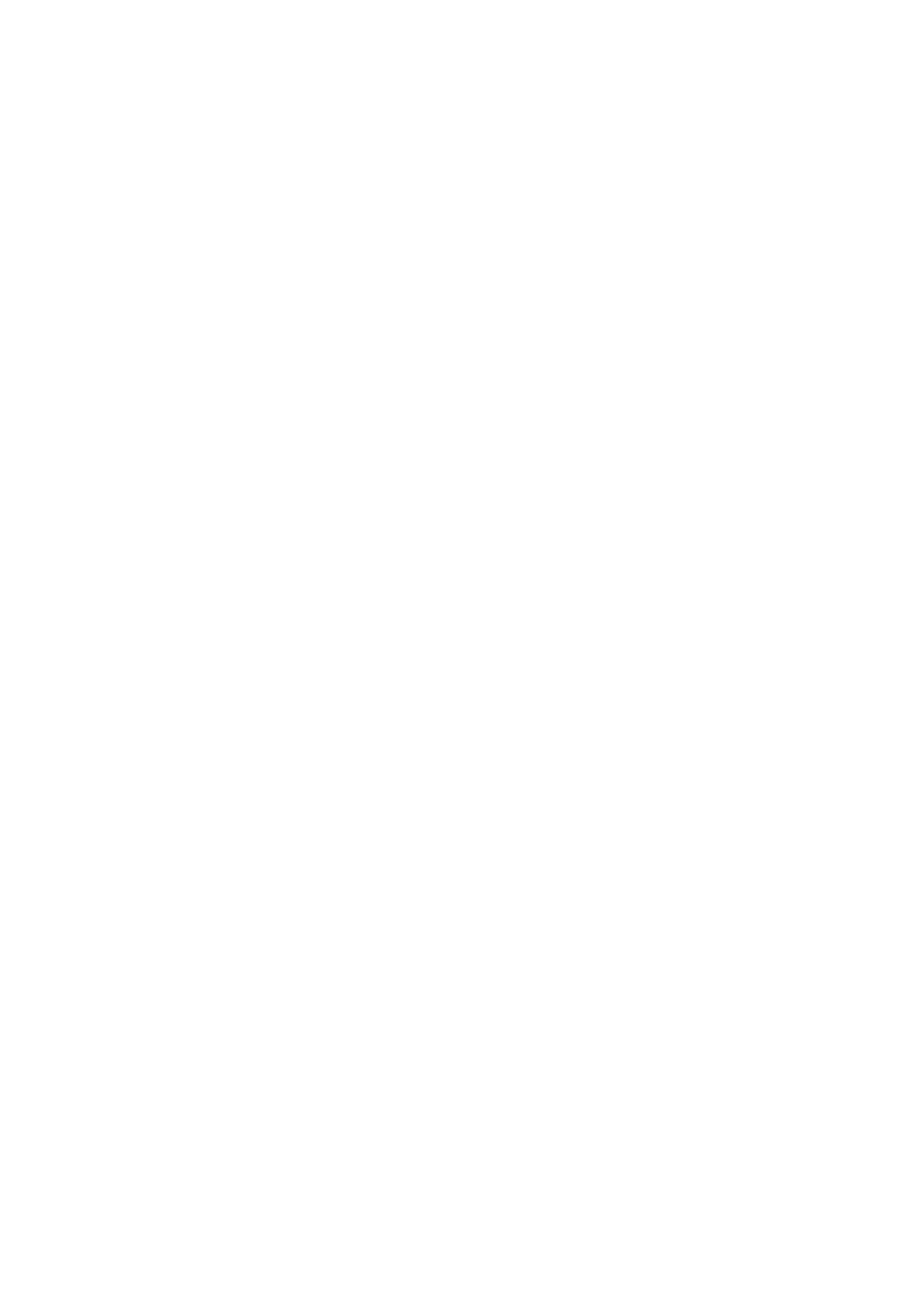## Appendix 3:

# Tree Expansion and Convergence of the Schwinger functions

The renormalization procedure used here is slightly different from the classical one, the BPHZ scheme.

As noticed in the early works on the renormalization, the localization is necessary and effective in extracting the divergent contribution of the subgraphs whenever the momenta flowing in the internal propagators of the subgraphs are in some sense higher than the momenta flowing on the external ones (Hepp's sectors). Anyway, the localization has a further complication in the massless case: while it improves the convergence at large momenta, it worsen consequently the convergence at small ones.

Accordingly, in the BPHZ scheme, the propagators of the graphs are decomposed a posteriori in scales, and the subgraphs, selected by the Hepp procedure, are localized: this is done by extracting the first orders of the Taylor expansion around zero external momenta, if the theory is massive; around any fixed non-zero value, if the theory is massless: in the latter case some discrete symmetries are broken, and more "relevant" and "marginal" terms, even a mass term, are generated.

In the scheme here depicted, instead, the multiscale integration not only produces directly only subgraphs satisfying the Hepp's property; but it makes clear the possibility of localizing at zero external momenta even the subgraphs with massless propagators, since such a localization is naturally stopped below the scales of the momenta of the Schwinger function at hand.

A3.1 Tree structure. By expanding iteratively the truncated expectations  $(3.1.6)$  and  $(3.3.6)$ ,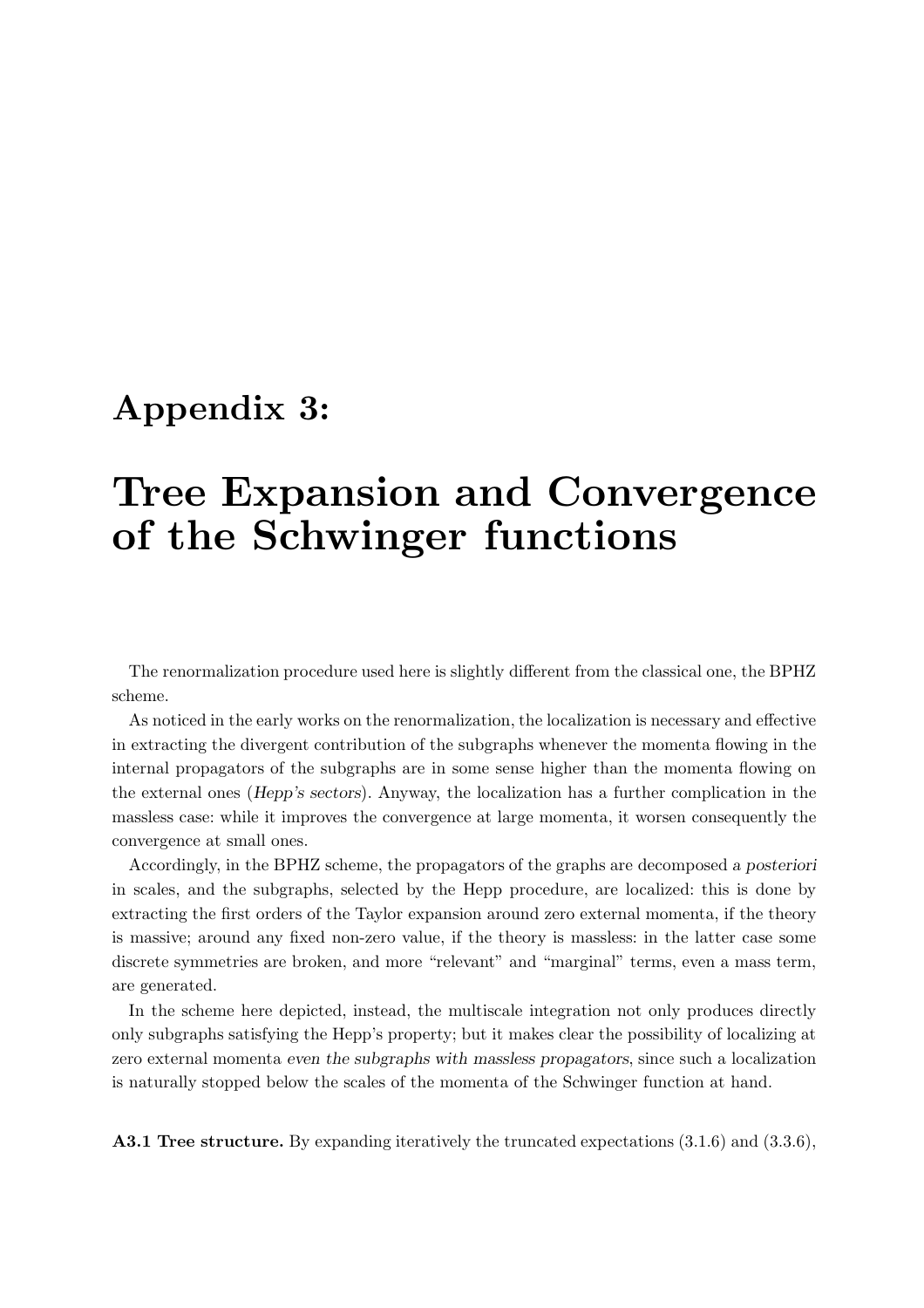starting from  $W^{(M)}$ , it is possible to write the effective potential on scale  $W^{(h)}$ , for  $h \leq M$ , in terms of a tree expansion, quite similar to that described, for example, in [BGPS].

- 1. Let a tree,  $\tau$ , be a tree graph with the following features: if there are  $n+1$  points with incidence number equal to 1, one of such points is the root; the other  $n$  points are the endpoints; the integer  $n$  is the order of the tree. All the points of the tree graphs, except the root and the endpoint, are called nodes. The only node paired to the root by the tree graph is the first node: it is required not to be an endpoint.
- 2. The nodes, the root and the endpoints are partially ordered in the natural way by the tree structure, so that the root is lower than the endpoints:  $v < v'$  means v is lower that  $v'$ . In correspondence of any node v, the integer  $s_v$  is the number of minimal nodes or endpoints greater than  $v:$  such nodes or endpoints are also said to be first followers of  $v$ , and are denoted  $v_1, \ldots, v_{s_v}$ . If  $s_v > 1$ , then v is a branching node. In correspondence of a node or an end point  $v$ , the unique maximal node lower than it is the first preceding of  $v$ , and is denoted  $v'$ .
- 3. Let the topological trees be the quotient set of the above depicted trees, in which any two of them are identified if, by a suitable continuous deformation of the length of the links and of the angled between them, – included permutation of the links coming out of the same branching node – they can be superposed. It is then easy to verify that, since the number of the branching nodes of a tree with n endpoints is not larger than  $n-1$ , then the number of all the topological tree with n endpoints is bounded by  $4^{2n-1} < 16^n$ .
- 4. With each node v of the tree, a scale  $h_v : h \leq h_v \leq M$  is assigned, with the compatibility condition that  $v' < v$  imply  $h_{v'} < h_v$ : therefore it is possible to draw the trees as lying vertically along a family of horizontal parallel lines, each one marking a scale  $j : h-1 \leq j \leq M+1$ , so that the each node v is contained in the horizontal line with index  $h_v$ . The scale  $h_u$  of the endpoint u ranges from  $h + 1$  to  $M + 1$ ; if v is the first preceding of such an endpoint,  $h_u = h_v + 1$ . The scale of the first node is h: because of the distinction that will be done between the nodes in correspondence of the hard fermion regime and the soft fermion regime, h is allowed to be  $\leq N+1$ ; the scale of the root is  $h_r = h - 1.$
- **5.** There are two kinds of endpoints, normal and special. With each normal endpoint  $u$ , it is associated one of the three self-interactions  $\lambda_{h_u-1}$  $\mathcal{V}, \gamma^{h_u-1}\nu_{h_u-1}\mathcal{N}$  or  $\delta_{h_v-1}\mathcal{D},$  if  $h_u - 1 \leq N$ ; otherwise the interactions  $\lambda_N V$ ,  $\gamma^N \nu_N \mathcal{N}$  or  $\delta_N \mathcal{D}$ . They are called the endpoints of type  $\lambda$ ,  $\nu$ ,  $\delta$ , with an obvious correspondence. With each special endpoint u it is associated one of the three interactions with the external sources,  $\zeta_{h_u-1}^{(2,+)}\mathcal{J}_+$ ,  $\zeta_{h_u-1}^{(2,-)}\mathcal{J}_$ or F, if  $h_u - 1 \leq N$ ; otherwise the interactions  $\zeta_N^{(2, +)}$   $\mathcal{J}_+$ ,  $\zeta_N^{(2, -)}$   $\mathcal{J}_-$  or F. They are called the endpoints of type  $\varphi$ ,  $\jmath_+$  and  $\jmath_-$ . The endpoints of type  $\jmath$  are the union of the ones of type  $j_+$  and  $j_-$ .
- **6.** Given a node v,  $n_v^{\varphi}$  and  $n_v^{\jmath}$  are respectively the number of endpoints of type  $\varphi$ , and of type *j* greater than *v*;  $n_v^{(4)}$ ,  $n_v^{(2)}$  are respectively the number of normal endpoint of type λ and of type ν or δ greater than v;  $n_v = n_v^{def}(n_v^{(4)} + n_v^{(2)})$ . Analogously, given a tree τ, the integers  $n_{\tau}^{\varphi}, n_{\tau}^j, n_{\tau}^{(4)}, n_{\tau}^{(2)}$  and  $n_{\tau}$  are respectively the number of endpoints of type  $\varphi$ , of type  $\lambda$ , of type  $\nu$  or  $\delta$  and the total number of normal endpoints of the tree.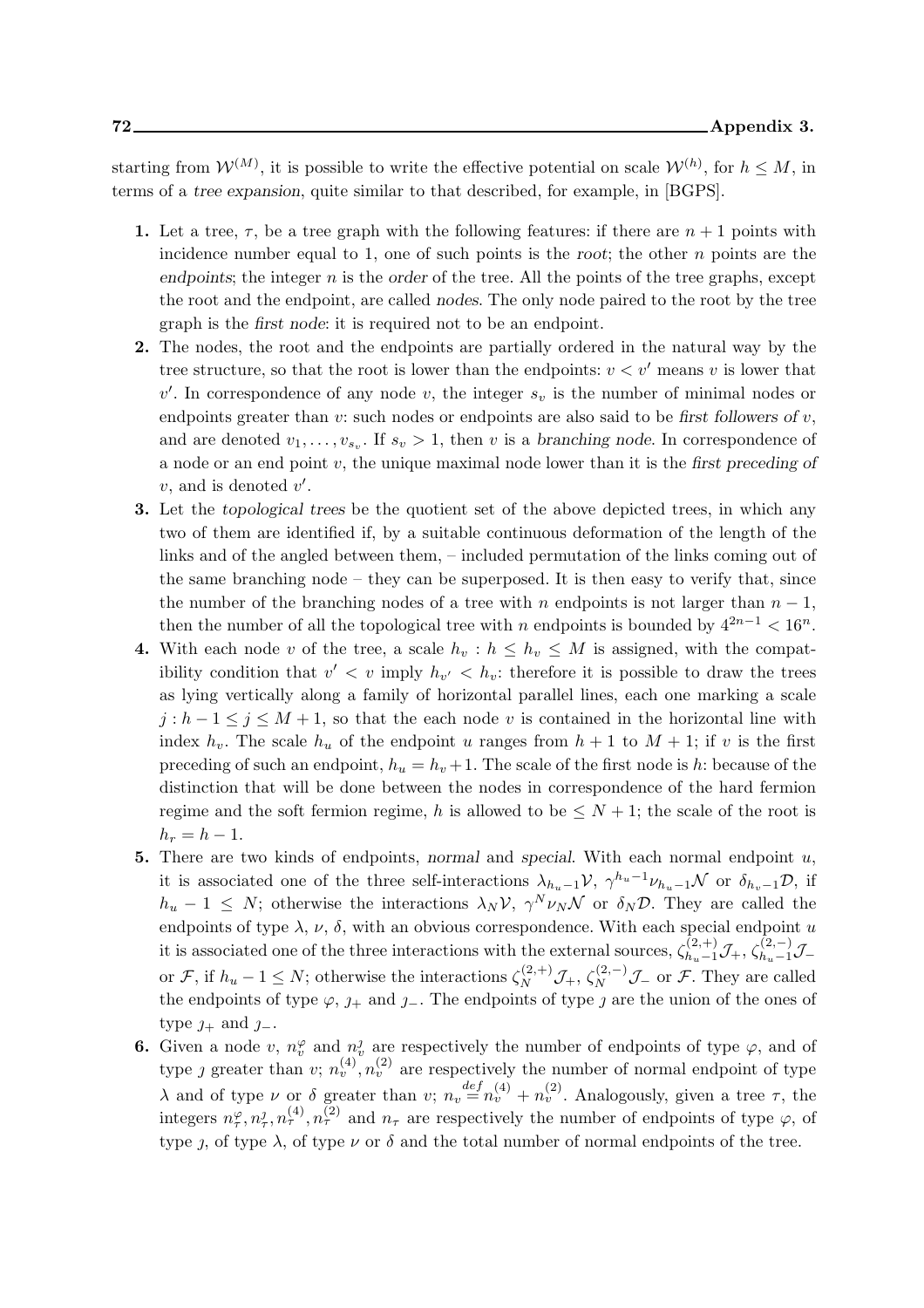### Tree Expansion and Convergence of the Schwinger functions 273

- 7. For any node v, the cluster  $L_v$  with frequency  $h_v$  is the set of endpoints greater than the node  $v$ ; if  $v$  is an endpoint, it is itself a *(trivial)* cluster. The tree provides an organization of endpoints into a hierarchy of clusters:  $L_w < L_v$  if  $L_w \subset L_v$
- 8. A field label f distinguishes a field involved in the interactions. If v is an endpoint,  $I_v$  is the the set of all the fields  $\psi$ ,  $\varphi$  and j involved in the interaction in v. If v is a node,  $I_v$ is defined as the union of the sets  $I_u$ , for any endpoint  $u : u > v$ ;  $x(f)$ ,  $\sigma(f)$  and  $\omega(f)$ denote the spacetime point, the (eventual)  $\sigma$  index and the  $\omega$  index, respectively, of the field f. If  $h_v < N$ , one of the field variables belonging to  $I_v$  may also carry a derivative. It is associated with each field label f an integer  $m(f) \in \{0, 1, 2\}$ , denoting the order of the derivative.
- **9.** In correspondence of any node or endpoint v, let  $P_v \subset I_v$ , the external fields of v, be constructed as follows. In each endpoint u all the fields are external:  $P_u \stackrel{def}{=} I_v$ . If v is a node, and  $v_1, \ldots, v_{s_v}$  are its first followers, then  $P_v$  can be any set s.t.  $P_v \subset (\cup_i P_{v_i})$ . Let  $Q_{v_i} \stackrel{def}{=} P_v \cap P_{v_i}$ : the union of the complementary ones,  $\cup_i P_{v_i} \backslash Q_{v_i}$ , is the set of the internal fields of  $v$  – or the fields contracted in correspondence of the node  $v$  – and have not to be an empty at least
	- in the first node, except if its scale is  $h = N + 1$ .
	- in the branching points;
	- in the first preceding nodes of the endpoints.

Hence, the endpoints are attached to nodes where some of their external fields are actually contracted; while the first point is the lowest node in correspondence of which some contraction actually occur, except in the case of trees lying only on the scales  $\geq N+1$ , for which the first point has been set to be on scale  $N+1$ . Among the fields in  $P_v$ , the set of all the fields of type  $\varphi$  and  $\jmath$  will be called  $S_v$ , the set of the "special fields". Finally,  $|P_v| = n_v^{\psi} + n_v^{\varphi} + n_v^{\jmath}$ , where  $n_v^{\psi}$  is the number of external fields of type  $\psi$ , while  $n_v^{\varphi}$ ,  $n_v^{\jmath}$ , as already defined, are the the number of external fields  $\varphi$  and  $j$  – indeed there is only one source field in the special endpoint.

- **10.** Let  $\mathcal{T}^{n^{\psi},n^{\varphi},n^{\jmath}}_{w;h;n}$  $\mathbb{R}^{n \times n \times n}$  be the set of all topological trees, with all the above depicted constraints, with root on scale h, first node w on scale  $h+1$ , and with n normal endpoints,  $n^{\psi}$  external fields of type  $\psi$ ,  $n^{\varphi}$  endpoints of type  $\varphi$  and  $n^j$  endpoints of type j. To each such tree it corresponds a sequence of instructions to built a class of Feynman graphs.
- **11.** Let G one of the Feynman graphs corresponding to the tree  $\tau \in \mathcal{T}^{n^{\psi},n^{\varphi},n^{\jmath}}_{w;h;n}$  $\binom{n}{w;h;n}$  The endpoints of  $\tau$  represents the vertices of  $\mathcal{G}$ , with the specified couplings. Any node v is in correspondence with a subgraph  $\mathcal{G}_v \subset \mathcal{G} \equiv \mathcal{G}_w$ , in which the external legs are the external fields of v. Specifically, if  $v_1, \ldots, v_{s_v}$   $(s_v \ge 1)$  are the first followers of v, the Feynman graph  $\mathcal{G}_v$ is constructed by pairing the internal fields of v with propagators  $g^{(h)}$ , in a way that the subgraphs  $\mathcal{G}(v_1), \ldots, \mathcal{G}(v_{s_v})$  remains connected. There are many possible way to chose  ${P_v}_v$ , or equivalently many possible ways of selecting the internal fields to be involved in the contractions; and there are many possible connecting contractions: that is why to each  $\tau$  is associated a family of many different Feynman graphs.
- 12. Let the set of the nodes of  $\tau$  hence considering neither the root, nor the endpoints be denoted, with abuse of notation,  $\tau$  as well. For each node v, the integer  $l_v$  is the number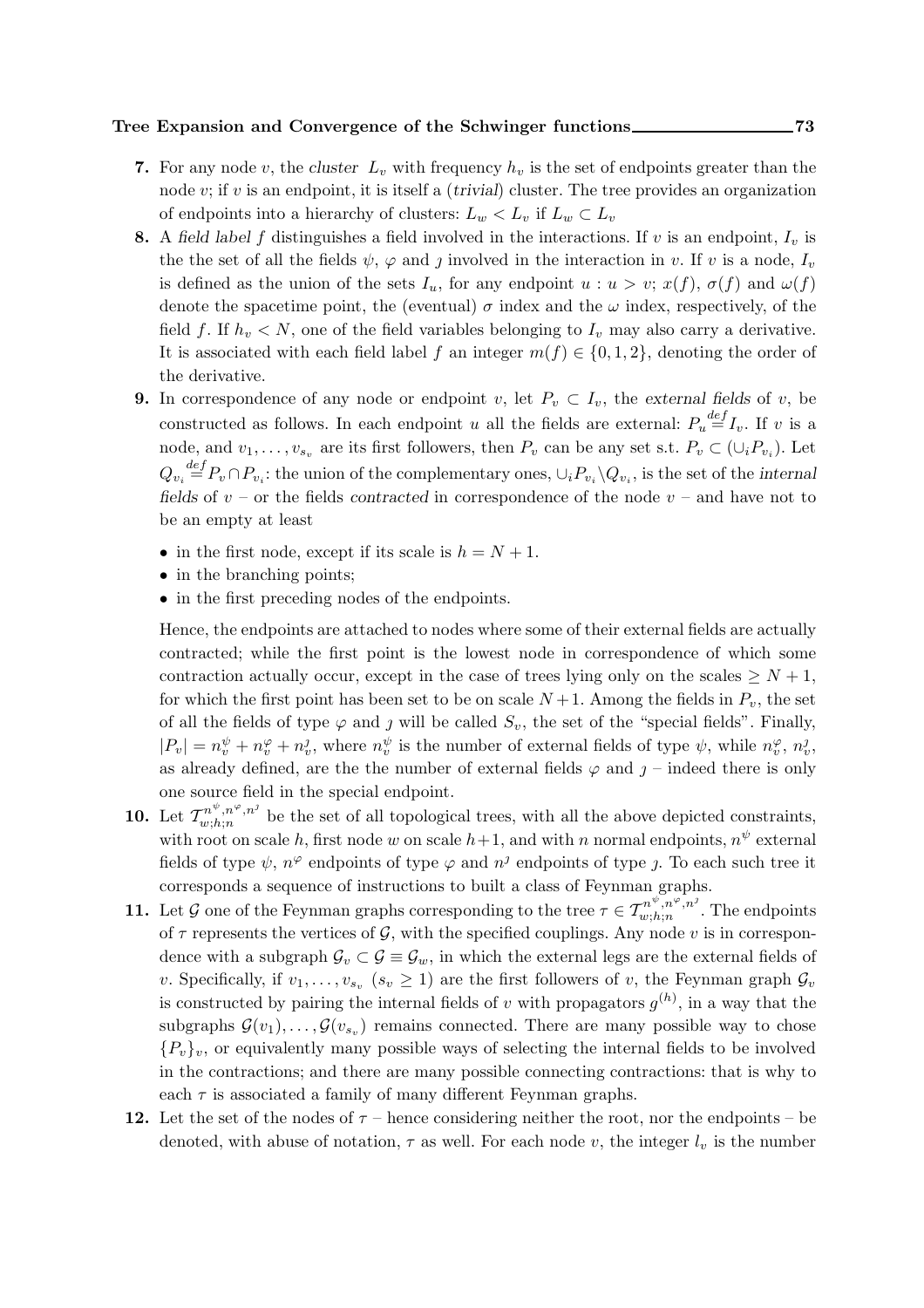of lines of the Feynman graph  $\mathcal{G}_v$ ; while  $l_{o,v}$  is the number of lines in  $\mathcal{G}_v$ , which are not in  $\cup_{i=1}^{s_v} \mathcal{G}_{v_i}$ . Similarly,  $l_v^{\text{anti}}$  and  $l_{o,v}^{\text{anti}}$  count the number of lines of the graph which correspond to antidiagonal propagators. Two fundamental relations are

$$
\sum_{u \in \tau}^{u \ge v} (s_u - 1) = n_v + n_v^{\varphi} + n_v^{\jmath} - 1,
$$
  
\n
$$
\sum_{u \ge v}^{u \ge v} l_{o,v} = l_v = 2n_v^{(4)} + n_v^{(2)} + (1/2)n_v^{\varphi} + n_v^{\jmath} - (1/2)n_v^{\psi}.
$$
\n(A3.1)

For instance, from them, by telescopic decomposition of the differences of the scales,  $h_u - h_v = \sum_{w \in \tau}^{v < w \le u} h_w - h_{w'}$ , other two identities descend:

$$
\sum_{u \in \tau}^{u \ge v} (h_u - h_v)(s_u - 1) = \sum_{u \in \tau}^{u \ge v} (h_u - h_{u'}) (n_v + n_v^{\varphi} + n_v^{\jmath} - 1),
$$
  

$$
\sum_{u \in \tau}^{u \ge v} (h_u - h_v) l_{o,v} = \sum_{u \in \tau}^{u \ge v} (h_u - h_{u'}) l_u.
$$
 (A3.2)

The above formulas are stated as they are for shake of clarity; but sometimes it will be used that, by definition,  $h_w - h_{w'} = 1$ .

- **13.** It is natural to consider the following decomposition. Given any  $\tau \in \mathcal{T}_{w,h;n}^{n^{\psi},n^{\varphi},n^{\vartheta}}$  $\binom{n}{w,h;n}$ , let the "auxiliary tree",  $\tau^a \subset \tau$ , be the union of the paths in  $\tau$  which connects the special endpoint with the root r; for any  $w \in \tau^a$ , let  $s_w^*$ , the number of the nodes first followers of v and in  $\tau^a$ . Besides, if w is one of the maximal nodes in  $\tau^a$ , let the integers  $n_{*,w}^j$ ,  $n_{*,w}^{\varphi}$ , be the number of the external fields of type  $\jmath$  or of type  $\varphi$  which are in the cluster  $L_w$ ; otherwise, for  $w \in \tau^a$  but not maximal, let them be the number of the external fields of type *j* or of type  $\varphi$  which are in the cluster  $L_w$ , but not in the following clusters  $L_{w_1}, \ldots, L_{w_{s_w}}$ . Finally, the "main tree",  $\tau^* \subset \tau^a$ , is given by the auxiliary tree, deprived of the nodes above the maximal nodes with  $s_w^* \geq 2$ ; for  $w \in \tau^*$ , let the integer  $b_w^*$  be the number of nodes of  $\tau^*$  first followers of w: hence  $s_w^* = b_w^* + n_{*,w}^{\varphi} + n_{*,w}^{\varphi}$ .
- **14.** Given any set of fields M, let  $x(M) \stackrel{def}{=} \bigcup_{f \in M} x(f)$ . Let  $D_v$  be the tree distance among  $x(I_{v_1}), \ldots, x(I_{v_{s_v}})$  the sets of the spacetime points of the clusters  $L_{v_1} \ldots L_{v_{s_v}}$ : namely  $D_v \stackrel{def}{=} \min_{g \in \mathcal{C}} \sum_{l \in g} |l|$ , where  $\mathcal C$  the set of all the possible tree graphs g connecting the spacetime points in  $x(I_{v_1}), \ldots, x(I_{v_{s_v}})$ , and l are the links. Similarly,  $D_{0,w}$  and  $D_{1,w}$ are respectively the "time" and "space" tree distance and are defined as the tree distance among the time component and the space component of the spacetime points in  $x(I_{v_1}), \ldots, x(I_{v_{s_v}}).$

A3.2 Cluster expansion. A standard tool in the fermionic Renormalization Group – first introduced in [Le87] – is the cluster expansion of the truncated expectations (see [B84]). It explains why in the bounds it is better to consider altogether all Feynman graphs corresponding to one tree, rather than one Feynman graph singly.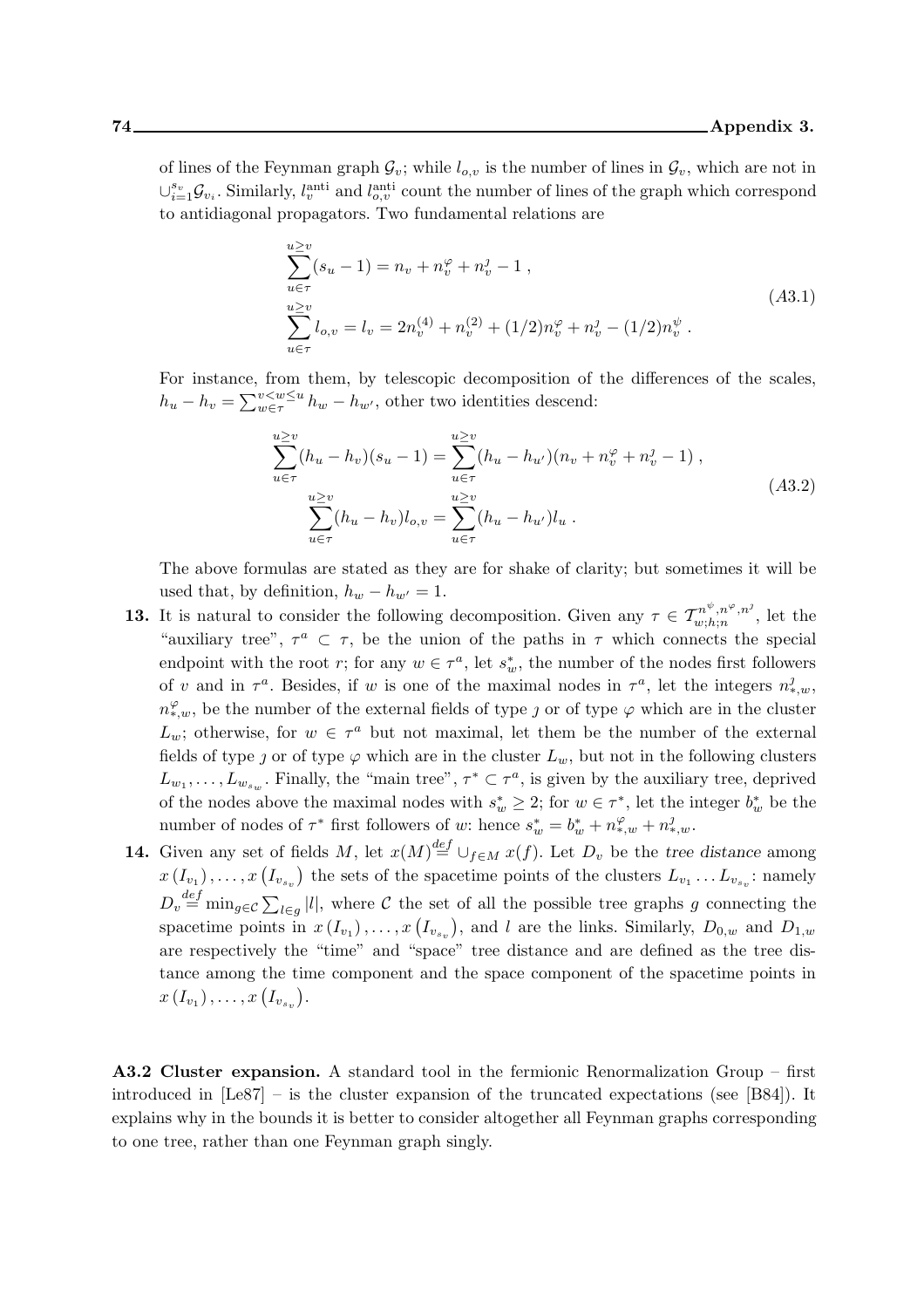### Tree Expansion and Convergence of the Schwinger functions 2001 2016

Let  $P_1, \ldots, P_s$  be disjoint sets of  $\psi$  fields s.t.  $|\cup_i P_i| = 2n$ ; and let  $P_j^{\sigma}$  $\stackrel{def}{=}\{f \in P_j : \sigma(f) = \sigma\}.$ A pairing l is the couple of a field  $f_l^+$  in  $\cup_j P_j^+$  and a field  $f_l^-$  in  $\cup_j P_j^-$ : let  $x(f_l^+) - x(f_l^-) \stackrel{\text{def}}{=} x_l$ ; and  $(\omega(f_l^+)$  $\left( \mu_l^+(t),\omega(f_l^-) \right) \stackrel{def}{=} \underline{\omega}_l.$  Then, the truncated expectation w.r.t. the Gaussian measure of propagator  $g^{(h)}$  is given, up to a global sign, by:

$$
\mathbb{E}_h^T[\psi(P_1),\ldots,\psi(P_s)] = \sum_T \left(\prod_{l\in T} g_{\underline{\omega}_l}^{(h)}(x_l)\right) \int dP_T(t) \det G^{h,T}(t) ,\qquad (A3.3)
$$

where T is a set of pairings of elements of  $\cup_i P_i$ , which would be a connected tree graph if all the points in the same set  $P_i$  where identified; the parameters  $t = \{t_{i,j} \in [0,1] : i,j = 1,\ldots,s\}$ have a certain normalized distribution d $P_T(t)$ ; finally  $G^{h,T}(t)$  is a  $(n-s+1) \times (n-s+1)$ matrix, the entries of which are given by  $G^{h,T}_{r-}$  $f_{i}^{h,T}f_{i}^{+}=g_{\underline{\omega}_{l}}^{(h)}(\underline{x}_{l})t_{\underline{i}_{l}}$ , where  $\underline{i}^{\underline{def}}(i_{l}^{+})$  $\left( \frac{1}{l}, i_{l}^{-} \right)$  s.t.  $f_{l}^{-} \in P_{i_{l}^{-}}^{-}$ and  $f_l^+ \in P_{i_l^+}^+$ <sup>1</sup>, for any possible pair l of elements of  $\cup_i P_i$ , s.t.  $l \notin T$ .

The importance of this formula is that, if all the entries  $M_{i,j}$  of an  $n \times n$  matrix M are give by scalar products,  $M_{i,j} = (v^{(i)}, w^{(j)})$ , where  $v^{(1)}, \ldots, v^{(n)}$  and  $w^{(1)}, \ldots, w^{(n)}$  are vectors, bounded in norm by a constant  $C_0$ , the sum of n! monomials that gives the determinant of M can be bounded with  $C_0^n$ , by a simple application of the volume inequality. In this way factorial bounds are avoided.

**A3.3 Bounds for the kernels.** Setting  $(h \wedge N)^{\text{def}} = \min\{h, N\}$ , the effective potential on scale  $h$  is a polynomial of the fields with coefficients given by the kernels:

$$
\mathcal{W}^{(h)}(\varphi, \jmath, \psi) = \sum_{n>0} \sum_{n \psi, n^{\varphi}, n^{\varphi} \ge 0} \sum_{\tau_v \in \mathcal{T}_{v;(h \wedge N);n}^{n^{\psi}, n^{\varphi}, n^{\varphi}} \sum_{P_v \subset I_v}^{|P_v| = n^{\psi} + n^{\varphi} + n^{\varphi}} \int d^2x (P_v) f(P_v) W^{(h)}(\mathbf{x}(P_v); \tau_v; P_v) ,
$$

where,  $f(P_v)$  denotes the product of every external field in  $P_v$ . In its turn, the kernel is a sum over the Feynman graphs of the product of a propagator for each line of the graphs,  $K^{(h)}\Big(\mathbf{x}(I_v); \tau_v; P_v\Big)$  integrated w.r.t. all the internal points of the cluster  $L_v$ :

$$
W^{(h)}\Big(\mathbf{x}(P_v); \tau_v; P_v\Big) = \int d^2x (I_v \backslash P_v) \; K^{(h)}\Big(\mathbf{x}(I_v); \tau_v; P_v\Big) \; .
$$

A useful norm to bound the kernels is obtained by integrating the product of the propagators w.r.t. all the spacetime points  $x(I_n)$ , except the "fixed points",  $x(F_n)$ : they are, if  $S_n$  is not empty, the points in  $F_v \stackrel{def}{=} S_v$ ; otherwise the point in  $F_v \stackrel{def}{=} \{x_v\}$ , for any choice of  $x_v \in P_v$ . It holds the following lemma.

**Lemma A.3.1.** If  $h > N$ , there exists a constant  $C_2 \geq C$  such that, for any choice of the tree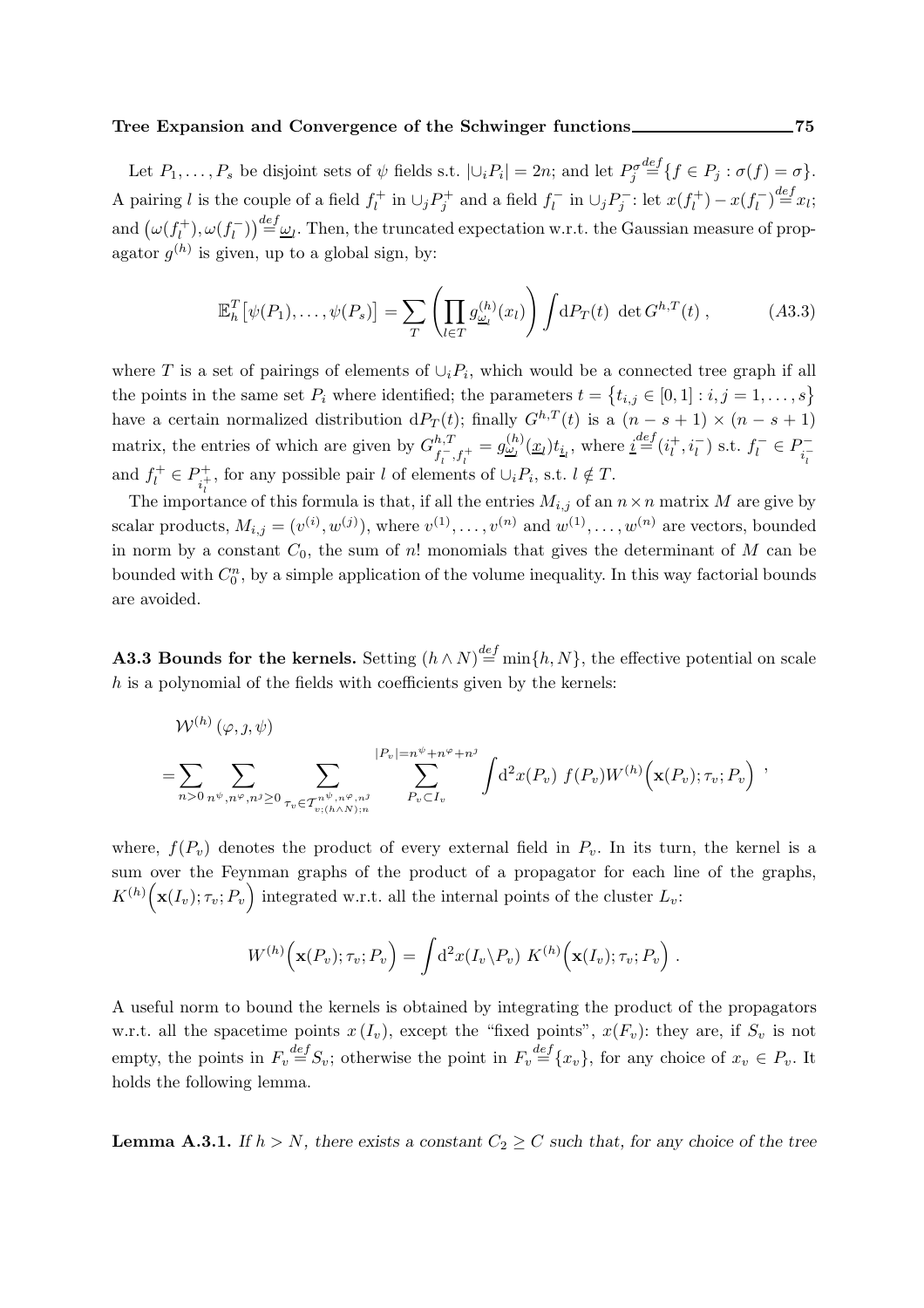$\tau_v \in \mathcal{T}^{n^{\psi},n^{\varphi},n^{\jmath}}_{v;N;n}$  $v: N; n^r, n^s$ , with root r,

$$
\int d^2x (I_v \backslash F_v) \left| K^{(h)} \left( x(I_v); \tau_v; P_v \right) \right|
$$
\n
$$
\leq (C_2 \varepsilon)^n C_2^{n^{\varphi} + n^j} \gamma^{N d_r} \left( \sum_{\{P_w\}_{w > r} w \in \tau_v} \prod_{w \in \tau_v} \gamma^{d_w + r_w} \right)
$$
\n
$$
\cdot \left( \prod_{w \in \tau_v^*}^{s_v^* \geq 2} \frac{\gamma^{(N+h_w)(s_w^* - 1)}}{e^{\frac{c}{2(n^{\varphi} + n^j)}} (\sqrt{\gamma^N D_w} + \sqrt{\gamma^{h_w} D_{0,w}})} \right) \left( \prod_{i=1}^{n^{\varphi}} \frac{1}{\sqrt{Z_N}} \right) \left( \prod_{i=1}^{n^j} \frac{Z_N^{(2)}}{Z_N} \right) ,
$$
\n(A3.4)

with

$$
d_w \stackrel{def}{=} \begin{cases} 1 - n_w - n_w^j - n_w^\varphi & \text{for } h_w \ge N + 1 \\ 2 - (1/2)n^\psi - (3/2)n^\varphi - n^j & \text{for } w = r \end{cases}
$$

and  $r_w$  such that  $d_w + r_w \le -1/2 - (1/8)n_w^{\psi}$ .

**Proof**. Let  $\tau_{v_1}, \ldots, \tau_{v_{s_v}}$  be the subtrees of  $\tau_v$  branching from  $v$  – namely with root in v, and first nodes  $v_1, \ldots, v_{s_v}$ ; the product of propagators  $K^{(h_v)}(\mathbf{x}(I_v); \tau_v; P_v)$  is obtained as

$$
K^{(h_v)}(\mathbf{x}(I_v); \tau_v; P_v) = \frac{1}{s_v!} \sum_{P_{v_1}, \dots, P_{v_{s_v}}} \left( \prod_{i=1}^{s_v} K^{(h_v+1)}(\mathbf{x}(I_{v_i}); \tau_{v_i}; P_{v_i}) \right).
$$
  
 
$$
\cdot \mathbb{E}_h^T \left[ \psi(P_{v_1} \setminus Q_{v_1}), \dots, \psi(P_{v_{s_v}} \setminus Q_{v_{s_v}}) \right].
$$
 (A3.5)

Applying (A3.3), and iterating till the endpoints, it holds:

$$
K^{(h_v)}\left(\mathbf{x}(I_v); \tau_v; P_v\right) = \left(\prod_u^{e.p.} \rho_u\right).
$$
  

$$
\cdot \prod_{w \in \tau_v} \sum_{P_w} \sum_{T_w} \frac{1}{s_w!} \left(\prod_{l \in T_w} g_{\underline{\omega}_l}^{(h_w)}(x_l)\right) \int dP_{T_w}(\mathbf{t}) \ \det G^{h_w, T_w}(\mathbf{t}), \tag{A3.6}
$$

where  $\rho_u$  denotes the coupling in the endpoints:  $\lambda_N$ ,  $\gamma^N \nu_N$  or  $\delta_N$ , if u is a normal endpoint;  $\zeta_N^{(2,\sigma)}$  if u is an endpoint of type  $\zeta^{(\sigma)}$ ; 1 if u is an endpoint of type  $\varphi$ . Then, a bound for the integral of (A3.6) can be obtained as follows.

1. Calling  $b_h(x-y) \stackrel{def}{=} e^{-(c/2)\left(\sqrt{\gamma^N|x_l|} + \sqrt{\gamma^h|x_{0,l}|}\right)},$  by (3.1.8) each of the  $s_w - 1$  propagators in a tree  $T_w$  is bounded with  $C\gamma^N b_{h_w}^2(x-y)$ ; while  $|\text{det } G^{h_w,T_w}(\mathbf{t})|$  is bounded with a factor  $C_0C\gamma^N$  for each of the  $l_{o,w} - (s_w - 1)$  rows of the matrix  $G^{h_w,T_w}(\mathbf{t})$ : globally, the product of the propagators can be bounded with

$$
(C_0 C \gamma^N)^{l_{o,w}} \prod_{l \in T_w} b_{h_w}^2(x_l) .
$$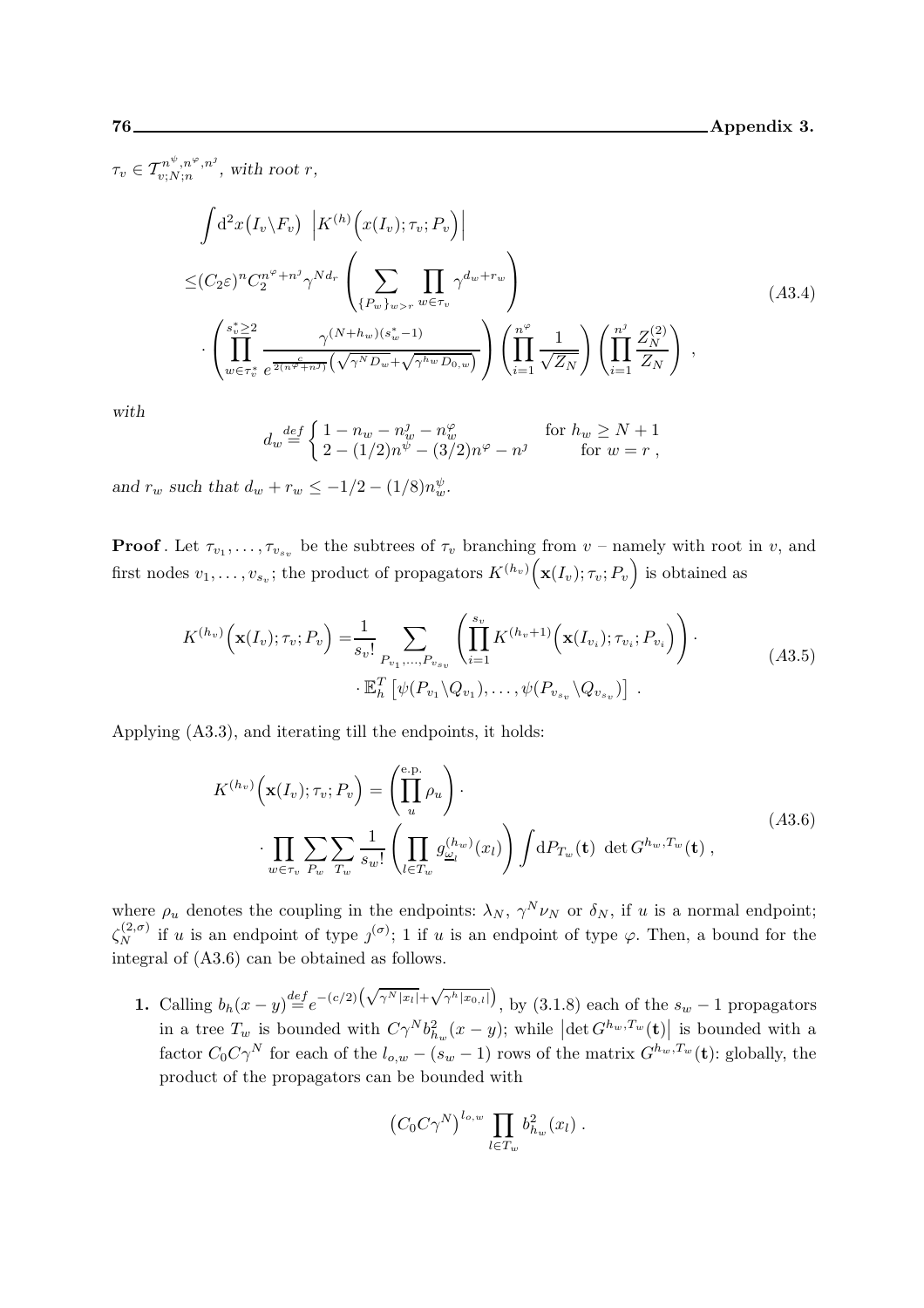### Tree Expansion and Convergence of the Schwinger functions 277

2. Collecting the products over  $b_{h_w}(x_l)$  for any node of the tree  $\tau_v$ , since the branching nodes of the main tree are not more than the special endpoints  $n^{\varphi} + n^j$ ,

$$
\prod_{w \in \tau_v} \prod_{l \in T_w} b_{h_w}^2(x_l) \le \prod_{w \in \tau_v} \prod_{l \in T_w} b_{h_w}(x_l)
$$
\n
$$
\prod_{w \in \tau_v^*} e^{-\frac{c}{2(n^{\varphi} + n^{\jmath})} \left(\sqrt{\gamma^N D_w} + \sqrt{\gamma^h w D_{0,w}}\right)}.
$$
\n(A3.7)

**3.** The integrations in  $d^2x(I_v/F_v)$  are performed, the left integrand being the product of the  $b_{h_w}$ 's, increased by replacing in them  $\gamma^N |x_l|$  with  $\gamma^N |x_{1,l}|$ , times constant factors. It holds

$$
\int d^2x (I_v/F_v) \prod_{w \in \tau_v} \prod_{l \in T_w} b_{h_w}(x_l) \leq \prod_{w \in \tau} \left( C_1 \gamma^{-(N+h_w)} \right)^{(s_w - s_w^*)} . \tag{A3.8}
$$

Indeed, the above formula is obtained iteratively starting from the first node,  $v$ . Let the labels  $w_1, \ldots, w_{s_w}$  be assigned to the nodes following w so that: for  $j = 1, \ldots, s_w^*$  the cluster  $L_{w_j}$  contains at least a special endpoint,  $S_{w_i} \neq \emptyset$ , and is called "special cluster"; for  $j = s_w^* + 1, \ldots, s_w$ , the cluster  $L_{w_j}$  contains no special endpoints,  $S_{w_i} = \emptyset$  – eventually it may be  $s_w^* = 0, s_w$ . Now, the graph  $T_w$  can be thought as a tree graph: the cluster  $L_{w_1}$  is its root,  $L_{w_2}, \ldots, L_{w_{s_w}}$  are its nodes, while the factors  $b_{h_w}$ 's are its links. Then, considering the first node v, and starting from the endpoints of  $T_v$ , let  $L_{v_i}$  be the first followers of  $L_{v_{j'}}$ , and let  $b_{h_v}$  be the link connecting them. If  $L_{v_j}$  is a special cluster, than  $b_{h_v}$  is simply bounded with its maximum,  $||b_{h_v}||_{\infty}$ ; whereas, if  $L_{v_j}$  is a normal cluster, the link  $b_{h_v}$  is bounded with  $||b_{h_v}||_1$ , the integral being taken w.r.t. the point in  $F_{v_j}$ . Since  $||b_{h_v}||_{\infty} \leq 1$ , while  $||b_{h_v}||_1 \leq C_1 \gamma^{-(N+h_v)}$ , this gives the factor in (A3.8) for  $w = v$ . Iterating to all the nodes following the first, the complete bound is found.

- 4. The sum over  $T_w$  is bounded by the number of the topological graphs with  $s_w$  nodes,  $4^{s_w},$  times the number of the possible permutations of such nodes,  $s_w!$  .
- **5.** Each factor  $\rho_u$  are bounded, by (3.3.15), with  $2\varepsilon$  if u is a normal endpoint; otherwise  $\rho_u = 1/\sqrt{Z_N}$  or  $Z_N^{(2)}/Z_N$  if respectively u is of type  $\varphi$  or j.

In the end, the factorial in item 4. is compensated by the one in the denominator of  $(A3.6)$ ; while the powers of  $2\varepsilon$ ,  $C$ ,  $C_0$ ,  $C_1$  and  $4^{s_w}$  is all together bounded with

$$
\prod_{w \in \tau_v} (4C_1)^{s_w} (C_0 C)^{l_{o,w}} (2\varepsilon)^{n_{o,w}} \le (C_2 \varepsilon)^n C_2^{n^{\varphi}+n^j},
$$

for  $C_2 \geq (4CC_0C_1)^2$ . And the rest of the bound is reduced to simple dimensional analysis. For each of the  $l_{o,w}$  propagators there is a factor  $\gamma^N$ ; for each of the  $s_w - s_w^*$  integrals there is a factor  $\gamma^{-(N+h_w)}$  more. Furthermore, not yet counted in the above items, by (3.1.8) there is a factor  $\gamma^{-(h_w-N)}$  more for any antidiagonal propagator. Finally, in correspondence of each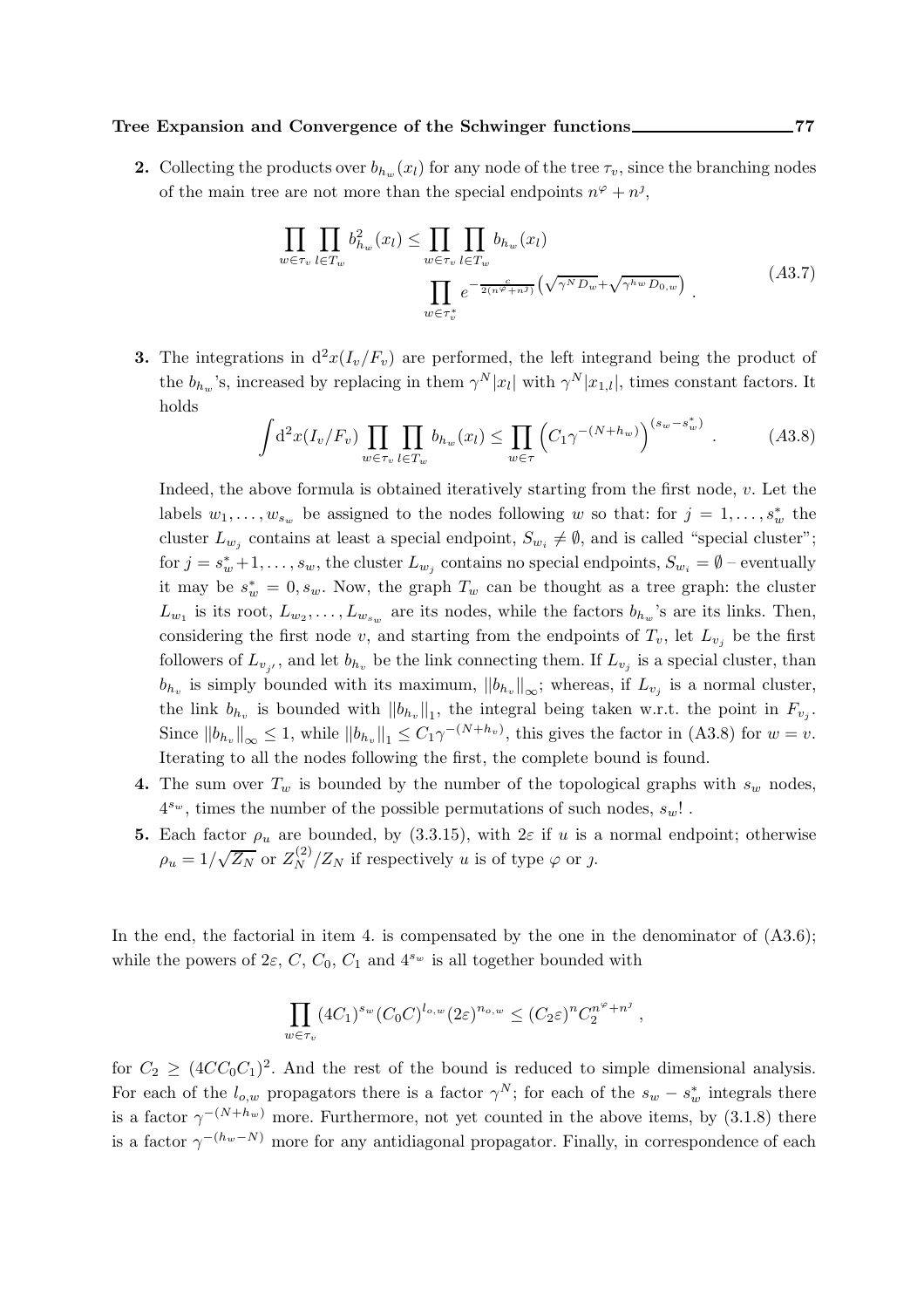$\blacksquare$ 

endpoint of type  $\delta$  and  $\nu$  there is a factor  $\gamma^N$ . Therefore the collection of all such factors gives

$$
\left(\prod_{w\in\tau_w^*} \gamma^{(N+h_w)(s_w^*-1)}\right) \prod_{w\in\tau_v} \gamma^{h_w\left(1-s_w-l_{o,w}^{\text{anti}}\right)} \gamma^{N\left(l_{o,w}-(s_w-1)+l_{o,w}^{\text{anti}}+n_{o,w}^{(2)}\right)}
$$
\n
$$
\leq \left(\prod_{w\in\tau_w^*} \gamma^{(N+h_w)(s_w^*-1)}\right) \gamma^{Nd_r} \prod_{w\in\tau_v} \gamma^{d_w+r_w},
$$
\n(A3.9)

where  $r_w \stackrel{def}{=} -l_w^{\text{anti}}$  for  $n_w = 1$ ,  $n_w^{\psi} = n_w^{\jmath} = 0$ , and  $r_w \stackrel{def}{=} 0$  otherwise. Now it is possible to prove that  $d_w + r_w \le -(1/2) - (1/16)n_w^{\psi}$ . Indeed, there are the following possibilities.

- 1. The number of normal endpoints is zero. Then, since in the nodes of the tree there has to be at least a contraction, and since the self-contraction of the fields in the endpoint of type *j* is zero by oddness of the diagonal propagator,  $n_w^{\varphi} + n_w^{\jmath} \geq 2$ . Then, since in such graphs the external fields of type  $\psi$  cannot be more than  $2(n_w^{\varphi} + n_w^{\jmath})$ , it holds  $d_w \leq -(1/2)(n_w^{\varphi} + n_w^{\jmath}) \leq -(1/2) - (1/8)n_w^{\psi}$ .
- **2.** The number of the normal endpoints is 1, while  $n_w^{\varphi} + n_w^{\jmath} = 0$ . Then  $d_w + r_w \le -l_w^{\text{anti}}$ . By explicit inspection, such graphs, made of self-contractions, either are zero by oddness of the diagonal propagator, or have at least one antidiagonal propagator; furthermore the number of external  $\psi$  fields cannot be more than two. Therefore  $d_w + r_w \le -(1/2) - (1/4)n_w^{\psi}$ .
- **3.** The number of the total endpoints,  $n_w + n_w^{\varphi} + n_w^{\jmath}$ , is greater or equal to 2. Since in such graphs the external fields  $\psi$  cannot be more than  $4(n_w + n_w^{\varphi} + n_w^{\jmath})$ , and  $r_w = 0$ , then  $d_w + r_w \leq -(1/2)(n_w + n_w^{\varphi} + n_w^{\jmath}) \leq -(1/2) - (1/16)n_w^{\psi}$ .

The proof is complete.

**Lemma A.3.2.** If  $h \leq N-1$ , and for  $\varepsilon$  small enough, there exists a constant  $C_2 \geq C$  such that

$$
\int d^{2} \mathbf{x} (I_{v} \setminus F_{v}) \left| K^{(h)} \left( \mathbf{x} (I_{v}); \tau_{v}; P_{v} \right) \right|
$$
\n
$$
\leq (C_{3} \varepsilon)^{n} C_{3}^{n^{\varphi} + n^{j}} \gamma^{h d_{r}} \left( \sum_{\{P_{w}\}_{w > r} w \in \tau_{v}} \prod_{w \in \tau_{v}} \gamma^{d_{w} + r_{w}} \right).
$$
\n
$$
\left( \prod_{w \in \tau_{v}^{*}}^{s_{w}^{*} \geq 2} \frac{\gamma \left( (h_{w} \wedge N) + h_{w} \right) (s_{w}^{*} - 1)}{\gamma^{d_{w} + h_{w}} \left( \sqrt{\gamma^{(h_{w} \wedge N)} D_{w}} + \sqrt{\gamma^{h_{w}} D_{0, w}}} \right)} \right) \left( \prod_{i=1}^{n^{\varphi}} \frac{1}{\sqrt{Z(h_{i} \wedge N)}} \right) \left( \prod_{i=1}^{n^{j}} \frac{Z_{(k_{i} \wedge N)}^{(2)}}{Z_{(k_{i} \wedge N)}} \right),
$$
\n(A3.10)

where

$$
d_w \stackrel{def}{=} \begin{cases} 1 - n_w - n_w^{\varphi} - n_w^{\jmath} & \text{for } h_w \ge N + 1 \\ 2 - (1/2)n_w^{\psi} - (3/2)n_w^{\varphi} - n_w^{\jmath} & \text{for } h_w \le N \end{cases}
$$

,

and  $r_w$  is such that  $d_w + r_w \le -1/4 - (1/12)n_w^{\psi}$ .

Proof . Neglecting the effects of the localization, with argument similar to the proof of the previous lemma, the bound is reduced to simple dimensional analysis: for each of the  $l_{o,w}$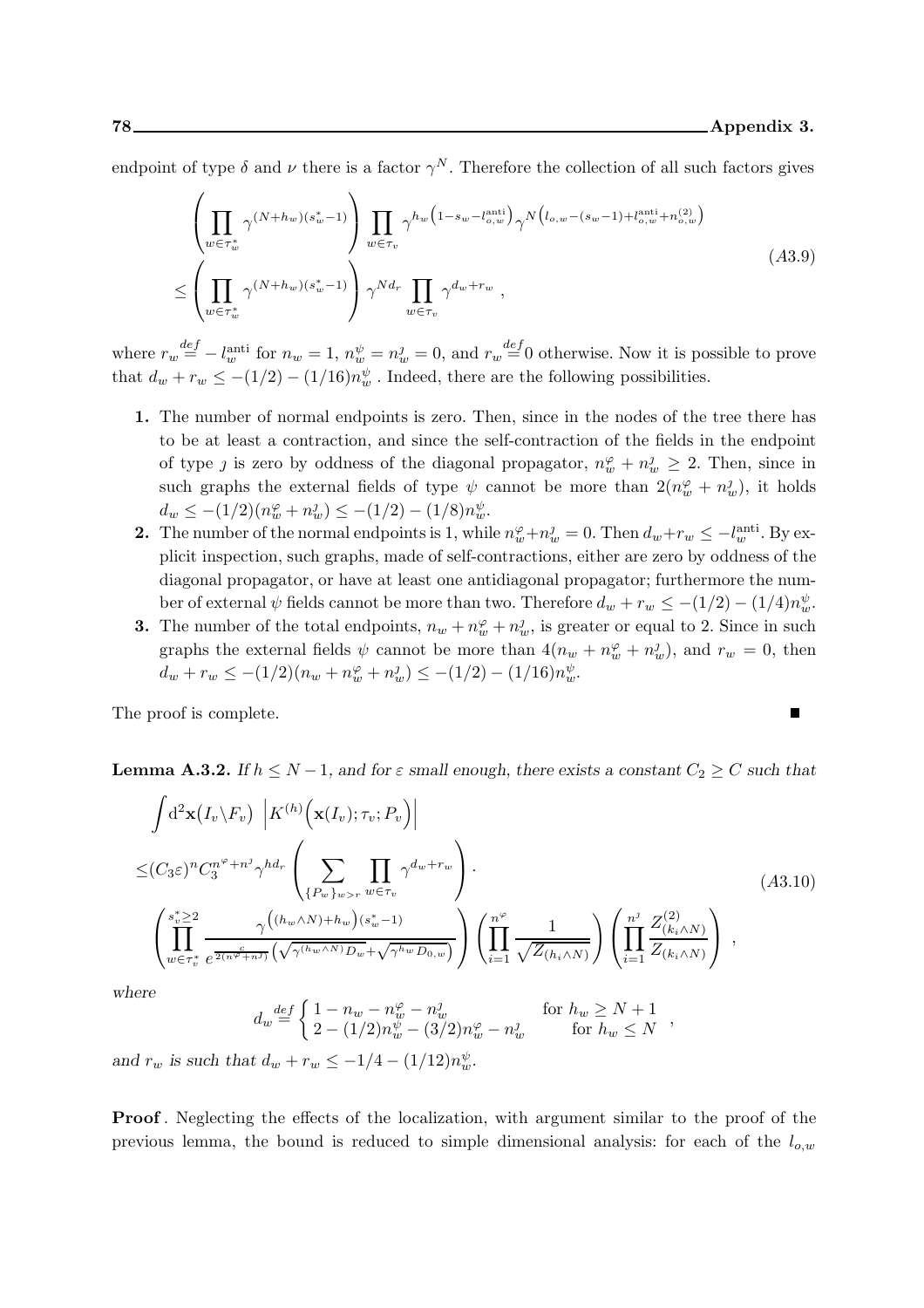propagators there is a factor  $\gamma^{h_w}$ ; for each of the the  $s_w - s^*$  integrals there is a factor  $\gamma^{-2h_w}$ . Finally, regarding the endpoints, there is a factor  $2\varepsilon$  for each endpoint of type  $\lambda$ ;  $2\varepsilon\gamma^{h_w}$  for each endpoint of type  $\delta$  or  $\nu$ . Therefore, collecting only the factors coming from the dimensional analysis,

$$
\left(\prod_{w \in \tau_w^*} \gamma^{2h_w(s_w^* - 1)}\right) \prod_{w \in \tau_v} \gamma^{h_w(l_{o,w} - 2(s_w - 1) + n_{o,w}^{(2)})}
$$
\n
$$
= \left(\prod_{w \in \tau_w^*} \gamma^{2h_w(s_w^* - 1)}\right) \gamma^{h d_v} \prod_{w \in \tau_v} \gamma^{d_w},
$$
\n(A3.11)

with  $d_w \stackrel{def}{=} 2 - (1/2)n_w^{\psi} - (3/2)n_w^{\varphi} - n_w^{\jmath}$ . Now the point is that they can occur nodes with nonnegative dimension: here comes the role of the localization, which improves their dimension by absorbing the localized part of the graphs into the coupling constants. Indeed, for the kernel bringing an R-operator, with reference to the items at point 3.3.4, the following facts have to be considered.

- 1. The local part  $z_{h_w} D_{\sigma}$ , occurring in a certain node w, is bounded, up to a constant, by  $\gamma^{h_w}\gamma^{-(h_w-h_{w_0})}$ , if  $w_0$  is the node, lower than  $w$ , in correspondence of which one of the field of momenta k is contracted. While the local part  $z_{h_w}$   $-ik_0 + \omega e(k_1) - D_{\omega}(k)$  is instead bounded, up to a constant, with  $\gamma^{h_w}\gamma^{-(h_w-h_{w_0})}\gamma^{-(N-h_{w_0})} \leq \gamma^{h_w}\gamma^{-(N-h_{w_0})}\gamma^{-2(h_w-h_{w_0})}$ : the standard power counting, as it were using only the factor  $\gamma^{h_w}$ , because of  $\gamma^{-2(h_w-h_{w_0})}$ , is improved in all the nodes u along the path connecting w with  $w_0$  by  $r_u = 2$ . Furthermore, with reference to the proof of the equivalence of the Euclidean and the Hamiltonian regularization, the factor  $\gamma^{-(N-h_w)}$  makes such a kernel – generated only in the latter regularization – vanishing in the limit of removed cutoff.
- 2. One or two increments  $D_{\omega}$ , and respectively one or two derivatives in the companying kernels – the kernel occurring at node  $w$ , the increment having the same momenta of a  $\psi$ -field contracted on a lower node,  $w_0$  – gives a gain w.r.t. the standard power counting: each derivative gives a factor  $\gamma^{-h_w}$  more, while each increment gives a factor  $\gamma^{h_{w_0}}$  more. Since

$$
\gamma^{-(h_w - h_{w_0})r} = \prod_{u}^{w_0 \le u \le w} \gamma^{-r} , \quad \text{for } r = 1, 2 ,
$$

all the nodes u in the path connecting the node w with the node  $w_0$  have a gain  $r_u = 1$ or 2.

**3.** The local terms which are linear or quadratic in the factors  $\{\mu_k/\gamma^k\}_k$  gives a gain in the bounds since, if they occur in the node  $w$  on scale  $h$ ,  $k$  has to be greater or equal to  $h$ , and, by  $(3.3.14)$  and the definition of  $h^*$ :

$$
\left(\frac{\mu_k}{\kappa \gamma^k}\right)^r \le \left(\frac{\mu_{h^*}}{\kappa \gamma^{h^*}}\right)^r \gamma^{-r(1-2c_0\varepsilon)(k-h^*)} \le \prod_{u \le w} \gamma^{-r(1-2c_0\varepsilon)},
$$

and therefore, for  $\varepsilon$  small enough, the dimension of every node u occurring along the path connecting the node w with the root is improved by  $r_u = r^2/4$ .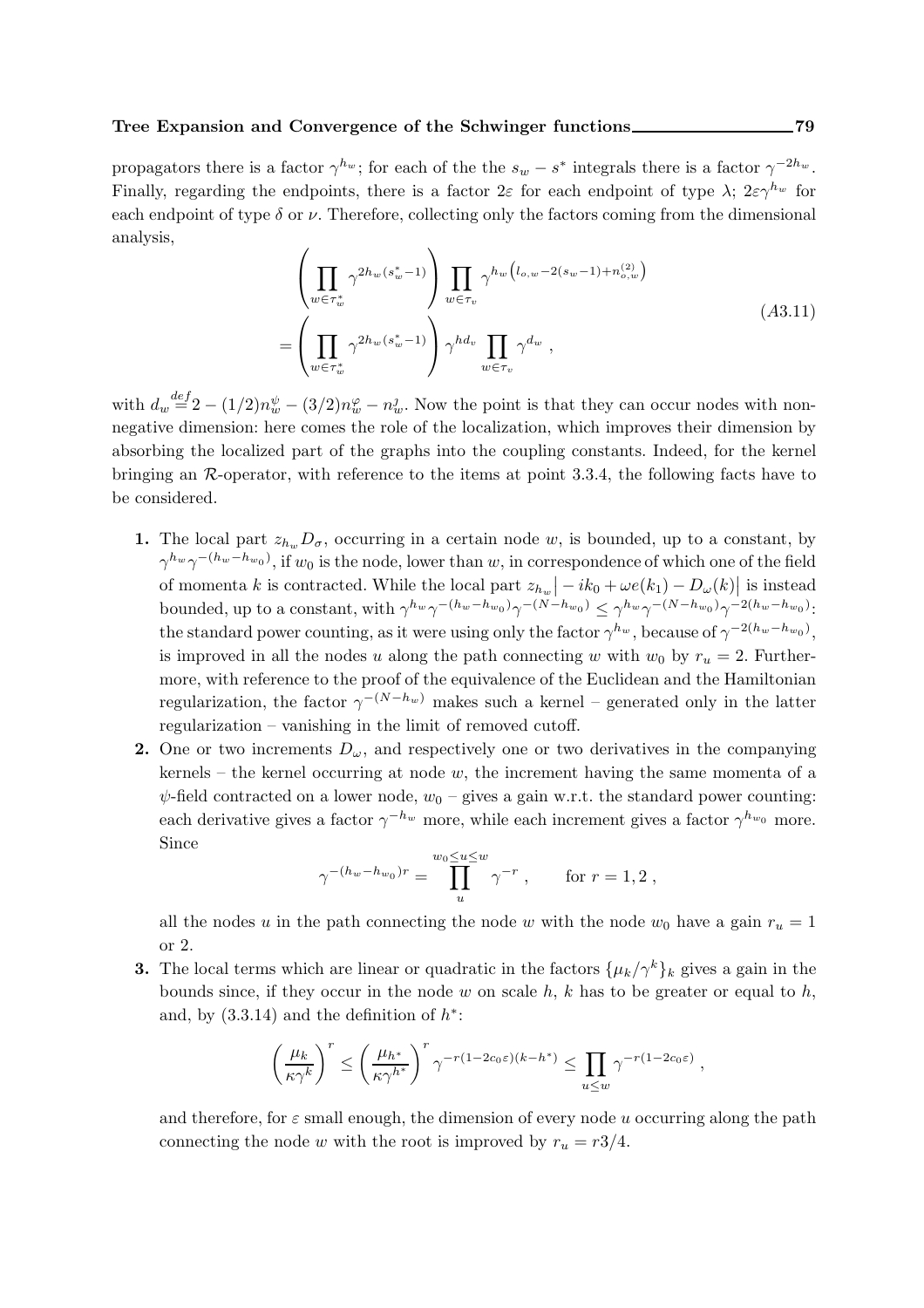$\blacksquare$ 

4. In the kernels corresponding to nodes w with  $n_w^j = 0$ , and  $n_w^{\psi} = n_w^{\varphi} = 1$ , the dimension is zero. It is possible to obtain a gain  $r_w = 1$  at the price of worsening the final constant  $C_3$ of a factor  $\gamma^2$ . Indeed, because of the compact support of the propagators, it is clear that such nodes can be both among the preceding ones of the  $n^{\varphi}$  special endpoints of type  $\varphi$ , let them be  $w_1, \ldots, w_q$ , and among the ones preceding  $w_1, \ldots, w_q$  themselves: namely no more than  $2n^{\varphi}$  nodes.

Therefore, with developments similar to the ones in the previous proof, it is possible to prove that  $d_w + r_w \le -(1/4) - (1/12)n_w^{\psi}$ . But since the localization produces the flows of the field and densities strengths, (A3.11) has to be replaced with

$$
\gamma^{hd_v}\left(\prod_{i=1}^{n^\varphi}\frac{1}{\sqrt{Z_{h_i}}}\right)\left(\prod_{i=1}^{n^j}\frac{Z^{(2)}_{k_i}}{Z_{k_i}}\right)\left(\prod_{w\in\tau^*_w}\gamma^{2h_w(s_w^*-1)}\right)\left(\prod_{w\in\tau_v}\left(\frac{Z_{h_w}}{Z_{h'_w}}\right)^{(n_w^{\psi}/2)}\gamma^{d_w+r_w}\right).
$$

This completes the proof.

**A3.4 Remark.** The argument in the last item does not apply in the case  $n^j = 1$  and  $n^{\psi} = 2$ . This is the main difference of the external sources  $\jmath$  and  $\varphi$ : while the former requires a coupling constant for absorbing divergences due to interaction with the source, the latter need not, since it in interacts only by one particle reducible graphs.

**Lemma A.3.3.** For  $\varepsilon$  small enough, the perturbative expansion for the  $(n^j; n^{\varphi})$ -Schwinger functions is absolutely convergent to a distribution fulfilling property E1 and E5. of the OSa.

Proof . The expansion for the Schwinger function is given by the expansion for the effective potential in the case  $P_v = S_v$  and for any scale of the first node  $h : h^* - 1 \le h \le N + 1$ .

Since the case  $h^*$  finite is much more easier of the case  $h^* = -\infty$ , the following development will concern only the latter.

Calling  $\mathcal{T}_{v,h;\underline{k};\underline{k};\underline{h}}^{0,n^\varphi,n^\jmath}$  $\tau_{v,h;\underline{k};\underline{h};n}^{0,n^{\varphi},n^{j}}$  the set of trees  $\tau \in \mathcal{T}_{v,h,n}^{0,n^{\varphi},n^{j}}$  having the  $n^{\varphi}$  external fields of type  $\varphi$  on scales  $h_1, \ldots, h_{n^{\varphi}}$ , and the  $n^j$  external fields of type *j* on scales  $k_1, \ldots, k_{n^j}$ , it holds

$$
S_{\underline{\sigma};\underline{\omega}}^{(n^j;n^{\varphi})(\underline{\varepsilon})}(\underline{z};\underline{x}) \stackrel{def}{=} \sum_{n\leq 0} \sum_{h\leq M} \sum_{k=1}^{h < k_j \leq M} \sum_{k=1}^{h < h_j \leq M} \sum_{\tau_v \in \mathcal{T}_{v,(h\wedge N);\underline{h};\underline{k};n}^0} W^{(h)}\Big(\mathbf{x}(S_v); \tau_v; S_v\Big) \tag{A3.12}
$$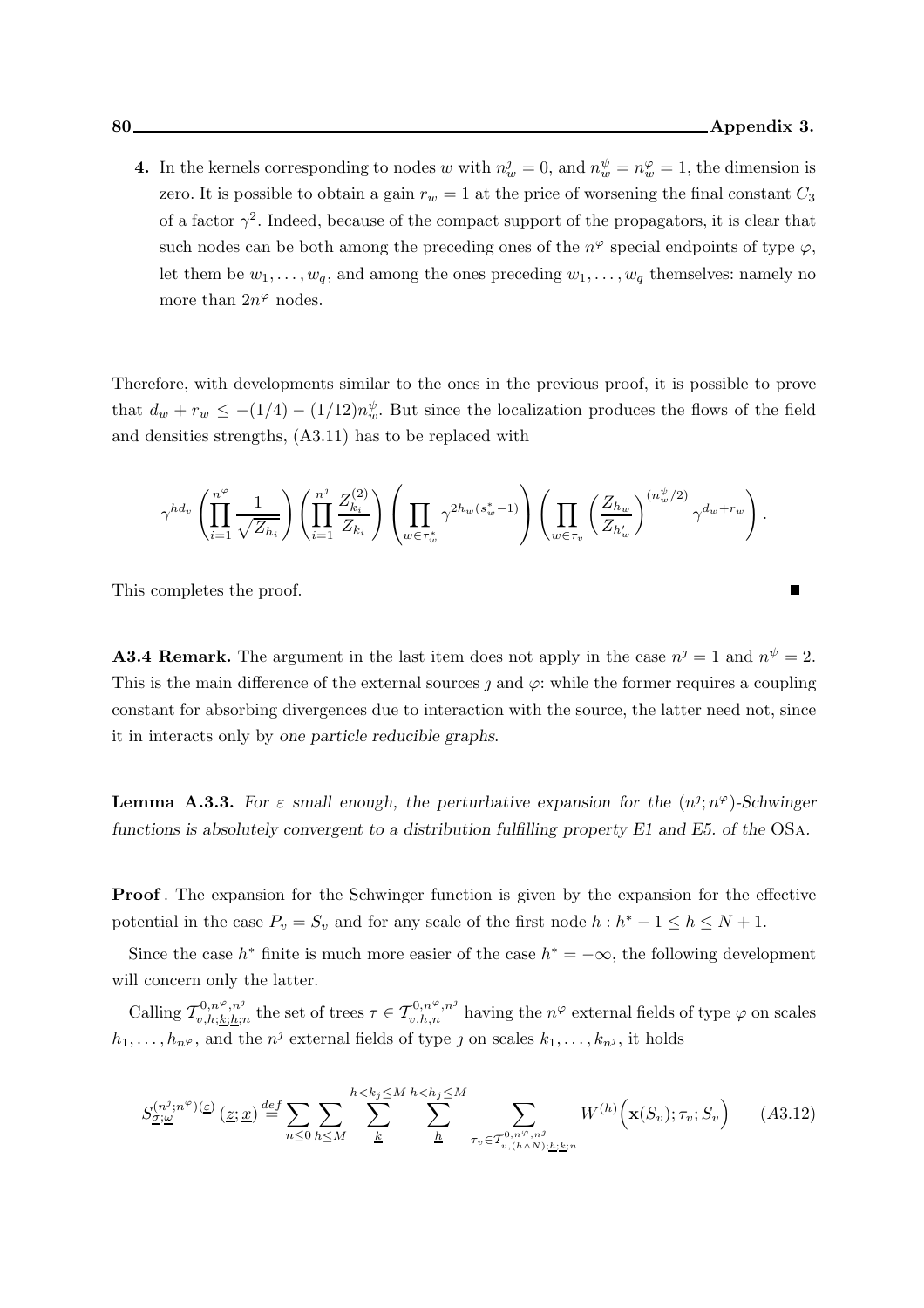and, by the just proved bound on the kernels,

$$
\left| W^{(h)}\left(\mathbf{x}(S_v); \tau_v; S_v\right) \right| \leq (C_2 \varepsilon)^n C_2^{n^{\varphi}+n^j} \gamma^{hd_r} \prod_{w \in \tau_v^*}^{h_w \geq N+1} e^{-\frac{c}{2(n^{\varphi}+n^j)} \sqrt{\gamma^{hw} D_{0,w}}}
$$

$$
\cdot \left( \prod_{w \in \tau_v^*}^{s_v^* \geq 2} \frac{\gamma^{((h_w \wedge N)+h_w)(s_w^*-1)}}{e^{\frac{c}{2(n^{\varphi}+n^j)}\sqrt{\gamma^{(h_w \wedge N)} D_w}}} \right) \left( \prod_{i=1}^{n^{\varphi}} \frac{1}{\sqrt{Z_{(h_i \wedge N)}}} \right) \left( \prod_{i=1}^{n^j} \frac{Z_{(k_i \wedge N)}^{(2)}}{Z_{(k_i \wedge N)}} \right).
$$
(A3.13)
$$
\cdot \left( \sum_{\{P_w\}_{w>r}} \prod_{w \in \tau_v} \left( \frac{Z_{(h_w \wedge N)}}{Z_{(h_w \wedge N)} \sqrt{\gamma^{(h_w \wedge N)} D_w}} \right)^{\frac{n_w^{\psi}}{2}} \gamma^{d_w+r_w} \right).
$$

Let the following facts be considered.

**1.** For the main tree it holds an identity similar to  $(A3.2)$ , with  $s_v$  replaced by  $s_v^*$ , and with  $n_v$  removed from the r.h.s. member; so that:

$$
\sum_{w \in \tau_v^*} \left( (h_w \wedge N) + h_w \right) (s_w^* - 1) = 2h(n^{\varphi} + n^{\jmath} - 1) \n+ \sum_{w \in \tau_v^*} \frac{h_w \le N}{(h_w - h_{w'})^2 (n_w^{\varphi} + n_w^{\jmath} - 1) + \sum_{w \in \tau_v^*} \frac{h_w \ge N + 1}{(h_w - h_{w'}) (n_w^{\varphi} + n_w^{\jmath} - 1)} \n= h \Delta d_v + \sum_{w \in \tau_v^*} (h_w - h_{w'}) \Delta d_w.
$$

These factors can be absorbed into the dimension of any node  $w$  of the main tree, changing it from  $d_w$  to

$$
d_w + \Delta d_w = \begin{cases} n_w^j + (1/2)n_w^{\varphi} - (1/2)n_w^{\psi} & \text{for } h_w \le N \\ -n_w & \text{otherwise.} \end{cases}
$$

**2.** Since  $n_w^f = \sum_{v \geq w} n_{*,v}^f$  for  $f = \varphi, \jmath$ , then

$$
\sum_{w\geq v}^{h_w < N} (h_w - h) (n_{*,w}^j + (1/2)n_{*,w}^\varphi) + \sum_{w\geq v}^{h_w = N+1} (N - h) (n_w^j + (1/2)n_w^\varphi)
$$
\n
$$
= \sum_{w\geq v}^{h_w \leq N} (h_w - h_{w'}) (n_w^j + (1/2)n_w^\varphi) ,
$$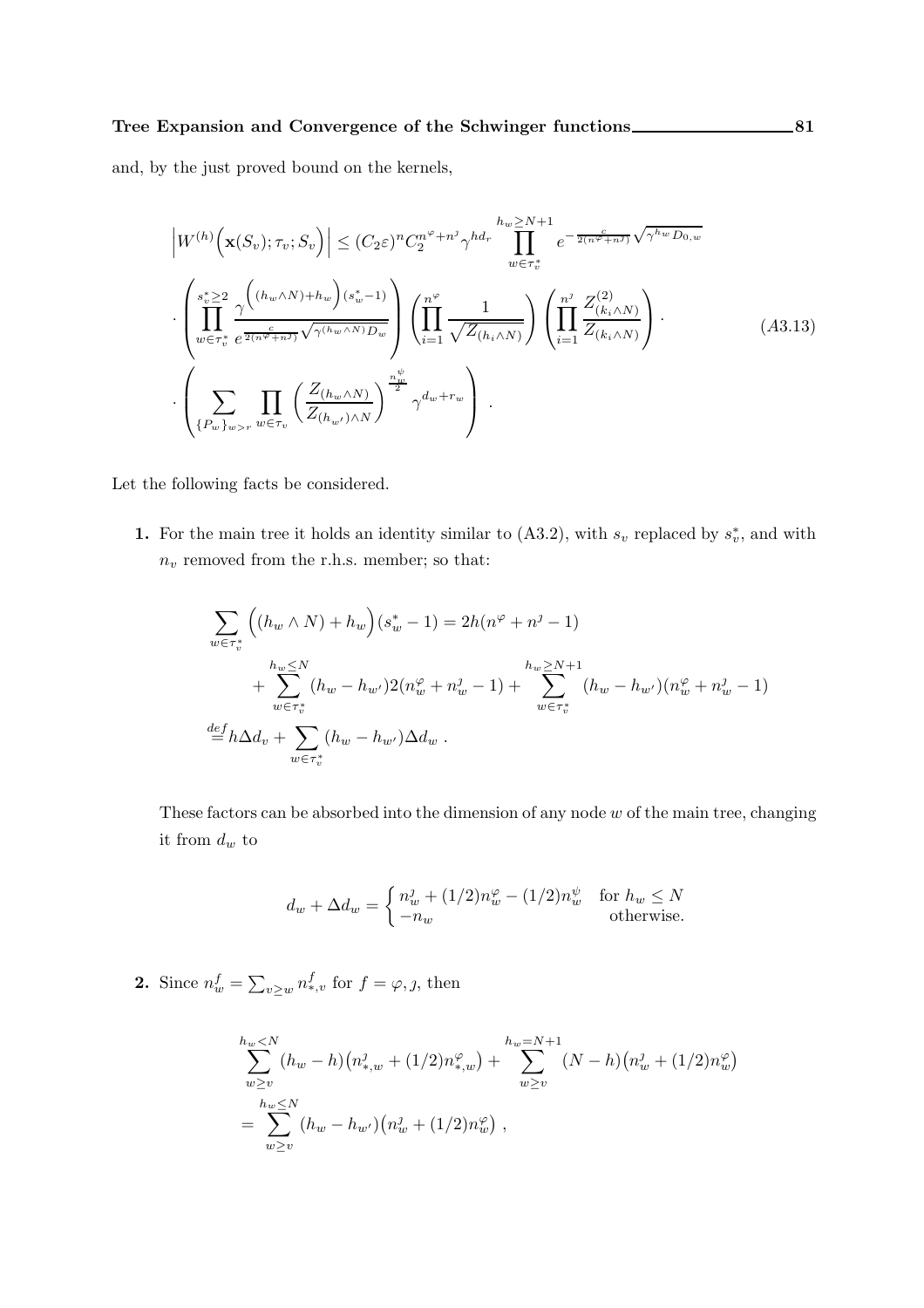which formula gives:

$$
\gamma^{h(n^{j}+(1/2)n^{\varphi})} \prod_{w \in \tau_{v}^{*}}^{h_{w} \leq N} \gamma^{(h_{w}-h_{w'}) \left( n_{w}^{j}+(1/2)n_{w}^{\varphi}-(1/2)n_{w}^{\psi} \right)} \prod_{w \in \tau_{v}^{*}}^{h_{w} \leq N+1} \cdot \prod_{w \in \tau_{v}^{*}}^{h_{w} \leq N+1} \gamma^{-(h_{w}-h_{w'})n_{w}} \prod_{w \in \tau_{v}^{*}}^{h_{w} \leq N} \gamma^{h_{w}(n_{*,w}^{j}+(1/2)n_{*,w}^{\varphi})} \prod_{w \in \tau_{v}^{*}}^{h_{w} \leq N} \gamma^{-(h_{w}-h_{w'})(1/2)n_{w}^{\psi}} \cdot \prod_{w \in \tau_{v}^{*}}^{h_{w} \leq N+1} \cdot \prod_{w \in \tau_{v}^{*}}^{h_{w} \leq N+1} \gamma^{N(n_{w}^{j}+(1/2)n_{w}^{\varphi})} \prod_{w \in \tau_{v}^{*}}^{h_{w} \geq N+1} \gamma^{-(h_{w}-h_{w'})n_{w}}.
$$
\n(A3.14)

**3.** In view of the proof of cluster decomposition, since it can be, for  $w = v_0^*$ , the lowest branching point of  $\tau^*$ ,  $n_{*,w}^j + (1/2)n_{*,w}^\varphi = 0$ , a further modification of the above decomposition is performed. Setting  $m \stackrel{def}{=} n^j + (1/2)n^{\varphi}$ ,  $m_w \stackrel{def}{=} n_w^j + (1/2)n_w^{\varphi}$  and  $m_{*,w} \stackrel{def}{=} n_{*,w}^j +$  $(1/2)n_{*,w}^{\varphi}$ ; and letting  $h_0$  be the scale of  $v_0^*$ , the following identity

$$
1 = \gamma^{-\left(h_w - h_0\right)\frac{1}{8} \frac{m_{*,w}}{m}} \gamma^{\left(h_w - h_0\right)\frac{1}{8} \frac{m_{*,w}}{m}},
$$

for each node  $w \in \tau^* : h_w \leq N$  turns (A3.14) into

$$
\gamma^{h_0(1/8)} \prod_{w \in \tau_v^*}^{h_w \le N} \gamma^{h_w m_{*,w} (1 - (1/8m))} \prod_{w \in \tau_v}^{h_w \le N} \gamma^{(h_w - h_{w'}) \left( (m_w / 8m) - (1/2) n_w^{\psi} \right)} \cdot \prod_{w \in \tau_v^*}^{h_w \le N+1} \gamma^{N m_w (1 - (1/8m))} \prod_{w \in \tau_v}^{h_w \ge N+1} \gamma^{-(h_w - h_{w'}) n_w} . \tag{A3.15}
$$

- 4. Let each factor  $1/\sqrt{Z_{h_i\wedge N}}$  be considered for  $h_i \leq N$ : if the  $w \in t_v^*$ , is the highest branching point in  $\tau$  lower than the *i*-th endpoint of type  $\varphi$ ,  $u_i$ , by (3.3.14), such a factor can be moved to the node  $w$ ,  $1/\sqrt{Z_{h_i}} \leq 1/\sqrt{Z_{h_w}} \gamma^{(c_0/2)\varepsilon^2(h_i-h_w)}$ , at the price of the factor  $\gamma^{(c_0/2)\varepsilon^2(h_i-h_w)}=\prod_{w'}^{w\leq w'\leq u_i}\gamma^{(c_0/2)\varepsilon^2}$ : it is absorbed in the dimension of the nodes along the path connecting  $u_i$  with the node  $w - by$  definition such nodes are not in the main tree – changing it, for  $\varepsilon$  small enough, from  $d_w + r_w \leq -1/4 - (1/12)n_w^{\psi}$  to the new dimension  $\hat{d}_w \leq -1/8 - (1/12)n_v^{\psi}$ . Similar decomposition is done in case  $h_i \geq N+1$ : the lost in the dimension is only in the nodes on scales  $h_w \leq N$ .
- **5.** Similar procedure is executed for each factor  $Z_{k_i \wedge N}^{(2)}/Z_{k_i \wedge N}$ , for  $h_w \leq N$ : if  $w \in \tau^*$ , is the highest branching point in  $\tau$  lower than the *i*-th endpoint of type *j*,  $u_i$  by  $(3.3.14), Z_{k_i}^{(2)}$  $\frac{1}{k_i}$ ,  $Z_{k_i} \leq Z_{h_w}^{(2)}$  $\int_{h_w}^{(2)} \frac{Z_{h_w}}{\gamma^{2c_0\varepsilon(k_i-h_w)}}$ ; the factor  $\gamma^{2c_0\varepsilon(k_i-h_w)}$  is absorbed in the dimension of the nodes along the path connecting  $u_i$  with w, again changing it from  $d_w + r_w = -1/4 - (1/12)n_w^{\psi}$  to the new dimension  $\hat{d}_w \leq -1/8 - (1/12)n_v^{\psi}$ , for  $\varepsilon$  small enough. Similar decomposition is done in case  $k_i \geq N + 1$ .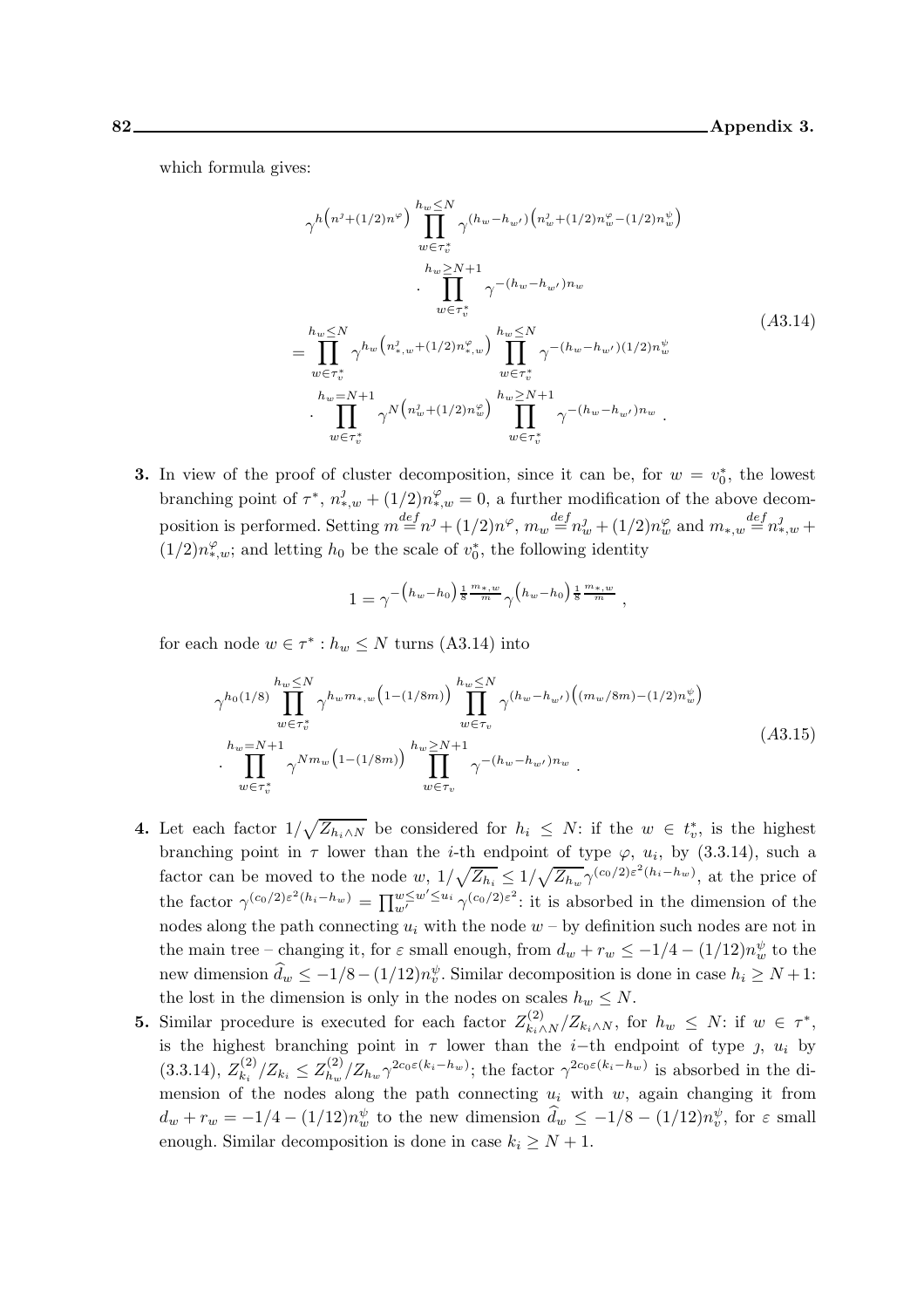### Tree Expansion and Convergence of the Schwinger functions \_\_\_\_\_\_\_\_\_\_\_\_\_\_\_\_\_\_\_\_\_\_\_83

- **6.** The exponent  $(m_w/8m) (1/2)n_w^{\psi}$  of the factors in the second product in formula (A3.15) can be bounded with  $-1/8 - (1/12)n_w^{\psi}$ .
- 7. Since in every node  $w : h_w \leq N$ , both in the main tree and in the rest of the tree, the dimension has been left to be  $\hat{d}_w = -1/8 - (1/12)n_w^{\psi}$ , and since for  $\varepsilon$  small enough,  $(Z_{h_w}/Z_{h'_w}) \leq \gamma^{c_0 \varepsilon^2} \leq \gamma^{(1/12)}$ , it is possible to absorb all the factors  $(Z_{h_w}/Z_{h'_w})^{(1/2)n_w^{\psi}}$ into the dimension  $d_w$ , turning it into  $d'_w \leq -1/8 - (1/24)n_w^{\psi}$ .
- 8. Regarding the nodes  $w : h_w \geq N$ , if  $n_w > 0$ , by inspection of the graphs eventually involving the interaction of type *j* and  $\varphi$  – it can be  $n_w \neq 0$ , and than  $-n_w \leq -(1/4)n_w^{\psi} \leq$  $-1/8 - (1/24)n_w^{\psi}$ ; otherwise  $n_w = 0$ : this can happen only on the highest node, in the sense that a node with  $n_w = 0$  cannot be lower than any node v with  $n_v \neq 0$  – since  $n_w$  is a cumulative counter – then the graphs corresponding to this latter case are contractions of special vertices only, and  $n_w^{\psi} \leq 2$ . Hence in the region of the tree where  $n_w = 0$  there can be no more than  $n^{\psi} + n^{\jmath}$  branching points: it is in any case possible, multiplying  $C_2$ by a factor  $\gamma^{2/24}$ , to extract a factor  $\gamma^{-(1/24)n_w^{\psi}}$  for every node  $w : h_w \geq N$  such that  $P_w \neq P_{w'}$ , namely where some contraction really occur.
- 9. The product over the nodes where at least a contraction of internal fields does occur,  $\prod_{w \in \tau_v}^{b,p} \gamma^{-(\vartheta/24)n_w^{\psi}}$ , allows to control the summation in  $P_w$  – which, fixed the tree  $\tau_v$ , is actually only a summation in  $P_w\backslash S_w$ :

b.p.  
\n
$$
\prod_{w \in \tau_v} \sum_{P_w} \gamma^{-(1/24)n_w^{\psi}} \le \prod_{w \in \tau_v} \sum_{n_w^{\psi}} \gamma^{-(1/24)n_w^{\psi}} \binom{n_{w_1}^{\psi} + \dots + n_{w_{s_w}}^{\psi}}{n_w^{\psi}}
$$
\n
$$
\le \prod_{u \in \tau_v}^{\text{e.p.}} \left(1 - \gamma^{-(1/24)}\right)^{-n_u^{\psi}} \le \left(1 - \gamma^{-(1/24)}\right)^{-4(n + n^{\varphi} + n^{\jmath})},
$$

where the last-but-one inequality can be easily proved by induction by thinking the endpoints  $u$  as the node at which are attached one or more further branches; while the last simply follows from the fact that  $n_u^{\psi} \leq 4$ .

Finally, once  $C_3$  is taken greater or equal to  $C_2 \gamma^{2/24} (1 - \gamma^{-(1/24)})^{-4}$ , the bound for the Schwinger function has become

$$
\begin{split}\n&= \left| \mathcal{W}^{(h)} \left( \mathbf{x}(S_v); \tau_v; S_v \right) \right| \\
&\leq \left( C_3 \varepsilon \right)^n C_3^{n^{\varphi} + n^j} \frac{\gamma^{h_0(m+1/8)}}{e^{\frac{c}{2(n^{\varphi} + n^j)}} \sqrt{\gamma^{h_0} D_{v_0^*}}} \left( \prod_{w \in \tau_v^*}^{h_w = N} \frac{\gamma^{h_w m_w (1 - (1/8m))}}{e^{\frac{c}{2(n^{\varphi} + n^j)}} \sqrt{\gamma^{N} D_{w}}} \right) \\
&\cdot \left( \prod_{w \in \tau_v^*}^{h_w \leq N} \frac{\gamma^{h_w m_{*,w} (1 - (1/8m))}}{e^{\frac{c}{2(n^{\varphi} + n^j)}} \sqrt{\gamma^{h_w} D_{w}}} \left( \frac{Z_{h_w}^{(2)}}{Z_{h_w}} \right)^{n_{*,w}^j} \left( \frac{1}{Z_{h_w}} \right)^{(1/2) n_{*,w}^{\varphi}} \right) \\
&\cdot \left( \prod_{w \in \tau_v}^{**} \gamma^{-1/8} \right) \left( \prod_{w \in \tau_v}^{***} \gamma^{\frac{h_w}{2(n^{\varphi} + n^j)}} e^{-\frac{h_w}{2(n^{\varphi} + n^j)}} \sqrt{\gamma^{h_w} D_{0,w}} \right) .\n\end{split} \tag{A3.16}
$$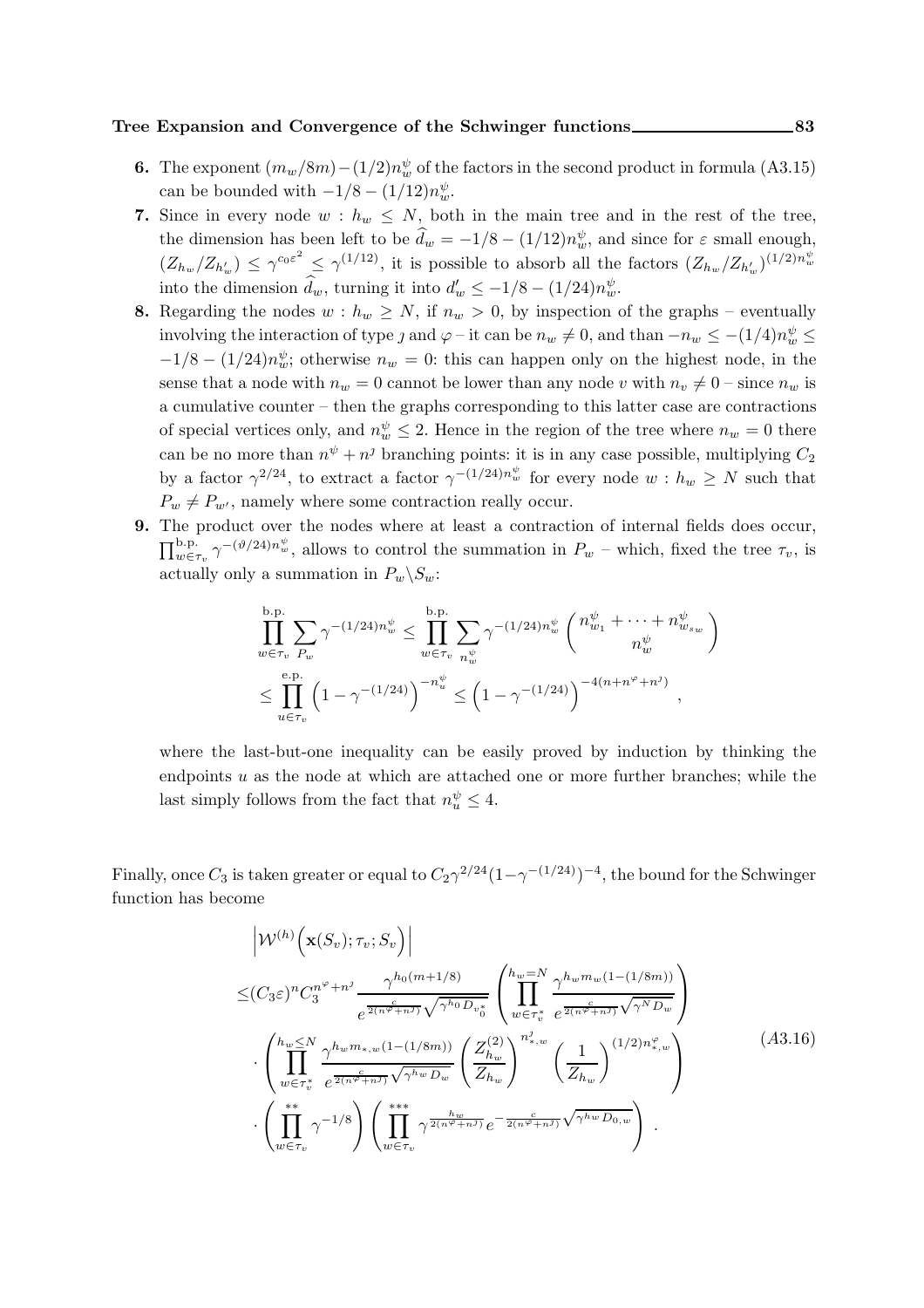The product  $\prod_{w \in \tau_v}^{**}$  is over all the nodes in the tree, except the ones higher than the branching points w with  $h_w \ge N+1$  and  $n_w = 0$ . The product  $\prod_{w \in \tau_v}^{**}$  is over all the branching points w with  $h_w \ge N+1$  and  $n_w = 0$ ; and the factors  $\gamma^{\frac{h_w}{2(n\varphi+n\gamma)}}$  – strictly greater than 1 – are added for later purposes.

This bound is enough to prove the convergence of the Schwinger function. Indeed, for any  $m > (1/4)$  and  $d, \beta, z > 0$ , the two inequalities hold:

$$
z^m e^{-(\beta/m)\sqrt{z}} \le C_\beta^{2m}(4m)!,\tag{A3.17}
$$

,

$$
\sum_{h=-\infty}^{+\infty} (\gamma^h d)^m e^{-(\beta/m)\sqrt{\gamma^h d}} \le \sum_{h \le 0} \gamma^{hm} + \sum_{h > 0} \gamma^{hm} e^{-(\beta/m)\sqrt{\gamma^h}} \tag{A3.18}
$$
  

$$
\le C_{\beta}^{4m} (8m)! (1 - \gamma^{-(1/8)})^{-1} .
$$

Then (A3.17) allows to bound each factor of the product  $\prod_{w \in \tau_v^*}^{h_w \leq N}$ , as:

$$
\frac{\gamma^{h_w m_{*,w} \left(1-(1/8m)\right)}}{e^{\frac{c}{2(n\varphi+n\Im)}\sqrt{\gamma^{h_w}D_w}}}\left(\frac{Z_{h_w}^{(2)}}{Z_{h_w}}\right)^{n_{*,w}^2}\left(\frac{1}{\sqrt{Z_{h_w}}}\right)^{n_{*,w}^{\varphi}}\n\leq C_w \left(\frac{1}{D_w}\right)^{m_{*,w}\left(1-(1/8m)-\eta_\lambda\right)+n_{*,w}^2\eta_\lambda^{(2)}}
$$

for  $C_w \sim (m!)^p$ , for some positive integer p; and  $\prod_{w \in \tau_v^*}^{h_w \le N} D_w^{-m_{*,w}(1-(1/8m)-\eta_\lambda)-n_{*,w}^j \eta_\lambda^{(2)}}$  is integrable against test functions which vanish with all their derivatives for each  $D_w = 0$ . Furthermore, (A3.18) allows in a similar manner to control the summation over the scales of the branching points with  $n_w = 0$  of the factors in the product  $\prod_{w \in \tau_v}^{***}$ : apart a constant, it gives a factor  $\prod_{w \in \tau_v}^{***} D_{0,w}^{-[1/2(n^{\varphi}+n^j)]}$ , which is integrable against a test function, even if it does not vanish for  $D_{0,w}$ , since the number of the factor is not larger than  $n^{\varphi} + n^{\jmath}$ .

The summation over the scales  $\underline{h}, \underline{k}$ , taking fixed the lowest, h, and also over the scales of all the remaining branching point in the tree  $\tau_v$  is clearly controlled by the factors  $\prod_{w \in \tau_v} \gamma^{-1/8}$  and, since the number of the branches in a tree is no more than twice the number of the endpoints, it is bounded by  $(1 - \gamma^{-1/8})^{-2(n + n^{\varphi} + n^{\jmath})}$ .

Then it is possible to take the summation also over  $-\infty < h_0 \leq N$ , which is convergent by (A3.18), and gives a further factor  $D_v^{-(m+1/8)}$ , which, besides not to waste the integrability against the test function, guarantees the cluster decomposition, namely that the Schwinger function vanish if the distance of any two points is sent to infinity.

The summation over the topology of the trees, is bounded by  $16^{(n+n^{\varphi}+n^{\jmath})}$ . Finally the summation over *n* is convergent for any  $\varepsilon \leq (16C_3(1-\gamma^{-1/8})^{-2})^{-1}$ .  $\blacksquare$ 

The lemma is proved.

A3.5 Short memory property. Before performing the summation over the scales in the product  $\prod_{w \in \tau_v} \gamma^{-1/8}$ , it is possible to extract a factor  $\gamma^{-(1/16)}((h_{\max} \wedge N)-\eta_{\min})$ , for  $h_{\max}$  and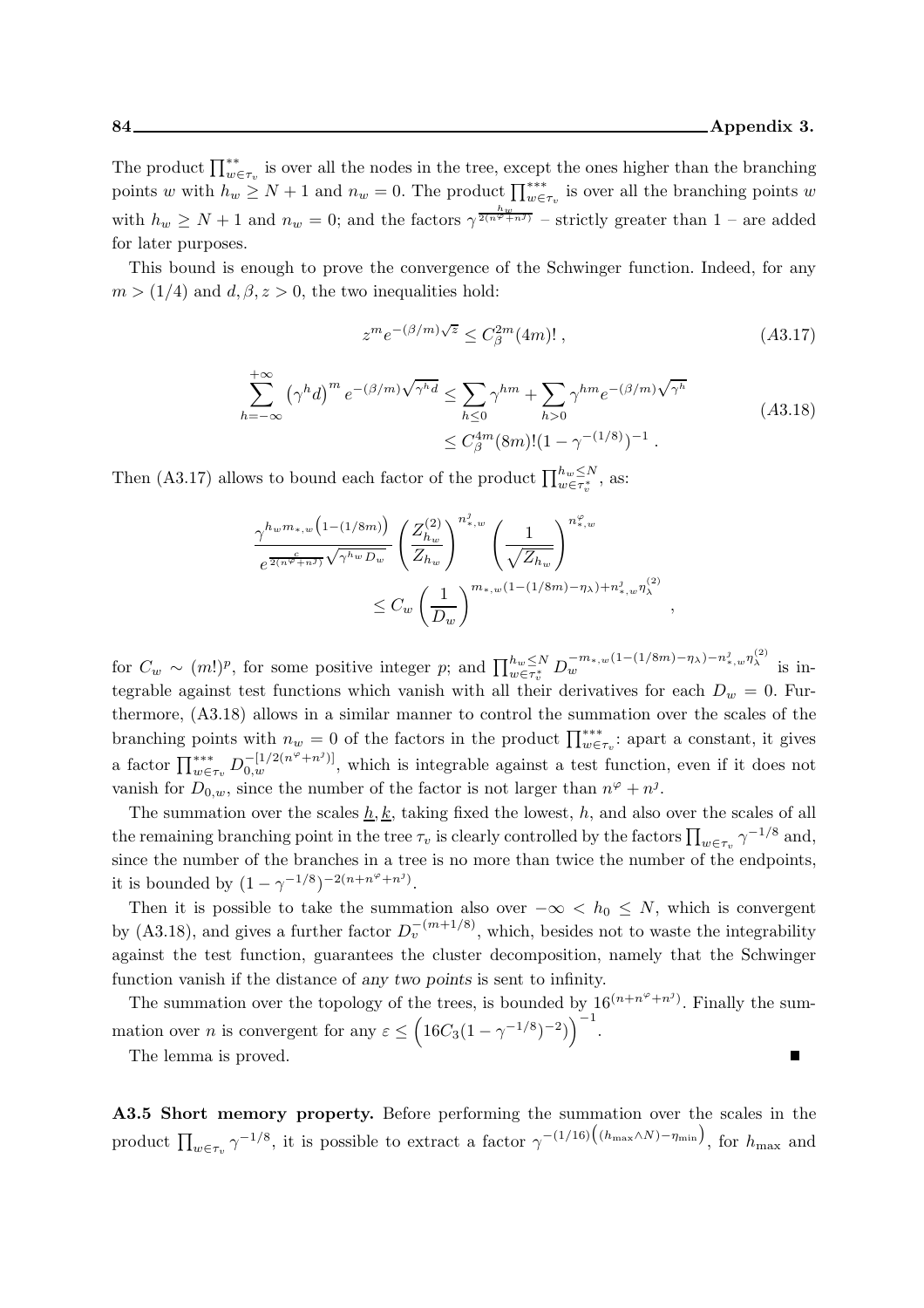$h_{\min}$  respectively the scale of the one of the maximal nodes and of the minimal node of the tree, leaving  $\prod_{w \in \tau_v} \gamma^{-1/16}$  to control such a summation.

Many consequences derives from such a factor. An example is the following lemma.

Lemma A.3.4. In the limit of removed cutoff, the trees with unbounded maximal scale gives vanishing contribution to the integration of the Schwinger function against the test functions.

**Proof**. Before removing the cutoff, let  $M_N \stackrel{def}{=} h_{\text{max}} \wedge N$ ; then  $M_N \rightarrow +\infty$ . With reference to the summation over  $-\infty < h \leq N$  of the factor  $\gamma^{h(m+1/8)}e^{-\frac{c}{2(n^{\varphi}+n^{\jmath})}\sqrt{\gamma^{h_0}D_{v_0^*}}},$  the following facts hold.

- 1. Since the integration against test functions over all the space time is finite, the integration in the region  $\kappa |D_{v_0^*}| \leq \gamma^{-(M_N/4)}$  is vanishing.
- **2.** In the domain  $\kappa |D_{v_0^*}| \leq \gamma^{-(M_N/4)}$ , the summation for  $h \geq (M_N/2)$  is vanishing faster than  $e^{-\frac{c}{4(n\varphi+n\vartheta)}\gamma^{M_n/8}}$ .
- **3.** Trees with first node on scale  $h \leq (M_N/2)$  have a short memory factor  $\leq \gamma^{-(1/16)(M_N/2)}$ , which is vanishing too.

A3.6 Completion of the proof of Theorem 1.1 The bound for the two point Schwinger function is, accordingly to (A3.16), for  $\varepsilon$  small enough,

$$
\left| S_{\omega}^{(2)}(x-y) \right| \le C \sum_{h=h^*}^{N} \frac{\gamma^h}{e^{(c/4)\sqrt{\gamma^h \kappa |x-y|}}} \frac{1}{Z_h} \,. \tag{4.3.19}
$$

Setting  $h_o$  s.t.  $\gamma^{-h_o} \le k|x-y| < \gamma^{-h_o+1}$ , if  $h_o < h^*$ , then

$$
\sum_{h=h^*}^N \frac{\gamma^h}{e^{(c/4)\sqrt{\gamma^h \kappa |x-y|}}} \frac{1}{Z_h} \leq K \frac{\gamma^{h^*}}{e^{(c/8)\sqrt{\gamma^{h^*} \kappa |x-y|}}} \frac{1}{Z_{h^*}} \ ;
$$

while, if  $h_o > h^*$ , then

$$
\sum_{h=h^*}^N \frac{\gamma^h}{e^{(c/4)\sqrt{\gamma^h \kappa |x-y|}}} \frac{1}{Z_h} \leq K \gamma^{h_o} \frac{1}{Z_{h_o}}.
$$

Since  $\mu_{h^*}$  is proportional to  $\kappa \gamma^{h^*}$ , then:  $\mu_{h^*}$  is proportional to  $\kappa (\mu/\kappa)^{(1/1+\overline{\eta}_\lambda)}$ ;  $Z_{h^*}$  is proportional to  $(\mu/\kappa)^{-(\eta_\lambda/1+\overline{\eta}_\lambda)}$ ; for  $h_o \leq N/2$ , in the limit  $N \to +\infty$ ,  $Z_{h_o}$  is proportional to  $(\kappa |x-y|)^{\eta_{\lambda}}$ . Hence the item is proved for  $1 + \overline{\tau}_{\lambda} \stackrel{def}{=} (1/1 + \overline{\eta}_{\lambda})$ .

A3.7 Completion of the proof of Theorem 1.2 The bound for the current-current Schwinger function is the same of (4.3.19), with the replacement of  $\gamma^h/Z_h$  with  $\gamma^{2h}(Z_h^{(2)})$  $\int_{h}^{(2)} \langle Z_h \rangle^2$ . Therefore, with the same developments of Proof A3.6, using also the identity  $\eta_{\lambda} = \eta_{\lambda}^{(2)}$  $\lambda^{(2)}$ , also this item is verified.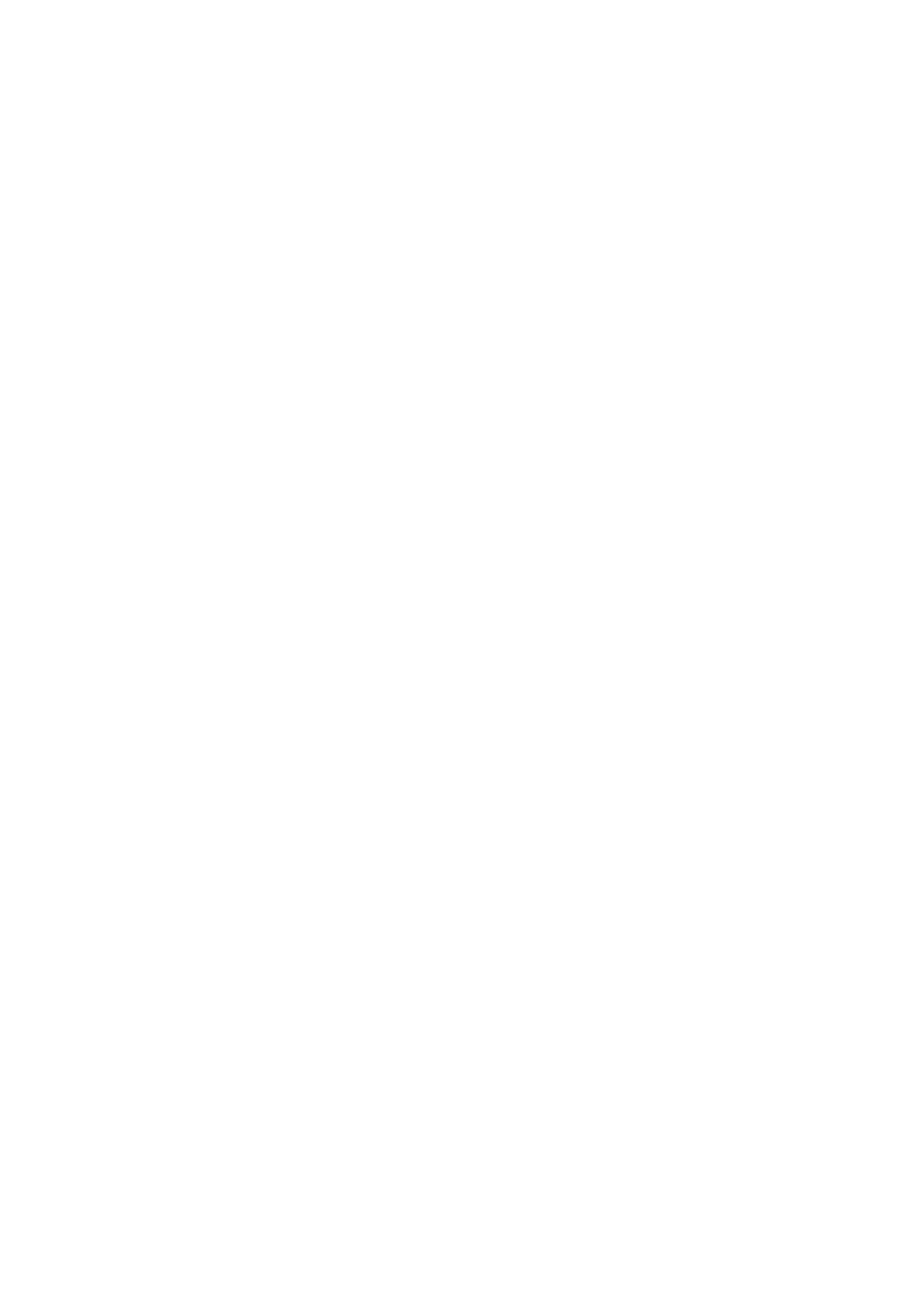## Appendix 4:

# Exact symmetries

The following symmetries will be useful to prove some kernels are less divergent than what seems from dimensional bounds:

**A4.1 Reflection.** Let the "reflection" be  $\vartheta(k_0, k_1) \stackrel{def}{=} (-k_0, -k_1)$ . It is easy to verify the interactions  $V, N$  and  $D$ , as well as the free action, are all invariant under the transformation of the fields

$$
\psi_{k,\omega}^{\sigma} \to i\omega \psi_{\vartheta k,\omega}^{\sigma} \ . \tag{A4.1}
$$

In terms of graphs, under reflection the propagator  $\hat{g}^{(j)}_{\mu,\omega}(k)$  transforms as follows

$$
\widehat{g}_{\mu,\omega}^{(j)}(\vartheta k) = -\mu\omega \widehat{g}_{\mu,\omega}^{(j)}(k) ; \qquad (A4.2)
$$

while the interactions are all invariant, except the ones corresponding to the interactions  $\mathcal{D}$ , which is odd. Specifically, let any graph contributing to the kernel  $\widehat{W}_{2,\omega,\omega}^{(j)}(k)$  be considered: calling  $m_2(\omega)$  and  $m_2(-\omega)$  respectively the number of vertices with interaction linear in  $\psi_\omega \psi_\omega$ and  $\psi_{-\omega}\psi_{-\omega}$ , after the contraction of only the off-diagonal propagators, they are left 2(l +  $m_2(\omega) - 1$ ) half lines of kind  $\omega$  and  $2(l + m_2(-\omega))$  half lines of kind  $-\omega$  to be contracted with diagonal (odd) propagators. As the number of odd vertices is  $m_2(\omega)+m_2(-\omega)$ , and the number of odd propagators is  $2l+m_2(\omega)+m_2(-\omega)-1$ , then  $\widehat{W}_{2,\omega,\omega}^{(j)}(k)$  is odd. With a similar argument it is possible to prove  $\widehat{W}_{2,\omega,-\omega}^{(j)}(k)$  is even. Therefore

$$
\widehat{W}_{2,\alpha,\beta}^{(j)}(\vartheta k) = -\alpha\beta \widehat{W}_{2,\alpha,\beta}^{(j)}(k) , \qquad \left( \partial_{\sigma} \widehat{W}_{2,\alpha,\beta}^{(j)} \right) (\vartheta k) = \alpha\beta \left( \partial_{\sigma} \widehat{W}_{2,\alpha,\beta}^{(j)} \right) (k) . \tag{A4.3}
$$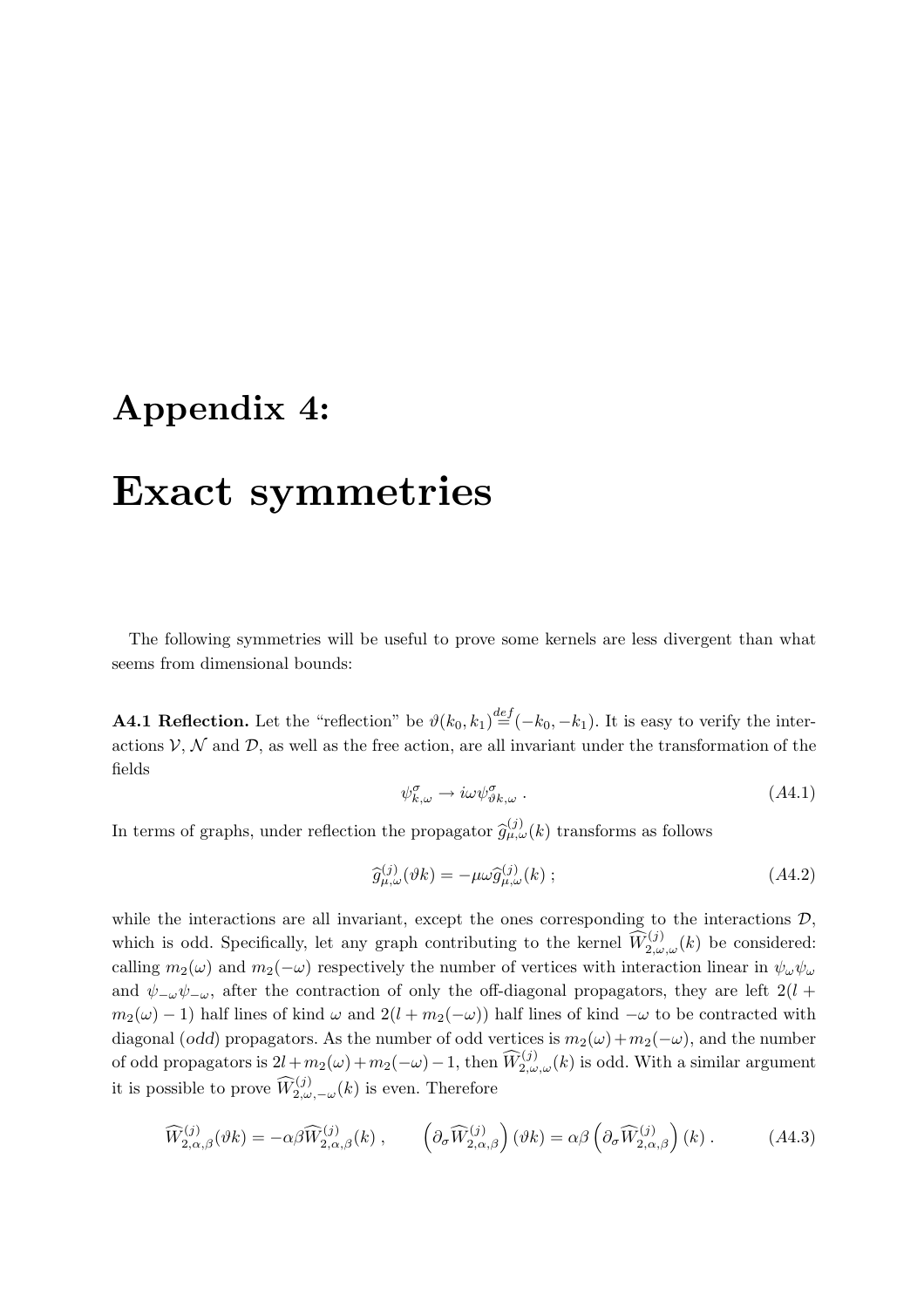**A4.2 Space reflection.** Let the "space reflection" be  $\vartheta_1(k_0, k_1) \stackrel{def}{=} (k_0, -k_1)$ . It is easy to verify the interactions  $V, N$  and  $D$ , as well as the free action, are all invariant under the transformation of the fields

$$
\psi_{k,\omega}^{\sigma} \to \psi_{\vartheta_1 k,-\omega}^{\sigma} .
$$

In terms of graphs, under space reflection the propagator  $\hat{g}^{(j)}_{\alpha,\beta}(k)$  transforms as follows

$$
\widehat{g}_{\alpha,\beta}^{(j)}(\vartheta_1 k) = \widehat{g}_{-\alpha,-\beta}^{(j)}(k) ;
$$

while the vertices are invariant; therefore,

$$
\widehat{W}_{2,\alpha,\beta}^{(j)}(\vartheta_1 k) = \widehat{W}_{2,-\alpha,-\beta}^{(j)}(k) , \qquad \left(\partial_{\sigma} \widehat{W}_{2,\alpha,\beta}^{(j)}\right)(\vartheta_1 k) = \left(\partial_{-\sigma} \widehat{W}_{2,-\alpha,-\beta}^{(j)}\right)(k) . \tag{A4.4}
$$

Furthermore, with similar arguments, it is easy to prove

$$
\widehat{W}^{(j)}_{1;2,\alpha;\beta}(\vartheta_1 p;\vartheta_1 k) = \widehat{W}^{(j)}_{1;2,-\alpha;-\beta}(p;k) .
$$
\n
$$
(A4.5)
$$

**A4.3 Rotation.** Let the "rotation" of  $\pi/2$  be  $(k_0, k_1)^* \stackrel{def}{=} (-k_1, k_0)$ . It is easy to verify the interactions  $V$  and  $N$ , as well as the free action of the massive Thirring model, are invariant under the transformation of the fields:

$$
\psi_{k,\omega}^{\sigma} \to e^{i\omega \frac{\pi}{4}} \psi_{k^*,\omega}^{\sigma} .
$$

In terms of graphs, under rotation the propagator  $\hat{g}^{(E,k)}_{\alpha,\beta}(k)$  transforms as follows

$$
\begin{aligned}\n\widehat{g}_{\alpha,\beta}^{(\mathbf{E},k)}(k^*) &= -i\omega \widehat{g}_{\omega,\omega}^{(\mathbf{E},j)}(k) ,\\ \n\widehat{g}_{\omega,-\omega}^{(\mathbf{E},j)}(k^*) &= \widehat{g}_{\omega,-\omega}^{(\mathbf{E},j)}(k) .\n\end{aligned}
$$

Let  $\widehat{W}^{(E,j)}_{2,\mu,\nu}(k)$  be defined as the sum of the graphs of  $\widehat{W}^{(j)}_{2,\mu,\nu}(k)$  which are made only with propagators  $\widehat{g}_{\mu,\mu}^{(\mathrm{E},j)}(k)$  and only with vertices  $\mathcal{V}$ .

Then, each graph of  $\widehat{W}_{2,\omega,\omega}^{(E,j)}(k)$  is made of l diagonal propagators  $\widehat{g}_{\omega,\omega}^{(E,j)}$  and  $l+1$  diagonal propagators  $\widehat{g}^{(E,j)}_{-\omega,-\omega}$ ; whereas each graph of  $\widehat{W}^{(E,j)}_{2,\omega,-\omega}(k)$  is made of l diagonal propagators  $\widehat{g}^{(E,j)}_{\omega,\omega}$ and l diagonal propagators  $\hat{g}^{(E,j)}_{-\omega,-\omega}$  (and also at least one off-diagonal propagator). Therefore it holds

$$
\widehat{W}_{2,\omega,\omega}^{(\mathbf{E},j)}(k^*) = i\omega \widehat{W}_{2,\omega,\omega}^{(\mathbf{E},j)}(k) , \qquad \left(\partial_\sigma \widehat{W}_{2,\omega,\omega}^{(\mathbf{E},j)}\right)(k^*) = \sigma \omega \left(\partial_\sigma \widehat{W}_{2,\omega,\omega}^{(\mathbf{E},j)}\right)(k) ,
$$
\n
$$
\widehat{W}_{2,\omega,-\omega}^{(\mathbf{E},j)}(k^*) = \widehat{W}_{2,\omega,-\omega}^{(\mathbf{E},j)}(k) , \qquad \left(\partial_\sigma \widehat{W}_{2,\omega,-\omega}^{(\mathbf{E},j)}\right)(k^*) = -i\sigma \left(\partial_\sigma \widehat{W}_{2,\omega,-\omega}^{(\mathbf{E},j)}\right)(k) ,
$$
\n(A4.6)

and, with similar definitions and arguments:

$$
\widehat{W}^{(E,j)}_{1;2,\mu;\nu}(p^*;k^*) = \mu \widehat{W}^{(E,j)}_{1;2,\mu;\nu}(p;k) .
$$
\n(A4.7)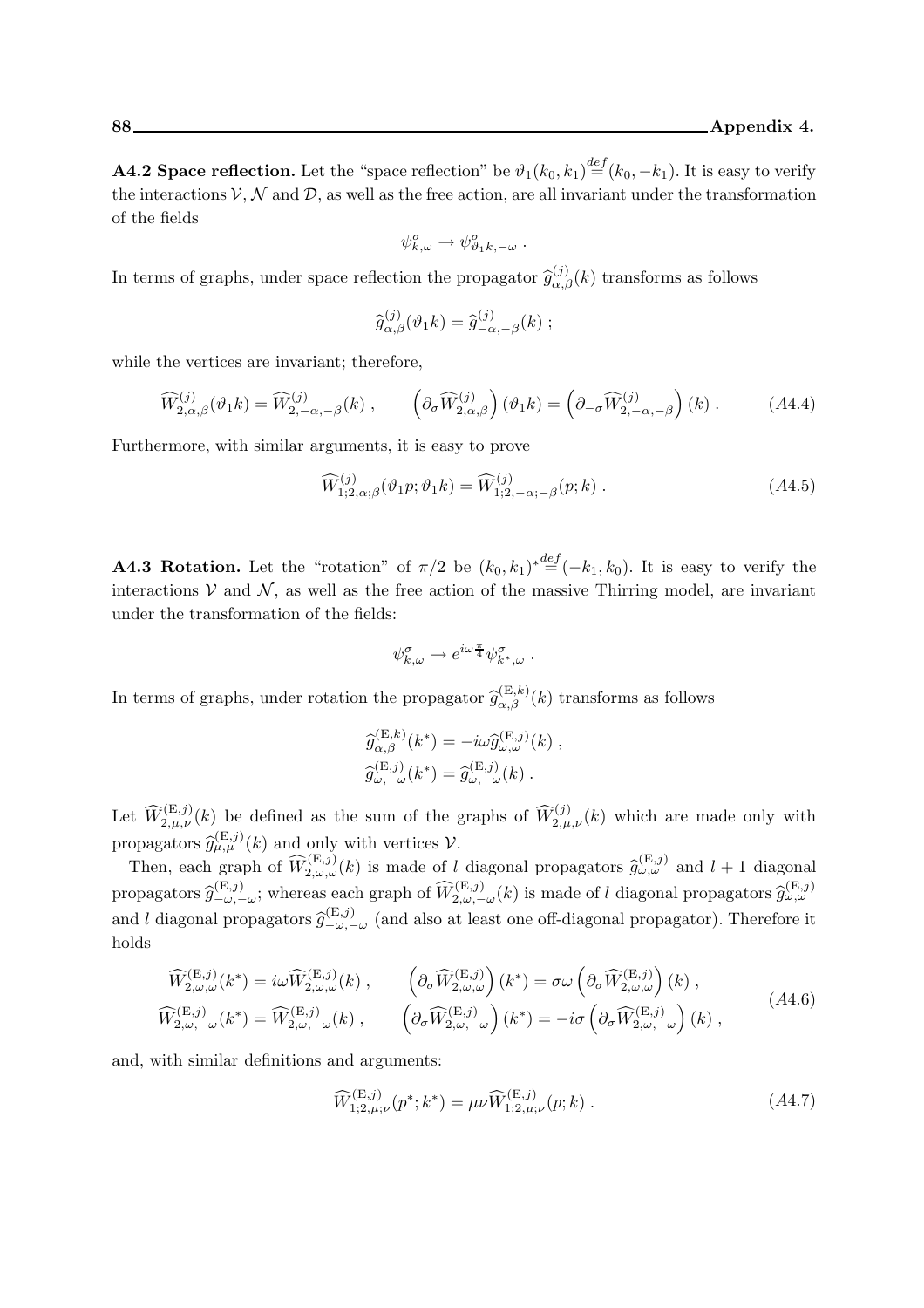## Appendix 5:

# Proof of Theorem 3.2

**A5.1 Beta and Gamma functions.** Let  $x_N \stackrel{def}{=} (\nu_N, \delta_N)$ ,  $\mu_h \stackrel{def}{=} \mu \overline{Z}_h$  and  $\Delta \lambda_h \stackrel{def}{=} \lambda_h - \lambda$ ; a conventional way of writing the relation  $(3.3.10)$ ,  $(3.3.13)$  and  $(3.3.11)$ ,  $(3.3.12)$  is in terms of the Gamma functions:

$$
\log_{\gamma} \frac{Z_{h-1}}{Z_h} = \Gamma_h(\lambda_h, x_h; \dots; \lambda_N, x_N) ,
$$
  
\n
$$
\log_{\gamma} \frac{\overline{Z}_{h-1}}{\overline{Z}_h} = \overline{\Gamma}_h(\lambda_h, \mu_h, x_h; \dots; \lambda_N, \mu_N, x_N) ,
$$
  
\n
$$
\log_{\gamma} \frac{Z_{h-1}^{(2,\sigma)}}{Z_h^{(2,\sigma)}} = \Gamma_h^{(2,\sigma)}(\lambda_h, x_h; \dots; \lambda_N, x_N) ;
$$
\n(A5.1)

and Beta functions:

$$
\nu_{h-1} - \gamma \nu_h = \beta_h^{(\nu)}(\lambda_h, x_h; \dots; \lambda_N, x_N) ,
$$
  
\n
$$
\delta_{h-1} - \delta_h = \beta_h^{(\delta)}(\lambda_h, x_h; \dots; \lambda_N, x_N) ,
$$
  
\n
$$
\Delta \lambda_{h-1} - \Delta \lambda_h = \beta_h^{(\lambda)}(\lambda_h, x_h; \dots; \lambda_N, x_N) .
$$
\n(A5.2)

Furthermore, such Gamma and Beta function are given by convergent graph expansion.

**Lemma A.5.1.** In the domain of the effective parameters given by  $(3.3.15)$ , if  $(3.3.14)$  are satisfied, the Gamma and Beta function in (A5.1) and (A5.2) are well defined and analytic in  $\{\lambda_k,\delta_k,\nu_k\}_{k\leq N}$ .

Proof . Like the proof of the convergence of the Schwinger function, it is a consequence of the Lemmas A.3.1 and A.3.2, for the set of fixed points,  $F_v$ , given by only one point.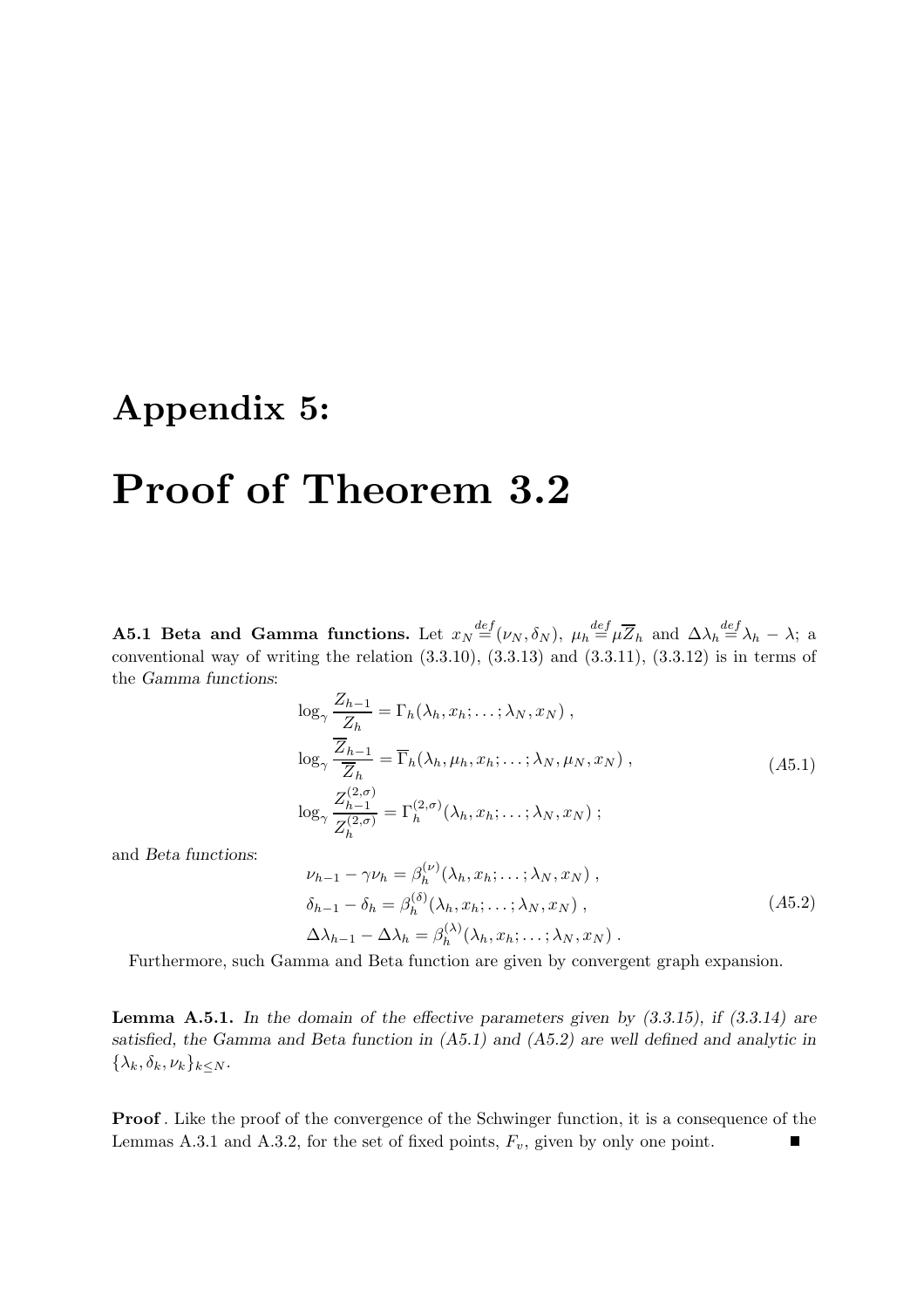The evolution of the effective parameters is determined by the equations  $(A5.1)$  and  $(A5.2)$ , and by fixing the "initial data"; they are chosen to be:

$$
\Delta\lambda_{-\infty} = 0, \qquad \delta_{-\infty} = 0, \qquad \nu_{-\infty} = 0,
$$
  
\n
$$
\log_{\gamma}(Z_0) = 0, \qquad \log_{\gamma}(\overline{Z}_0) = 0,
$$
  
\n
$$
\log_{\gamma}(Z_0^{(2,+)}) = 0, \qquad \log_{\gamma}(Z_0^{(2,-)}) = 0.
$$
\n(A5.3)

Well then, the strategy to find the solution of the evolution problem is first to skip the flow of the mass, and to find the solution of the other flows by a fixed point theorem in a suitable linear space; then to solve also the flow of the mass with the other flow already fixed.

**A5.2 Flows of the couplings.** Let  $\mathfrak{M}$  be the linear space of sequences y,

$$
y \stackrel{def}{=} \left\{ \left( \Delta \lambda_k, \delta_k, \nu_k, \log_{\gamma}(Z_k), \log_{\gamma}\left(Z_k^{(2, +)}\right), \log_{\gamma}\left(Z_k^{(2, -)}\right) \right) \in \mathbb{R}^6 : k \le N \right\},
$$

such that, for any  $\vartheta$  < 1/16, the following properties hold.

- i. The initial data are as in (A5.3).
- ii. The increments of the effective coupling satisfy (3.4.1), for any  $h : h \leq N$ .

Then, let such a space be endowed with the norm  $||y||_{\vartheta}$ , which is the smallest real number such that all the following inequalities hold.

iii. There exist two positive constants,  $c_0$  and  $c_1$ , such that, for every  $k \leq N$ ,

$$
|\Delta\lambda_k| \leq c_1 \varepsilon^2 \gamma^{-(\vartheta/2)(N-k)} \|y\|_{\vartheta} ,
$$
  
\n
$$
|\delta_k| \leq 2\varepsilon \gamma^{-(\vartheta/2)(N-k)} \|y\|_{\vartheta} , \qquad |\nu_k| \leq 2\varepsilon \gamma^{-(\vartheta/2)(N-k)} \|y\|_{\vartheta} ,
$$
  
\n
$$
|\log_{\gamma}(Z_{k-1}/Z_k)| \leq c_0 \varepsilon^2 \|y\|_{\vartheta} ,
$$
  
\n
$$
\left|\log_{\gamma}(Z_{k-1}^{(2,+)}/Z_k^{(2,+)})\right| \leq 2c_0 \varepsilon^2 \|y\|_{\vartheta} , \qquad \left|\log_{\gamma}(Z_{k-1}^{(2,-)}/Z_k^{(2,-)})\right| \leq 2c_0 \varepsilon^2 \|y\|_{\vartheta} .
$$
 (A5.4)

The space  $\mathfrak{M}_{\vartheta}$  is defined as  $\{y \in \mathfrak{M} : ||y||_{\vartheta} \leq 1\}$  and is clearly complete. Let the equation  $y = Ty$  read in  $\mathfrak{M}_{\vartheta}$ :

$$
\Delta \lambda_h = -\sum_{k \le h} \beta_k^{(\lambda)}, \qquad \delta_h = -\sum_{k \le h} \beta_k^{(\delta)}, \qquad \nu_h = -\sum_{k \le h} \gamma^{-(h-k+1)} \beta_k^{(\nu)},
$$

$$
\log_{\gamma}(Z_h) = \sum_{k=0}^h \Gamma_k, \qquad \log_{\gamma}(Z_h^{(2,\sigma)}) = \sum_{k=0}^h \Gamma_k^{(2,\sigma)},
$$
(A5.5)

where, for  $h < 0$ , let  $\sum_{k=0}^{h}$  $\stackrel{def}{=} -\sum_{k=h}^{0}$ .

**Lemma A.5.2.** There exist  $\varepsilon > 0$ , and  $c, c_0, c_1 > 0$  such that there exists a (unique) solution to (A5.5) in the space  $\mathfrak{M}_{\vartheta}$ , for  $c_0$  and  $c_1$  the constants in (A5.4), and c the constant in (3.4.1). Furthermore, such a solution is analytic in  $\lambda$ .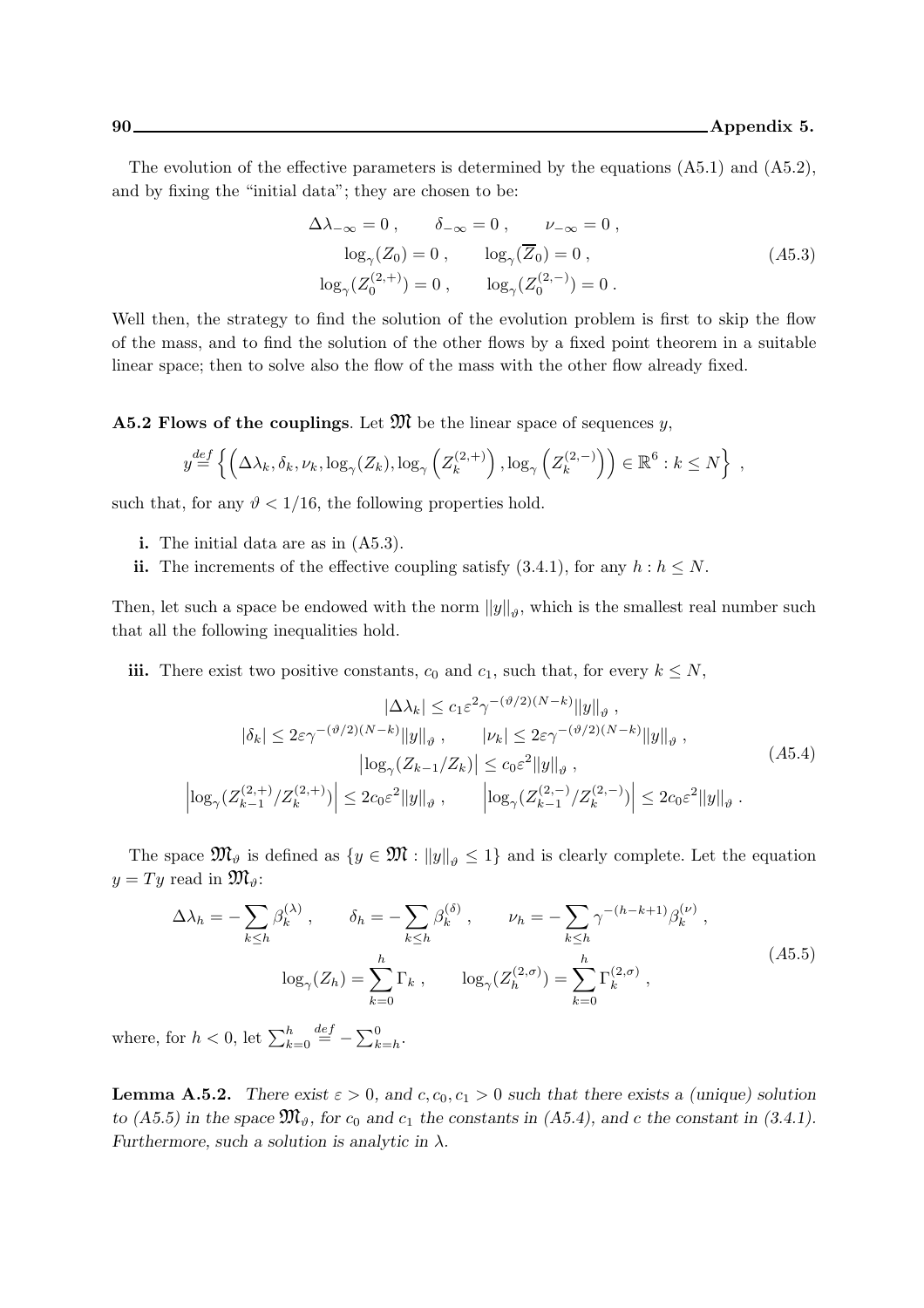**Proof**. The equation makes sense since  $||y||_{\theta} \leq 1$  and  $|\lambda| \leq \varepsilon$ , together to the first of (A5.4), for  $\varepsilon$  small enough, imply (3.3.14) and (3.3.15), and hence Lemma A.5.1.

The existence of a solution is consequence of the fact that T is a contraction from  $\mathfrak{M}_{\theta}$  into itself. Indeed, because of the following arguments, if  $y \in \mathfrak{M}_{\vartheta}$ , then  $Ty \in \mathfrak{M}_{\vartheta}$ .

- 1. By inductive hypothesis and convergence of the graph expansion, there exists a constant  $c_2 \geq 0$ , such that  $|z_{h-1}| \leq c_2 \varepsilon^2$ ; hence, for  $\varepsilon$  small enough and  $c_0 \geq 2c_2$ , it holds the statement in (A5.4) regarding the field strength flow.
- 2. For the density strengths, by definitions  $(3.3.13)$ , it is more convenient to define two new strengths,  $\zeta_k^{(u)}$  $\zeta_k^{(u)} \stackrel{def}{=} (\zeta_k^{(2, +)} + \zeta_k^{(2, -)})/2$  and  $\zeta_k^{(d)}$  $\zeta_k^{(d)} \stackrel{def}{=} (\zeta_k^{(2,+)} - \zeta_k^{(2,-)})/2$ , so that the their flows are given by

$$
\frac{\zeta_{h-1}^{(u)}}{\zeta_h^{(u)}} = \frac{Z_h}{Z_{h-1}} \left( 1 + z_{h-1}^{(2)} + \Delta z_{h-1}^{(2, +)} + \Delta z_{h-1}^{(2, -)} \right) ,
$$
  

$$
\frac{\zeta_{h-1}^{(d)}}{Z_h^{(d)}} = \frac{Z_h}{Z_{h-1}} \left( 1 + z_{h-1}^{(2)} + \Delta z_{h-1}^{(2, +)} - \Delta z_{h-1}^{(2, -)} \right) .
$$

Then, an argument similar to the one of the previous item proves statement in (3.3.14) regarding the density strengths.

3. For the flow of the effective coupling, the argument is more involved: it is based on a cancellation, the vanishing of the Beta function, which exactly holds only in the limit of removed cutoff. Let  $\beta_k^{(T)}$  $\kappa_k^{(\text{T})}(\lambda_k,\ldots,\lambda_N)$  be the sum of the graphs of  $\beta_k^{(\lambda)}$  which are made only with diagonal propagators  $\{g_{\omega,\omega}^{(\text{E1}),k}\}_k$  and interactions  $\mathcal{V}$ ; then, setting all the arguments equal, let  $\beta_k^{(T)}$  $\binom{(\mathrm{T})}{k} (\lambda_k) \stackrel{def}{=} \beta_k^{(\mathrm{T})}$  $\lambda_k^{(1)}(\lambda_k,\ldots,\lambda_k)$ . As proved in 4.2.5, there exists a constant  $c_2 \geq 0$  such that  $|\beta_k^{(\text{T})}|$  $|f_k^{(T)}(\lambda_k)| \leq c_2 \varepsilon^2 \gamma^{-\vartheta(N-k)}$ . Accordingly, it is convenient to expand each coupling  $\lambda_m$  in the function  $\beta_k^{(T)}$  $\lambda_k^{(1)}(\lambda_k,\ldots,\lambda_N)$  as  $\lambda_m = \lambda_k + (\lambda_m - \lambda_k)$ , so that the following decomposition of the whole Beta function holds:

$$
\beta_k^{(\lambda)} = \beta_k^{(\mathrm{T})}(\lambda_k) + \sum_{m=k}^{N} \beta_{k,m}^{(\mathrm{T},\lambda)}(\lambda_m - \lambda_k) + \sum_{m=k}^{N} \beta_{k,m}^{(\mathrm{R},\lambda)} + \sum_{a=\delta,\nu} \sum_{m=k}^{N} \beta_{k,m}^{(\lambda,a)} a_m,
$$

where  $\beta_{k,m}^{(\text{T},\lambda)}$  is the sum of the graphs in  $\beta_k^{(\text{T})}$  $\lambda_k^{(1)}(\lambda_k,\ldots,\lambda_N)$ , with the replacement of the all the couplings  $\lambda_n : k \leq n < m$  with  $\lambda_k$ , and a coupling  $\lambda_m - \lambda_k$  on scale m put apart from it;  $\beta_{k,m}^{(R,\lambda)}$  is the sum of the graphs made with interactions V and with at least one propagator  $g_{\omega,\omega}^{(\text{R1,m})}$  on scale  $m; \beta_{k,m}^{(\lambda,a)}$  is the sum of the graphs with at least one coupling  $a_m$  on scale m and only diagonal propagators  $g_{\omega,\omega}^{(\text{E1,m})}$  – if a graph falls in more than one category the assignment is arbitrary. By the convergence of power expansion in  $\lambda$ , as stated in A.5.1, and the short memory property of the tree ordering, the following bounds holds for the same constant  $c_2$  – if it is chosen large enough:

$$
|\beta_{k,m}^{(\mathbf{T},\lambda)}| \le c_2 \varepsilon \gamma^{-\vartheta(m-k)} , \qquad |\beta_{k,m}^{(\mathbf{R},\lambda)}| \le \gamma^{-(3/4)(N-m)} c_2 \varepsilon^2 \gamma^{-\vartheta(m-k)} ,
$$
  

$$
|\beta_{k,m}^{(\lambda,a)}| \le c_2 \varepsilon^2 \gamma^{-\vartheta(m-k)} .
$$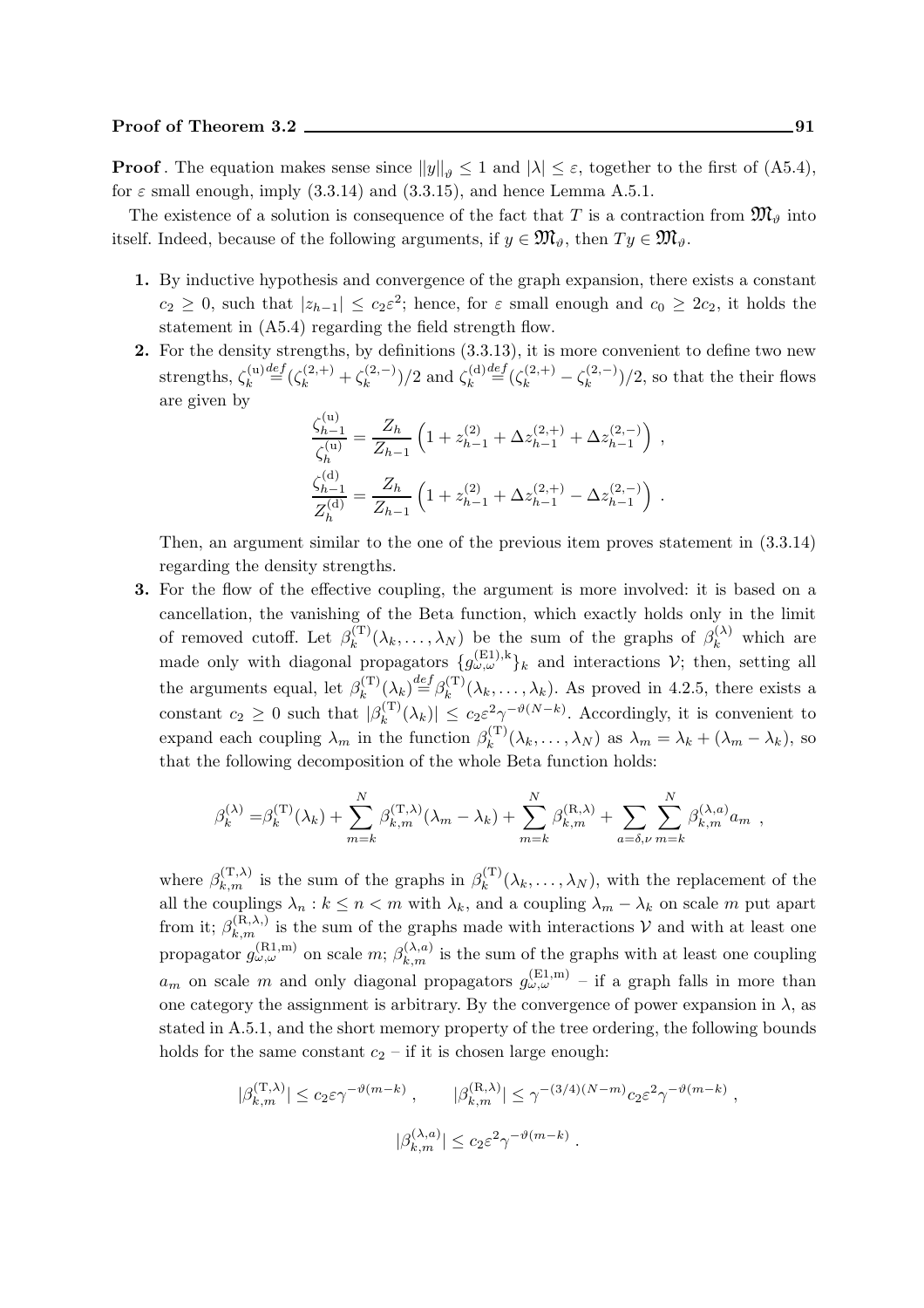It is straightforward to conclude that, to obtain (A5.4) and (3.4.1), as far as the flow  $\{\lambda_h\}_h$ is regarded,  $c_1$  and c have to be chosen  $c \geq 4c_2(1-\gamma^{-(\vartheta/2)})^{-1}$  and  $c_1 \geq c(1-\gamma^{-(\vartheta/2)})^{-1}$ . 4. Similarly, it is possible to decompose the Beta function for the couplings  $a = \delta, \nu$ :

$$
\beta^{(a)}_k{\stackrel{def}{=}} \sum_{m=k}^N \beta^{(a,{\rm R})}_{k,m} + \sum_{b=\nu,\delta}\sum_{m=k}^N \beta^{(a,b)}_{k,m}b_m\;,
$$

where  $\beta_{k,m}^{(a,\mathrm{R})}$  contains all the graphs made only with interactions V and with at least one diagonal propagator  $g_{\omega,\omega}^{(\text{R1},\text{m})}$  on scale m; whereas  $\beta_{k,m}^{(a,b)}$  is made with all the graphs with an interaction b on scale m and only diagonal propagators  $g_{\omega,\omega}^{(\text{E1,m})}$  – in ambiguous cases the assignment is arbitrary. Again, by convergence of the power expansion in  $\lambda$ , and by the short memory property of the tree ordering,

$$
|\beta_{k,m}^{(a,2)}| \leq \gamma^{-\vartheta(N-m)} c_2 \varepsilon^2 \gamma^{-\vartheta(m-k)}\;,\qquad |\beta_{k,m}^{(a,b)}| \leq c_2 \varepsilon^2 \gamma^{-\vartheta(m-k)}\;;
$$

and since for  $\varepsilon$  small enough  $5c_2\varepsilon^2\left(1-\gamma^{-(\vartheta/2)}\right)^{-1} \leq 2\varepsilon$ , then (A5.4) holds also for what concerns  $\{\delta_k\}_k$  and  $\{\nu_k\}_k$ .

Therefore  $Ty$  is in  $\mathfrak{M}_{\vartheta}$  for  $\varepsilon$  small enough; and, by Lemma A.5.1, if y is analytic in  $\lambda : |\lambda| \leq \varepsilon$ , then also Ty does. The next step is to prove that, taken any two  $y, y' \in \mathfrak{M}_{\vartheta}$ , it holds  $||Ty - Ty'||_{\vartheta} \le \rho ||y - y'||_{\vartheta}$ , for a constant  $\rho < 1$ .

**1.** The variation of the Beta function  $\beta^{(\lambda)}$  due to the variation of the y is given by:

$$
\beta_k^{(\lambda)} - \beta'_{k}^{(\lambda)} = \sum_{m=k}^{N} \Delta \beta_{k,m}^{(\lambda)} (\lambda_m - \lambda'_m) + \sum_{m=k}^{N} \beta_{k,m}^{(\mathrm{T},\lambda)} [(\lambda_m - \lambda_k) - (\lambda'_m - \lambda'_k)]
$$
  
+ 
$$
\sum_{m=k}^{N} \Delta \beta_{k,m}^{(\lambda, Z)} \left( \frac{Z_{m-1}}{Z_m} - \frac{Z'_{m-1}}{Z'_m} \right) + \sum_{a=\delta,\nu} \sum_{m=k}^{N} \Delta \beta_{k,m}^{(\lambda,a)} (a_m - a'_m) ,
$$

where  $\Delta \beta_{k,m}^{(\lambda)}$  corresponds to a variation of the coupling  $\lambda_m$  in one of the two previously defined  $\beta_{k,m}^{(\text{T})}$  and  $\beta_{k,m}^{(\text{T},\lambda)}$ ; the term  $\Delta \beta_{k,m}^{(\lambda,Z)}$  is due to a variation one factor  $Z_{m-1}/Z_m$ ; and  $\Delta\beta_{k,m}^{(\lambda,a)}$  to a variation of  $a_m$ . Since the power series of the variation has the same domain of convergence of the Beta function itself, and since the vanishing of the Beta function holds for each order of the power series, using also the short memory property, the following bounds holds for a suitable constant  $c_3 \geq 0$ :

$$
\begin{aligned} |\Delta \beta_{k,m}^{(\lambda)}| &\leq \gamma^{-(\vartheta/2)(N-k)} c_3 \varepsilon \gamma^{-\vartheta(m-k)}\ ,\qquad |\Delta \beta_{k,m}^{(\lambda,a)}| &\leq c_3 \varepsilon^2 \gamma^{-\vartheta(m-k)}\ ,\\ &\qquad |\Delta \beta_{k,m}^{(\lambda,Z)}| &\leq \gamma^{-(\vartheta/2)(N-k)} c_3 \varepsilon^2 \gamma^{-\vartheta(m-k)}\ , \end{aligned}
$$

where the factors  $\gamma^{-(\vartheta/2)(N-k)}$  in the first and third bound come from the bound on the Beta function on its own, which has been made previously.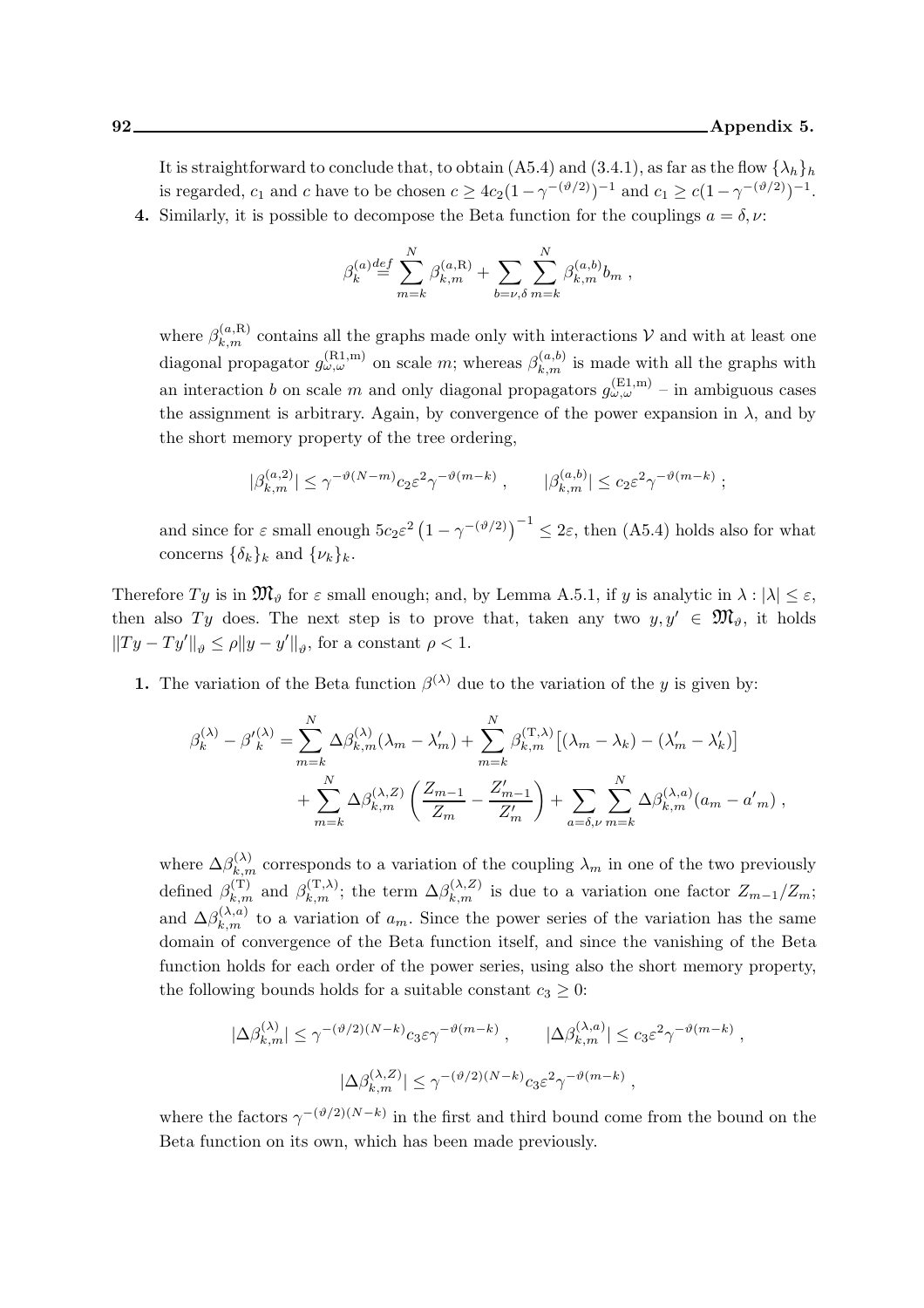### Proof of Theorem 3.2 93

**2.** The variation of the Beta functions  $\{\beta^{(a)}\}_{a=\nu,\delta}$  is given by:

$$
\beta_k^{(a)} - \beta'_{k}^{(a)} \stackrel{def}{=} \sum_{m=k}^{N} \Delta \beta_{k,m}^{(a,\lambda)} (\lambda_m - \lambda'_m) + \sum_{m=k}^{N} \Delta \beta_{k,m}^{(a,Z)} \left( \frac{Z_{m-1}}{Z_m} - \frac{Z'_{m-1}}{Z'_m} \right) + \sum_{b=\nu, \delta}^{N} \sum_{m=k}^{N} \Delta \beta_{h,m}^{(a,b)} (b_m - b'_m) ,
$$

where  $\Delta\beta_{k,m}^{(a,\lambda)}$  is due to the variation of the coupling  $\lambda_m$ ;  $\Delta\beta_{k,m}^{(a,Z)}$  to the variation of the ratio  $Z_{m-1}/Z_m$ ;  $\Delta\beta_{k,m}^{(a,\lambda)}$  to the variation of the coupling  $\beta_m$ . And they holds the bounds:

$$
|\Delta \beta_{k,m}^{(a,\lambda)}| \le c_3 \varepsilon \gamma^{-\vartheta(m-k)} \gamma^{-(\vartheta/2)(N-k)}, \qquad |\Delta \beta_{h,k}^{(a,b)}| \le c_3 \varepsilon^2 \gamma^{-\vartheta(m-k)},
$$
  

$$
|\Delta \beta_{k,m}^{(a,Z)}| \le \gamma^{-(\vartheta/2)(N-k)} c_3 \varepsilon^2 \gamma^{-\vartheta(m-k)}.
$$

3. The variation of the Gamma function of the field strength is

$$
\Gamma_k - \Gamma'_{k} \stackrel{def}{=} \sum_{m=k}^{N} \Delta \Gamma_{k,m}^{(\lambda)} (\lambda_m - \lambda'_m) + \sum_{m=k}^{N} \Delta \Gamma_{k,m}^{(Z)} \left( \frac{Z_{m-1}}{Z_m} - \frac{Z'_{m-1}}{Z'_m} \right)
$$

$$
+ \sum_{b=\nu,\delta} \sum_{m=k}^{N} \Delta \Gamma_{h,m}^{(b)} (b_m - b'_m) .
$$

with clear justification of the various addends. Now, by the short memory property,

$$
|\Delta\Gamma_{k,m}^{(\lambda)}| \le c_3 \varepsilon \gamma^{-\vartheta(m-k)}, \qquad |\Delta\Gamma_{k,m}^{(Z)}| \le c_3 \varepsilon^2 \gamma^{-\vartheta(m-k)}
$$

$$
|\Delta\Gamma_{k,m}^{(b)}| \le c_3 \varepsilon \gamma^{-\vartheta(m-k)}.
$$

4. Similar arguments hold for the field strengths.

By such bounds, the operator T is a contraction with rate  $\rho \stackrel{def}{=} e^2(c_3c_1 + 2c_2c_1 + c_3c_0 + 2c_3)$ : for  $\varepsilon$  small enough,  $\rho < 1$ . The proof of the Lemma is obtained by the fixed point theorem with analytic parameterization.

Once the flows  $y$  has been found, it is possible to consider the flow for the mass:

$$
\log_{\gamma}(\overline{Z}_h) = \sum_{k=0}^{h} \overline{\Gamma}_k , \qquad (A5.6)
$$

,

restricted to the range  $0 \leq k \leq N$ . In the remaining scales,  $h^* \leq k < 0$ , in fact, the flow is determined directly, and not by an equation; and since  $h^*$ , in its turn, depends on the flow, it is more convenient to exclude it from the fixed point theorem.

As for the other flow, it is defined the linear space  $\overline{\mathfrak{M}}$  of the sequences

$$
x^{\underline{def}} \{ \log_{\gamma}(\overline{Z}_k) \in \mathbb{R} : 0 \le k \le N \}
$$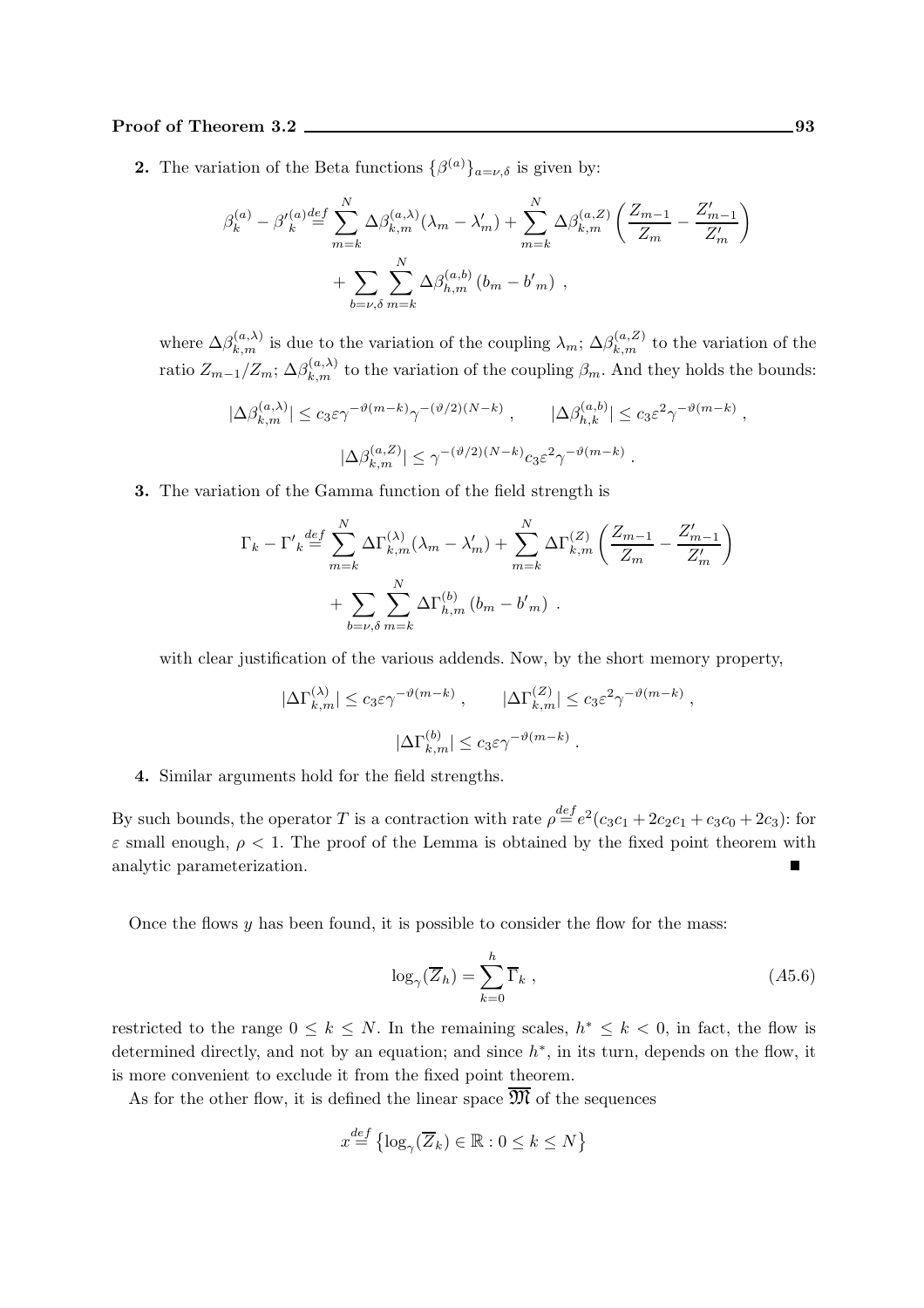such that

i. the initial datum is as in (A5.3).

Furthermore, such a space is endowed with the norm  $||x||$ , the lowest real number such that

ii. for the same constant  $c_0$  in (A5.4), and for  $0 \le k \le N$ ,

$$
\left| \log_{\gamma} (\overline{Z}_{k-1}/\overline{Z}_{k}) \right| \leq 2c_0 \varepsilon^2 ||x|| \,. \tag{A5.7}
$$

The equation  $x = Tx$ , which is defined to be (A5.6), can be solved in  $\overline{\mathfrak{M}}_{\theta}$ , the subspace of  $\overline{\mathfrak{M}}$  of the sequences x with  $||x|| \leq 1$ , with the fixed point theorem.

**Lemma A.5.3.** There exists  $\varepsilon > 0$  and the positive constant  $c_0$  such that there exists a (unique) solution of (A5.6) in the space  $\overline{\mathfrak{M}}_{\vartheta}$ , for  $c_0$  the constant in (A5.7).

1. If  $x \in \overline{\mathfrak{M}}_{\vartheta}$ , then also  $Tx \in \overline{\mathfrak{M}}_{\vartheta}$  by the following argument. The local part  $s_{h-1}$  is the sum of the graphs with one antidiagonal propagator  $g_{\omega,-\omega}^{(\text{E1},k)}$  or  $g_{\omega,-\omega}^{(\text{R1},k)}$ . As consequence of the convergence of the graphs expansion and of the dimensional bounds of  $s_{h-1}$ , calling  $s_{h-1,k}$  the sum of all the graphs of  $s_{h-1}$  with  $g_{\omega,-\omega}^{(\text{E1},k)}$  or  $g_{\omega,-\omega}^{(\text{R1},k)}$  on scale k and divided by  $\mu_k/\kappa\gamma^k,$ 

$$
s_{h-1} \stackrel{def}{=} \sum_{k=h}^{N} s_{h-1,k} \frac{\mu_k}{\kappa \gamma^k} , \quad \text{with } |s_{h-1,k}| \le \gamma^{h-1} c_2 \varepsilon .
$$

By (A5.7), for  $\varepsilon$  small enough, it holds  $(\mu_k/\mu_h) \leq \gamma^{2c_0\varepsilon(k-h)} \leq \gamma^{(1/2)(k-h)}$ , and hence  $m_{h-1} = (s_{h-1}/\mu_h) \le c_1 (1 - \gamma^{-(1/2)})^{-1} \varepsilon$ : since by  $(A5.4) \gamma^{-c_0 \varepsilon^2} (Z_{h-1}/Z_h) \le \gamma^{c_0 \varepsilon^2}$  and  $\log_{\gamma}(1+m_{h-1}) \leq \left| m_{h-1} \ln(\gamma) \int_0^1 dt (1+tm_{h-1})^{-1} \right|$ , it is straightforward to obtain that  $\gamma^{-2c_0\varepsilon} \leq (\mu_{h-1}/\mu_h) \leq \gamma^{2c_0\varepsilon}$  for  $\varepsilon$  small enough and  $c_0 \geq 2c_2(1-\gamma^{-(1/2)})^{-1}$ .

**2.** If  $x, x' \in \overline{\mathfrak{M}}_{\theta}$ , then  $||Tx - Tx'|| \le \rho ||x - x'||$ , for  $\rho < 1$ . Indeed, under variation of the mass flow, – having fixed all the other flows –

$$
\overline{\Gamma}_k - \overline{\Gamma}'_k \stackrel{def}{=} \sum_{m=k}^N \Delta \overline{\Gamma}_{k,m}^{(\mu)} \left( \frac{\mu_m}{\mu_k} - \frac{\mu'_m}{\mu'_k} \right) .
$$

Now, by the short memory property, and by (A5.7),

$$
|\Delta \overline{\Gamma}_{k,m}^{(\mu)}| \leq c_3 \varepsilon \gamma^{-\vartheta(m-k)}\;,\qquad \left|\frac{\mu_m}{\mu_k}-\frac{\mu_m'}{\mu_k'}\right| \leq c_4 \gamma^{(\vartheta/2)(m-k)} \sup_{n\geq 0}\left|\overline{\Gamma}_n-\overline{\Gamma}_n'\right|\;;
$$

 $-$  indeed,  $|(\mu_m/\mu_k) - (\mu'_m/\mu'_k)|$  ≤ max {(μ<sub>m</sub>/μ<sub>k</sub>), (μ'<sub>m</sub>/μ'<sub>k</sub>)} ln(γ) ∑<sup>m</sup><sub>n=k</sub>  $\left| \overline{\Gamma}_n - \overline{\Gamma}_n' \right|$  $\Big\vert$ , which, by (A5.7), is less or equal to  $(4/\vartheta) \ln(\gamma) \gamma \left(2c_0 \varepsilon + (\vartheta/4)\right) (m-k) \sup_n \left| \overline{\Gamma}_n - \overline{\Gamma}'_n\right|$ . Then the assertion follows enlarging  $c_0$  chosen for the field strength to  $c_0 \ge c_3 c_4 (1 - \gamma^{-(\vartheta/2)})^{-1}$ .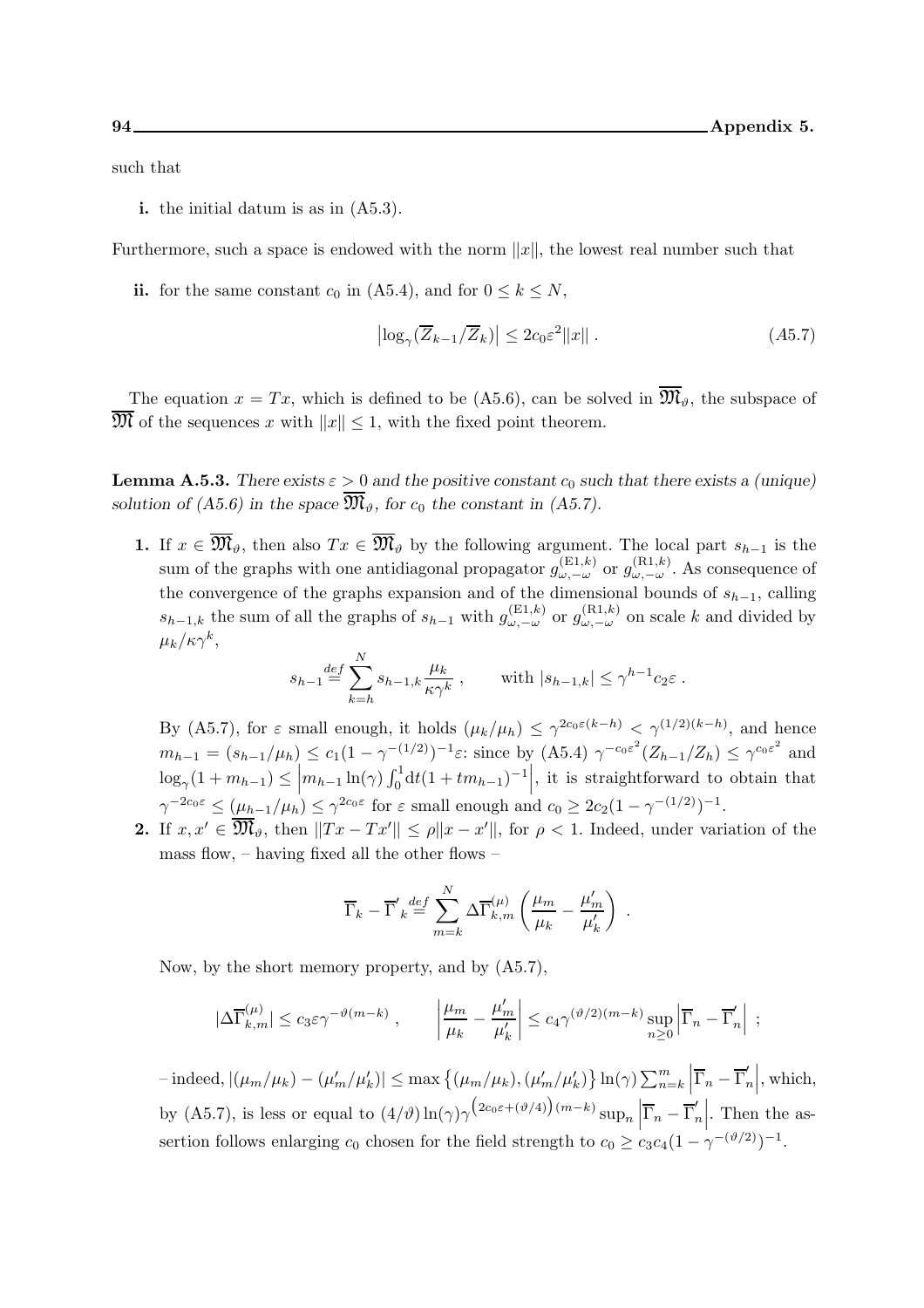This proves the Lemma.

A5.3 Further properties of the Gamma functions. In order to complete the proof of the Theorem 3.2, it is left to prove the existence of the critical indexes  $\eta_{\lambda}, \eta_{\lambda}^{(2)}$  $\bar{\eta}_{\lambda}^{(2)}$  and  $\bar{\eta}_{\lambda}$ , which only depends on the choice of  $\lambda$  and on the graphs that can be obtained using the diagonal propagator  $\{g_{\omega,\omega}^{(E1,h)}\}$  and the interaction  $\mathcal{V}$ , and not from the mass, or from the regularization of the model. Indeed, let it be inductively supposed that there exists a positive constant  $c_2$  such that, for any  $k : h \leq k \leq N$ ,

$$
\frac{Z_{k-1}}{Z_k} = \gamma^{\Gamma_k^{(0)} + \Gamma_k^{(1)}}, \quad \text{with } |\Gamma_k^{(1)}| \le c_4 \varepsilon^2 \gamma^{-(\vartheta/2)(N-k)}, \quad (A5.8)
$$

while  $\Gamma_k^{(0)}$  is given in terms of graphs made only with the diagonal propagator  $\{g_{\omega,\omega}^{(\text{E1},h)}\}$  and the interaction  $\lambda V$ , and bounded,  $|\Gamma_h^{(0)}|$  $|h_h^{(0)}| \leq c_2 \varepsilon^2$ . Then, let the following decomposition be considered:

$$
z_{h-1} = z_{h-1}^{(0)} + \sum_{k=h}^{N} \Delta z_{h-1,k}^{(\lambda)} \Delta \lambda_k + \sum_{k=h}^{N} \Delta z_{h-1,k}^{(Z)} \left( \frac{Z_{k-1}}{Z_k} - \gamma^{\Gamma_k^{(0)}} \right) + \sum_{k=h}^{N} \Delta z_{h-1,k}^{(2)} + \sum_{a=\delta,\nu}^{N} \sum_{k=h}^{N} \Delta z_{h-1,k}^{(a)} a_k,
$$

where  $z_{h-}^{(0)}$  $h_{h-1}^{(0)}$  is the sum of the graphs contributing to  $z_{h-1}$  which are made only with propagators  $\{g^{(E1,k)}\}\$ and interactions  $\mathcal{V}$ , with all the coupling  $\{\lambda_k\}_k$  replaced by coupling  $\lambda$  and all the ratios  $(Z_{k-1}/Z_k)$  replaced by  $\gamma^{\Gamma_k^{(0)}}$ ;  $\Delta z_{h-1,k}^{(\lambda)}$  is due to the replacement of  $\lambda_k$  with  $\Delta\lambda_k$ ;  $\Delta z_{h-1,k}^{(Z)}$   $\left[ (Z_{k-1}/Z_k) - \gamma^{\Gamma_k^{(0)}} \right]$  is the sum of the same graphs, but with at least a factor  $(Z_{k-1}/Z_k) - \gamma^{\Gamma_k^{(0)}}$  in place of the ratio  $(Z_{k-1}/Z_k)$ ;  $\Delta z_{h-1}^{(2)}$  $\sum_{h-1}^{(2)}$  is the sum of the graphs which do not contain interactions N or D, and have a propagator  $g^{(R1,k)}$  on scale  $k$ ;  $\Delta z_{h-1,k}^{(a)}$  is the sum of the graphs with an interaction  $a = \delta, \nu$  on scale k – whenever a graph falls in more than one of the above categories, the assignment is made in arbitrary way. Because of the following bound

$$
|z_{h-1}^{(0)}| \leq c_3 \varepsilon^2 , \qquad |\Delta z_{h-1,k}^{(\lambda)}| \leq c_3 \varepsilon^2 \gamma^{-\vartheta(k-h+1)} , \qquad |\Delta z_{h-1,k}^{(Z)}| \leq c_3 \varepsilon^2 \gamma^{-\vartheta(k-h+1)} ,
$$
  

$$
|\Delta z_{h-1,k}^{(2)}| \leq \gamma^{-\vartheta(N-k)} c_3 \varepsilon^2 \gamma^{-\vartheta(k-h+1)} , \qquad |\Delta z_{h-1,k}^{(a)}| \leq c_3 \varepsilon^2 \gamma^{-\vartheta(k-h+1)} ,
$$
  

$$
|\Delta \lambda_k| \leq c_1 \varepsilon^2 \gamma^{-(\vartheta/2)(N-k)} , \qquad |(Z_{k-1}/Z_k) - \gamma^{\Gamma_k^{(0)}}| \leq 2c_4 \varepsilon^2 \gamma^{-(\vartheta/2)(N-k)} ,
$$
  

$$
|a_k| \leq 2\varepsilon \gamma^{-(\vartheta/2)(N-k)} ,
$$

the property (A5.8) follows straightforwardly for  $c_4 \ge 5c_3(1+c_1)(1-\gamma^{-(\vartheta/2)})^{-1}$  and

$$
\Gamma_h^{(0)} \stackrel{def}{=} \log_\gamma \left( 1 + z_{h-1}^{(0)} \right) \; .
$$

By construction,  $\Gamma_h^{(0)}$  is the sum of scaling invariant graphs: again using the fixed point theorem theorem with analytic parameterization, it is possible to prove the existence of  $\eta_{\lambda}$ , limit for

 $\blacksquare$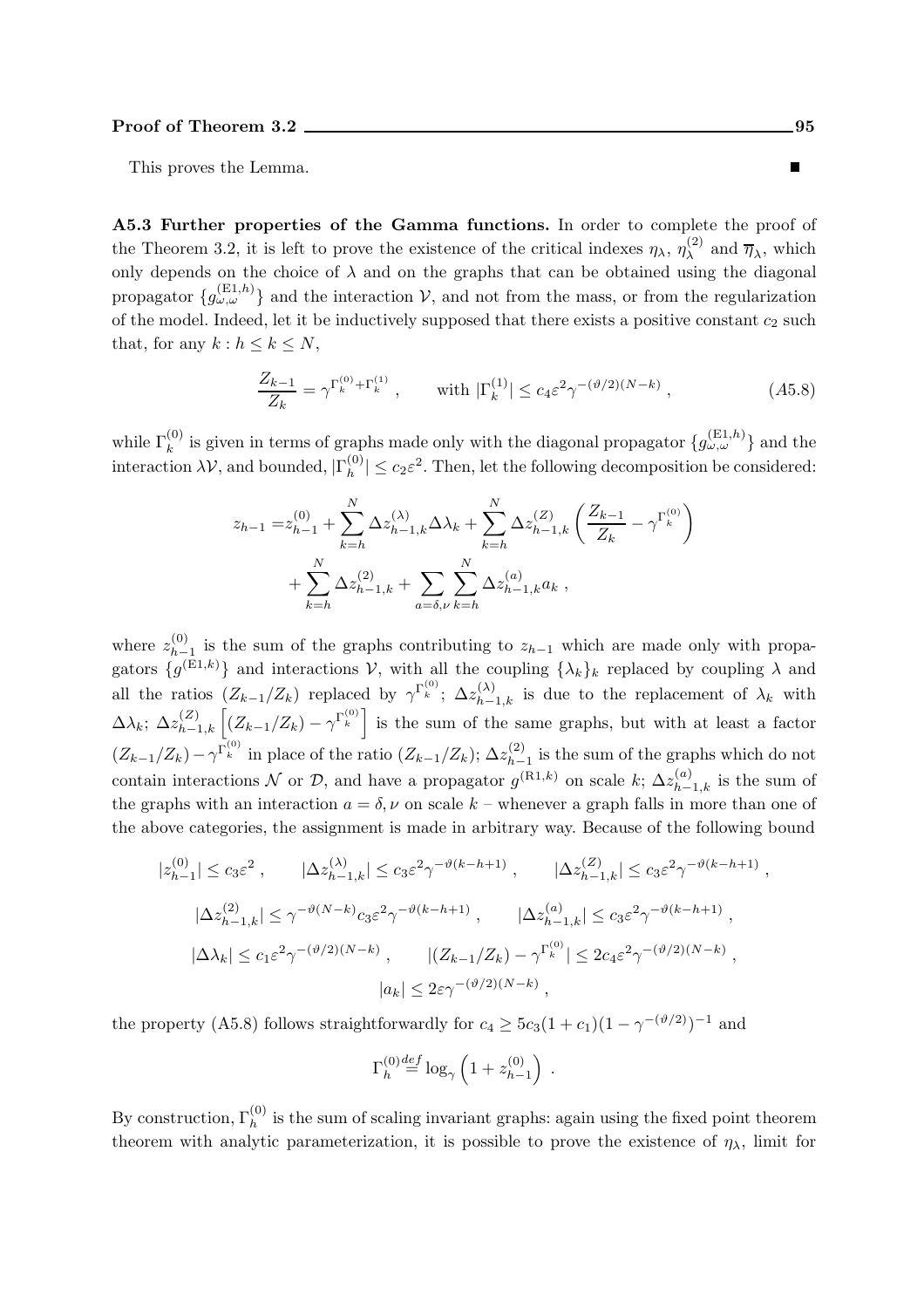$N \to \infty$  of  $\Gamma_h^{(0)}$ , analytic in  $\lambda$  and such that there exists a constant  $c_5$  for which  $\left|\Gamma_h^{(0)} - \eta_\lambda\right| \leq$  $c_5\varepsilon^2\gamma^{-(\vartheta/2)(N-h)}$ , and then the statements in (3.4.2) referring to the field strength flow holds for  $c_2 \ge (c_4 + c_5)(1 - \gamma^{-(\vartheta/2)})^{-1}$ .

For the Gamma function of the mass a similar argument can be applied. Let it be inductively supposed for any  $k : h \leq k \leq N$  that

$$
\frac{\mu_k}{\mu_{k+1}} = \gamma^{\overline{\Gamma}_{k+1}^{(0)} + \overline{\Gamma}_{k+1}^{(1)}}, \qquad \text{with } |\overline{\Gamma}_k^{(0)}| \le c_2 \varepsilon, \quad |\overline{\Gamma}_k^{(1)}| \le c_4 \varepsilon \gamma^{-(\vartheta/2)(N-k)}, \tag{A5.9}
$$

and  $\overline{\Gamma}_k^{(0)}$ (v) only made with the propagator  $\{g^{(E1,k)}\}_k$  and interactions  $\lambda \mathcal{V}$ . It follows that  $(\mu_k/\mu_h) =$  $\gamma^{-\sum_{m=h}^{k-1} \overline{\Gamma}_m^{(0)}} + \overline{\Delta}_{k,h} \text{ with } |\overline{\Delta}_{k,h}| \le c_6 \varepsilon \gamma^{-(\vartheta/2)(N-k)}, \text{for } c_6 \ge 2c_4 2(1-\gamma^{-\vartheta})^{-1} \text{ and } \varepsilon \text{ small enough.}$ Then, with a decomposition similar to the case of the field strength:

$$
m_{h-1} = m_{h-1}^{(0)} + \sum_{k=h}^{N} \Delta m_{h-1,k}^{(\lambda)}(\lambda_k - \lambda) + \sum_{k=h}^{N} \Delta m_{h-1,k}^{(Z)} \left( \frac{Z_{k-1}}{Z_k} - \gamma^{\Gamma_k^{(0)}} \right) + \sum_{k=h}^{N} \Delta m_{h-1,k}^{(1)} \overline{\Delta}_{k,h} + \sum_{k=h}^{N} m_{h-1,k}^{(2)} + \sum_{a=\delta,\nu}^{N} \sum_{k=h}^{N} m_{h-1,k}^{(a)} a_k ;
$$

where  $m_{h-1}^{(0)}$  is the sum of the graphs made only with interactions  $\lambda V$ , all the ratios  $\{Z_{m-1}/Z_m\}$  $h-1$ replaced with  $\gamma^{\Gamma_k^{(0)}}$ , all the ratios  $\{\mu_m/\mu_h\}$  replaced with  $\gamma^{-\sum_{n=h}^{m-1}\Gamma_n^{(0)}}$  and all diagonal propagators  $g_{\omega,\omega}^{(\text{E1},k)}$  on scale  $k \geq h$ , except one, which is antidiagonal,  $g_{\omega,-\omega}^{(\text{E1},k)}$ ;  $\Delta m_{h-1,k}^{(\lambda)}$  is the sum of the graphs of  $m_{h-1}$  with all the couplings  $\{\lambda_m\}_m$  replaced, for  $m < k$ , by  $\lambda$ , and at a coupling  $\lambda_k$ neglected;  $\Delta m_{h-1,k}^{(1)}$  is the sum of the graphs in which one ratio  $\mu_k/\mu_h$  neglected. Then equation (A5.9) holds true also in the case  $k = h - 1$  for  $c_4$  large enough and

$$
\overline{\Gamma}_h^{(0)} \smash{\stackrel{def}{=}} \Gamma_h^{(0)} + \log_\gamma \left(1 + m_{h-1}^{(0)}\right)
$$

.

Finally, since  $\overline{\Gamma}_k^{(0)}$  $\kappa_k^{\text{(9)}}$  is given by scale invariant graphs, using the fixed point theorem with analytic parameterization, it would be possible to prove the existence of an  $\overline{\eta}_{\lambda}$  analytic in  $\lambda$  and such that  $\left|\overline{\Gamma}_{k}^{(0)}-\overline{\eta}_{\lambda}\right| \leq c_{5}\varepsilon\gamma^{-\vartheta(N-k)}$  and the statements about the mass flow in (3.4.2) holds for  $c_2 \ge (c_5 + c_4)(1 - \gamma^{-\vartheta})^{-1}.$ 

Finally, with similar arguments, it is straightforward to prove (3.4.3).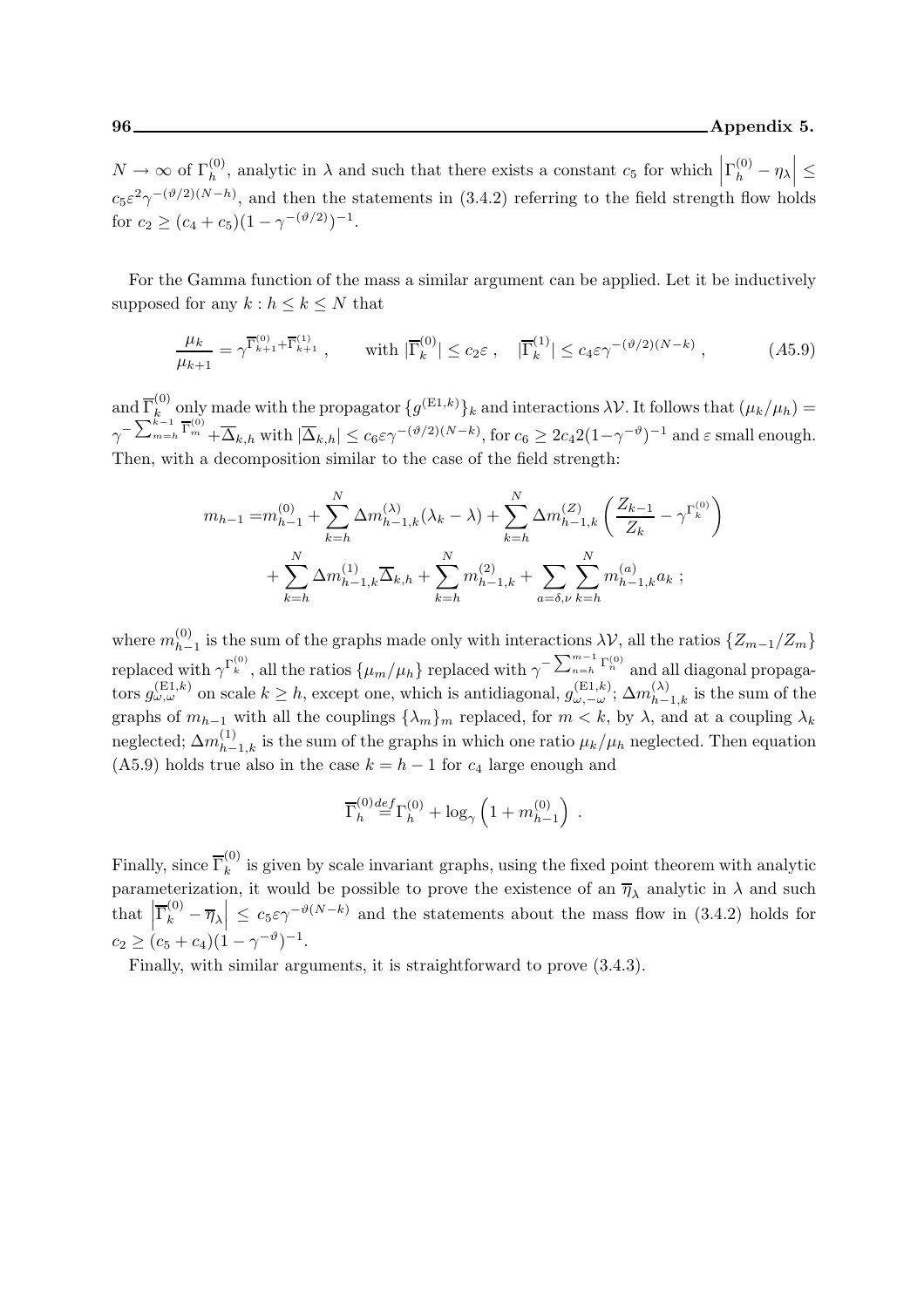# Appendix 6:

# Proof of Lemma 4.2

By definition

$$
U_{\omega}^{(i,j)}(k,p) \stackrel{def}{=} C_{\omega}(k,p) \hat{g}_{\omega}^{(i)}(k) \hat{g}_{\omega}^{(j)}(p)
$$
  
=  $f_i(k) \left(1 - \chi_{h,N}^{-1}(k)\right) \frac{f_j(p)}{D_{\omega}(p)} - f_j(p) \left(1 - \chi_{h,N}^{-1}(k)\right) \frac{f_i(k)}{D_{\omega}(k)}$ 

.

Setting:

$$
u_N(k) \stackrel{def}{=} \begin{cases} 0 & \text{for } |k| < \kappa \gamma^N \\ 1 - f_N(k) & \text{for } |k| \ge \kappa \gamma^N \\ 1 - f_h(k) & \text{for } |k| \ge \kappa \gamma^h \end{cases}
$$
\n
$$
u_h(k) \stackrel{def}{=} \begin{cases} 0 & \text{for } |k| \ge \kappa \gamma^h \\ 1 - f_h(k) & \text{for } |k| < \kappa \gamma^h \end{cases}
$$

the expansion of  $U_{\omega}^{(i,j)}(k,p)$  in terms of  $\left\{S_{\omega,\sigma}^{(i,j)}(k,p)\right\}$  $\sigma = \pm$ can be explicitly given in each of the possible case.

1. For  $i = j = N$ ,

$$
U_{\omega}^{(N,N)}(k,p) = \frac{u_N(p)f_N(k)}{D_{\omega}(k)} - \frac{u_N(k)f_N(p)}{D_{\omega}(p)}
$$
  
= 
$$
\sum_{\sigma=\pm} D_{\sigma}(p-k) \left[ \delta_{\omega,\sigma} \frac{u_N(k)f_N(p)}{D_{\omega}(p)D_{\omega}(k)} + \frac{f_N(p)}{D_{\omega}(k)} \int_0^1 d\tau \left( \partial_{\sigma} u_N \right) \left( p + \tau(k-p) \right) \right.
$$

$$
- \frac{u_N(p)}{D_{\omega}(k)} \int_0^1 d\tau \left( \partial_{\sigma} f_N \right) \left( k + \tau(p-k) \right) \right]
$$

$$
\stackrel{def}{=} \sum_{\sigma=\pm} D_{\sigma}(p-k) S_{\omega,\sigma}^{(N,N)}(k,p).
$$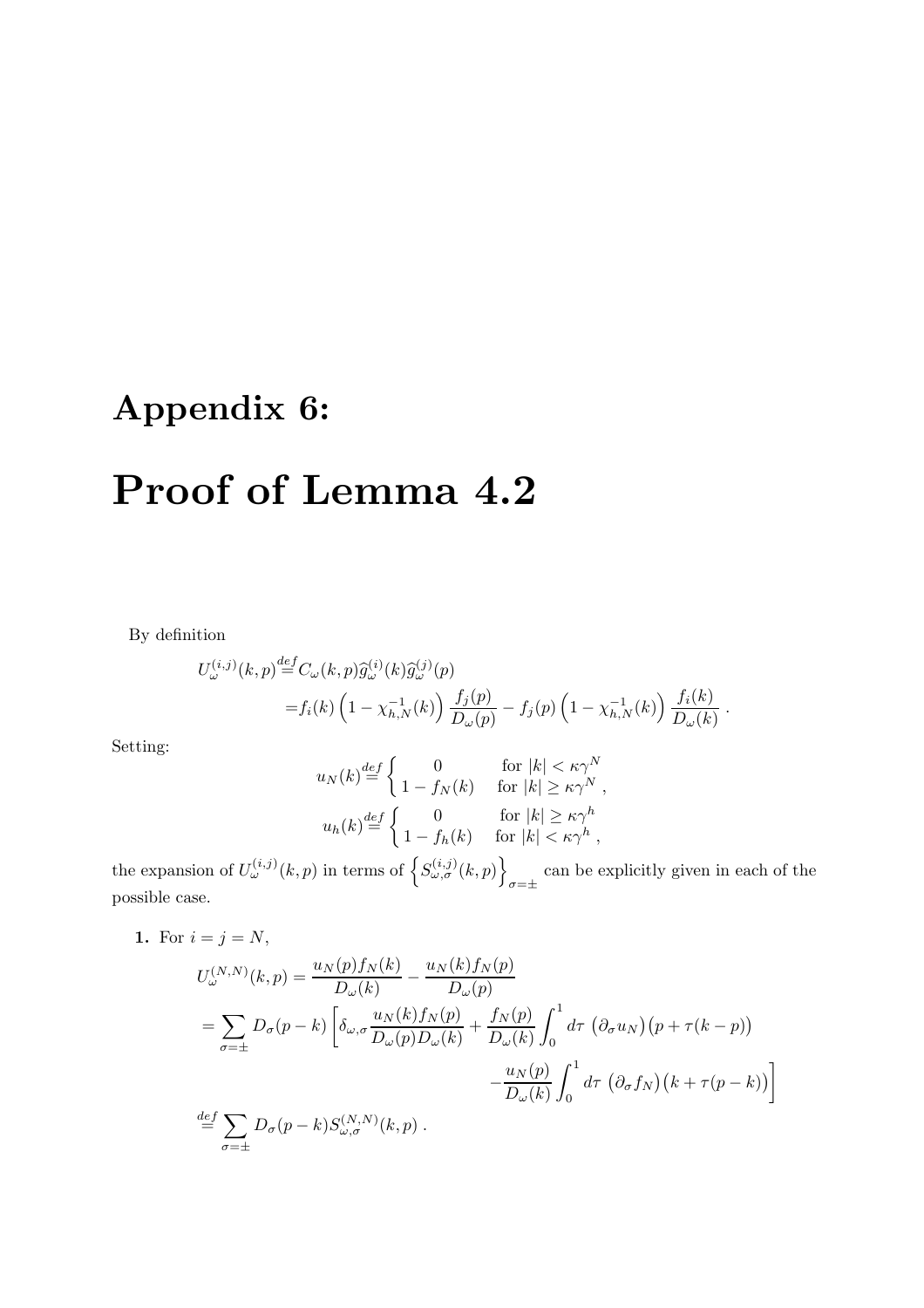**2.** For  $i = N$  and  $h < j < N$ :

$$
U_{\omega}^{(N,j)}(k,p) = -\frac{u_N(k)f_j(p)}{D_{\omega}(p)}.
$$

Being that  $u_N(p) f_j(p) \equiv 0$ , it holds

$$
U_{\omega}^{(N,j)}(k,p) = \sum_{\sigma} D_{\sigma}(p-k) \frac{f_j(p)}{D_{\omega}(p)} \int_0^1 d\tau \, (\partial_s u_N) (p + \tau(k-p))
$$
  

$$
\stackrel{def}{=} \sum_{\sigma} D_{\sigma}(p-k) S_{\omega,\sigma}^{(N,j)}(k,p).
$$

3. For  $i = N$  and  $j = h$ 

$$
U_{\omega}^{(N,h)}(k,p) = -\frac{u_N(k)f_h(p)}{D_{\omega}(p)} + \frac{u_h(p)f_N(k)}{D_{\omega}(k)}.
$$

The first addend was already studied in point 2. For the second, the expansion is similar to the first since  $u_h(k) f_n(k) \equiv 0$ ; finally:

$$
U_{\omega}^{(N,j)}(k,p) = \sum_{\sigma} D_{\sigma}(p-k) \left[ \frac{f_j(p)}{D_{\omega}(p)} \int_0^1 d\tau \, (\partial_s u_N) (p + \tau(k-p)) - \frac{f_N(k)}{D_{\omega}(k)} \int_0^1 d\tau \, (\partial_s u_N) (k + \tau(p-k)) \right]
$$
  

$$
\stackrel{def}{=} \sum_{\sigma} D_{\sigma}(p-k) S_{\omega,\sigma}^{(N,h)}(k,p).
$$

4. For  $h < i < N$  and  $j = h$ :

$$
U_{\omega}^{(i,h)}(k,p) = \frac{u_h(p)f_i(k)}{D_{\omega}(k)}.
$$

Being that  $u_h(k) f_i(k) \equiv 0$  it holds

$$
U_{\omega}^{(N,j)}(k,p) = \sum_{\sigma} D_{\sigma}(p-k) \frac{f_i(p)}{D_{\omega}(p)} \int_0^1 d\tau \, (\partial_s u_h) (k + \tau(p-k))
$$
  

$$
\stackrel{def}{=} \sum_{\sigma} D_{\sigma}(p-k) S_{\omega,\sigma}^{(N,j)}(k,p).
$$

For  $i = j = h$ , expanding like in point 1

$$
U_{\omega}^{(h,h)}(k,p) = \sum_{\sigma=\pm} D_{\sigma}(p-k) \left[ \delta_{\omega,\sigma} \frac{u_h(k) f_h(p)}{D_{\omega}(p) D_{\omega}(k)} + \frac{f_h(p)}{D_{\omega}(k)} \int_0^1 d\tau \left( \partial_{\sigma} u_h \right) \left( p + \tau(k-p) \right) - \frac{u_h(p)}{D_{\omega}(k)} \int_0^1 d\tau \left( \partial_{\sigma} f_h \right) \left( k + \tau(p-k) \right) \right]
$$
  

$$
\stackrel{def}{=} \sum_{\sigma=\pm} D_{\sigma}(p-k) S_{\omega,\sigma}^{(h,h)}(k,p).
$$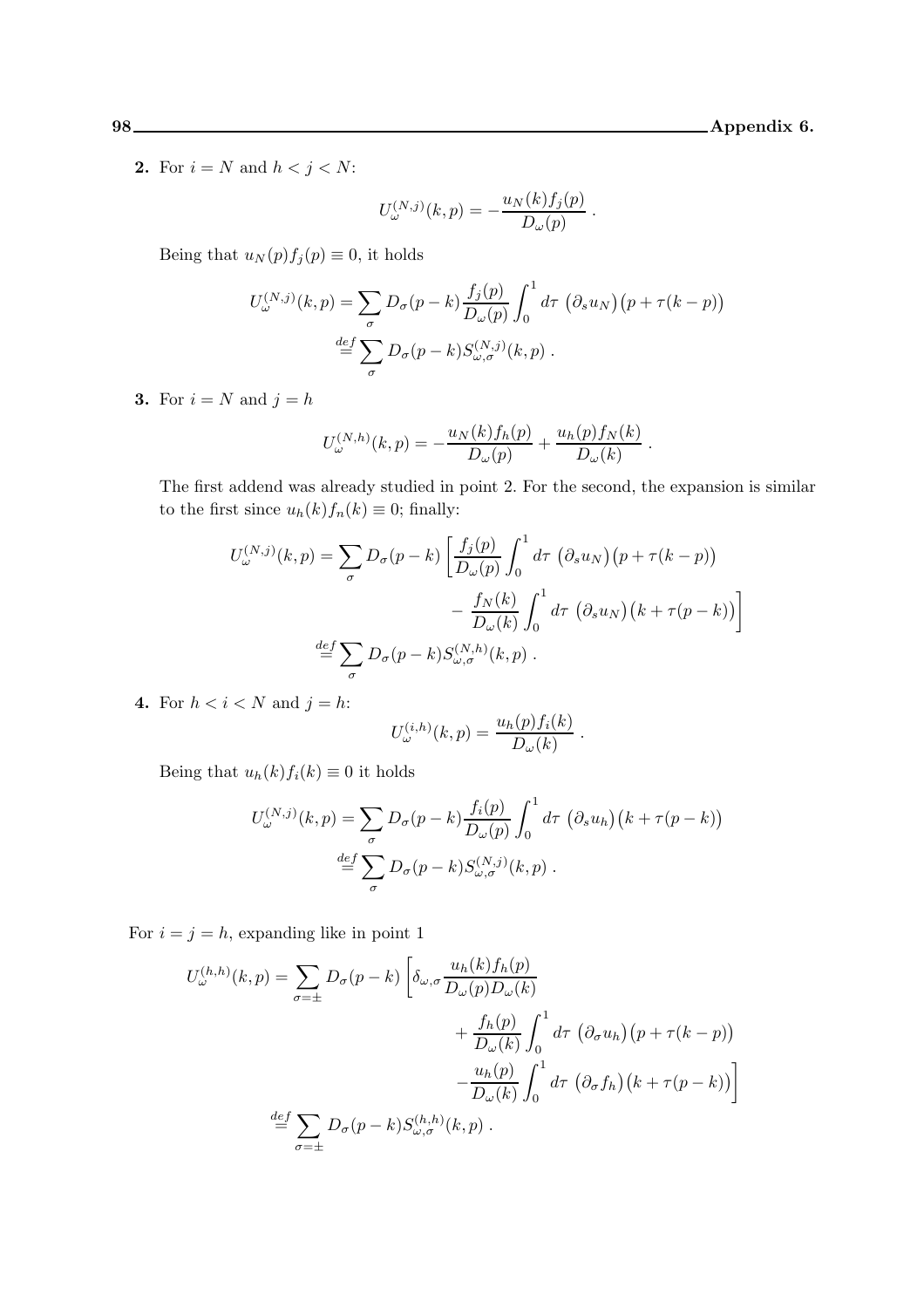### Proof of Lemma 4.2 99

By inspection in each case, since for  $n = N, h$  it holds |  $(\partial_{\sigma} f_n)(k)\Big|, \Big|$  $(\partial_{\sigma} u_n)(k)\Big| \leq c\gamma^{-n}$ , it is simply to get the following bound

$$
\left| \left( \partial_k^{s_i} \partial_p^{s_j} S_{\omega, \sigma}^{(i,j)} \right) (k,p) \right| \leq c \gamma^{-i(1+s_i)-j(1+s_j)}.
$$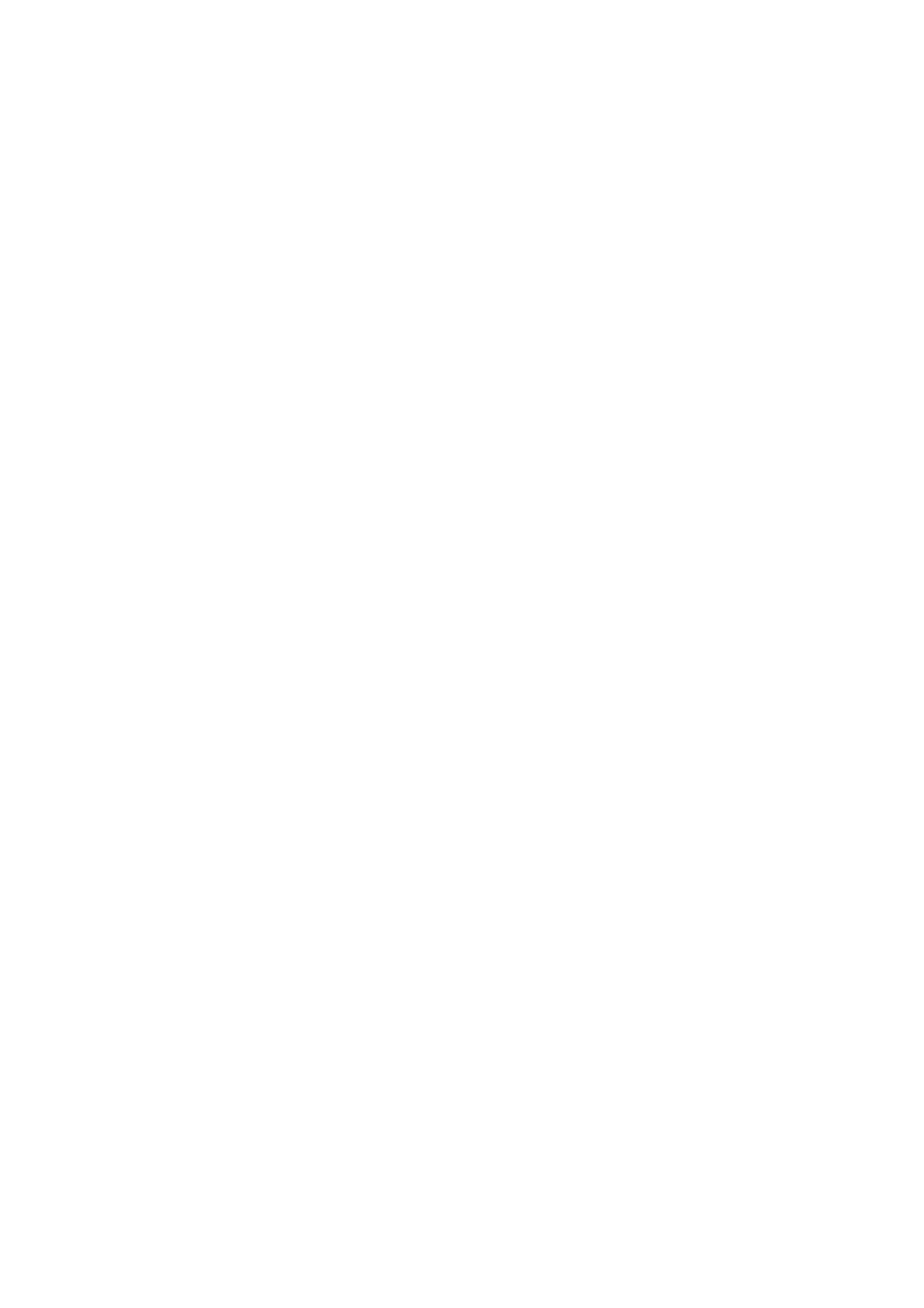## Appendix 7:

# Proof of Theorems 4.1 and 4.4

It is natural to introduce the Beta functions also for the flow of the counterterms  $\{\nu_N^{(\sigma)}\}_{\sigma=\pm}$ , and the coupling  $\tilde{\lambda}_{N-1}^{\mu}$ , generated in the multiscale integration of the generating functional  $\mathcal{W}_{\mathcal{T},\mu}^{(h)}$ :

$$
\nu_{j-1}^{(\sigma)} - \nu_j^{(\sigma)} = \beta_j^{(\sigma)} (\lambda_j, \nu_j; \dots, \lambda_N, \nu_N) ,
$$
  

$$
\widetilde{\lambda}_{j-1}^{(\mu)} - \widetilde{\lambda}_j^{(\mu)} = \widetilde{\beta}_j^{(\mu)} \left( \lambda_j, \nu_j, \widetilde{\lambda}_j^{(\mu)}, \widetilde{z}_j^{(\mu)}; \dots, \lambda_N, \nu_N \right) .
$$

It has to be remarked that the above Beta function are defined for the generating functionals  $W_{\mathcal{A}}^{(h)}$  and  $W_{\mathcal{T},\mu}^{(h)}$  with infrared cutoff  $h = -\infty$ : this is not restrictive, since, by inspection of the properties of the kernel  $U_{\omega}^{(i,j)}$ , the flows obtained have the property that  $\tilde{\lambda}_k^{(\mu)}$  and  $\nu_k^{(\sigma)}$  $\binom{0}{k}$ , are, in the range  $k : h + 1 \leq k \leq N$ , exactly equal to the effective coupling of such generating functionals with infrared cutoff on scale h finite.

**Proof of Theorem 4.1.** Let  $\mathcal{B}_{\vartheta}$  be the Banach space of all the finite sequences of vectors  $x \stackrel{def}{=} \left\{ (\nu_i^{(+)}\right\}$  $(j^{(+)}, \nu_j^{(-)}) : j \leq N$  s.t.

$$
||x||_{\vartheta} \stackrel{def}{=} \max_{\sigma=\pm, j \le N} |\nu_j^{(\sigma)}| \gamma^{(\vartheta/2)(N-j)} \le c_1 \varepsilon.
$$

In this space, it is possible to find a solution for the fixed point equation  $x = Tx$ , which explicitly reads

$$
\nu_j^{(\sigma)} = -\sum_{m=-\infty}^j \beta_m^{(\sigma)}(x)
$$
\n(A7.1)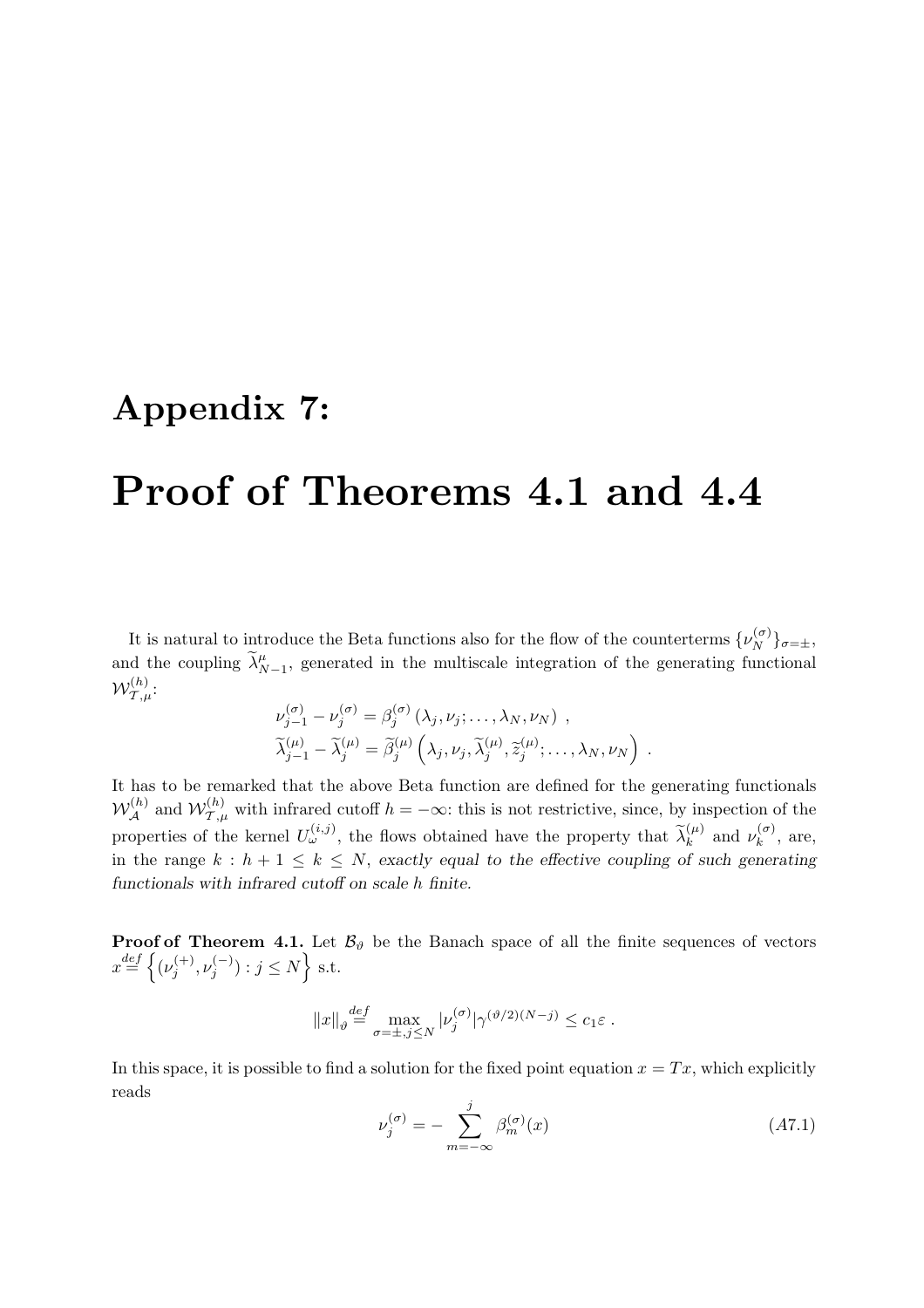$\blacksquare$ 

(where the argument of the Beta function has been abridged); such a solution gives a choice of  $\{\nu_N^{(\sigma)}\}_{\sigma\pm}$ , such that their flows  $\{\nu_N^{(\sigma)}\}_{h+1\leq j\leq N}^{\sigma\pm}$  have the required decay property. Indeed, given  $x, x' \in \mathcal{B}_{\vartheta}$ :

$$
\beta_m^{(\sigma)}(x) \stackrel{def}{=} \beta_{m,N}^{(\sigma,0)} + \sum_{n=m}^N \beta_{m,n}^{(\sigma)} \nu_n^{(\sigma)}, \qquad \beta_m^{(\sigma)}(x) - \beta_m^{(\sigma)}(x') \stackrel{def}{=} \sum_{n=m}^N \beta_{m,n}^{(\sigma)} \left( \nu_n^{(\sigma)} - \nu_n^{(\sigma)} \right) ,
$$

where  $\beta_{m,N}^{(\sigma,0)}$  is the localization of the sum of the graphs made with no interaction  $\{\nu_k^{(\sigma)}\mathcal{A}_{\sigma}\}_k$ and one propagator connecting the interaction  $\mathcal{A}_0$  contracted on scale N; whereas  $\beta_{m,n}^{(\sigma)}$  is the localization of the sum of the graphs made with an interaction  $\nu_n^{(\sigma)} A_{\sigma}$ , and deprived of  $\nu_n^{(\sigma)}$ . The following bounds hold:

$$
\left|\beta_{m,N}^{(\sigma,0)}(x)\right| \le c_2 \varepsilon \gamma^{-\vartheta(N-m)}, \qquad \left|\beta_{m,n}^{(\sigma)}\right| \le c_2 \varepsilon \gamma^{-\vartheta(n-m)},\tag{4.3.2}
$$

Therefore, if  $x \in \mathcal{B}_{\vartheta}$ , then also  $Tx \in \mathcal{B}_{\vartheta}$  for  $\varepsilon$  small enough and if  $c_1 \geq 2c_2(1 - \gamma^{-(\vartheta/2)})^{-1}$ ; and  $||x - x'|| \leq C \varepsilon ||Tx - Tx'||$  for  $C > c_2(1 - \gamma^{-(\vartheta/2)})^{-2}$ , so that, for  $\varepsilon$  small enough, T is a contraction in a Banach space; therefore there exists  $x \in \mathcal{B}_{\vartheta}$ , solution of the fixed point equation, with analytic parameterization in  $\lambda : |\lambda| \leq \varepsilon$ .

Finally, since all the graphs contributing to  $\beta_m^{(\sigma)}$ , are scale invariant, by (A7.1) for  $j = N$  it is easy to realize that  $\{\nu_N^{(\sigma)}\}_{\sigma=\pm}$  are constant in the scale of the cutoff, N: hence

$$
\nu_N^{(\sigma)} = \nu_{N+1}^{(\sigma)} = \nu^{(\sigma)}.
$$

The proof of the theorem is completed.

Proof of Theorem 4.4. The strategy is based on the fixed point theorem as the previous proof. Let  $x \stackrel{def}{=} \left\{ \left( \widetilde{\lambda}_j^{(+)} - \alpha_N^{(+)} \lambda_j, \widetilde{\lambda}_j^{(-)} - \alpha_N^{(-)} \lambda_j \right) : j \leq N \right\}$  (with  $\lambda_N^{(\mu)} = 0$ ): the fixed point equation to be solved in  $\mathcal{B}_{\vartheta/2}$  is  $x = Tx$ , which explicitly reads:

$$
\widetilde{\lambda}_{j}^{(\mu)} - \alpha_{N}^{(\mu)} \lambda_{j} = - \sum_{m=-\infty}^{j} \left( \widetilde{\beta}_{m}^{(\mu)} - \alpha_{N}^{(\mu)} \beta_{m} \right) .
$$

Given  $\alpha_N^{(\mu)}$  and  $\alpha_N^{(\mu)}$  such that both  $\tilde{\lambda}_j^{(\mu)} - \alpha_N^{(\mu)} \lambda_j$  and  $\tilde{\lambda}_j^{(\mu)} - \alpha_N^{(\mu)} \lambda_j$  are in  $\mathcal{B}_{\vartheta/2}$ , it holds:

$$
\widetilde{\beta}_{m}^{(\mu)} - \alpha_{N}^{(\mu)} \beta_{m} \stackrel{def}{=} \widetilde{\beta}_{m,N}^{(\mu,o)} - \alpha_{N}^{(\mu)} \lambda_{N} \beta_{m,N}^{(\lambda)} + \sum_{\sigma=\pm} \sum_{n=m}^{N} \widetilde{\beta}_{m,n}^{(\mu,\sigma)} \nu_{n}^{(\sigma)} \frac{Z_{N}}{Z_{n}} + \sum_{n=m}^{N-1} \beta_{m,n} \left( \widetilde{\lambda}_{n}^{(\mu)} - \alpha_{N}^{(\mu)} \lambda_{n} \right) ;
$$

while

$$
\left(\alpha'_{N}^{(\mu)}-\alpha_{N}^{(\mu)}\right)\beta_{m} \stackrel{def}{=} \left(\alpha'_{N}^{(\mu)}-\alpha_{N}^{(\mu)}\right)\lambda_{N}\beta_{m,N}^{(\lambda)} + \sum_{n=m}^{N-1} \beta_{m,n} \left(\alpha'_{N}^{(\mu)}-\alpha_{N}^{(\mu)}\right)\lambda_{n};
$$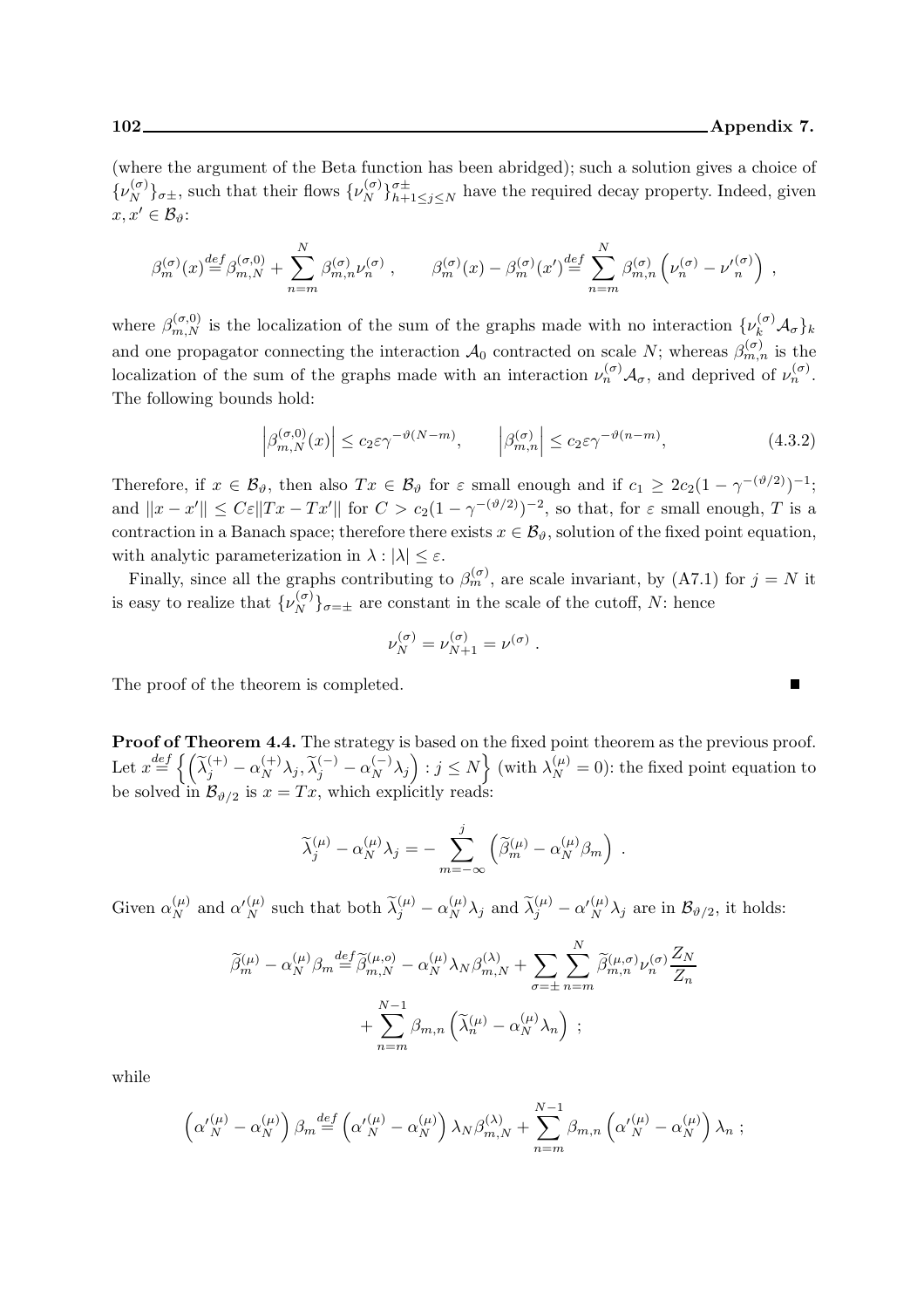#### Proof of Theorems 4.1 and 4.4 103

where  $\widetilde{\beta}_{m,N}^{(\mu,o)}$  is the sum of the graphs made with an interaction  $\mathcal{A}_o$ , contracted on scale N;  $\widetilde{\beta}_{m,n}^{(\mu,\sigma)}$  is the sum of the graphs with an interaction  $\mathcal{T}_{\sigma}^{(\mu)}$  on scale n, deprived of the coupling  $\nu_n^{(\sigma)}(Z_N/Z_n)$ ;  $b_{m,N}^{(\lambda)}$  is the sum of the graphs contributing to he flow of  $\alpha_N^{(\mu)}\lambda_m$  which have an interaction  $\mathcal{B}^{(3)}$  on scale N, deprived of the coupling  $\alpha_N^{(\mu)}\lambda_N$ ;  $\beta_{m,n}$  is the sum of the graphs contributing to the flow of  $\alpha_N^{(\mu)}\lambda_m$  with an interaction  $\mathcal{B}^{(3)}$  on scale n, deprived of the coupling  $\alpha_N^{(\mu)}\lambda_n$ . Since the following bounds hold,

$$
|\widetilde{\beta}^{(\mu,o)}_{m,N}|,|\beta^{(\lambda)}_{m,N}|\leq c_2\varepsilon\gamma^{-\vartheta(N-m)}\;,\qquad |\widetilde{\beta}^{(\mu,\sigma)}_{m,n}|\leq c_2\varepsilon^2\gamma^{-\vartheta(n-m)}\;,\qquad |\beta_{m,n}|\leq c_2\varepsilon\gamma^{-\vartheta(n-m)}\;,
$$

if  $x \in \mathcal{B}_{\vartheta/2}$ , also  $Tx \in \mathcal{B}_{\vartheta/2}$ , for  $\varepsilon$  small enough and  $c_1 \geq 2c_2(1 - \gamma^{-(\vartheta/4)})^{-1}$ ; moreover,m for  $C > 2c_2(1-\gamma^{-(\vartheta/4)})^{-2}$ ,  $||x-x'||_{\vartheta/2} \leq C\varepsilon ||Tx - Tx'||_{\vartheta/2}$  so that, for  $\varepsilon$  small enough, T is a contraction: by the fixed point theorem, the solution of such an equation exists and is in  $\mathcal{B}_{\vartheta/2}$ . As consequence, since

$$
\widetilde{z}_{j}^{(\mu)}-\alpha_N^{(\mu)}z_j=\widetilde{z}_{j,N}^{(\mu,o)}-\alpha_N^{(\mu)}\lambda_N z_{j,N}^{(\lambda)}+\sum_{\sigma=\pm}\sum_{n=j}^N\widetilde{z}_{j,n}^{(\mu,\sigma)}\nu_n^{(\sigma)}\frac{Z_N}{Z_n}+\sum_{n=j}^{N-1}z_{j,n}\left(\widetilde{\lambda}_n^{(\mu)}-\alpha_N^{(\mu)}\lambda_n\right)\;,
$$

where  $\tilde{z}_{j,N}^{(\mu,o)}$  is the sum of the graphs made with an interaction  $\mathcal{A}_o$ , contracted on scale N;  $\widetilde{z}_{j,n}^{(\mu\sigma)}$  is the sum of the graphs with an interaction  $\mathcal{T}_{\sigma}^{(\mu)}$  on scale n, deprived of the coupling  $\nu_n^{(\sigma)}(Z_N/Z_n); z_{j,N}^{(\lambda)}$  is the sum of the graphs contributing to the flow of  $\alpha_N^{(\mu)} z_j$  which have an interaction  $\mathcal{B}^{(3)}$  on scale N, deprived of the coupling  $\alpha_N^{(\mu)}\lambda_N$ ;  $z_{m,n}$  is the sum of the graphs contributing to the flow of  $\alpha_N^{(\mu)} z_j$  with an interaction  $\mathcal{B}^{(3)}$  on scale n, deprived of the coupling  $\alpha_N^{(\mu)}\lambda_n$ . Since the following bounds hold,

$$
|\widetilde{z}_{j,N}^{(\mu,o)}|,|z_{j,N}^{(\lambda)}| \le c_2 \varepsilon \gamma^{-\vartheta(N-j)}\;, \qquad |\widetilde{z}_{j,n}^{(\mu,\sigma)}| \le c_2 \varepsilon^2 \gamma^{-\vartheta(n-j)}\;, \qquad |z_{j,n}| \le c_2 \varepsilon \gamma^{-\vartheta(n-j)}\;,
$$

also  $\left\{ (\widetilde{z}_j^{(+)} - \alpha_N^{(+)} z_j, \widetilde{z}_j^{(-)} - \alpha_N^{(-)} z_j) \right\}$  $\beta_j \in \mathcal{B}_{\vartheta/2}$ . Finally, since all the graphs contributing to  ${\{\widetilde{\lambda}_m^{(\mu)}\}}_m$  and to  ${\{\lambda_m\}}_m$  are scale invariant,

$$
\alpha_N^{(\mu)} = \alpha_{N+1}^{(\mu)} = \alpha^{(\mu)}.
$$

The proof of the theorem is completed.

г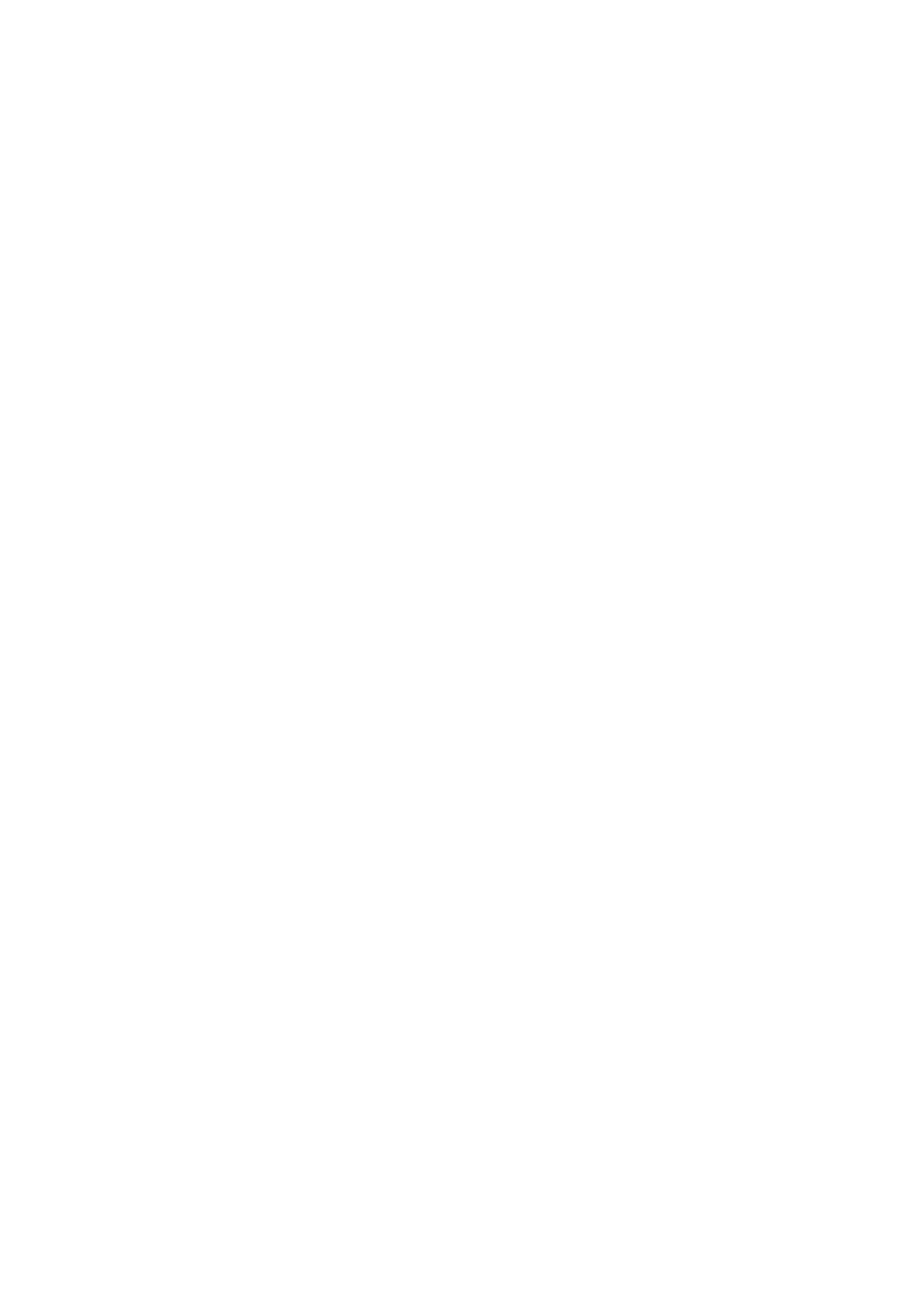# Appendix 8:

# Schwinger-Dyson equation

**A8.1 Functional derivation.** By decomposing the fermionic fields  $\psi_{k,\omega}^+ \longrightarrow \psi_{k,\omega}^+ + \widehat{\beta}_{k,\omega}$ , it holds:

$$
\mathcal{W}^{(h)}(j,\varphi) = \mathcal{W}_{\mathcal{B}}^{(h)}(\beta,j,\varphi) + \sum_{\omega=\pm} \int_{D} \frac{\mathrm{d}^2 k}{(2\pi)^2} \widehat{\beta}_{k,\omega} \widehat{\varphi}_{k,\omega} - \sum_{\omega=\pm} \int_{D} \frac{\mathrm{d}^2 k}{(2\pi)^2} \widehat{\beta}_{k,\omega} D_{\omega}(k) \left[ 1 + Z_N \left( \chi_{h,N}^{-1}(k) - 1 \right) \right] \frac{\partial \mathcal{W}}{\partial \widehat{\varphi}_{k,\omega}^+} (j,\varphi) + \mathcal{O}(\beta^2) , \tag{A8.1}
$$

where  $\mathcal{W}_{\mathcal{B}}^{(h)}$  $\mathcal{B}^{(h)}$  is the following functional with the further source field  $\beta$ :

$$
e^{\mathcal{W}_{\mathcal{B}}^{(h)}(\beta,j,\varphi)} \stackrel{def}{=} \int dP^{[h,N]}(\psi) \exp \left\{-l_N \mathcal{V}(\psi) + Z_N^{(2)} \mathcal{J}(j,\psi) + \mathcal{F}(\varphi,\psi)\right\}
$$
  

$$
\exp \left\{-l_N \mathcal{B}^{(3)}(\beta,\psi) + Z_N^{(2)} \mathcal{B}^{(2)}(\beta,j,\psi) - z_N \mathcal{B}^{(1)}(\beta,\psi)\right\} ,
$$

with:

$$
\mathcal{B}^{(3)}(\beta,\psi) \stackrel{def}{=} \sum_{\omega=\pm} \int_D \frac{\mathrm{d}^2 k}{(2\pi)^2} \frac{\mathrm{d}^2 p}{(2\pi)^2} \frac{\mathrm{d}^2 q}{(2\pi)^2} \widehat{\beta}_{p+k-q,\omega} \widehat{\psi}_{p,\omega}^- \widehat{\psi}_{q,-\omega}^+ \widehat{\psi}_{k,-\omega}^- ,
$$
  

$$
\mathcal{B}^{(2)}(\beta,\jmath,\psi) \stackrel{def}{=} \sum_{\omega=\pm} \int_D \frac{\mathrm{d}^2 k}{(2\pi)^2} \frac{\mathrm{d}^2 p}{(2\pi)^2} \widehat{\beta}_{k,\omega} \widehat{j}_{p-k,\omega} \widehat{\psi}_{p,\omega}^- ,
$$
  

$$
\mathcal{B}^{(1)}(\beta,\psi) \stackrel{def}{=} \sum_{\omega=\pm} \int \frac{\mathrm{d}^2 k}{(2\pi)^2} \widehat{\beta}_{k,\omega} D_{\omega}(k) \widehat{\psi}_{k,\omega}^- .
$$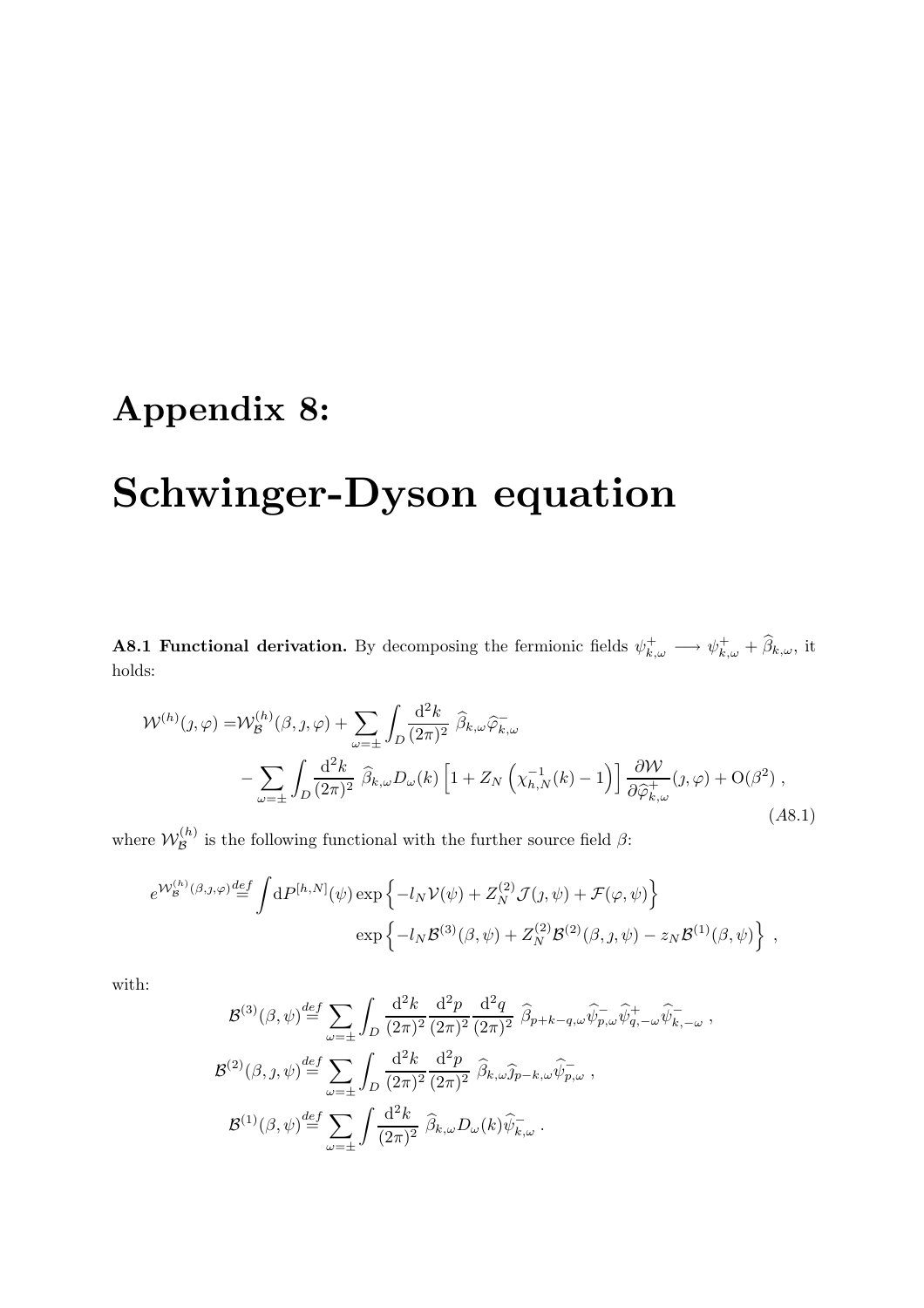Therefore, extracting the linear part of (A8.1), for  $k : \gamma^h \kappa \leq |k| \leq \gamma^N \kappa$  (so that  $\chi_{h,N}^{-1}(k) - 1 = 0$ ), it yield the SDe:

$$
\widehat{g}_{\omega}^{-1}(k)\frac{\partial \mathcal{W}_{\mathcal{B}}}{\partial \widehat{\varphi}_{k,\omega}^{+}}(0,\jmath,\varphi) = \widehat{\varphi}_{k,\omega}^{-} + \frac{\partial \mathcal{W}_{\mathcal{B}}}{\partial \widehat{\beta}_{k,\omega}}(0,\jmath,\varphi) .
$$
\n(A8.2)

Now, writing the last derivative in terms of the derivative of  $W$  – but loosing in this way the evidence of the renormalization of composite operators – and multiplying both members by  $e^{\mathcal{W}^{(h)}}$  in order to shorten the equations, it simply holds  $(4.3.3)$ . By derivatives in the sources  $\hat{\jmath}$ and  $\hat{\varphi}$ , for  $\hat{\jmath} = \hat{\varphi} = 0$ , such an equation generates all the SDE: for instance, taking a derivative in  $\widehat{\varphi}_{k,\omega}^-$  gives  $(1.1.12)$ .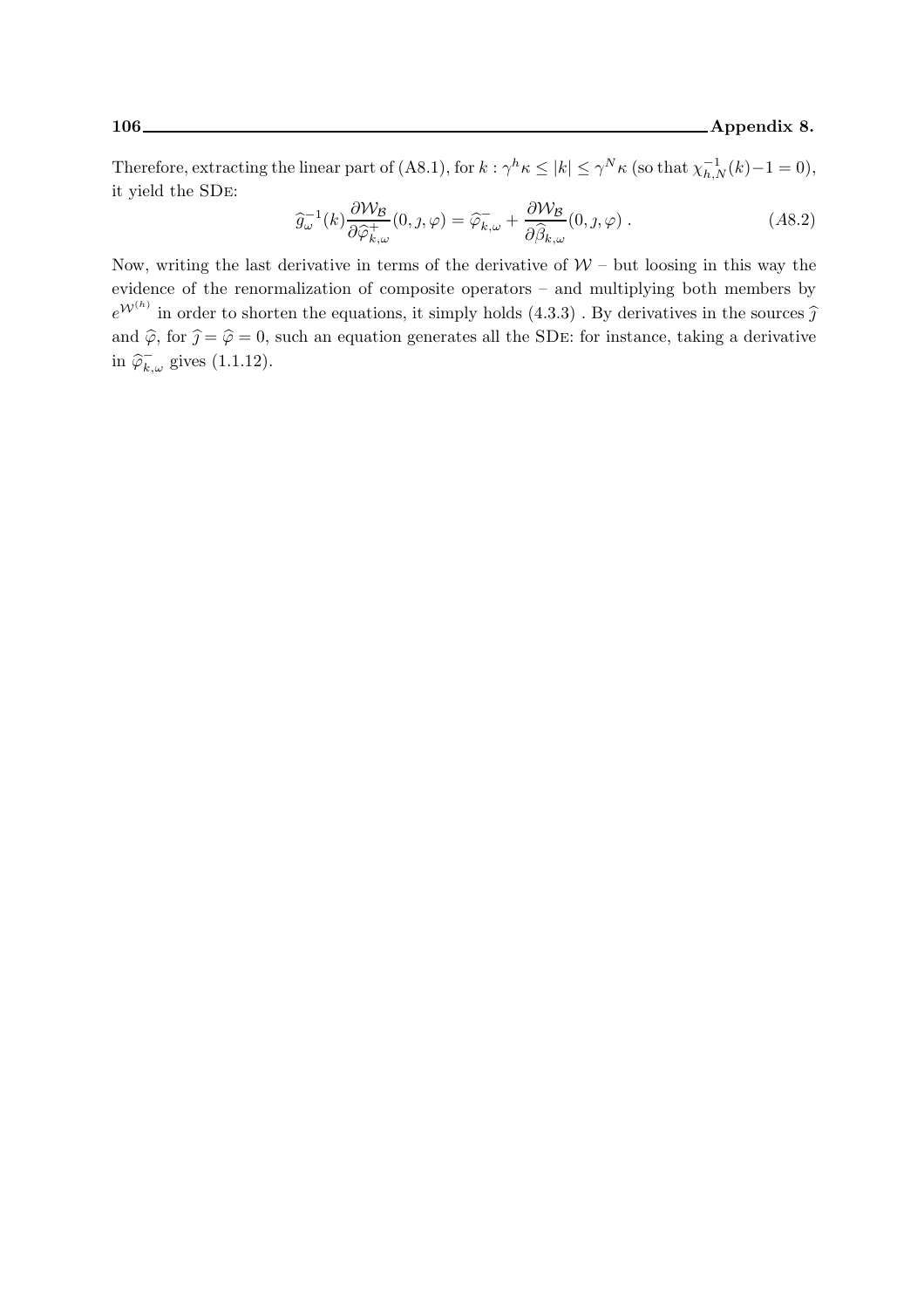## Appendix 9:

# Lowest Order Computations

It is interesting to calculate the lowest order expansion of the anomalies. The computation of the anomaly of the WTi shows a violation of the Adler-Bardeen theorem: the correction to the classical identity is not linear in the coupling, but has at least also a non-vanishing second order term. Then, the computation of the anomaly of the CE – made in a quite approximate way – would imply the incorrectness of the Johnson solution.

**A9.1** WTI anomaly Simplifying the notations, let  $\chi(k) \stackrel{def}{=} \chi_0(k)$  and  $u(k) \stackrel{def}{=} u_0(k)$ . A useful identity is

$$
U_{\omega}(k, k+p) = \left\{ u(k+p) \frac{\chi(k)}{D_{\omega}(k)} - u(k) \frac{\chi(k+p)}{D_{\omega}(k+p)} \right\}
$$
  
=  $D_{\omega}(p) \left\{ \frac{u(k+p)\chi(k)}{D_{\omega}(k+p)D_{\omega}(k)} - \int_0^1 d\tau \frac{(\partial_{\omega}\chi)(k+\tau p)}{D_{\omega}(k+p)} \right\}$   
-  $D_{-\omega}(p) \int_0^1 d\tau \frac{(\partial_{-\omega}\chi)(k+\tau p)}{D_{\omega}(k+p)} .$ 

To simplify the computations, it is performed the following modification to the shape of the cutoff which, as can be easily checked, it completely harmless to the development done in the previous Chapters. Let  $\chi(k) \stackrel{def}{=} \hat{\chi}(k)$ , and  $\hat{\chi}(t)$  is a Gevrey function with compact support  $\{t : |t| \le \kappa \gamma^N \gamma_0\}$ , for  $\gamma_0 : 1 < \gamma_0 < \gamma$ , and equal to 1 in  $\{t : |t| \le \kappa \gamma^N\}$ .

**1. Computation of**  $\nu^{(-)}$ . The lowest order expansion of  $\nu^{(-)}$  is given by only one Feynman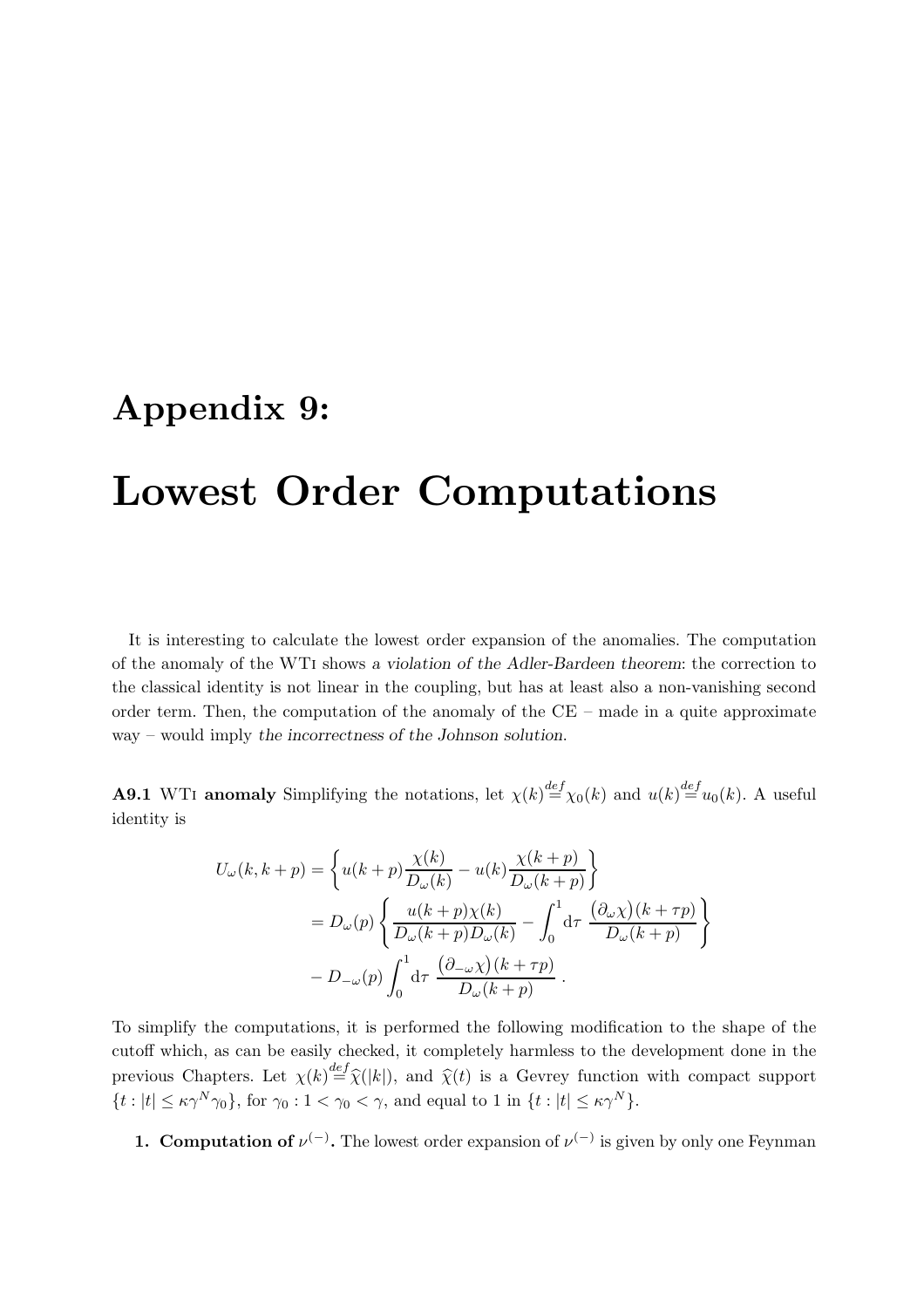graph, which can be computed exactly:

$$
\nu^{(-)} = \int\!\frac{\mathrm{d}^2 k}{(2\pi)^2}\frac{(\partial_{-\omega}\chi)(k)}{D_{\omega}(k)} = -\frac{1}{4\pi}\int_0^{\infty}\!\mathrm{d} t\; \widehat{\chi}'(t) = \frac{1}{4\pi} \; .
$$

where it was used that  $(\partial_{-\omega}\chi)(k)/D_{\omega}(k) = -(1/2|k|)\hat{\chi}'(k)$ .



**Fig 12:** Graphical representation of the lowest order contribution to  $\nu^{(-)}$ 

**2. Computation of**  $\nu^{(+)}$ . Also the lowest order contribution to  $\nu^{(+)}$  is given by only one Feynman graph:

$$
\int \frac{\mathrm{d}^2 p}{(2\pi)^2} \left\{ \frac{u(p)\chi(p)}{D_{\omega}(p)D_{\omega}(p)} - \frac{(\partial_{\omega}\chi)(p)}{D_{\omega}(p)} \right\} \int \frac{\mathrm{d}^2 k}{(2\pi)^2} \hat{g}_{-\omega}(k) \hat{g}_{-\omega}(p+k) \n= \int \frac{\mathrm{d}^2 p}{(2\pi)^2} \left\{ \frac{u(p)\chi(p) - D_{\omega}(p)(\partial_{\omega}\chi)(p)}{p^4} \right\} \int \frac{\mathrm{d}^2 k}{(2\pi)^2} \frac{\chi(k)\chi(p+k)}{k^2(k+p)^2} D_{-\omega}^2(p) D_{\omega}(k) D_{\omega}(k+p) .
$$
\n(A9.1)

The explicit computation is not so simple as the previous; anyway it is possible to prove it is strictly non-zero. Since  $-D_{\omega}(p)(\partial_{\omega}\chi)(p) = -(|p|/2)\hat{\chi}'(|p|) \ge 0$ , as well as  $u(p)\chi(p) \ge 0$ , while, calling  $\vartheta$  the angle between p and k and  $\xi \stackrel{def}{=} (|k|/|p|)$ ,

$$
D_{-\omega}^2(p)D_{\omega}(k)D_{\omega}(k+p) = |k||p|^3 \left[ \cos(\vartheta) + \xi \cos(2\vartheta) \right] \stackrel{def}{=} |k||p|^3 J_{\xi}(\vartheta) ,
$$

up to a pure imaginary contribution which integrated gives zero by symmetries. Now, since by support of the cutoff functions  $|k| \leq \gamma_0$  and  $1 \leq |p| \leq \gamma_0$ , then  $\cos(\theta) < 1/2$ if  $\gamma_0$  is chosen  $\leq 3/2$ . Hence,  $J_1(\vartheta) = [\cos(\vartheta) - (1/2)][\cos(\vartheta) + 1] < 0$ , except for  $\vartheta = \pm(\pi/3), \pi$ , where it vanishes. Then, the integral over  $\vartheta$  of  $J_{\xi}(\vartheta)$  is continuous in  $\xi$ , and strictly negative for  $\xi = 1$ ; therefore it remains strictly negative also for  $\xi = |k|/|p|$ , if  $\gamma_0 - 1 \ge |k|/|p| - 1$  is small enough. Therefore, for such values of  $\gamma_0$ , the lowest order contribution to  $\nu^{(+)}$  is strictly negative.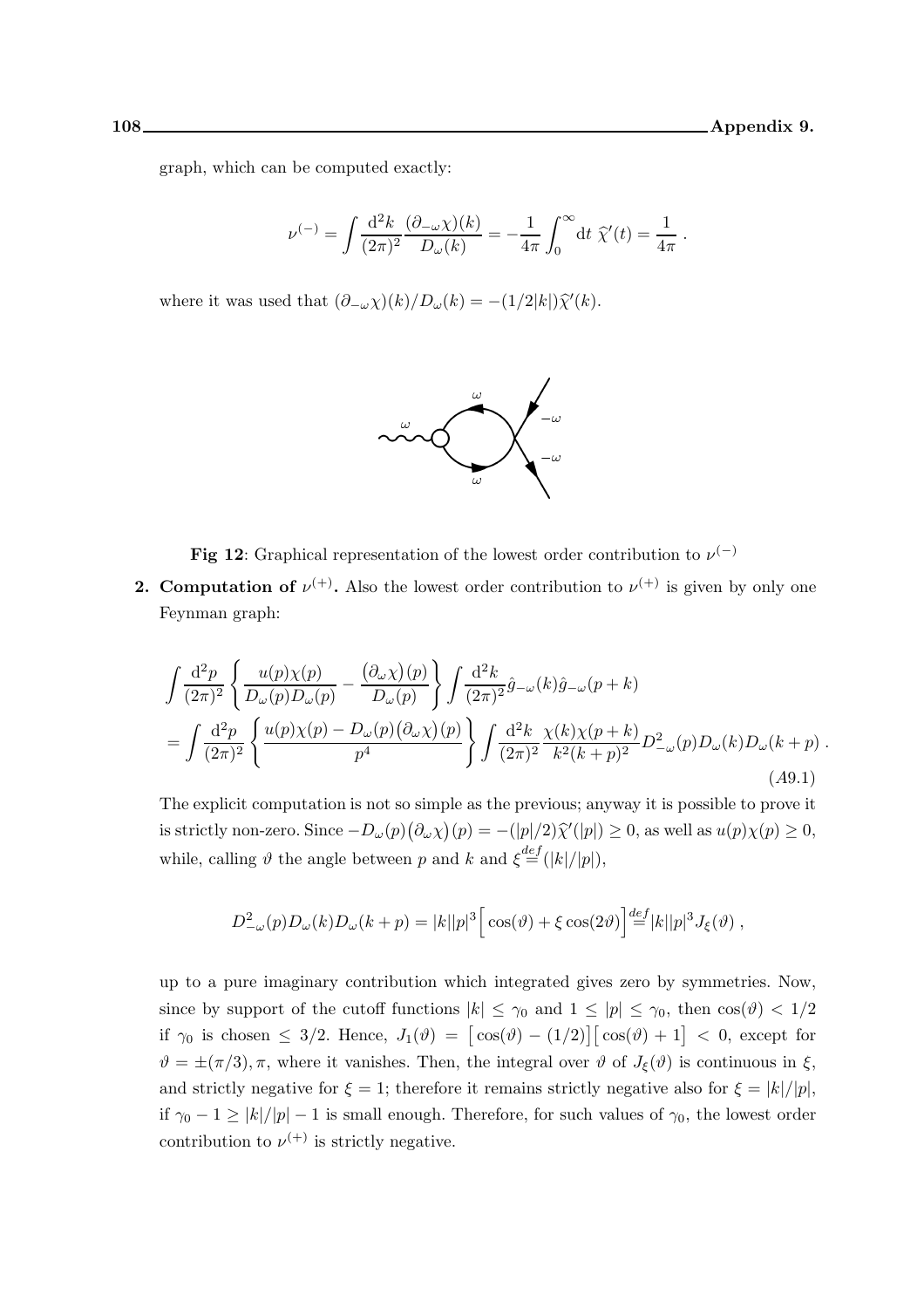

Fig 13: Graphical representation of the lowest order contribution to  $\nu^{(+)}$ 

**A9.2** CE **anomaly.** From (1.1.18), and since  $a - \overline{a} = O(\lambda)$ , while  $a + \overline{a} = 1 + O(\lambda^2)$ , the contribution  $O(\lambda)$  to A is proportional to the terms  $O(1)$  of  $\alpha^{(-)} - \sigma^{(-)}$ .

- **1.** The 0-th order of  $\alpha^{(-)}$  is given by two graphs with values cancelling each other.
- **2.** There is no possible graph for  $\sigma^{(-)}$  at the 0-th order, since there are no possible tadpoles.



Fig 14: Graphical of item 1

Well then,  $A = 1 + O(\lambda^2)$ . Then, the quadratic order in  $\lambda$  comes from the linear order of  $\alpha^{(-)} - \sigma^{(-)}$ , and the O(1) order of  $\alpha^{(+)} - \sigma^{(+)}$ .

- 1. There are more than one Feynman graphs contributing to the linear order of  $\alpha^{(-)}$ .
	- First graph. A first contribution are the two graphs with all and three external leg of  $T$  involved: they are two, with the same value. Furthermore, the factor  $1/2!$  of the expansion of the interaction is compensated by multiplicity obtained by exchanging the labels to the two vertices  $V$  of each graph. Therefore the sum of them gives the first graph:

$$
2\int \frac{d^2k}{(2\pi)^2} \frac{d^2p}{(2\pi)^2} \frac{U_{-\omega}(k, k+p)}{D_{-\omega}(p)} g_{\omega}(p+k) g_{\omega}(k)
$$
  
= 
$$
-2\int \frac{d^2p}{(2\pi)^2} \frac{\chi(p)}{p^2} \int \frac{d^2k}{(2\pi)^2} \frac{u(k)\chi^2(k+p)}{(p+k)^2}
$$
  

$$
-2\int \frac{d^2p}{(2\pi)^2} \frac{\chi(p)}{p^2} \int \frac{d^2k}{(2\pi)^2} \frac{u(k+p)\chi(k+p)\chi(k)}{D_{-\omega}(k)D_{\omega}(p+k)}.
$$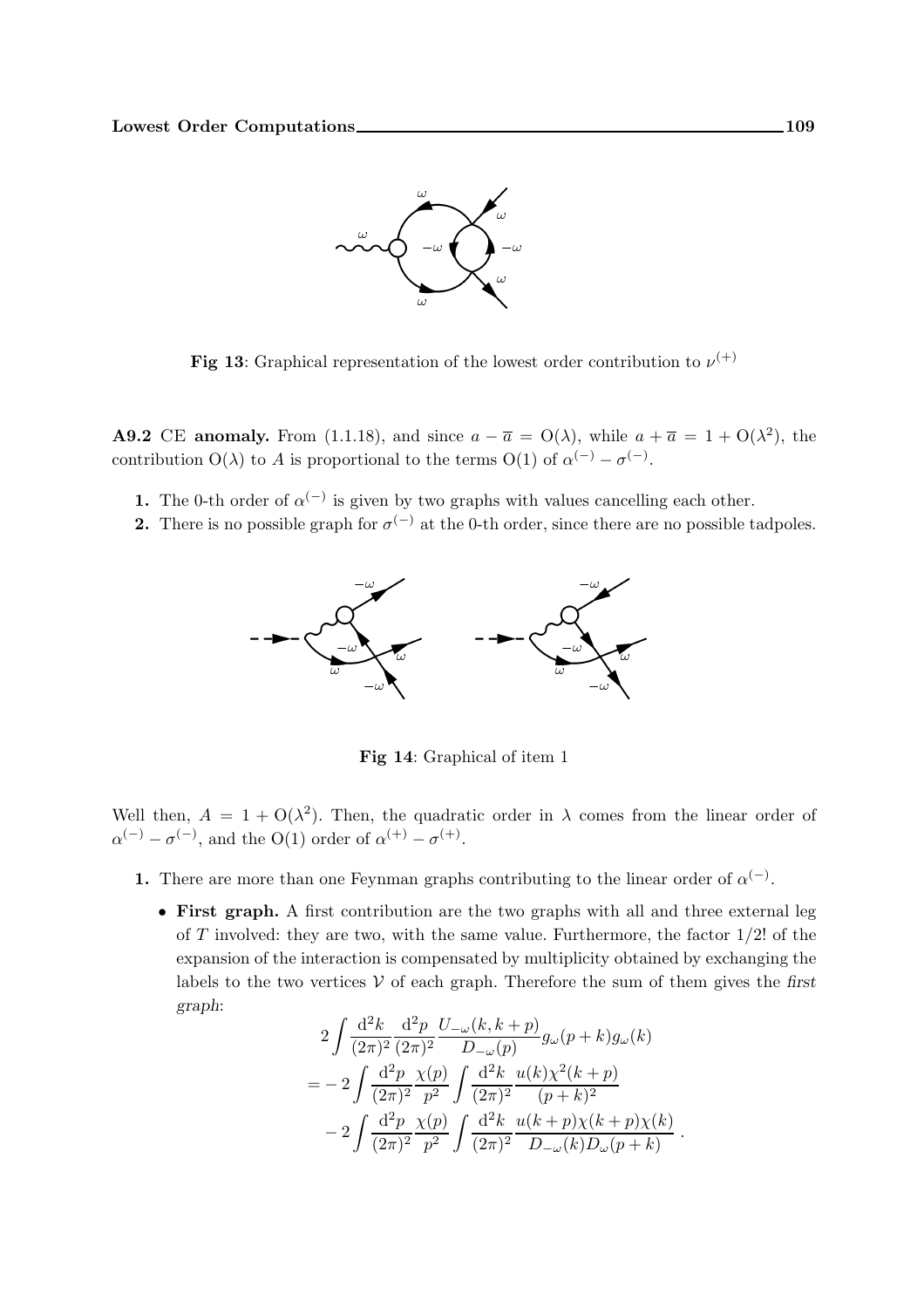,

The latter addend is vanishing in the limit  $\gamma_0 \to 1$ . The former is convergent. Indeed:

$$
\int_{|p| \le 1/2} \frac{\mathrm{d}^2 p}{(2\pi)^2} \frac{\chi(p)}{p^2} \int \frac{\mathrm{d}^2 k}{(2\pi)^2} \frac{u(k)\chi^2(k+p)}{(p+k)^2} \n= \int_{|p| \le 1/2} \frac{\mathrm{d}^2 p}{(2\pi)^2} \frac{\chi(p)}{p^2} \int \frac{\mathrm{d}^2 k}{(2\pi)^2} \frac{u(k)(\chi^2(k+p) - \chi^2(k))}{(p+k)^2}
$$

and  $|p + k| \ge |k| - |p| \ge 1/2$ ; while

$$
\int_{|p|>1/2} \frac{\mathrm{d}^2 p}{(2\pi)^2} \frac{\chi(p)}{p^2} \int \frac{\mathrm{d}^2 k}{(2\pi)^2} \frac{u(k)\chi^2(k+p)}{(p+k)^2} \n= \int_{|p|>1/2} \frac{\mathrm{d}^2 p}{(2\pi)^2} \frac{(\chi(p)-\chi(k))}{p^2} \int \frac{\mathrm{d}^2 k}{(2\pi)^2} \frac{u(k)\chi^2(k+p)}{(p+k)^2}.
$$



Fig 15: First graph

• Second graphs. The second contribution is given by the graph

$$
-\int \frac{d^2 p}{(2\pi)^2} \frac{d^2 k}{(2\pi)^2} g_{\omega}(p) g_{\omega}(p) \frac{U_{-\omega}(k, k+p)}{D_{-\omega}(p)}
$$
  
= 
$$
\int \frac{d^2 p}{(2\pi)^2} \frac{d^2 k}{(2\pi)^2} \frac{\chi^2(p)}{D_{\omega}(p)D_{\omega}(p)} \left\{ -\frac{u(k+p)\chi(k)}{D_{-\omega}(k+p)D_{-\omega}(k)} + \int_0^1 d\tau \frac{(\partial_{-\omega}\chi)(k+\tau p)}{D_{-\omega}(k+p)} \right\}
$$
  
+ 
$$
\int \frac{d^2 p}{(2\pi)^2} \frac{d^2 k}{(2\pi)^2} \frac{\chi^2(p)}{D_{\omega}(p)D_{-\omega}(p)} \int_0^1 d\tau \frac{(\partial_{\omega}\chi)(k+\tau p)}{D_{-\omega}(k+p)} ;
$$

and, subtracting the graph containing the counterterm  $\nu_N^{(-)}$ ,

$$
\int\!\frac{\mathrm{d}^2p}{(2\pi)^2}\;\frac{\chi^2(p)}{D_\omega(p)D_{-\omega}(p)}\int\!\frac{\mathrm{d}^2k}{(2\pi)^2}\;\frac{\big(\partial_\omega\chi\big)(k)}{D_{-\omega}(k)}
$$

the last addend is convergent; while the first two terms are convergent automatically:

$$
\int \frac{d^2 p}{(2\pi)^2} \frac{d^2 k}{(2\pi)^2} \frac{\chi^2(p)}{D_\omega(p) D_\omega(p)} \frac{u(k+p)\chi(k)}{D_{-\omega}(k+p) D_{-\omega}(k)} \n= \int \frac{d^2 p}{(2\pi)^2} \frac{d^2 k}{(2\pi)^2} \frac{\chi^2(p)}{D_\omega(p) D_\omega(p)} \left\{ \frac{u(k+p)\chi(k)}{D_{-\omega}(k+p) D_{-\omega}(k)} - \frac{u(k)\chi(k)}{D_{-\omega}(k) D_{-\omega}(k)} \right\}
$$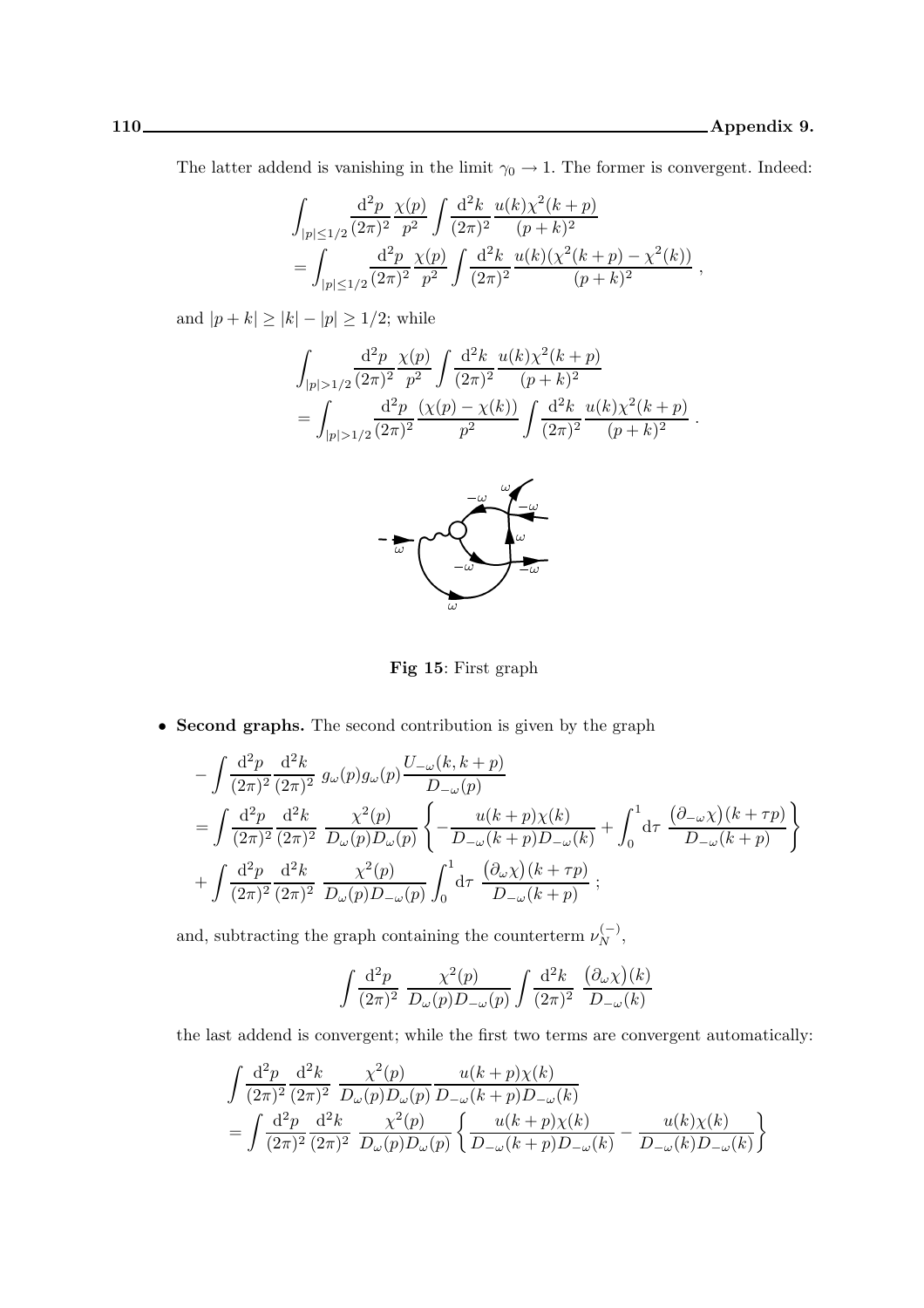$$
\int \frac{\mathrm{d}^2 p}{(2\pi)^2} \frac{\mathrm{d}^2 k}{(2\pi)^2} \frac{\chi^2(p)}{D_\omega(p) D_\omega(p)} \int_0^1 \mathrm{d}\tau \frac{(\partial_{-\omega}\chi)(k+\tau p)}{D_{-\omega}(k+p)} \n= \int \frac{\mathrm{d}^2 p}{(2\pi)^2} \frac{\mathrm{d}^2 k}{(2\pi)^2} \frac{\chi^2(p)}{D_\omega(p) D_\omega(p)} \int_0^1 \mathrm{d}\tau \left\{ \frac{(\partial_{-\omega}\chi)(k+\tau p)}{D_{-\omega}(k+\tau p)} - \frac{(\partial_{-\omega}\chi)(k)}{D_{-\omega}(k)} \right\}
$$

since the subtracted terms are zero by transformation under rotation.



Fig 16: Second graphs

• Vanishing graphs. There are four graphs subleading in the limit  $\gamma_0 \to 1$ : their total value is the double of the two vanishing graphs



Fig 17: Vanishing graphs

- **2.** The linear order of  $\sigma^{(-)}$  is given by only one graph.
	- Third graph. Such graph is very similar to the previous: it is given by the the second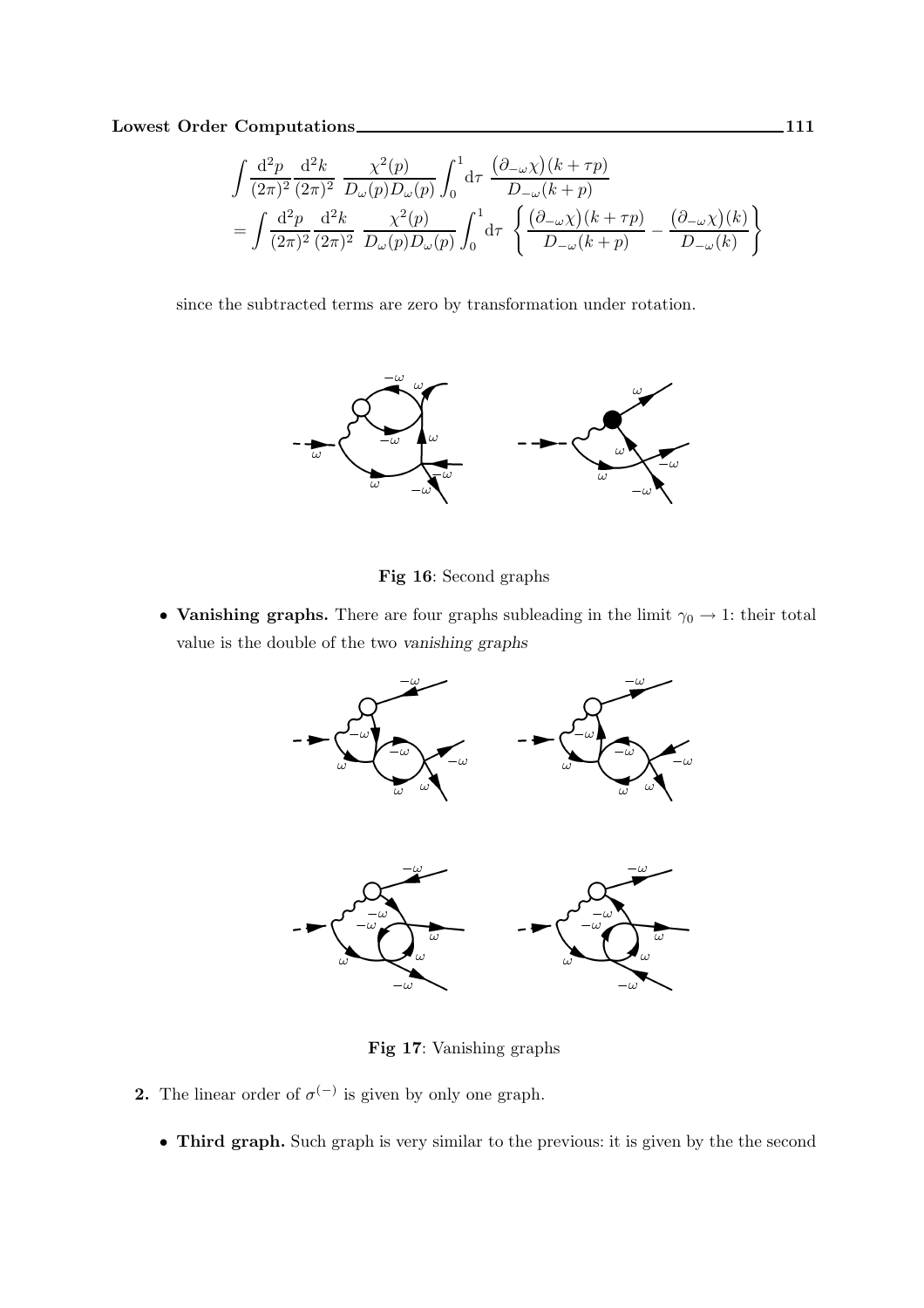graph, with the replacement of  $g^2_\omega(p)$  with  $(\partial_\omega g_\omega)(p)$ :

$$
-\int \frac{d^2 p}{(2\pi)^2} \frac{d^2 k}{(2\pi)^2} (\partial_\omega g_\omega)(p) \frac{U_{-\omega}(k, k+p)}{D_{-\omega}(p)}
$$
  
= 
$$
\int \frac{d^2 p}{(2\pi)^2} \frac{d^2 k}{(2\pi)^2} \left[ \frac{(\partial_\omega \chi)(p)}{D_\omega(p)} - \frac{\chi(p)}{D_\omega(p)D_\omega(p)} \right] \left\{ -\frac{u(k+p)\chi(k)}{D_{-\omega}(k+p)D_{-\omega}(k)} + \int_0^1 d\tau \frac{(\partial_{-\omega}\chi)(k+\tau p)}{D_{-\omega}(k+p)} \right\}
$$
  
+ 
$$
\int \frac{d^2 p}{(2\pi)^2} \frac{d^2 k}{(2\pi)^2} \left[ \frac{(\partial_\omega \chi)(p)}{D_{-\omega}(p)} - \frac{\chi(p)}{D_\omega(p)D_{-\omega}(p)} \right] \int_0^1 d\tau \frac{(\partial_\omega \chi)(k+\tau p)}{D_{-\omega}(k+p)} ;
$$

and, subtracting the graph containing the counterterm  $\nu^{(-)}$ ,



Fig 19: Third graph

the last addend is convergent.

**3.** The 0-th order of  $\alpha^{(+)}$  is given by only one graph, which is subleading: it vanishes in the limit  $\gamma_0 \to 1$ .



Fig 20: Graph in item 3.

- **4.** The 0-th order of  $\sigma^{(+)}$  is only given by a tadpole.
- Fourth graph. It derives from the tadpole of  $T_0^{(+)}$  $0^{(+)}$ : for any  $N' \geq 2$

$$
\int \frac{\mathrm{d}^2 q}{(2\pi)^2} \frac{u_N(q)\chi_{N+N'}(k-q)}{D_{-\omega}(k-q)};
$$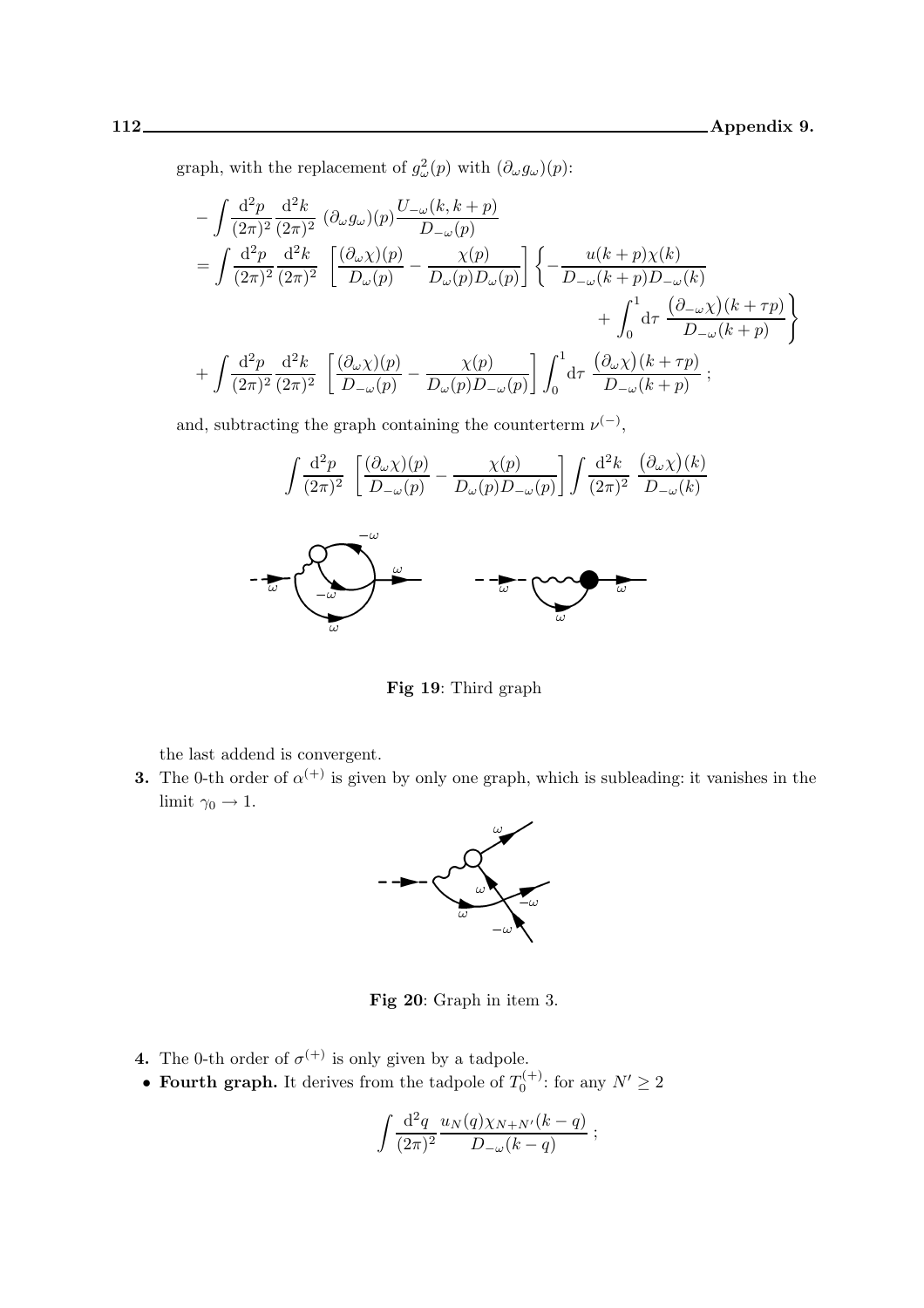## Lowest Order Computations 113

the localization of this term is the extraction of the zeroth and first order Taylor expansion in the external momentum  $k$ : the former is clearly summable and zero by symmetries; the latter is:

$$
\int \frac{\mathrm{d}^2 q}{(2\pi)^2} \frac{u(q) \big(\partial_\omega \chi_{N'}\big)(q)}{D_{-\omega}(q)} = \int \frac{\mathrm{d}^2 q}{(2\pi)^2} \frac{u_{-N'}(q) \big(\partial_\omega \chi\big)(q)}{D_{-\omega}(q)}.
$$



Fig 21: Fourth graph

A9.3 Explicit computation. To make the computation easier, the cutoff is chosen to be a distribution

$$
\chi(k) \stackrel{def}{=} f(k_0) f(k_1)
$$
, for  $f(x) \stackrel{def}{=} \vartheta(x+1) - \vartheta(x-1)$ .

Then  $f'(x) = \delta(x+1) - \delta(x-1)$ . Since, by definition of  $D_{\omega}(k)$ , it holds  $k_0 = (i/2) [D_{\omega}(k) +$  $D_{-\omega}(k)$  while  $k_1 = (\omega/2) [D_{\omega}(k) - D_{-\omega}(k)]$ , then:

$$
(\partial_{\omega}\chi)(k) = \frac{i}{2}f'(k_0)f(k_1) + \frac{\omega}{2}f(k_0)f'(k_1).
$$

It is suitable to remark that the above choice of the cutoff function, in contrast with what done for the anomaly of the WTi, is not allowed in the developments of the previous Chapter. Furthermore the computation of the following integrals is not exact, but rather is performed with a simple Montecarlo simulation. That is way the incorrectness is not proved, but it has to be considered as a conjecture, enforced by such a calculation.

• F. For the first graph it holds:

$$
\mathbf{F}^{\text{def}} = -2 \int \frac{d^2 p}{(2\pi)^2} \frac{\chi(p)}{p^2} \int \frac{d^2 k}{(2\pi)^2} \frac{u(k)\chi^2(k+p)}{(p+k)^2} \n= -\frac{2}{(2\pi)^4} \int_{-1}^1 dp_0 dp_1 \frac{1}{p^2} \int_{-1}^1 dk_0 dk_1 \frac{1 - f(k_0 - p_0)f(k_1 - p_1)}{k^2} = 52.64 \frac{1}{(2\pi)^4} .
$$

• **S.** Calling  $p^{\tau} = (1 - \tau)p$ , for the second graph it holds:

$$
\mathbf{Sa} \stackrel{def}{=} \int \frac{d^2 p}{(2\pi)^2} \frac{d^2 k}{(2\pi)^2} \frac{\chi^2(p)}{D_\omega(p) D_\omega(p)} \frac{u(k+p)\chi(k)}{D_{-\omega}(k+p) D_{-\omega}(k)} \n= \frac{2}{(2\pi)^4} \int_{-1}^1 dp_0 dp_1 \frac{(p_0^2 - p_1^2)}{p^4} \int_{-1}^1 dk_0 dk_1 \frac{1 - f(k_0 + p_0) f(k_1 + p_1)}{(k+p)^2} (k_0 + p_0) \frac{k_0}{k^2} \n+ \frac{4}{(2\pi)^4} \int_{-1}^1 dp_0 dp_1 \frac{p_0 p_1}{p^4} \int_{-1}^1 dk_0 dk_1 \frac{1 - f(k_0 + p_0) f(k_1 + p_1)}{(k+p)^2} (k_1 + p_1) \frac{k_0}{k^2} .
$$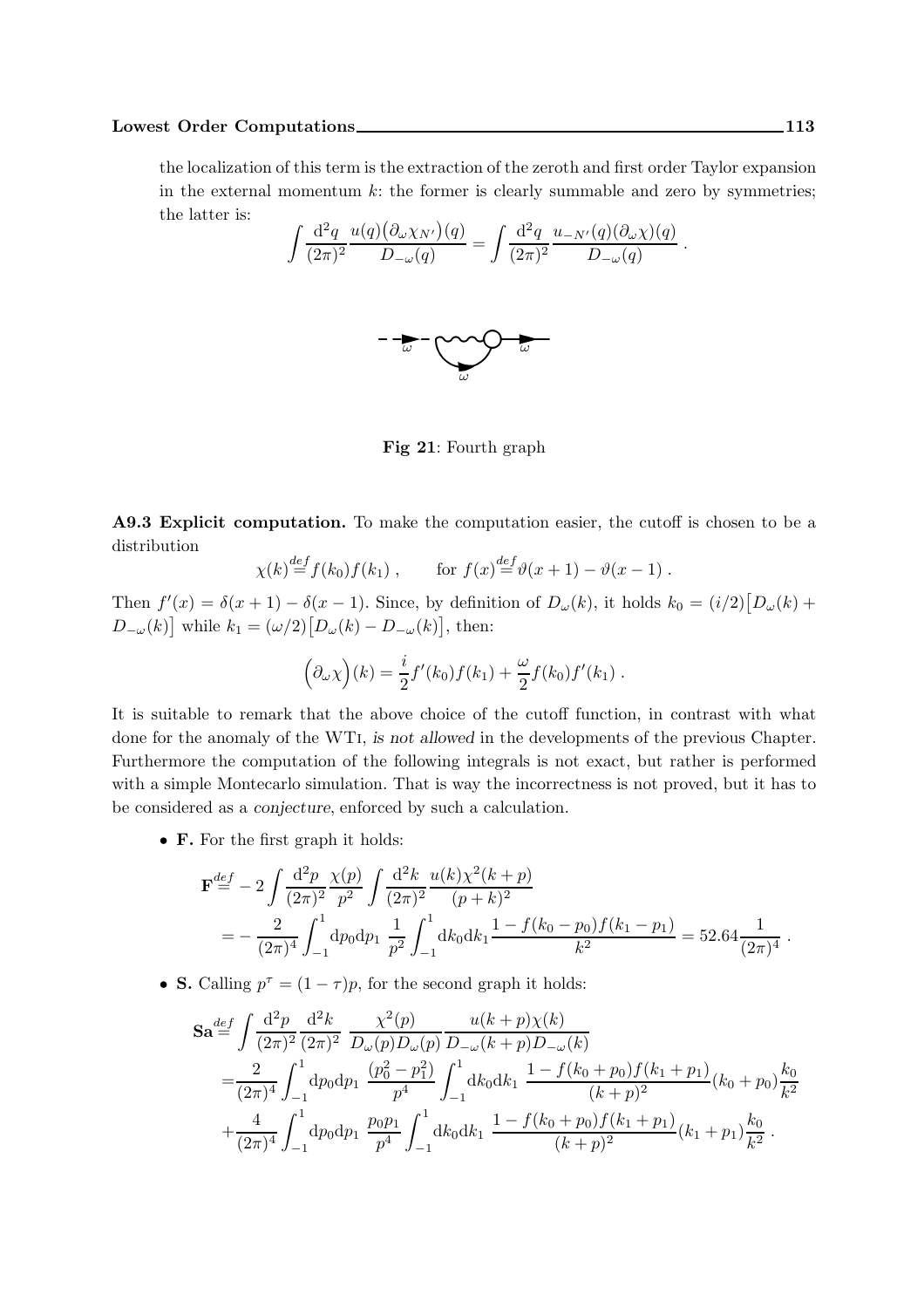Finally:

$$
\begin{split} \mathbf{S}\mathbf{a}\mathbf{1} \stackrel{def}{=} & \frac{2}{(2\pi)^4} \int_{-1}^{1} \mathrm{d}p_0 \mathrm{d}p_1 \, \frac{(p_0^2 - p_1^2)}{p^4} \int_{-1}^{1} \mathrm{d}k_0 \mathrm{d}k_1 \, \frac{1 - f(k_0 + p_0)f(k_1 + p_1)}{(k + p)^2} (k_0 + p_0) \frac{k_0}{k^2} \\ &= 2.69 \frac{1}{(2\pi)^4} \,, \\ \mathbf{S}\mathbf{a}\mathbf{2} \stackrel{def}{=} \frac{4}{(2\pi)^4} \int_{-1}^{1} \mathrm{d}p_0 \mathrm{d}p_1 \, \frac{p_0 p_1}{p^4} \int_{-1}^{1} \mathrm{d}k_0 \mathrm{d}k_1 \, \frac{1 - f(k_0 + p_0)f(k_1 + p_1)}{(k + p)^2} (k_1 + p_1) \frac{k_0}{k^2} \\ &= 0.29 \frac{1}{(2\pi)^4} \,. \end{split}
$$

The second addend of the second graph is:

$$
\mathbf{Sb} \stackrel{def}{=} \int \frac{d^2 p}{(2\pi)^2} \frac{d^2 k}{(2\pi)^2} \frac{\chi^2(p)}{D_\omega(p)D_\omega(p)} \int_0^1 d\tau \frac{(\partial_{-\omega}\chi)(k+\tau p)}{D_{-\omega}(k+p)} \n= -\int \frac{d^2 p}{(2\pi)^2} \frac{\chi^2(p)}{p^4} D_{-\omega}^2(p) \int_0^1 d\tau \int \frac{d^2 k}{(2\pi)^2} \frac{(\partial_{-\omega}\chi)(k)}{(k+p^\tau)^2} D_\omega(k+p^\tau) \n= \int \frac{d^2 p}{(2\pi)^2} \frac{\chi^2(p)}{p^4} (p_0^2 - p_1^2) \int_0^1 d\tau \int \frac{d^2 k}{(2\pi)^2} \frac{(k_0 + p_0^{\tau}) f'(k_0) f(k_1)}{(k+p^\tau)^2} \n+ 2 \int \frac{d^2 p}{(2\pi)^2} \frac{\chi^2(p)}{p^4} p_0 p_1 \int_0^1 d\tau \int \frac{d^2 k}{(2\pi)^2} \frac{(k_1 + p_1^{\tau}) f'(k_0) f(k_1)}{(k+p^\tau)^2} \n= \frac{2}{(2\pi)^4} \int_{-1}^1 dp_0 dp_1 \frac{p_0^2 - p_1^2}{p^4} \int_0^1 d\tau \int_{-1}^1 dk_1 \frac{p_0^{\tau} - 1}{(p_0^{\tau} - 1)^2 + (p_1^{\tau} + k_1)^2} \n+ \frac{4}{(2\pi)^4} \int_{-1}^1 dp_0 dp_1 \frac{p_0 p_1}{p^4} \int_0^1 d\tau \int_{-1}^1 dk_1 \frac{p_1^{\tau} + k_1}{(p_0^{\tau} - 1)^2 + (p_1^{\tau} + k_1)^2} .
$$

The third addend of the second graph is

$$
\begin{split} \mathbf{Sc} &\stackrel{def}{=} \int \frac{\mathrm{d}^2 p}{(2\pi)^2} \frac{\mathrm{d}^2 k}{(2\pi)^2} \frac{\chi^2(p)}{D_\omega(p) D_{-\omega}(p)} \int_0^1 \mathrm{d}\tau \, \frac{(\partial_\omega \chi)(k+\tau p)}{D_{-\omega}(k+p)} \\ &= \int \frac{\mathrm{d}^2 p}{(2\pi)^2} \frac{\chi^2(p)}{p^2} \int_0^1 \mathrm{d}\tau \, \int \frac{\mathrm{d}^2 k}{(2\pi)^2} \, \frac{(\partial_\omega \chi)(k)}{(p^\tau + k)^2} D_\omega(p^\tau + k) \\ &= \int \frac{\mathrm{d}^2 p}{(2\pi)^2} \frac{\chi^2(p)}{p^2} \int_0^1 \mathrm{d}\tau \, \int \frac{\mathrm{d}^2 k}{(2\pi)^2} \, \frac{(p_0^\tau + k_0) f'(k_0) f(k_1)}{(p^\tau + k)^2} \\ &= \frac{2}{(2\pi)^4} \int_{-1}^1 \mathrm{d}p_0 \mathrm{d}p_1 \, \frac{1}{p^2} \int_0^1 \mathrm{d}\tau \, \int_{-1}^1 \mathrm{d}k_1 \, \frac{(p_0^\tau - 1)}{(p_0^\tau - 1)^2 + (p_1^\tau + k_1)^2} \, ; \end{split}
$$

and its regularization is obtained by subtracting the  $\infty$  term

$$
-\frac{2}{(2\pi)^4}\int_{-1}^1\mathrm{d}p_0\mathrm{d}p_1\,\,\frac{1}{p^2}\int_{-1}^1\mathrm{d}k_1\,\,\frac{1}{1+k_1^2}\,.
$$

Therefore:

$$
\mathbf{Sc} \stackrel{def}{=} \frac{2}{(2\pi)^4} \int_{-1}^1 \mathrm{d}p_0 \mathrm{d}p_1 \, \frac{1}{p^2} \int_0^1 \mathrm{d}\tau \, \int_{-1}^1 \mathrm{d}k_1 \, \left[ \frac{(p_0^{\tau} - 1)}{(p_0^{\tau} - 1)^2 + (p_1^{\tau} + k_1)^2} + \frac{1}{1 + k_1^2} \right] \, .
$$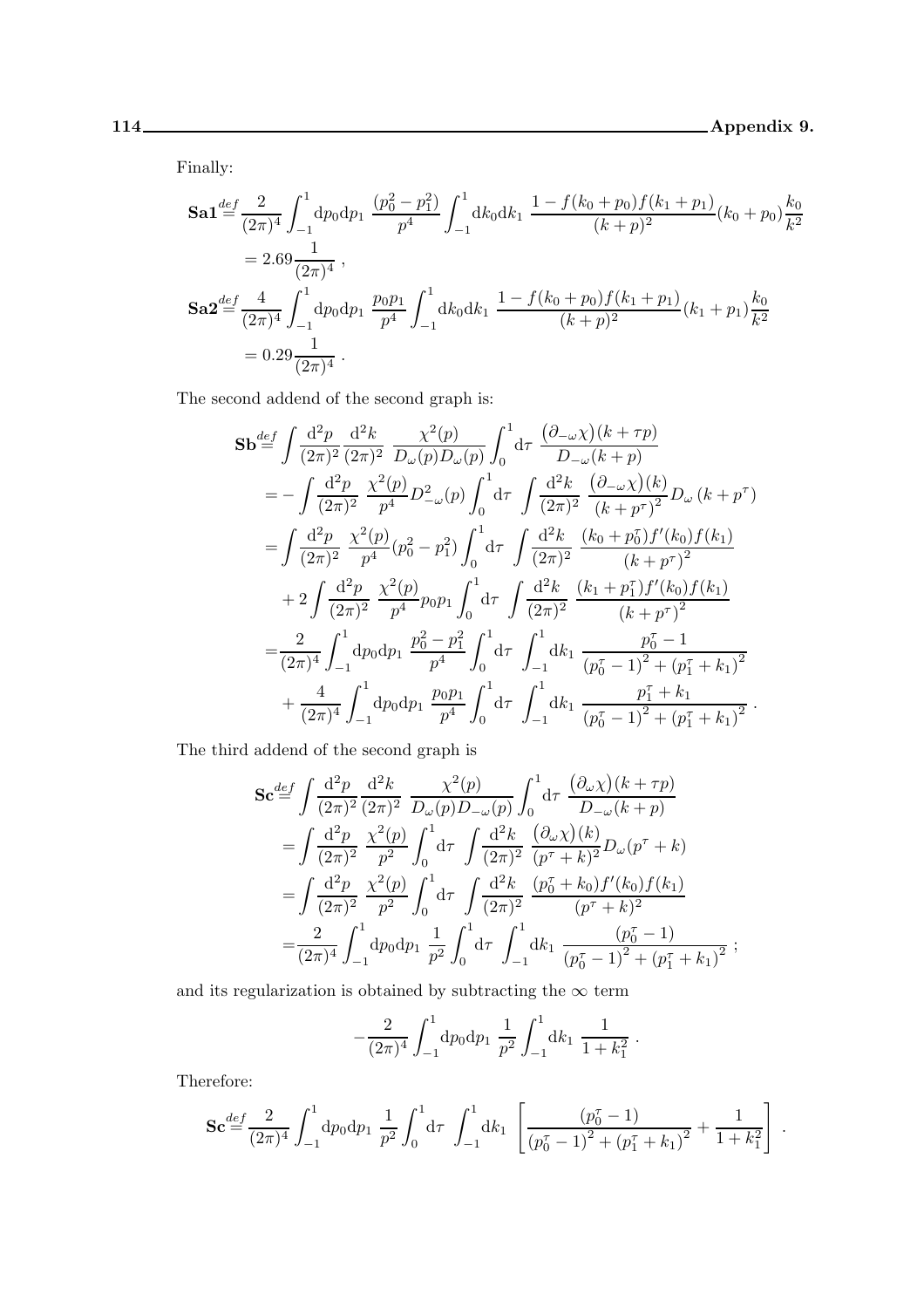$\operatorname{Setting } {\operatorname{\mathbf{Sd}}}\overset{def}{=}{\operatorname{\mathbf{Sb}}} + {\operatorname{\mathbf{Sc}}} \text{ finally:}$ 

$$
\begin{split} \mathbf{Sd1} & \stackrel{def}{=} -\frac{4}{(2\pi)^4} \int_{-1}^{1} \mathrm{d}p_0 \mathrm{d}p_1 \ \frac{p_1^2}{p^4} \int_{0}^{1} \mathrm{d}\tau \ \int_{-1}^{1} \mathrm{d}k_1 \ \left[ \frac{p_0^{\tau} - 1}{(p_0^{\tau} - 1)^2 + (p_1^{\tau} + k_1)^2} + \frac{1}{1 + k_1^2} \right] \\ & = -0.49 \frac{1}{(2\pi)^4} \ , \\ \mathbf{Sd2} & \stackrel{def}{=} \frac{4}{(2\pi)^4} \int_{-1}^{1} \mathrm{d}p_0 \mathrm{d}p_1 \ \frac{p_0 p_1}{p^4} \int_{0}^{1} \mathrm{d}\tau \ \int_{-1}^{1} \mathrm{d}k_1 \ \left[ \frac{p_1^{\tau} + k_1}{(p_0^{\tau} - 1)^2 + (p_1^{\tau} + k_1)^2} - \frac{k_1}{1 + k_1^2} \right] \\ & = 0.0056 \frac{1}{(2\pi)^4} \ . \end{split}
$$

• T. For the third graph it holds:

$$
\begin{split}\n\mathbf{Ta} &= \int \frac{\mathrm{d}^2 p}{(2\pi)^2} \frac{\mathrm{d}^2 k}{(2\pi)^2} \frac{(\partial_\omega \chi)(p)}{D_\omega(p)} \frac{u(k+p)\chi(k)}{D_{-\omega}(k+p)D_{-\omega}(k)} \\
&= \frac{2}{(2\pi)^4} \int_{-1}^1 \mathrm{d}p_0 \frac{1}{p_0^2+1} \int_{-1}^1 \mathrm{d}k_0 \mathrm{d}k_1 \frac{1-f(k_0+p_0)f(k_1-1)}{(k_0+p_0)^2+(k_1-1)^2} (k_0+p_0) \frac{k_0}{k^2} \\
&- \frac{2}{(2\pi)^4} \int_{-1}^1 \mathrm{d}p_1 \frac{1}{1+p_1^2} \int_{-1}^1 \mathrm{d}k_0 \mathrm{d}k_1 \frac{1-f(k_0-1)f(k_1+p_1)}{(k_0-1)^2+(k_1+p_1)^2} (k_0-1) \frac{k_0}{k^2} \\
&+ \frac{2}{(2\pi)^4} \int_{-1}^1 \mathrm{d}p_1 \frac{p_1}{1+p_1^2} \int_{-1}^1 \mathrm{d}k_0 \mathrm{d}k_1 \frac{1-f(k_0-1)f(k_1+p_1)}{(k_0-1)^2+(k_1+p_1)^2} (k_1+p_1) \frac{k_0}{k^2} \\
&+ \frac{2}{(2\pi)^4} \int_{-1}^1 \mathrm{d}p_0 \frac{p_0}{p_0^2+1} \int_{-1}^1 \mathrm{d}k_0 \mathrm{d}k_1 \frac{1-f(k_0+p_0)f(k_1-1)}{(k_0+p_0)^2+(k_1-1)^2} (k_1-1) \frac{k_0}{k^2} \, .\n\end{split}
$$

Finally

$$
\begin{split}\n\textbf{Ta1} & \stackrel{def}{=} \frac{2}{(2\pi)^4} \int_{-1}^{1} \mathrm{d}p_0 \, \frac{1}{p_0^2 + 1} \int_{-1}^{1} \mathrm{d}k_0 \mathrm{d}k_1 \, \frac{1 - f(k_0 + p_0)f(k_1 - 1)}{(k_0 + p_0)^2 + (k_1 - 1)^2} (k_0 + p_0) \frac{k_0}{k^2} \\
& = 1.96 \frac{1}{(2\pi)^4} \,, \\
\textbf{Ta2} & \stackrel{def}{=} -\frac{2}{(2\pi)^4} \int_{-1}^{1} \mathrm{d}p_1 \, \frac{1}{1 + p_1^2} \int_{-1}^{1} \mathrm{d}k_0 \mathrm{d}k_1 \, \frac{1 - f(k_0 - 1)f(k_1 + p_1)}{(k_0 - 1)^2 + (k_1 + p_1)^2} (k_0 - 1) \frac{k_0}{k^2} \\
& = -4.1 \frac{1}{(2\pi)^4} \,, \\
\textbf{Ta3} & \stackrel{def}{=} + \frac{2}{(2\pi)^4} \int_{-1}^{1} \mathrm{d}p_1 \, \frac{p_1}{1 + p_1^2} \int_{-1}^{1} \mathrm{d}k_0 \mathrm{d}k_1 \, \frac{1 - f(k_0 - 1)f(k_1 + p_1)}{(k_0 - 1)^2 + (k_1 + p_1)^2} (k_1 + p_1) \frac{k_0}{k^2} \\
& = -0.28 \frac{1}{(2\pi)^4} \,, \\
\textbf{Ta4} & \stackrel{def}{=} + \frac{2}{(2\pi)^4} \int_{-1}^{1} \mathrm{d}p_0 \, \frac{p_0}{p_0^2 + 1} \int_{-1}^{1} \mathrm{d}k_0 \mathrm{d}k_1 \, \frac{1 - f(k_0 + p_0)f(k_1 - 1)}{(k_0 + p_0)^2 + (k_1 - 1)^2} (k_1 - 1) \frac{k_0}{k^2} \\
& = 0.11 \frac{1}{(2\pi)^4} \,. \n\end{split}
$$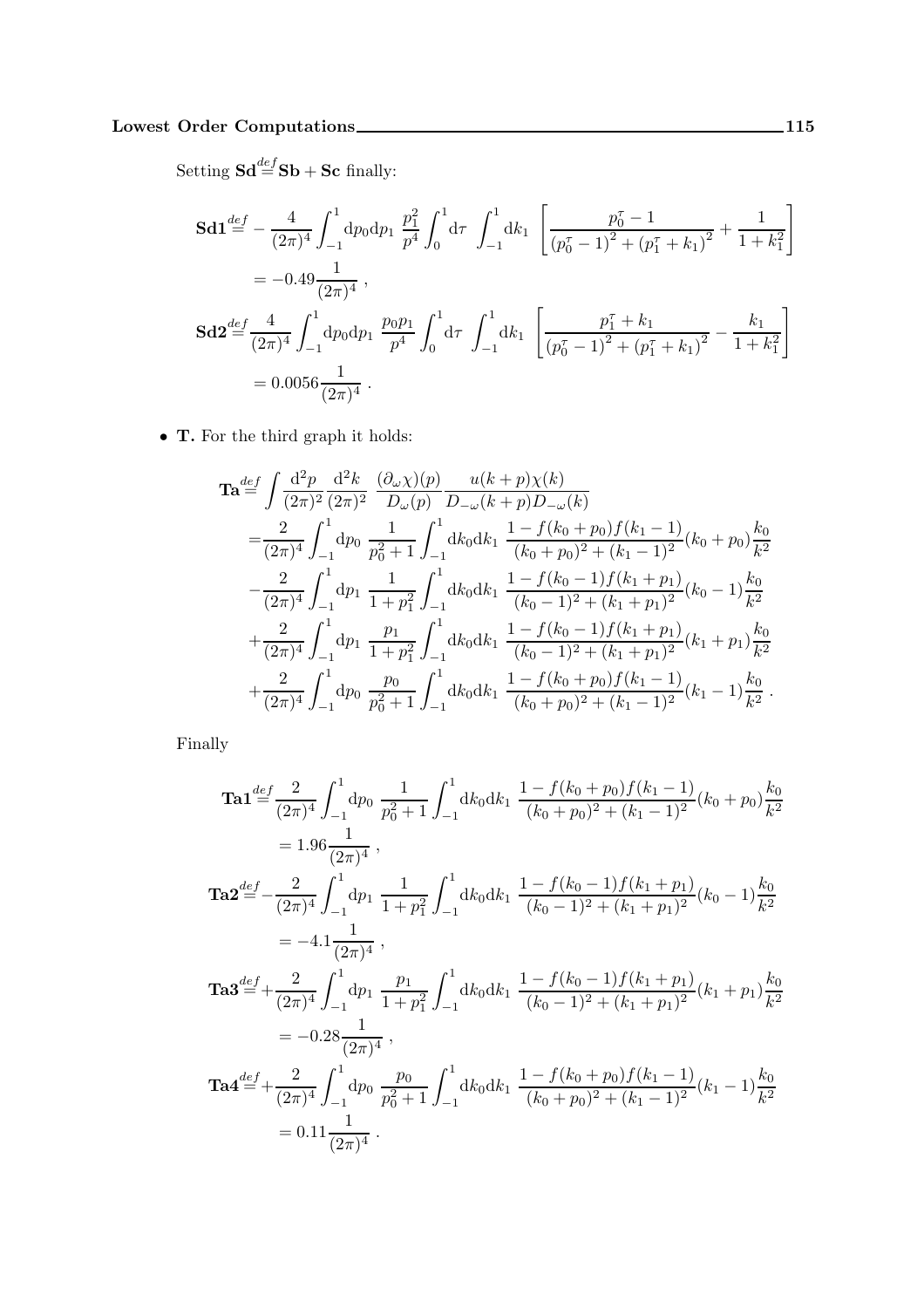The second addend of the third graph is

$$
\mathbf{Tb}^{\text{def}} = \int \frac{d^2 p}{(2\pi)^2} \frac{d^2 k}{(2\pi)^2} \frac{(\partial_\omega \chi)(p)}{D_\omega(p)} \int_0^1 d\tau \frac{(\partial_{-\omega}\chi)(k+\tau p)}{D_{-\omega}(k+p)} \n= \int \frac{d^2 p}{(2\pi)^2} \frac{(\partial_\omega \chi)(p)}{p^2} D_{-\omega}(p) \int_0^1 d\tau \int \frac{d^2 k}{(2\pi)^2} \frac{(\partial_{-\omega}\chi)(k)}{(k+p^\tau)^2} D_{\omega}(k+p^\tau) \n= \frac{1}{2} \int \frac{d^2 p}{(2\pi)^2} \frac{f'(p_0) f(p_1) p_0 - f(p_0) f'(p_1) p_1}{p^2} \int_0^1 d\tau \int \frac{d^2 k}{(2\pi)^2} \frac{(k_0 + p_0^{\tau}) f'(k_0) f(k_1)}{(k+p^\tau)^2} \n+ \frac{1}{2} \int \frac{d^2 p}{(2\pi)^2} \frac{f'(p_0) f(p_1) p_1 + f(p_0) f'(p_1) p_0}{p^2} \int_0^1 d\tau \int \frac{d^2 k}{(2\pi)^2} \frac{(k_1 + p_1^{\tau}) f'(k_0) f(k_1)}{(k+p^\tau)^2} ;
$$

$$
\begin{split}\n\mathbf{Tc} &\stackrel{def}{=} \int \frac{\mathrm{d}^2 p}{(2\pi)^2} \frac{\mathrm{d}^2 k}{(2\pi)^2} \frac{(\partial_\omega \chi)(p)}{D_{-\omega}(p)} \int_0^1 \mathrm{d}\tau \frac{(\partial_\omega \chi)(k+\tau p)}{D_{-\omega}(k+p)} \\
&= \int \frac{\mathrm{d}^2 p}{(2\pi)^2} \frac{(\partial_\omega \chi)(p) D_{\omega}(p)}{p^2} \int_0^1 \mathrm{d}\tau \int \frac{\mathrm{d}^2 k}{(2\pi)^2} \frac{(\partial_\omega \chi)(k)}{(p^{\tau}+k)^2} D_{\omega}(p^{\tau}+k) \\
&= \frac{1}{2} \int \frac{\mathrm{d}^2 p}{(2\pi)^2} \frac{f'(p_0) f(p_1) p_0 + f(p_0) f'(p_1) p_1}{p^2} \int_0^1 \mathrm{d}\tau \int \frac{\mathrm{d}^2 k}{(2\pi)^2} \frac{(p_0^{\tau}+k_0) f'(k_0) f(k_1)}{(p^{\tau}+k)^2} \\
&\quad + \frac{1}{2} \int \frac{\mathrm{d}^2 p}{(2\pi)^2} \frac{f'(p_0) f(p_1) p_1 - f(p_0) f'(p_1) p_0}{p^2} \int_0^1 \mathrm{d}\tau \int \frac{\mathrm{d}^2 k}{(2\pi)^2} \frac{(p_0^{\tau}+k_0) f(k_0) f'(k_1)}{(p^{\tau}+k)^2} .\n\end{split}
$$

Setting  $\mathbf{Td} \stackrel{def}{=} \mathbf{Tb} + \mathbf{Tc}$ , some cancellation occurs:

$$
\mathbf{Td} \stackrel{def}{=} \int \frac{d^2 p}{(2\pi)^2} \frac{d^2 k}{(2\pi)^2} \frac{(\partial_\omega \chi)(p)}{D_{-\omega}(p)} \int_0^1 d\tau \frac{(\partial_\omega \chi)(k+\tau p)}{D_{-\omega}(k+p)} \n= \int \frac{d^2 p}{(2\pi)^2} \frac{(\partial_\omega \chi)(p) D_{\omega}(p)}{p^2} \int_0^1 d\tau \int \frac{d^2 k}{(2\pi)^2} \frac{(\partial_\omega \chi)(k)}{(p^{\tau}+k)^2} D_{\omega}(p^{\tau}+k) \n= \int \frac{d^2 p}{(2\pi)^2} \frac{f'(p_0) f(p_1) p_0}{p^2} \int_0^1 d\tau \int \frac{d^2 k}{(2\pi)^2} \frac{(p_0^{\tau}+k_0) f'(k_0) f(k_1)}{(p^{\tau}+k)^2} \n+ \int \frac{d^2 p}{(2\pi)^2} \frac{f(p_0) f'(p_1) p_0}{p^2} \int_0^1 d\tau \int \frac{d^2 k}{(2\pi)^2} \frac{(p_1^{\tau}+k_1) f'(k_0) f(k_1)}{(p^{\tau}+k)^2}
$$

Therefore:

$$
\mathbf{Td1} \stackrel{def}{=} \frac{2}{(2\pi)^4} \int_{-1}^1 \mathrm{d}p_1 \frac{1}{1+p_1^2} \int_0^1 \mathrm{d}\tau \int_{-1}^1 \mathrm{d}k_1 \left[ \frac{\tau}{\tau^2 + (p_1^{\tau} + k_1)^2} - \frac{\tau - 2}{(\tau - 2)^2 + (p_1^{\tau} + k_1)^2} - \frac{\tau - 2}{1 + k_1^2} \right] = 0.86 \frac{1}{(2\pi)^4} ,
$$
  

$$
\mathbf{Td2} \stackrel{def}{=} \frac{4}{(2\pi)^4} \int_{-1}^1 \mathrm{d}p_0 \frac{p_0}{p_0^2 + 1} \int_0^1 \mathrm{d}\tau \int_{-1}^1 \mathrm{d}k_1 \left[ \frac{1 - \tau + k_1}{(p_0^{\tau} + 1)^2 + (1 - \tau + k_1)^2} - \frac{k_1}{1 + k_1^2} \right]
$$
  

$$
= -0.62 \frac{1}{(2\pi)^4} .
$$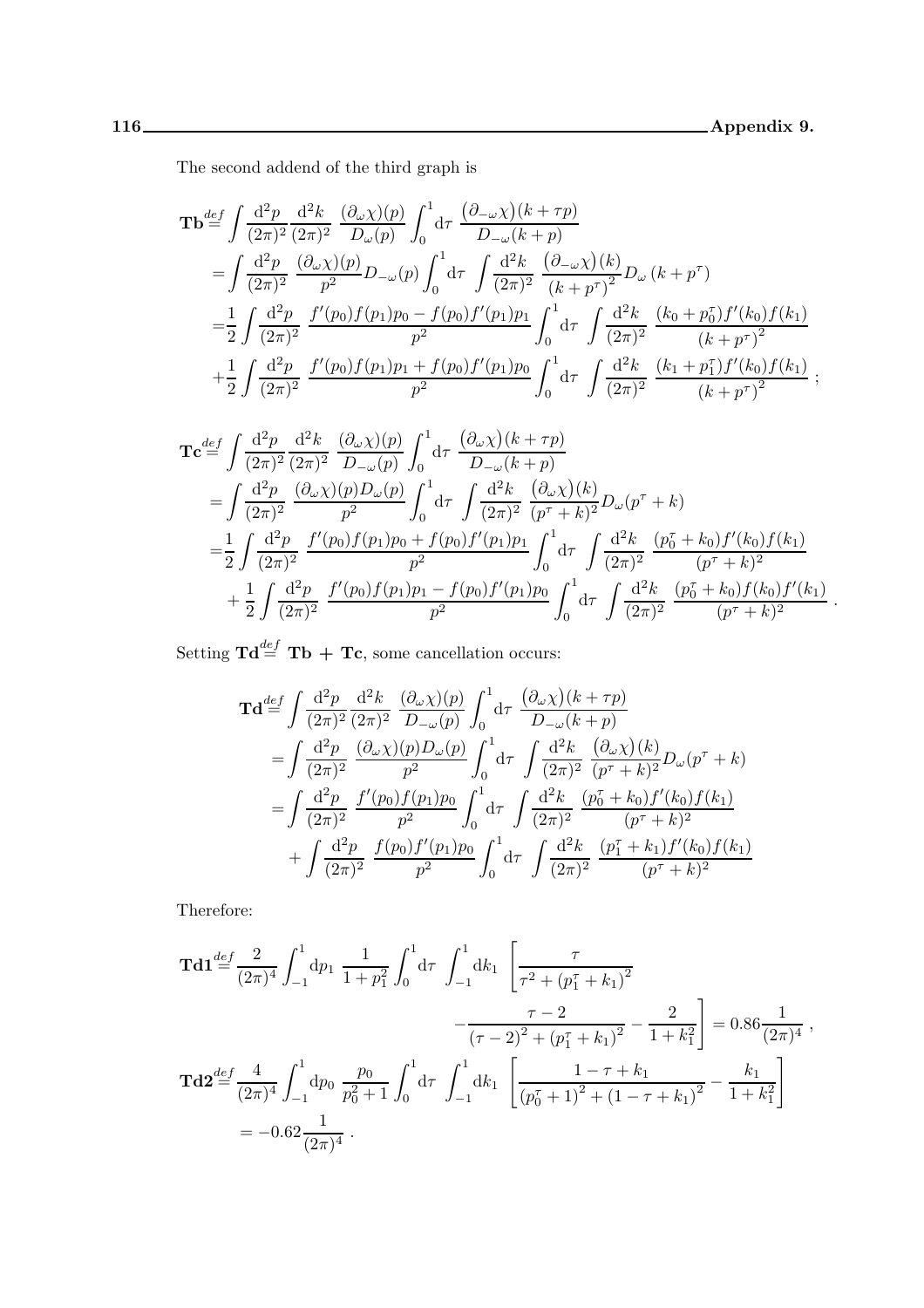## Lowest Order Computations 117

• Q.Regarding the fourth graph, since  $(\partial_{\omega}\chi_0)(q) = -(1/2|q|)\chi'_0(q)D_{-\omega}(q)$ , and since when  $\chi'_0(q) \neq 0$ ,  $u_{-N'}(q) \equiv 1$ , the last integral is equal to

$$
-\frac{1}{2} \int \frac{\mathrm{d}^2 q}{(2\pi)^2} \frac{\chi'_0(q)}{|q|} = -\frac{1}{2} \left. \frac{1}{4\pi} \chi_0(q) \right|_{q=1}^{q=\gamma} = \frac{1}{8\pi} ,
$$

independently on the scale  $N'$  and on the shape of the function  $\chi$ . Such a contribution has to be multiplied times  $(a - \overline{a})/2 = \nu^{(-)} + O(\lambda^2) = \frac{\pi}{(2\pi)^2}$ , obtaining

$$
6.18 \frac{1}{(2\pi)^2} \; .
$$

In the end, the quadratic coefficient of the second anomaly, A, is non zero, and in particular  $\geq 18/(2\pi)^4$ .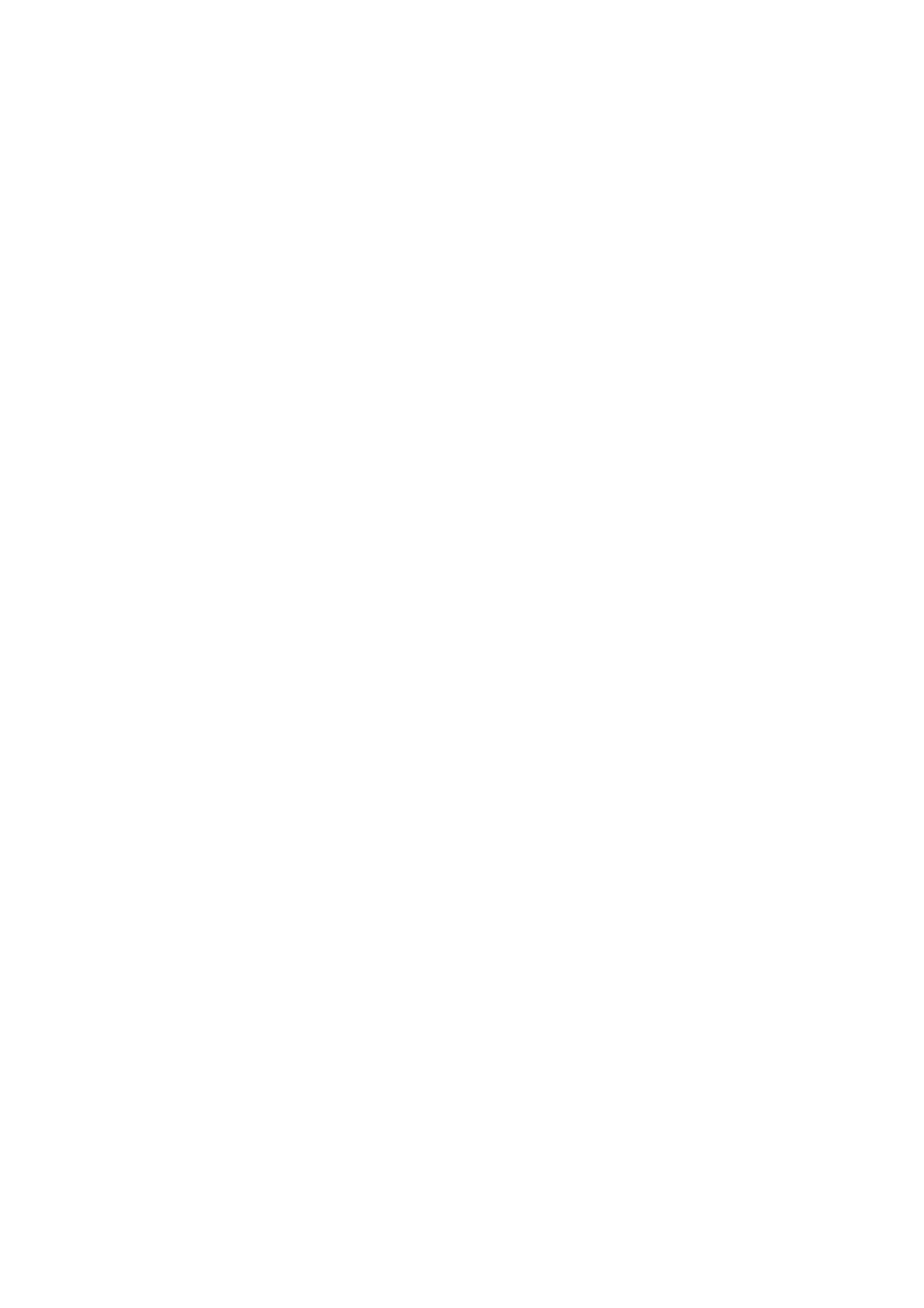## References

- [AAR] Abdalla E., Abdalla M.C.B., ROTHE, D.K.: Non-perturbative methods in 2 dimensional quantum field theory WORLD SCIENTIFIC (2001).
- [A69] ADLER S. L.: Axial-Vector Vertex in Spinor Electrodynamics. Phys. Rev., 177, 2426-2438 1969.
- [BM01] BENFATTO G., MASTROPIETRO V.: Renormalization group, hidden symmetries and approximate Ward identities in the  $XYZ$  model. Rev. Math. Phys., 13, 1323-1435, 2001.
- [BM02] BENFATTO G., MASTROPIETRO V.: On the density-density critical indices in interacting Fermi systems. Comm. Math. Phys., 231, 97-134, 2002.
- [BM04] BENFATTO G., MASTROPIETRO V.: Ward identities and vanishing of the Beta function for  $d = 1$  interacting Fermi systems. J. Stat. Phys., 115, 143-184, 2004.
- [BM05] BENFATTO G., MASTROPIETRO V.: Ward identities and chiral anomaly in the Luttinger liquid. Comm. Math. Phys., 258, 609-655, 2005.
- [BoM97] BONETTO F., MASTROPIETRO V.: Critical indices for the Yukawa<sub>2</sub> quantum field theory. Nucl. Phys. B, 258, 541-554, 1997.
- [FMRS85] FELDMAN J., MAGNEN J., RIVASSEAU, V. SÉNÉORR.: Gross-Neveu model: a rigorous perturbative construction. Phys. Rev. Lett, 54, 1479-1481, 1985.
- [FW] FETTER L., WALECKA J.D.: Quantum theory of many particle systems. McGraw-Hill, 1971.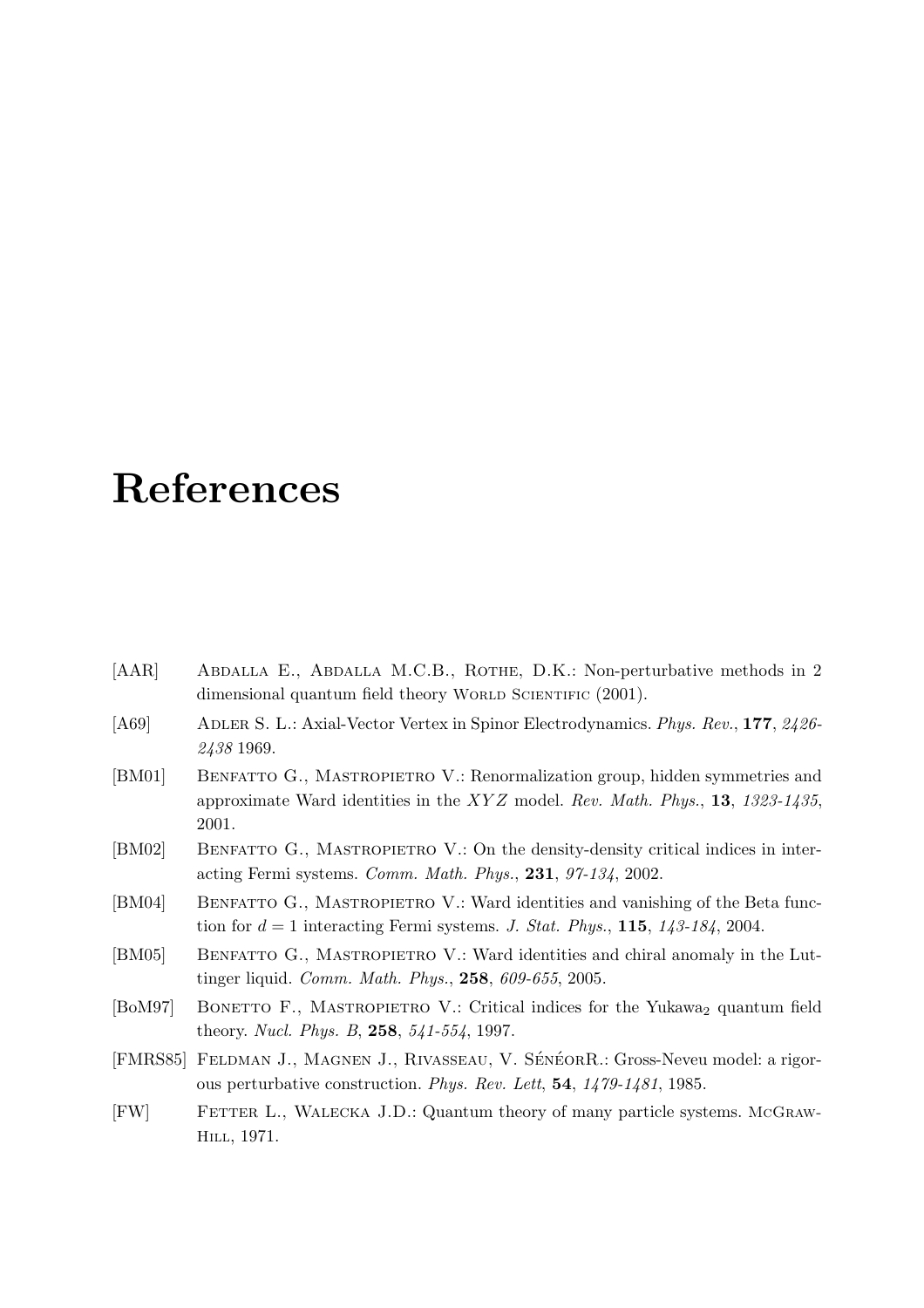| 120         |                                                                                                                                                           |
|-------------|-----------------------------------------------------------------------------------------------------------------------------------------------------------|
| $[$ F79 $]$ | FUJIKAWA K.: Path Integral Measure for Gauge Invariant Fermion Theories. Phys.<br>Rev. Lett., 42 1195-1198, 1979.                                         |
| [GK85]      | GAWEDZKI K, KUPIAINEN, A.: Gross-Neveu model through Convergent Perturba-<br>tion Expansion. Comm. Math. Phys., 102, 1-30, 1985.                          |
| [G58]       | GLASER V.: An explicit solution of the Thirring model. Nouvo Cimento, 9, 990-1006,<br>1958.                                                               |
| [GL72]      | GOMES M., LOWENSTEIN J.H.: Asymptotic scale invariance in a massive Thirring<br>model. <i>Nucl. Phys. B</i> , 45, 252-266, 1972.                          |
| [H89]       | HURD T.R.: Soft breaking of gauge invariance in regularized electrodynamics. Comm.<br>Math. Phys., 125, 515-526, 1989.                                    |
| [J61]       | JOHNSON K.: Solution of the Equations for the Green's Functions of a two Dimen-<br>sional Relativistic Field Theory. Nuovo Cimento, 20, 773-790, 1961.    |
| [JZ59]      | JOHNSON K., ZUMINO, B.: Gauge Dependence of the Wave-Function Renormalization<br>Constant in Quantum Electrodynamics. Phys. Rev. Lett., 3, 351-352, 1959. |
| [K68]       | KLAIBER B.: Lectures in theoretical physics. ed: A.O. Barut and W.E. Brittin. Gor-<br>don and Breach., 1968.                                              |
| [MS76]      | MAGNEN J., SÉNÉOR R.: The Wightman Axioms for the Weakly Coupled Yukawa<br>Model in Two Dimensions. Comm. Math. Phys., 51, 297-313, 1976.                 |
| [M]         | MARCUSHEVICH A.I.: The theory of analytic functions: a brief course. MIR (1983).                                                                          |
| [M93]       | MASTROPIETRO V.: Schwinger function in Thirring and Luttinger models. Nuovo<br><i>Cimento</i> , <b>108</b> , $1095-1107$ , (1993).                        |
| [ML65]      | MATTIS D., LIEB E.: Exact Solution of a Many Fermion System and its Associated<br>Boson Field J. Math. Phys., 6, 304-312, (1965).                         |
| [MM]        | MONTVAY I., MÜNSTER G.: Quantum Fields on a Lattice. CAMBRIDGE UNIVERSITY<br>PRESS, (1994).                                                               |
| [OS73]      | OSTERWALDER K., SCHRADER R.: Axioms for Euclidean Green's Functions. Comm.<br><i>Math. Phys.</i> , <b>31</b> , $83-112$ , (1973).                         |
| [OS77]      | OSTERWALDER, K., SEILER E.: Gauge Field Theories on a Lattice. Annals of Physics,<br>110, , (1977).                                                       |
| [S75]       | SEILER E.: Schwinger functions for the Yukawa model in two dimensions with space-<br>time cutoff <i>Comm. Math. Phys</i> , 42, 163-182, (1975).           |
| [T58]       | THIRRING W.: A soluble relativistic field theory. Annals of Physics, 3, , (1958).                                                                         |
| [W69]       | WILSON K. G.: 9. Non-Lagrangian Models of Current Algebra <i>Phys. Rev.</i> , 179,<br>$1499 - 1512, (1969)$ .                                             |
| [W76]       | WILSON W. CARGESE LECTURES, (1976).                                                                                                                       |